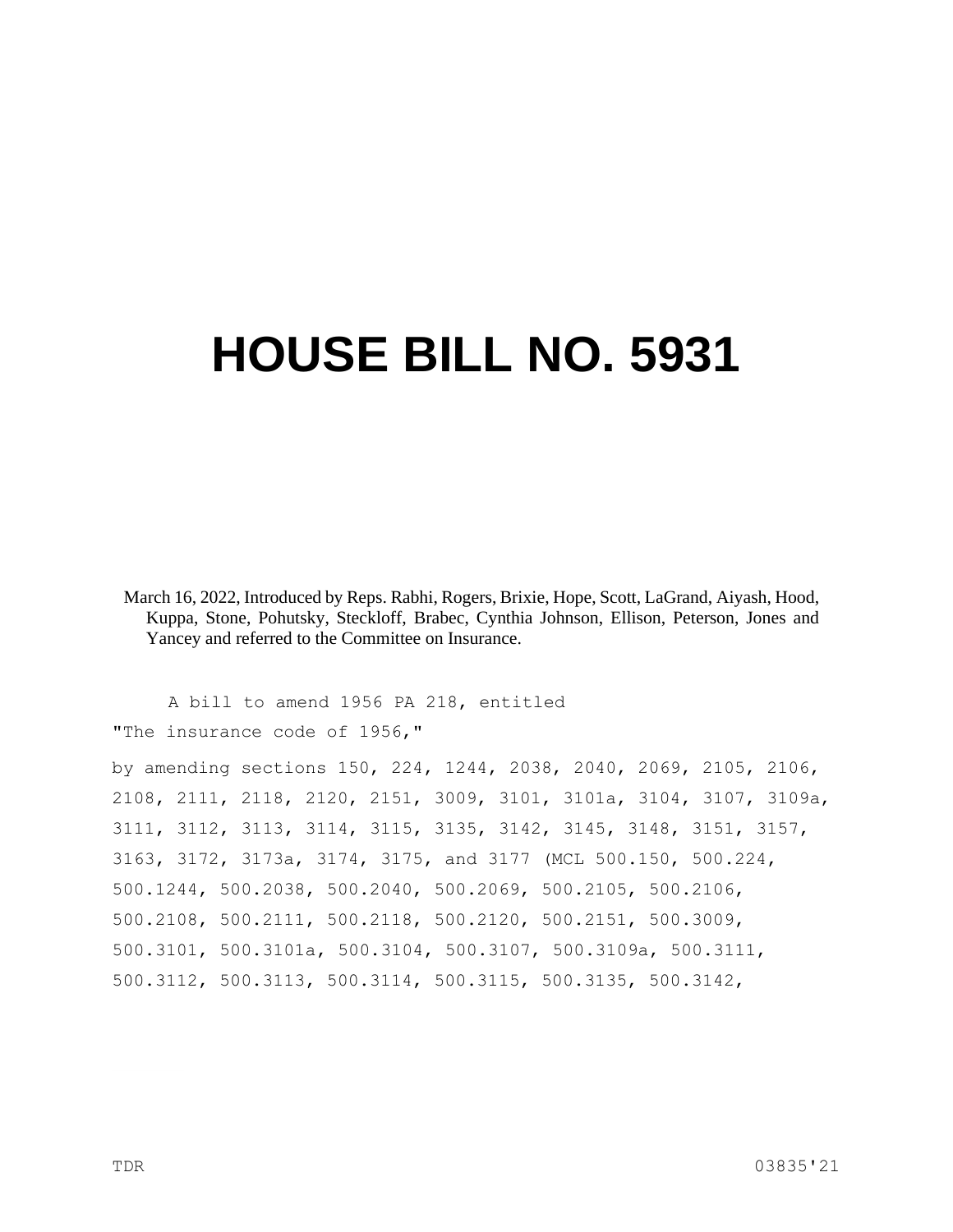500.3145, 500.3148, 500.3151, 500.3157, 500.3163, 500.3172, 500.3173a, 500.3174, 500.3175, and 500.3177), sections 150, 224, 1244, 2038, 2040, 2069, 2105, 2106, 2108, 2111, 2118, 2120, 2151, 3101, 3101a, 3104, 3107, 3112, 3113, 3114, 3115, 3142, 3145, 3148, 3157, 3163, 3172, 3173a, 3174, 3175, and 3177 as amended by 2019 PA 21 and sections 3009, 3109a, 3111, 3135, and 3151 as amended by 2019 PA 22; and to repeal acts and parts of acts.

## **THE PEOPLE OF THE STATE OF MICHIGAN ENACT:**

**1 2 3 4 5 6 7 8 9 10 11** Sec. 150. (1) Any person who violates any provision of this act for which a specific penalty is not provided under any other provision of this act or of other laws applicable to the violation must be afforded an opportunity for a hearing before the director under the administrative procedures act of 1969, 1969 PA 306, MCL 24.201 to 24.328. If the director finds that a violation has occurred, the director shall reduce the findings and decision to writing and issue and cause to be served on the person charged with the violation a copy of the findings and an order requiring the person to cease and desist from the violation. In addition, the director may order any of the following:

**12 13 14 15 16 17 18 19 20 21** (a) Payment of a civil fine of not more than \$1,000.00 **\$500.00**  for each violation. However, if the person knew or reasonably should have known that he or she was in violation of this act, the director may order the payment of a civil fine of not more than \$5,000.00 **\$2,500.00** for each violation. With respect to filings made under chapters 21, 22, 23, 24, and 26, "violation" means a filing not in compliance with those chapters and does not include an action with respect to an individual policy based on a noncomplying filing. An order of the director under this subdivision must not require the payment of civil fines exceeding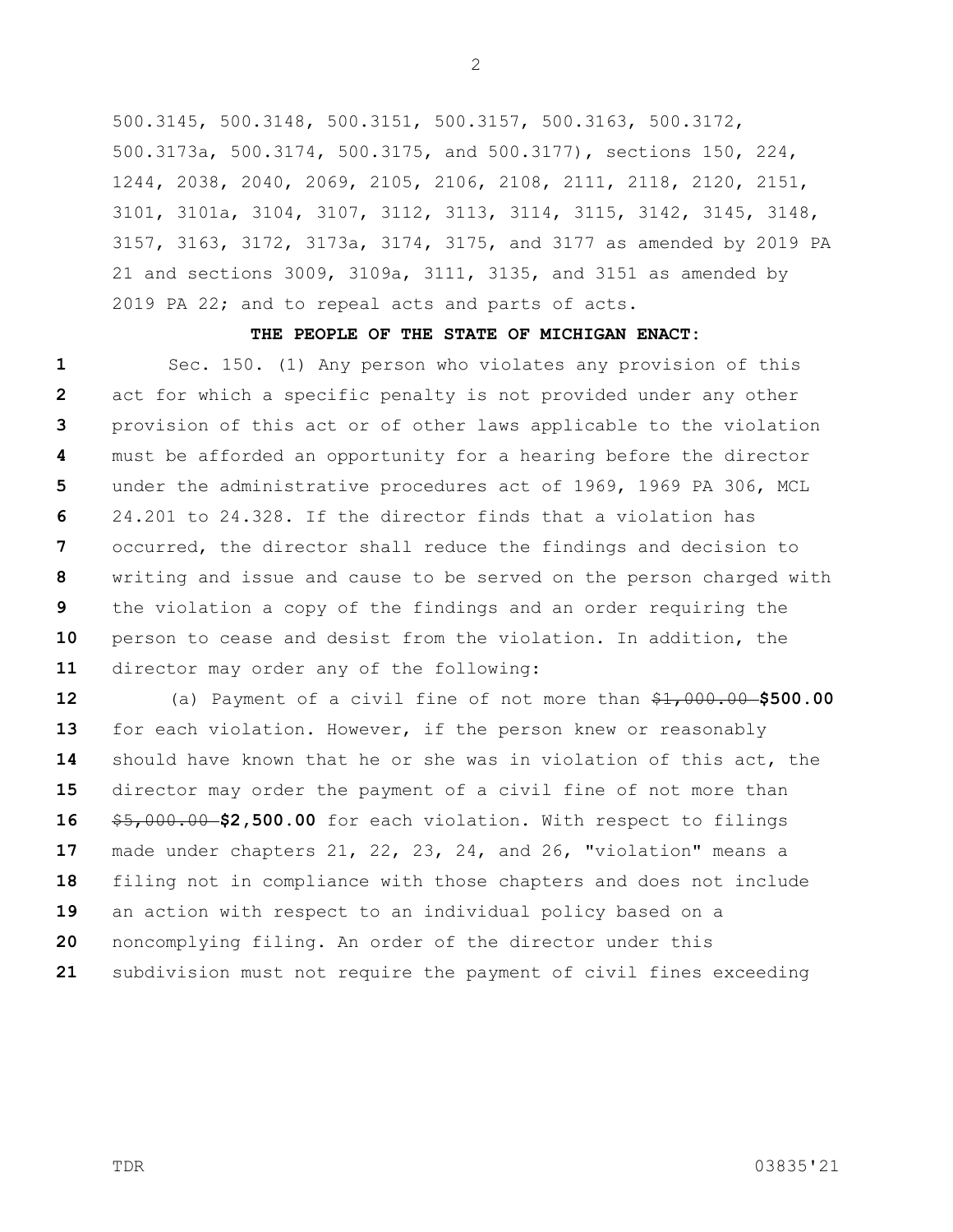**1 2 3** \$50,000.00. **\$25,000.00.** A fine collected under this subdivision must be turned over to the state treasurer and credited to the general fund.

**4 5** (b) The suspension, limitation, or revocation of the person's license or certificate of authority.

**6 7 8 9 10** (2) After notice and opportunity for hearing, the director may by order reopen and alter, modify, or set aside, in whole or in part, an order issued under this section if, in the director's opinion, conditions of fact or law have changed to require that action or the public interest requires that action.

**11 12 13 14 15 16 17 18** (3) If a person knowingly violates a cease and desist order under this section and has been given notice and an opportunity for a hearing held under the administrative procedures act of 1969, 1969 PA 306, MCL 24.201 to 24.328, the director may order a civil fine of \$20,000.00 **\$10,000.00** for each violation, or a suspension, limitation, or revocation of the person's license, or both. A fine collected under this subsection must be turned over to the state treasurer and credited to the general fund.

**19 20** (4) The director may apply to the court of claims for an order of the court enjoining a violation of this act.

**21 22 23 24 25 26 27 28 29** Sec. 224. (1) All actual and necessary expenses incurred in connection with the examination or other investigation of an insurer or other person regulated under the director's authority must be certified by the director, together with a statement of the work performed including the number of days spent by the director and each of the director's deputies, assistants, employees, and others acting under the director's authority. If correct, the expenses must be paid to the persons by whom they were incurred, on the warrant of the state treasurer payable from appropriations made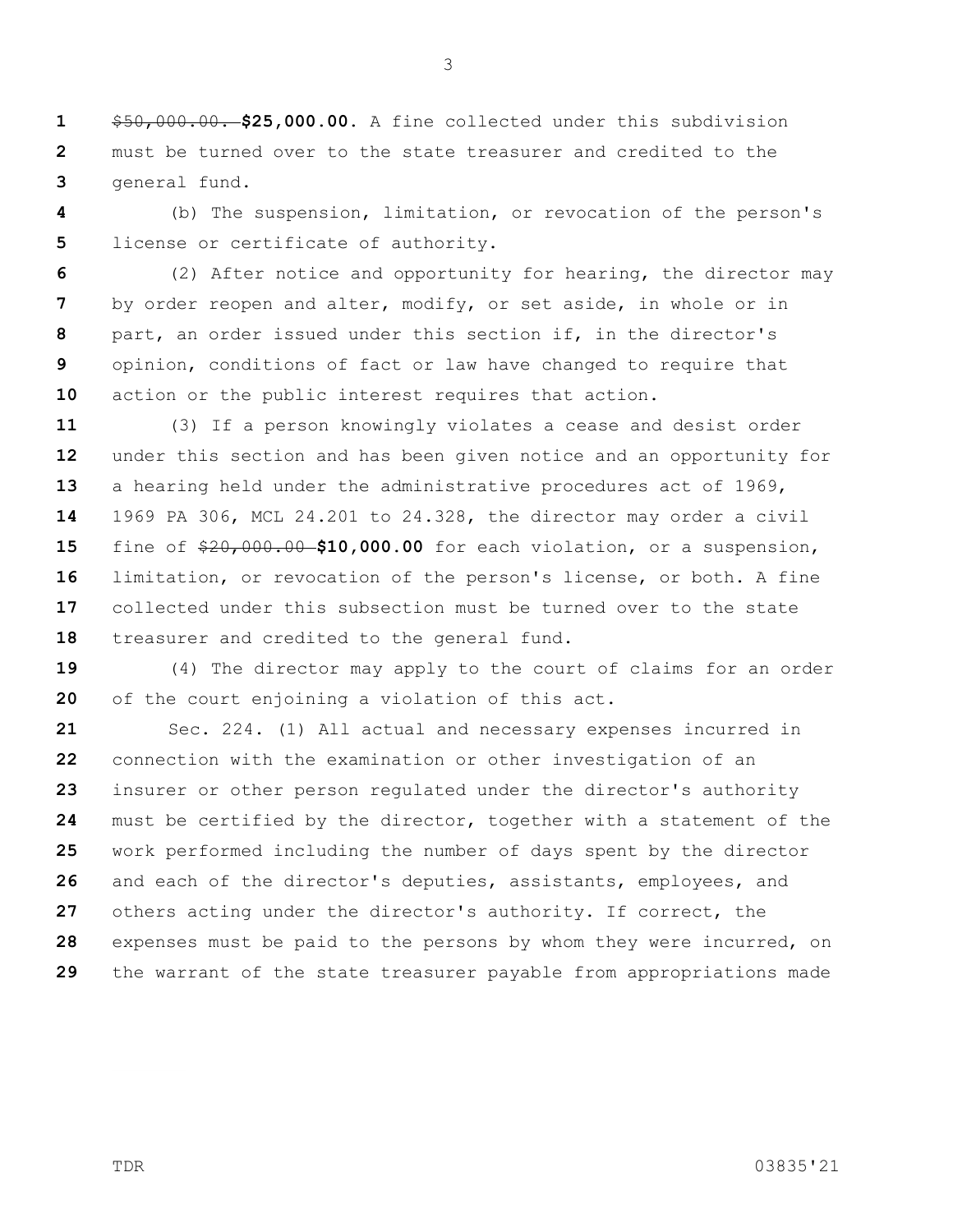**1** by the legislature for this purpose.

**2 3 4 5 6 7 8 9 10 11 12 13 14** (2) Except as otherwise provided in subsection (4), the director shall prepare and present to the insurer or other person examined or investigated a statement of the expenses and reasonable cost incurred for each person engaged on the examination or investigation, including amounts necessary to cover the pay and allowances granted to the persons by the Michigan civil service commission, and the administration and supervisory expense including an amount necessary to cover fringe benefits in conjunction with the examination or investigation. Except as otherwise provided in subsection (4), the insurer or other person, on receiving the statement, shall pay to the director the stated amount. The director shall deposit the money with the state treasurer as provided in section 225.

**15 16 17 18 19 20 21 22 23 24 25 26 27 28 29** (3) The director may employ attorneys, actuaries, accountants, investment advisers, and other expert personnel not otherwise employees of this state reasonably necessary to assist in the conduct of the examination or investigation or proceeding with respect to an insurer or other person regulated under the director's authority at the insurer's or other person's expense except as otherwise provided in subsection (4). Except as otherwise provided in subsection (4), on certification by the director of the reasonable expenses incurred under this section, the insurer or other person examined or investigated shall pay those expenses directly to the person or firm rendering assistance to the director. Expenses paid directly to such person or firm and the regulatory fees imposed by this section are examination expenses under section 22e of the former single business tax act, 1975 PA 228, or under section 239(1) of the Michigan business tax act, 2007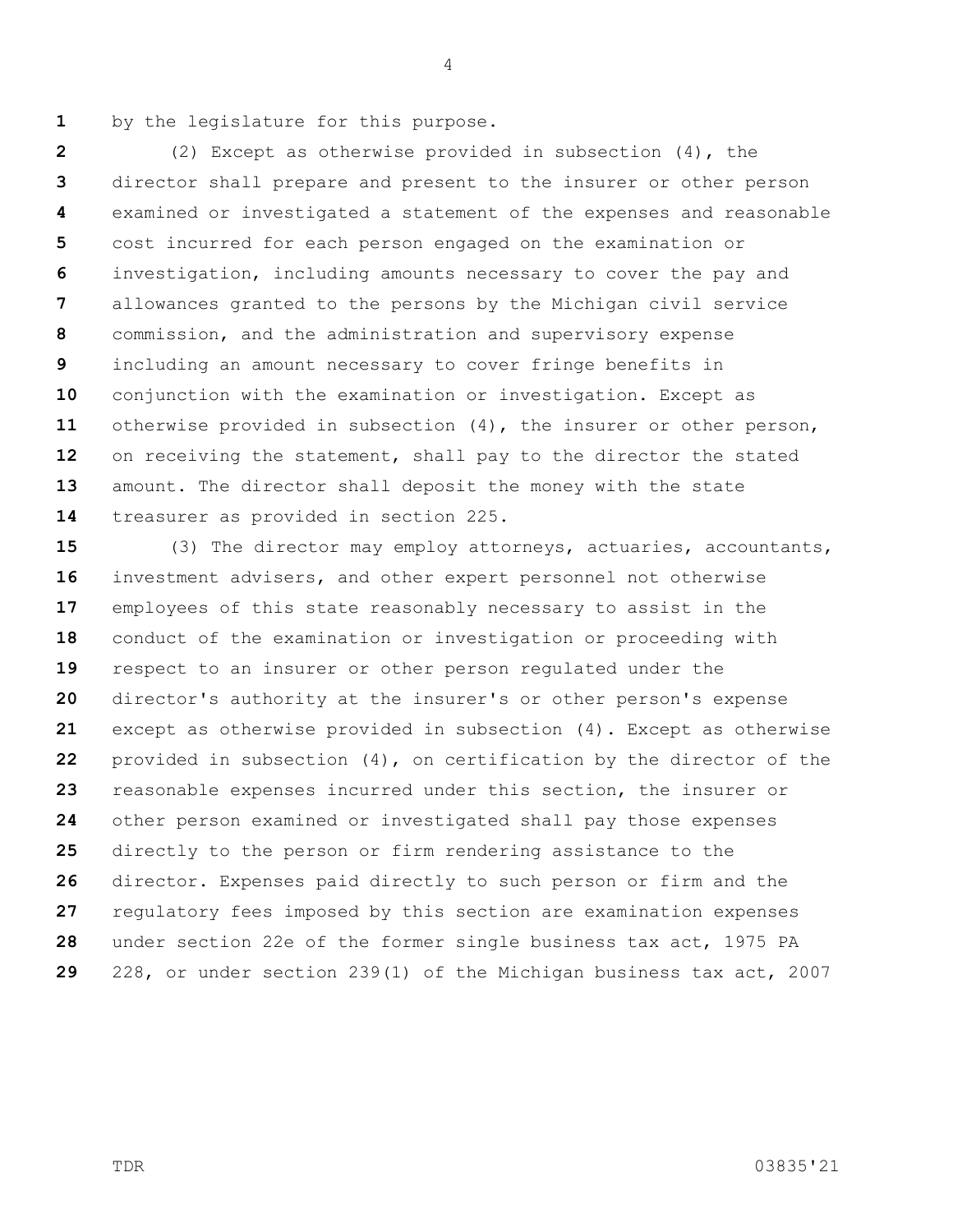**1** PA 36, MCL 208.1239.

**2 3 4 5 6 7** (4) An insurer is subject to a regulatory fee instead of the costs and expenses provided for in subsections (2) and (3). By June 30 of each year or within 30 days after the enactment into law of any appropriation for the department's operation, the director shall impose on all insurers authorized to do business in this state a regulatory fee calculated as follows:

**8**

(a) As used in this subsection:

**9 10** (*i*) "A" means total annuity considerations written in this state in the preceding year.

**11 12 13 14 15 16 17** (*ii*) "B" means base assessment rate. The base assessment rate must not exceed .00038 and must be a fraction, the numerator of which is the total regulatory fee and the denominator of which is the total amount of direct underwritten premiums written in this state by all insurers for the preceding calendar year, as reported to the director on the insurer's annual statements filed with the director.

**18 19 20** (*iii*) "I" means all direct underwritten premiums other than life insurance premiums and annuity considerations written in this state in the preceding year by all insurers.

**21 22** (*iv*) "L" means all direct underwritten life insurance premiums written in this state in the preceding year by all life insurers.

**23 24 25 26 27 28 29** (*v*) Total regulatory fee must not exceed 80% of the gross appropriations for the department's operation for a fiscal year and must be the difference between the gross appropriations for the department's operation for that current fiscal year and any restricted revenues, other than the regulatory fee itself, as identified in the gross appropriation for the department's operation.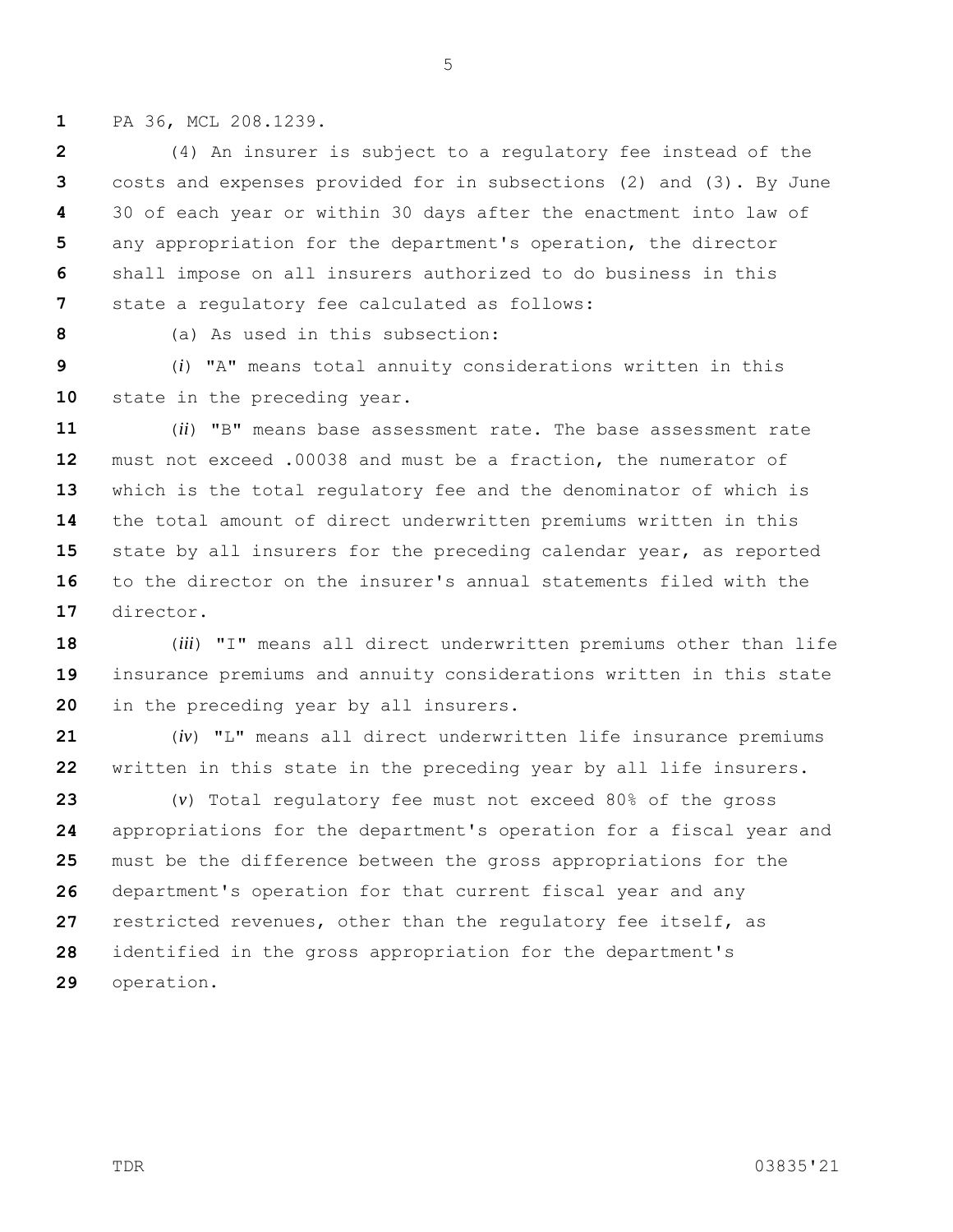**1 2 3 4 5** (*vi*) Direct premiums written in this state do not include any amounts that represent claims payments that are made on behalf of, or administrative fees that are paid in connection with, any administrative service contract, cost-plus arrangement, or any other noninsured or self-insured business.

**6 7 8 9 10** (b) Two actual assessment rates must be calculated so as to distribute 75% of the burden of the regulatory fee shortfall created by the exclusion of annuity considerations from the assessment base to life insurance and 25% to all other insurance. The 2 actual assessment rates must be determined as follows:

**11 12 13 14** (*i*)  $L \times B + .75 \times B \times A =$  assessment rate for life L insurance. (*ii*)  $I \times B + .25 \times B \times A = \text{assessment rate for insurance}$ other than life insurance.

**15 16 17 18 19** (c) Each insurer's regulatory fee must be a minimum fee of \$250.00 and must be determined by multiplying the actual assessment rate by the assessment base of that insurer as determined by the director from the insurer's annual statement for the immediately preceding calendar year filed with the director.

**20 21 22 23 24 25** (5) Not less than 55% **67%** of the revenue derived from the regulatory fee under subsection (4) may be used for the regulation of financial conduct of persons regulated under the director's authority and for the regulation of persons regulated under the director's authority engaged in the business of health care and health insurance in this state.

**26 27 28 29** (6) The amount, if any, by which amounts credited to the director under section 225 exceed actual expenditures under appropriations for the department's operation for a fiscal year must be credited toward the appropriation for the department in the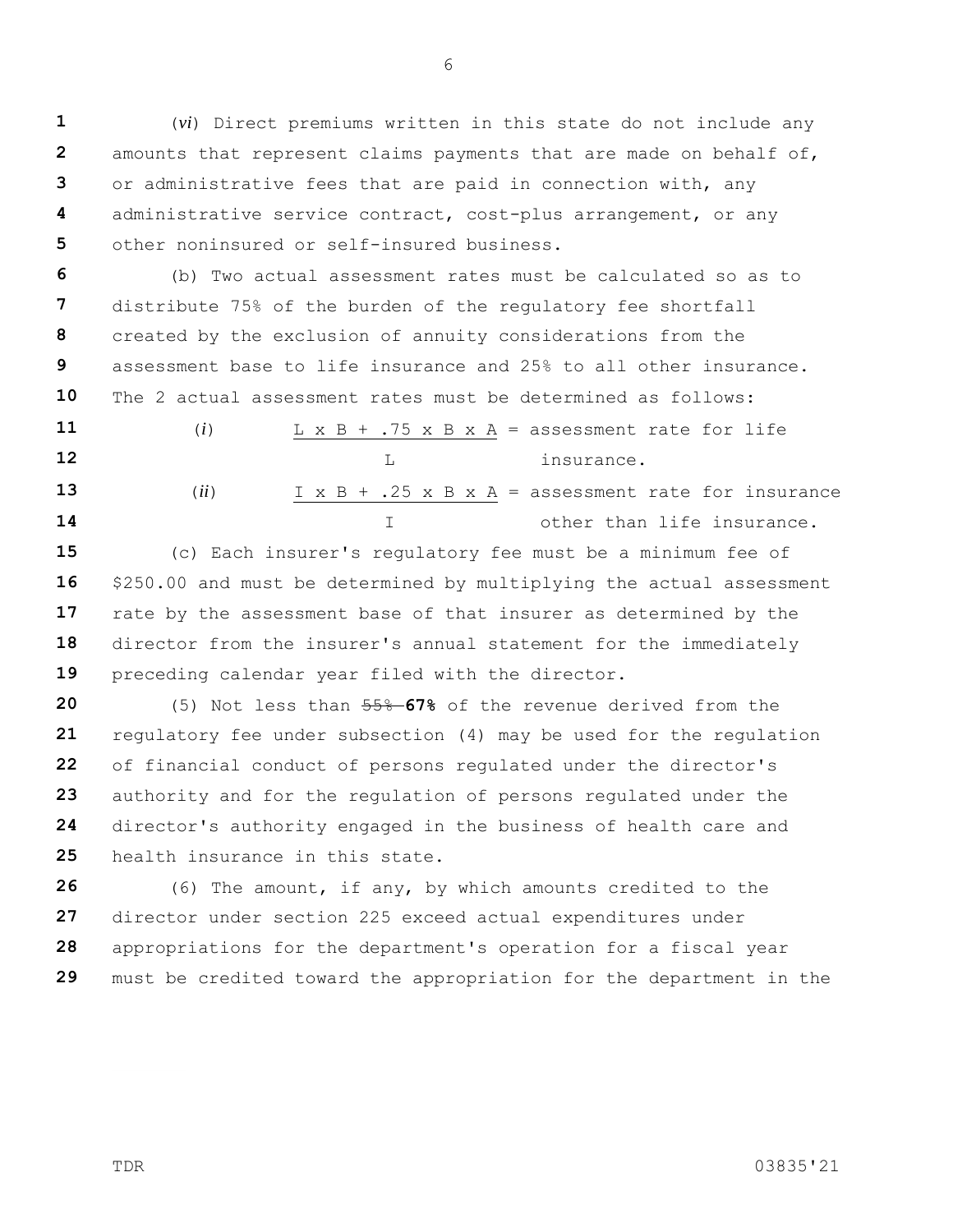**1** next fiscal year.

**2** (7) All money paid into the state treasury by an insurer under this section must be credited as provided under section 225.

**3**

**4 5 6 7 8 9 10 11 12** (8) An insurer shall not treat a regulatory fee under this section as a levy or excise on premium but as a regulatory burden that is apportioned in relation to insurance activity in this state. A regulatory fee under this section reflects the insurance regulatory burden on this state as a result of this insurance activity. A foreign or alien insurer authorized to do business in this state may consider the liability required under this section as a burden imposed by this state in the calculation of the insurer's liability required under section 476a.

**13 14 15 16 17 18 19 20 21 22 23 24 25 26 27 28 29** (9) An insurer may file with the director a protest to the regulatory fee imposed not later than 15 days after receipt of the regulatory fee. The director shall review the grounds for the protest and hold a conference with the insurer at the insurer's request. The director shall transmit his or her findings to the insurer with a restatement of the regulatory fee based on the findings. Statements of regulatory fees to which protests have not been made and restatements of regulatory fees are due and must be paid not later than 30 days after their receipt. Regulatory fees that are not paid when due bear interest on the unpaid fee, which must be calculated at 6-month intervals from the date the fee was due at a rate of interest equal to 1% plus the average interest rate paid at auctions of 5-year United States treasury notes during the 6 months preceding July 1 and January 1, as certified by the state treasurer, and compounded annually, until the assessment is paid in full. An insurer who fails to pay its regulatory fee within the prescribed time limits may have its certificate of authority or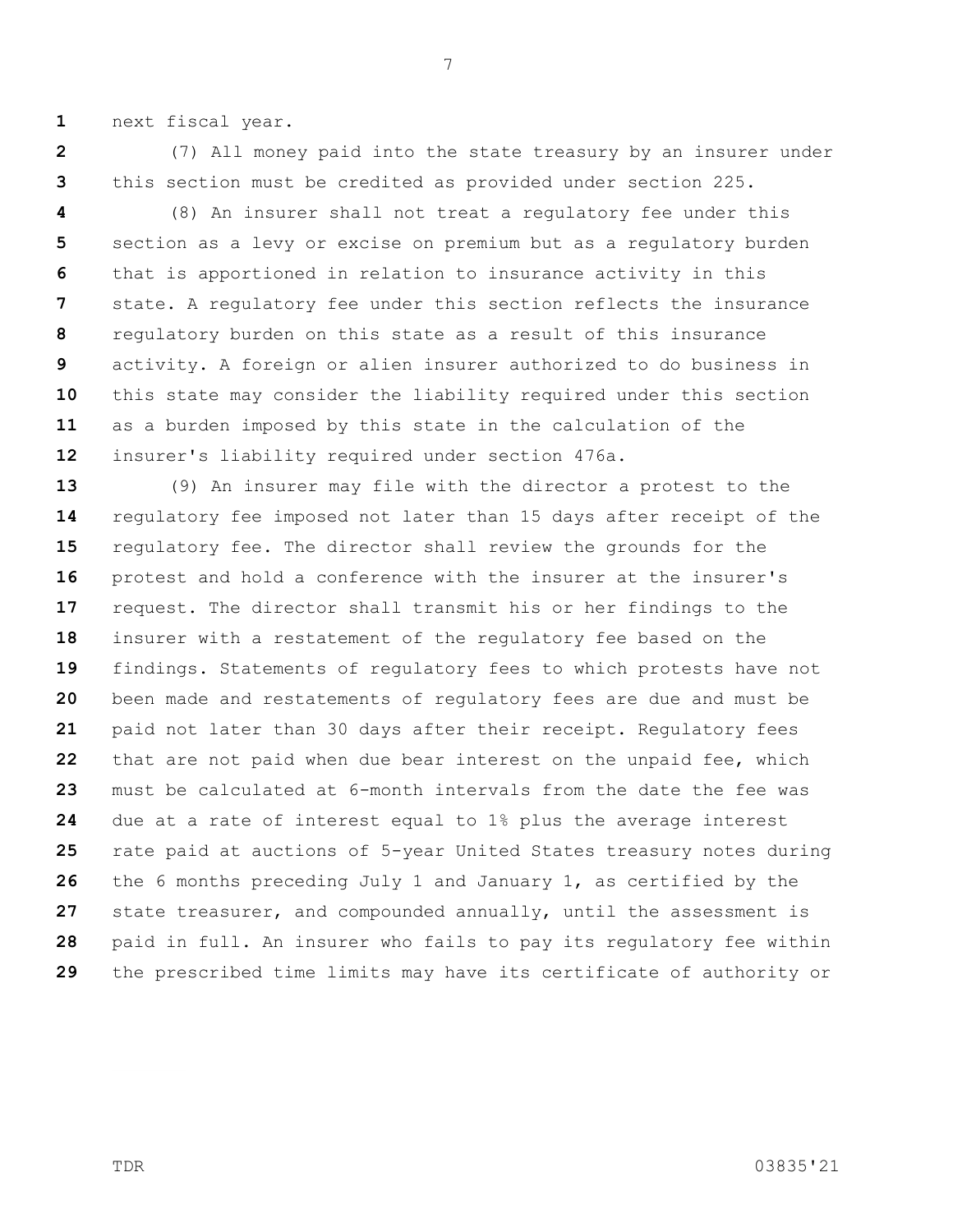**1 2 3 4 5 6 7 8 9 10 11 12 13** license suspended, limited, or revoked as the director considers warranted until the regulatory fee is paid. If the director determines that a regulatory fee or a part of a regulatory fee paid by an insurer is in excess of the amount legally due and payable, the amount of the excess must be refunded or, at the insurer's option, be applied as a credit against the regulatory fee for the next fiscal year. An overpayment of \$100.00 or less must be applied as a credit against the insurer's regulatory fee for the next fiscal year unless the insurer had a \$100.00 or less overpayment in the immediately preceding fiscal year. If the insurer had a \$100.00 or less overpayment in the immediately preceding fiscal year, at the insurer's option, the current fiscal year overpayment of \$100.00 or less must be refunded.

**14 15 16 17 18 19** (10) Any amounts stated and presented to or certified, assessed, or imposed on an insurer as provided in subsections (2), (3), and (4) that are unpaid as of the date that the insurer is subjected to a delinquency proceeding under chapter 81 are regarded as an expense of administering the delinquency proceeding and are payable as such from the general assets of the insurer.

**20 21 22 23 24 25 26 27 28** (11) In addition to the regulatory fee provided in subsection (4), each insurer that locates records or personnel knowledgeable about those records outside this state under section 476a(3) or section 5256 shall reimburse the department for expenses and reasonable costs incurred by the department as a result of travel and other costs related to examinations or investigations of those records or personnel. The reimbursement must not include any costs that the department would have incurred if the examination had taken place in this state.

**29**

(12) As used in this section: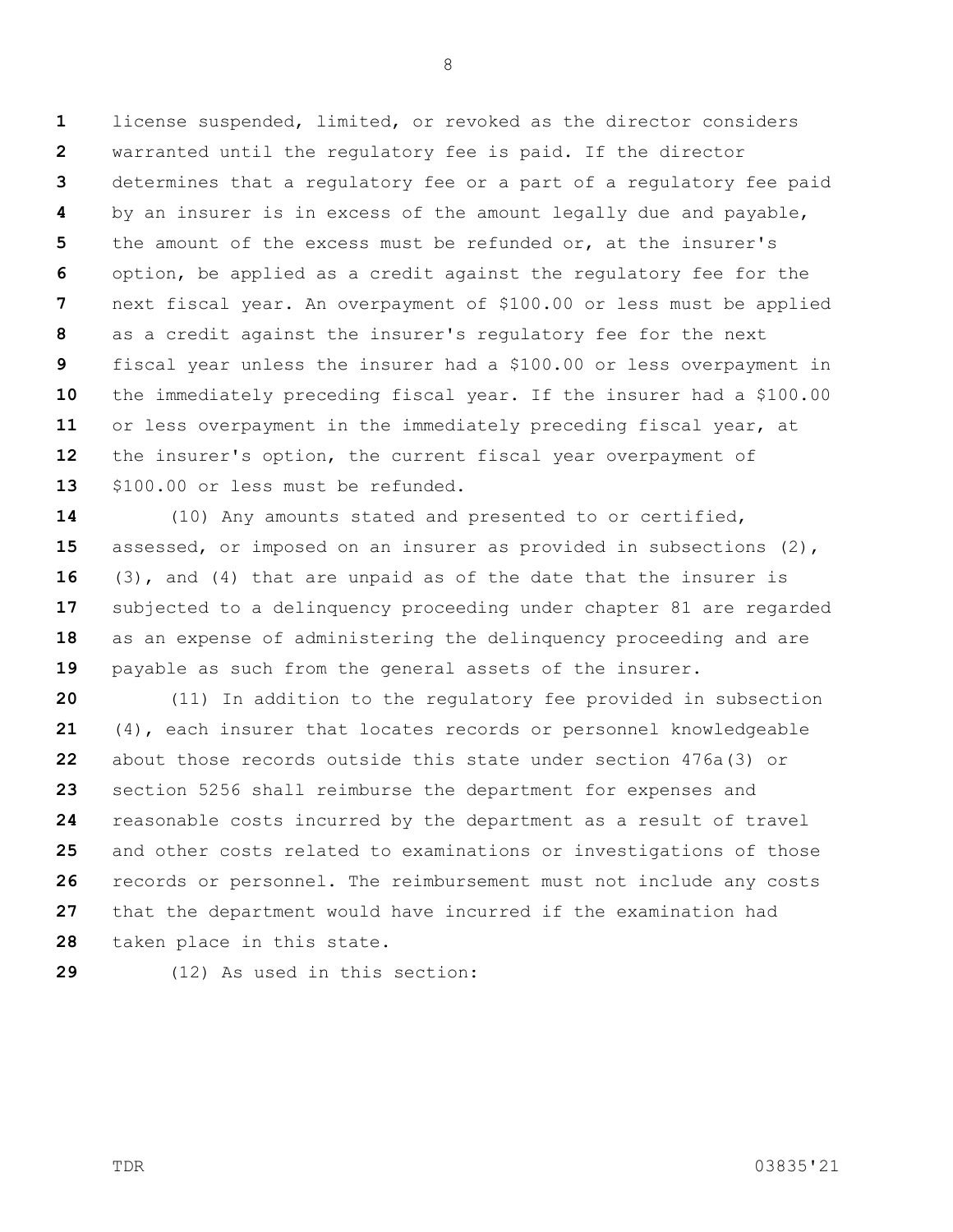**1 2 3 4** (a) "Annuity considerations" means receipts on the sale of annuities as used in section 22a of the former single business tax act, 1975 PA 228, or in section 235 of the Michigan business tax act, 2007 PA 36, MCL 208.1235.

**5 6 7** (b) "Insurer" means an insurer authorized to do business in this state and includes nonprofit health care corporations, dental care corporations, and health maintenance organizations.

**8 9 10 11 12 13 14 15** Sec. 1244. (1) If the director finds that a person has violated this chapter, after an opportunity for a hearing under the administrative procedures act of 1969, 1969 PA 306, MCL 24.201 to 24.328, the director shall reduce the findings and decision to writing and shall issue and cause to be served on the person charged with the violation a copy of the findings and an order requiring the person to cease and desist from the violation. In addition, the director may order any of the following:

**16 17 18 19 20 21 22 23 24** (a) Payment of a civil fine of not more than \$1,000.00 **\$500.00**  for each violation. However, if the person knew or reasonably should have known that he or she was in violation of this chapter, the director may order the payment of a civil fine of not more than \$5,000.00 **\$2,500.00** for each violation. An order of the director under this subsection must not require the payment of civil fines exceeding \$50,000.00. **\$25,000.00.** A fine collected under this subdivision must be turned over to the state treasurer and credited to the general fund of this state.

**25**

(b) A refund of any overcharges.

**26 27 28 29** (c) That restitution be made to the insured or other claimant to cover incurred losses, damages, or other harm attributable to the acts of the person found to be in violation of this chapter. (d) The suspension or revocation of the person's license.

TDR 03835'21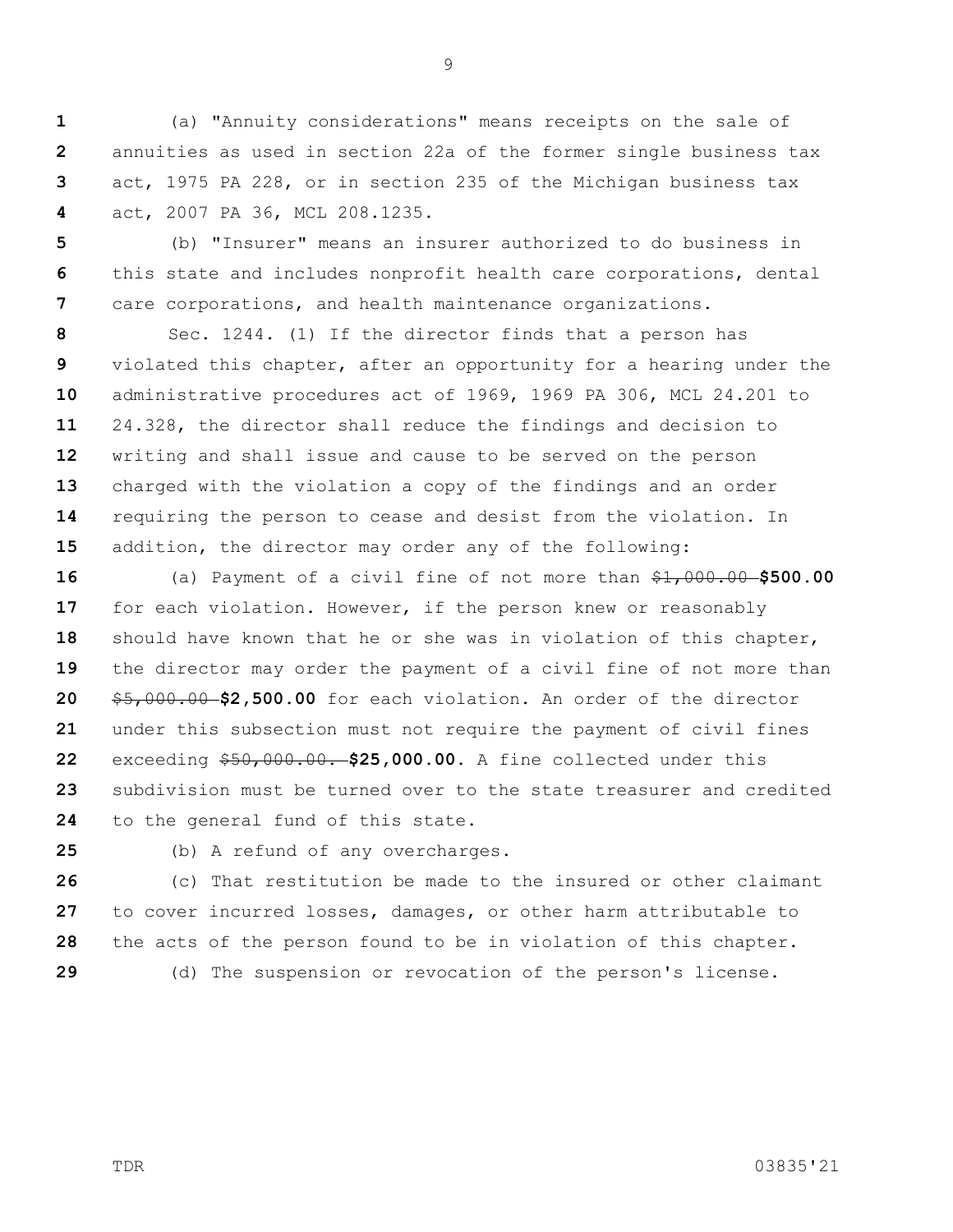**1 2 3 4 5** (2) The director may by order, after notice and opportunity for hearing, reopen and alter, modify, or set aside, in whole or in part, an order issued under this section, if in the opinion of the director conditions of fact or of law have changed to require that action, or if the public interest requires that action.

**6 7 8 9 10 11 12 13 14 15** (3) If a person knowingly violates a cease and desist order under this chapter and has been given notice and an opportunity for a hearing held under the administrative procedures act of 1969, 1969 PA 306, MCL 24.201 to 24.328, the director may order a civil fine of not more than \$20,000.00 **\$10,000.00** for each violation, a suspension or revocation of the person's license, or both. An order issued by the director under this subsection must not require the payment of civil fines exceeding \$100,000.00. **\$50,000.00.** A fine collected under this subsection must be turned over to the state treasurer and credited to the general fund of this state.

**16 17** (4) The director may apply to the court of claims for an order of the court enjoining a violation of this chapter.

**18 19 20 21 22 23 24 25 26 27 28 29** Sec. 2038. (1) If, after opportunity for a hearing held under the administrative procedures act of 1969, 1969 PA 306, MCL 24.201 to 24.328, the director determines that the person complained of has engaged in methods of competition or unfair or deceptive acts or practices prohibited by sections 2001 to 2050, the director shall reduce his or her findings and decision to writing and shall issue and cause to be served on the person charged with the violation a copy of the findings and an order requiring the person to cease and desist from engaging in that method of competition, act, or practice. The director may also order any of the following: (a) Payment of a monetary penalty of not more than  $$1,000.00$ **\$500.00** for each violation but not to exceed an aggregate penalty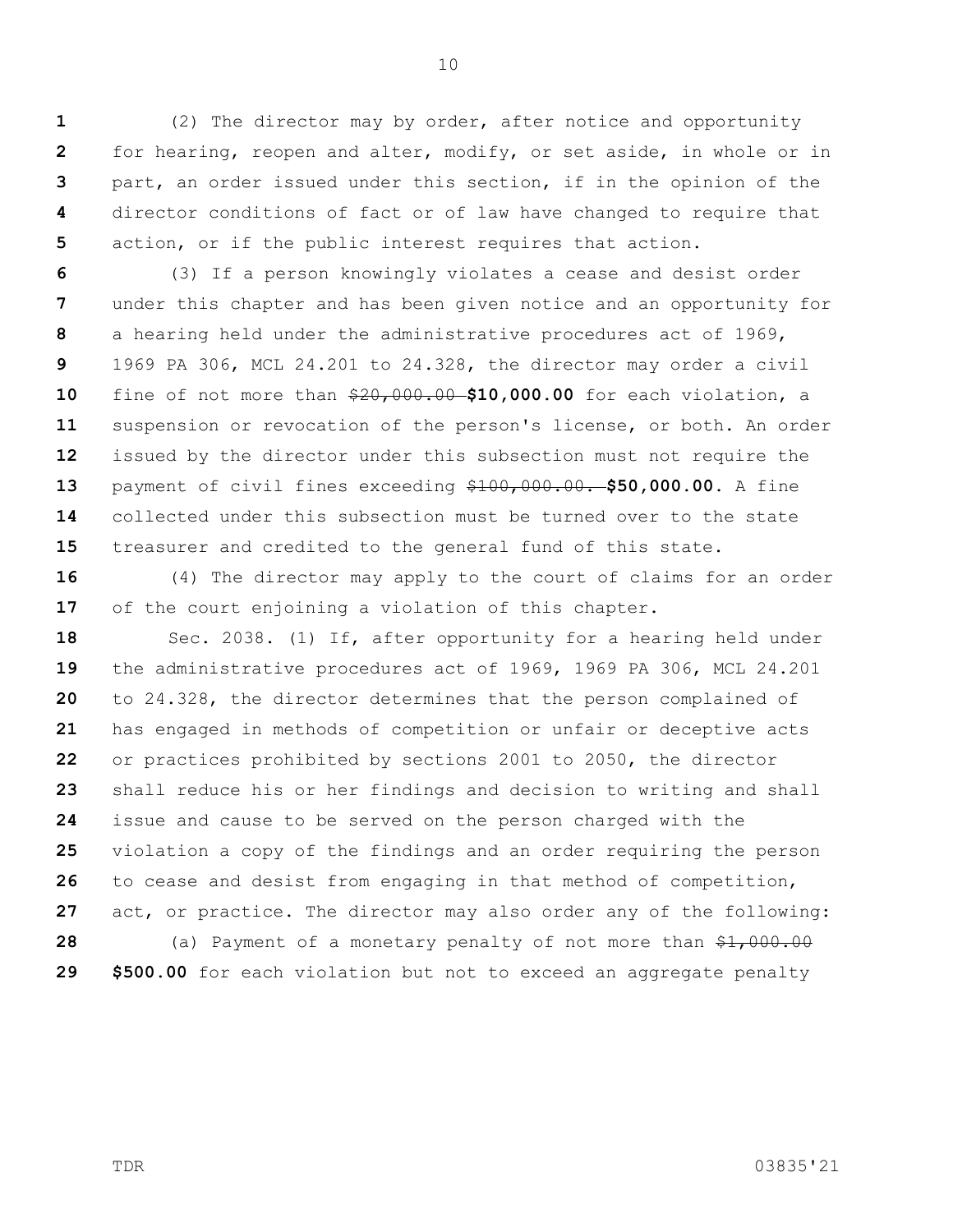**1 2 3 4 5** of \$10,000.00, **\$5,000.00,** unless the person knew or reasonably should have known he was in violation of this chapter, in which case the penalty must not be more than \$5,000.00 **\$2,500.00** for each violation and must not exceed an aggregate penalty of \$50,000.00 **\$25,000.00** for all violations committed in a 6-month period.

**6 7 8** (b) Suspension or revocation of the person's license or certificate of authority if the person knowingly and persistently violated a provision of this chapter.

**9**

(c) Refund of any overcharges.

**10 11 12 13** (2) The filing of a petition for review does not stay enforcement of action under this section, but the director may grant, or the appropriate court may order, a stay on appropriate terms.

**14 15 16 17 18 19 20 21** (3) If a petition for review has not been filed within the time allowed under section 244, until the time for filing the petition expires or, if a petition for review has been filed within that time, until the transcript of the record in the proceeding has been filed in the circuit court, as provided in this chapter, the director, on notice and in a manner as he or she considers proper, may modify or set aside in whole or in part an order issued under this section.

**22 23 24 25 26 27 28 29** (4) After the expiration of the time allowed for filing a petition for review, if a petition has not been filed within that time, the director may at any time, by order, after notice and opportunity for hearing, reopen and alter, modify, or set aside, in whole or in part, an order issued under this section, if in the director's opinion conditions of fact or of law have so changed as to require that action or if required by the public interest.

Sec. 2040. (1) A person who violates a cease and desist order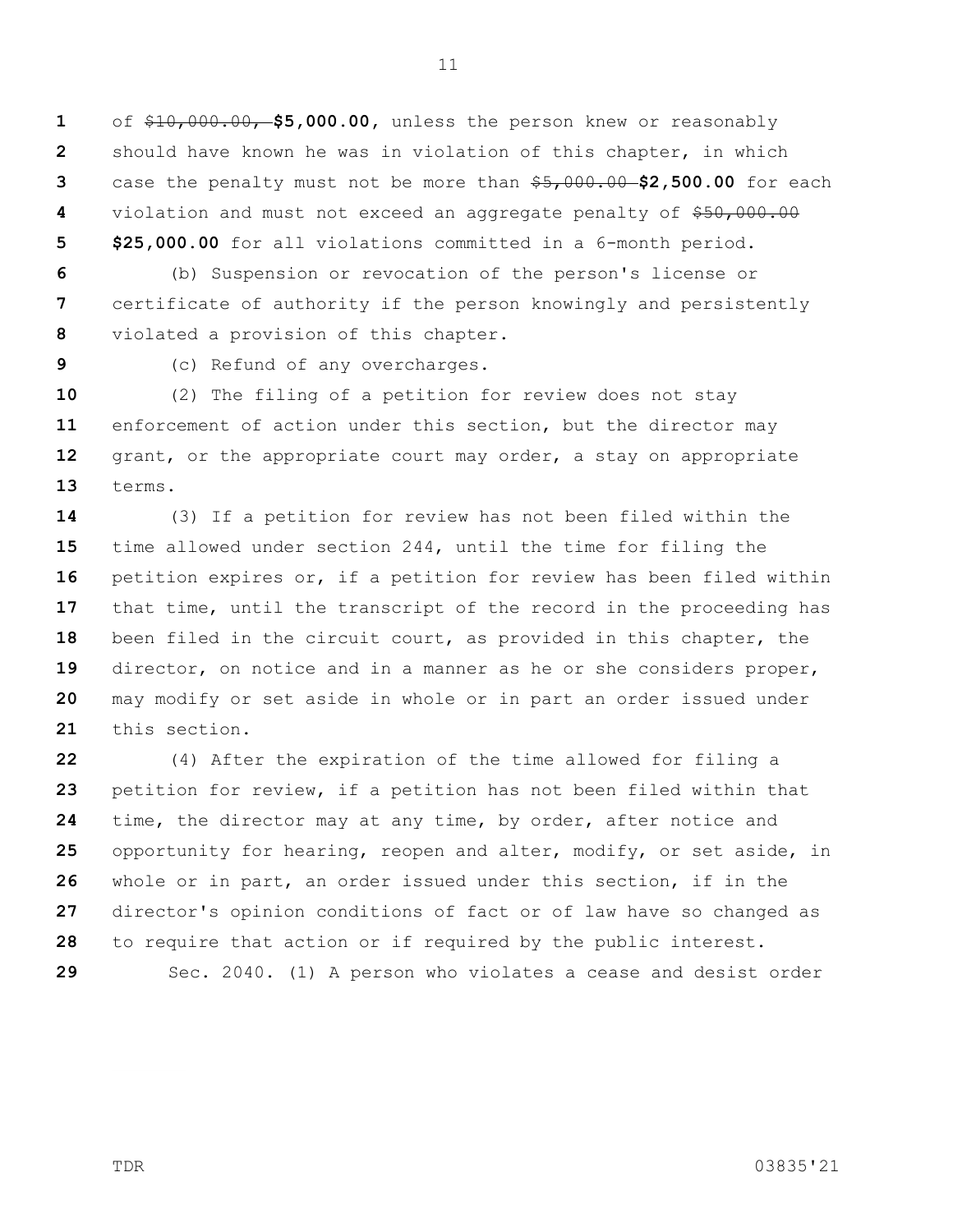**1 2 3** of the director under this chapter while the order is in effect, after notice and an opportunity for a hearing and on order of the director, may be subject to any of the following:

**4 5** (a) A monetary penalty of not more than  $$20,000.00 - $10,000.00$ for each violation.

**6 7** (b) Suspension or revocation of the person's license or certificate of authority.

**8 9 10** (2) The filing of a petition for review does not stay enforcement under this section, but the director may grant, or the appropriate court may order, a stay on appropriate terms.

**11 12 13 14** (3) A cease and desist order issued by the director under section 2043 must not contain fines or other penalties applicable to acts or omissions that occur before the date of the cease and desist order.

**15 16 17 18 19 20 21 22 23 24 25 26** Sec. 2069. An insurer, agent, solicitor, or other person that violates section 2064 or 2066 is guilty of a misdemeanor. On conviction of violating section 2066, the offender must be sentenced to pay a fine of not more than \$100.00 for each violation, or in the discretion of the court, to imprisonment in the county jail of the county in which the offense is committed. On conviction of violating section 2064, the offender must be sentenced to pay a fine of not more than \$2,000.00 **\$1,000.00** for each violation, or in the discretion of the court, to imprisonment in the county jail of the county in which the offense is committed. Sec. 2105. (1) A policy of automobile insurance or home insurance must not be offered, bound, made, issued, delivered or

**27** renewed in this state unless the policy conforms to this chapter.

**28 29** (2) Except as otherwise expressly provided in subsection (4) and this chapter, this **This** chapter does not apply to insurance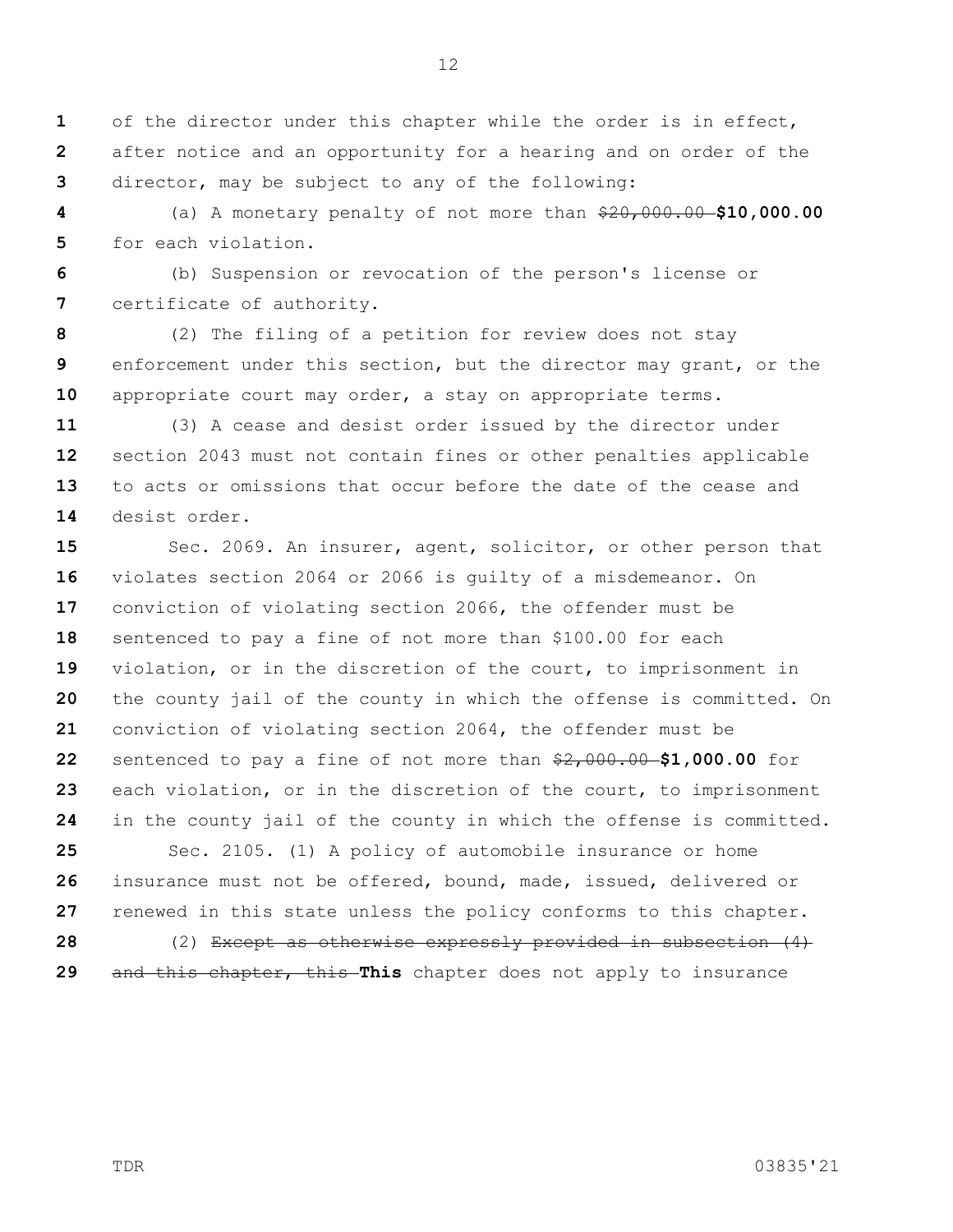13

| $\mathbf{1}$ | written on a group, franchise, blanket policy, or similar basis      |
|--------------|----------------------------------------------------------------------|
|              | 2 that offers home insurance or automobile insurance to all members  |
|              | 3 of the group, franchise plan, or blanket coverage who are eligible |
|              | 4 persons.                                                           |

**5 6 7 8** (3) For purposes of this section, a group plan includes a franchise plan, and, except as provided in subsection (4), is exempt from this chapter if the group meets all of the following criteria:

**9 10** (a) Individuals in the group share a common enterprise or an economic or social affinity or relationship.

**11 12** (b) The group was not created for the purposes of obtaining insurance.

**13 14** (c) Membership in the group is not conditioned on the purchase of insurance.

**15 16** (d) The individual members of the group can be specifically identified.

**17 18 19 20 21 22 23** (e) Any other criteria as prescribed by a rule promulgated by the director under the administrative procedures act of 1969, 1969 PA 306, MCL 24.201 to 24.328. (4) An insurer, including, but not limited to, an insurer that writes insurance as described in subsection (2), shall not establish or maintain rates or rating classifications for automobile insurance based on a factor that is not allowed, or that

**24** is prohibited, under section 2111. This subsection does not

**25** prohibit a group discount offered to a group based on the losses or

**26** expenses, or both, of the group but does prohibit group membership

- **27** based on home ownership or postal zone.
- **28 29** (5) The amendments to this chapter made by the amendatory act that added this subsection apply to an insurer exempted from any of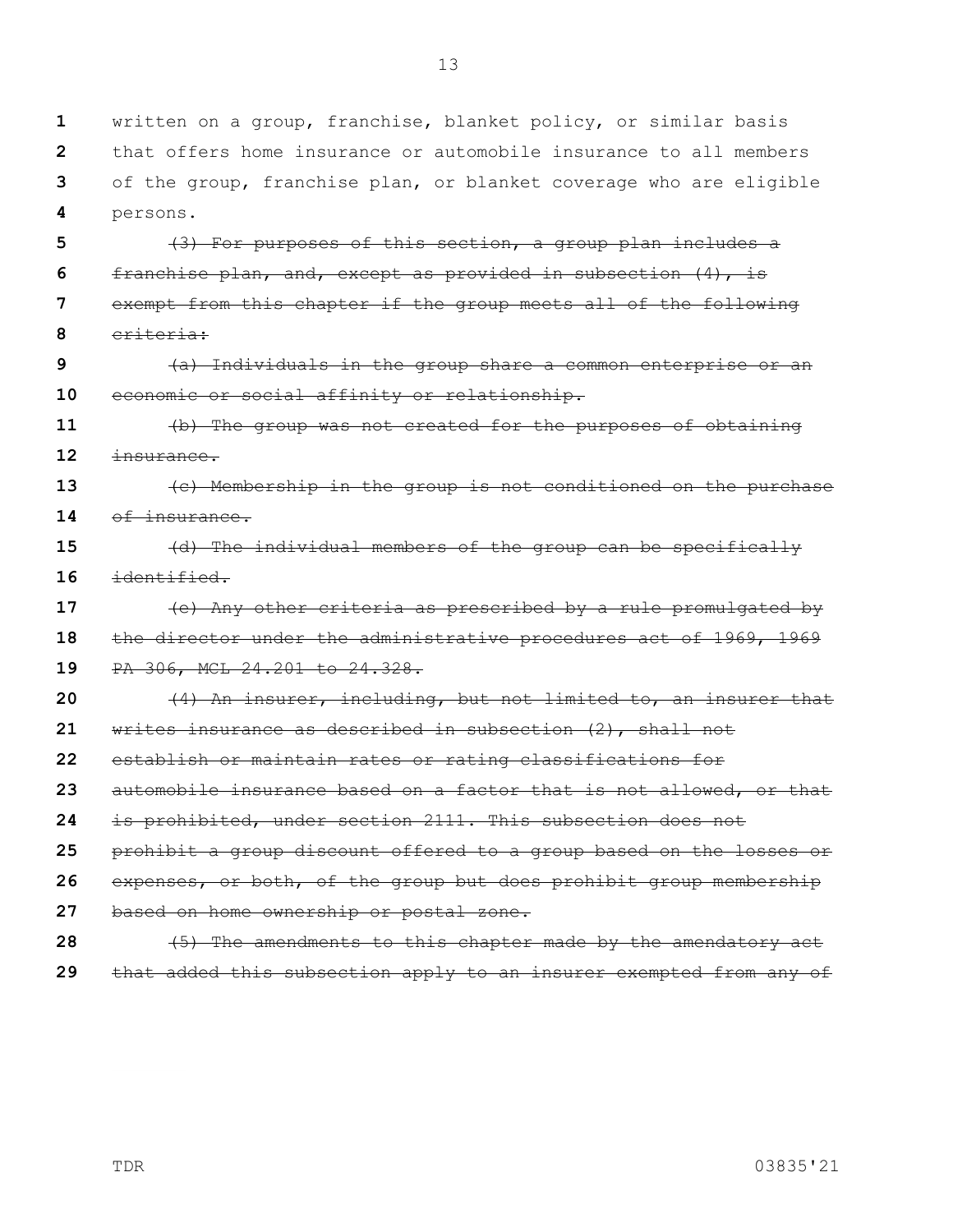14

**1**

the requirements of this chapter under section 2129.

**2 3** (6) The amendments to this chapter made by the amendatory act that added this subsection apply beginning July 1, 2020.

**4 5 6** Sec. 2106. (1) Except as specifically provided in this chapter, chapter 24 and chapter 26 do not apply to automobile insurance and home insurance.

**7 8** (2) Subject to section 2108(6), an insurer shall file rates with the department for approval in compliance with this act.

**9 10 (2)** (3) An insurer may use rates for **automobile insurance or**  home insurance as soon as those rates are filed.

**11 12 13 (3)** (4) To the extent that other provisions of this act are inconsistent with this chapter, this chapter governs with respect to automobile insurance and home insurance.

**14 15 16 17 18 19 20 21 22 23 24 25 26** Sec. 2108. (1) On the effective date of a manual of classification, manual of rules and rates, rating plan, or modification of a manual of classification, manual of rules and rates, or rating plan that an insurer proposes to use for **automobile insurance or** home insurance, the insurer shall file the manual or plan with the director. For automobile insurance, an insurer shall file a manual or plan described in this subsection in accordance with subsection (6). Each filing under this subsection must state the character and extent of the coverage contemplated. An insurer that is subject to this chapter and that maintains rates in any part of this state shall at all times maintain rates in effect for all eligible persons meeting the underwriting criteria of the insurer.

**27 28 29** (2) An insurer may satisfy its obligation to make filings under subsection (1) by becoming a member of, or a subscriber to, a rating organization licensed under chapter 24 or chapter 26 that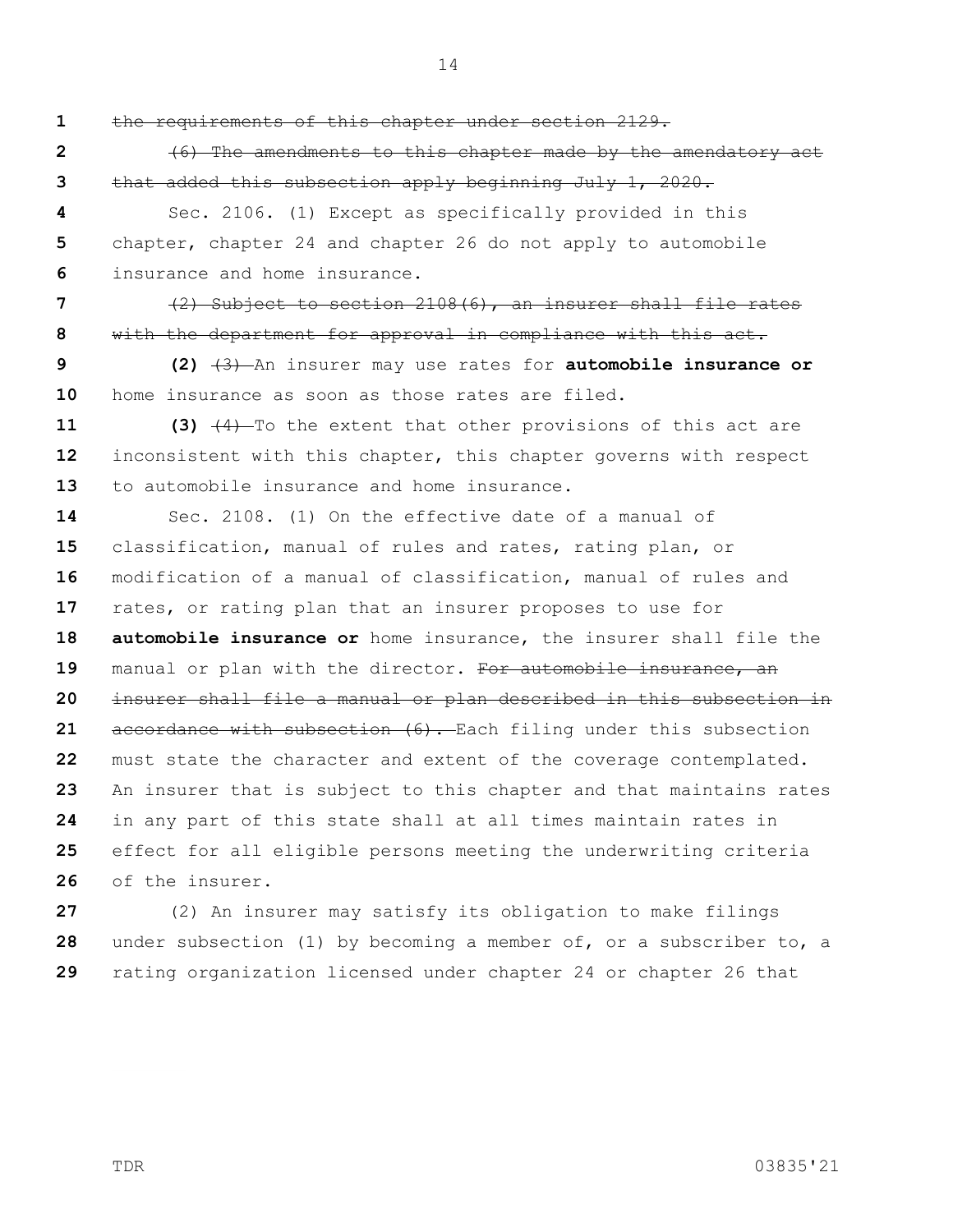**1 2 3 4 5 6** makes the filings, and by filing with the director a copy of its authorization of the rating organization to make the filings on its behalf. This chapter does not require an insurer to become a member of or a subscriber to a rating organization. An insurer may file and use deviations from filings made on its behalf. The deviations are subject to this chapter.

**7 8 9 10** (3) A filing under this section must be accompanied by a certification by or on behalf of the insurer that, to the best of the insurer's information and belief, the filing conforms to the requirements of this chapter.

**11 12 13** (4) A filing under this section must include information that supports the filing with respect to the requirements of section 2109. The information may include 1 or more of the following:

**14 15** (a) The experience or judgment of the insurer or rating organization making the filing.

**16 17** (b) The interpretation of the insurer or rating organization of any statistical data it relies on.

**18**

(c) The experience of other insurers or rating organizations.

**19**

(d) Any other relevant information.

**20 21 22 23 24 25 26 27 28 29** (5) Except as otherwise provided in this subsection, the department shall make a filing under this section and any accompanying information open to public inspection on filing. An insurer or a rating organization filing on the insurer's behalf may designate information included in the filing or any accompanying information as a trade secret. The insurer or the rating organization filing on behalf of the insurer shall demonstrate to the director that the designated information is a trade secret. If the director determines that the information is a trade secret, the information is not subject to public inspection and is exempt from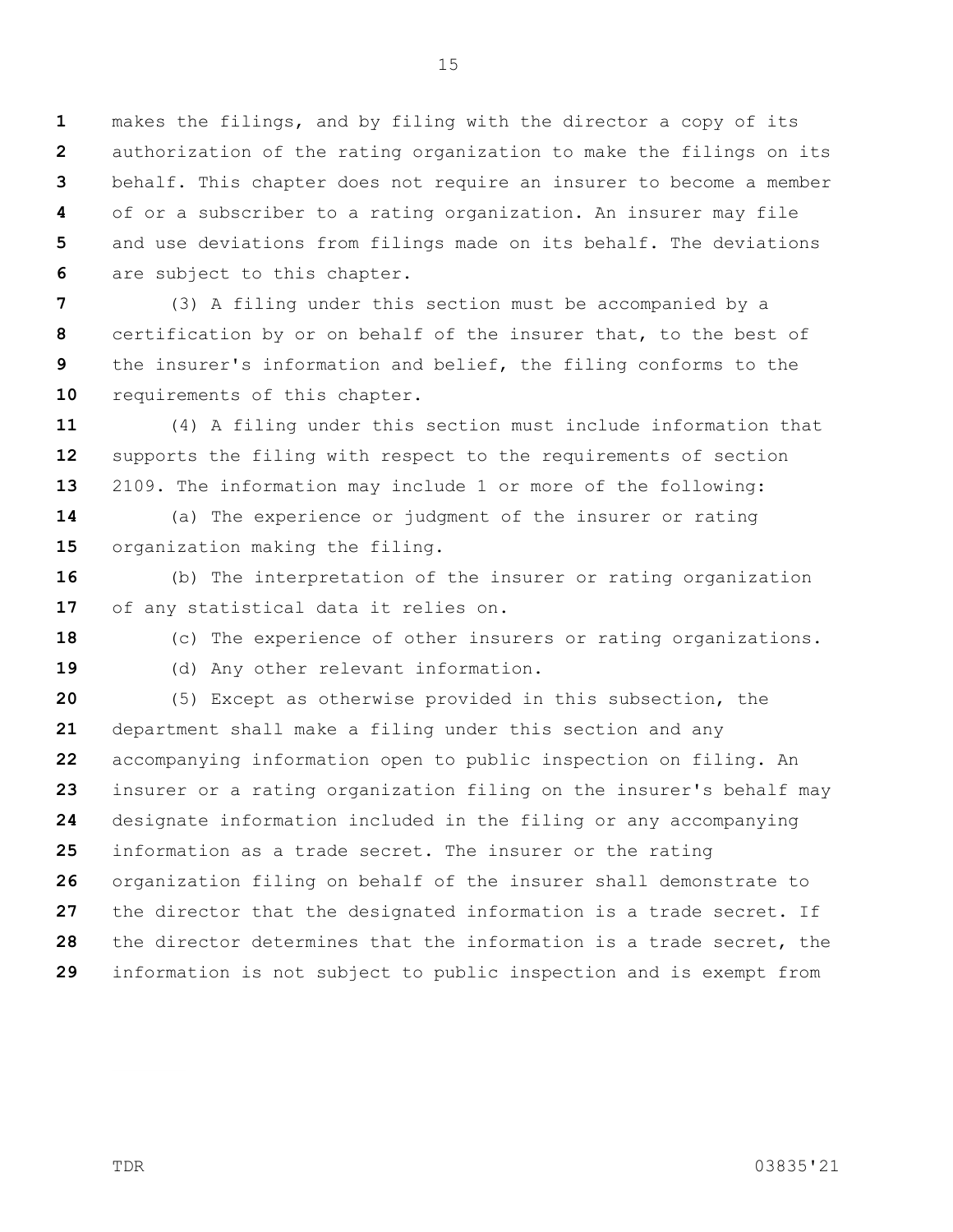**1 2 3 4 5 6** disclosure under the freedom of information act, 1976 PA 442, MCL 15.231 to 15.246. As used in this subsection, "trade secret" means that term as defined in section 2 of the uniform trade secrets act, 1998 PA 448, MCL 445.1902. However, trade secret does not include filings and information accompanying filings under this section that were subject to public inspection before January 11, 2016.

**7 8 9 10 11 12 13 14 15** (6) For automobile insurance, an insurer shall file a manual or plan in accordance with chapter 24, except that the manual or plan must remain on file for a waiting period of 90 days before it becomes effective, which period may not be extended by the director, and the waiting period applies regardless of whether supporting information is required by the director under section 2406(1). Upon written application by the insurer, the director may authorize a filing that he or she has reviewed to become effective before expiration of the waiting period.

**16 17 18 (6)** (7) An insurer shall not make, issue, or renew a contract or policy except in accordance with filings that are in effect for the insurer under this chapter.

**19 20 21 22 23 24** (8) A filing under this chapter must specify that the insurer will not refuse to insure, refuse to continue to insure, or limit the amount of coverage available because of the location of the risk, and that the insurer recognizes those practices to constitute redlining. An insurer shall not engage in redlining as described in this subsection.

**25 26 27 28 29** Sec. 2111. (1) Notwithstanding any provision of this act or this chapter to the contrary, classifications and territorial base rates used by an insurer in this state with respect to automobile insurance or home insurance must conform to the applicable requirements of this section.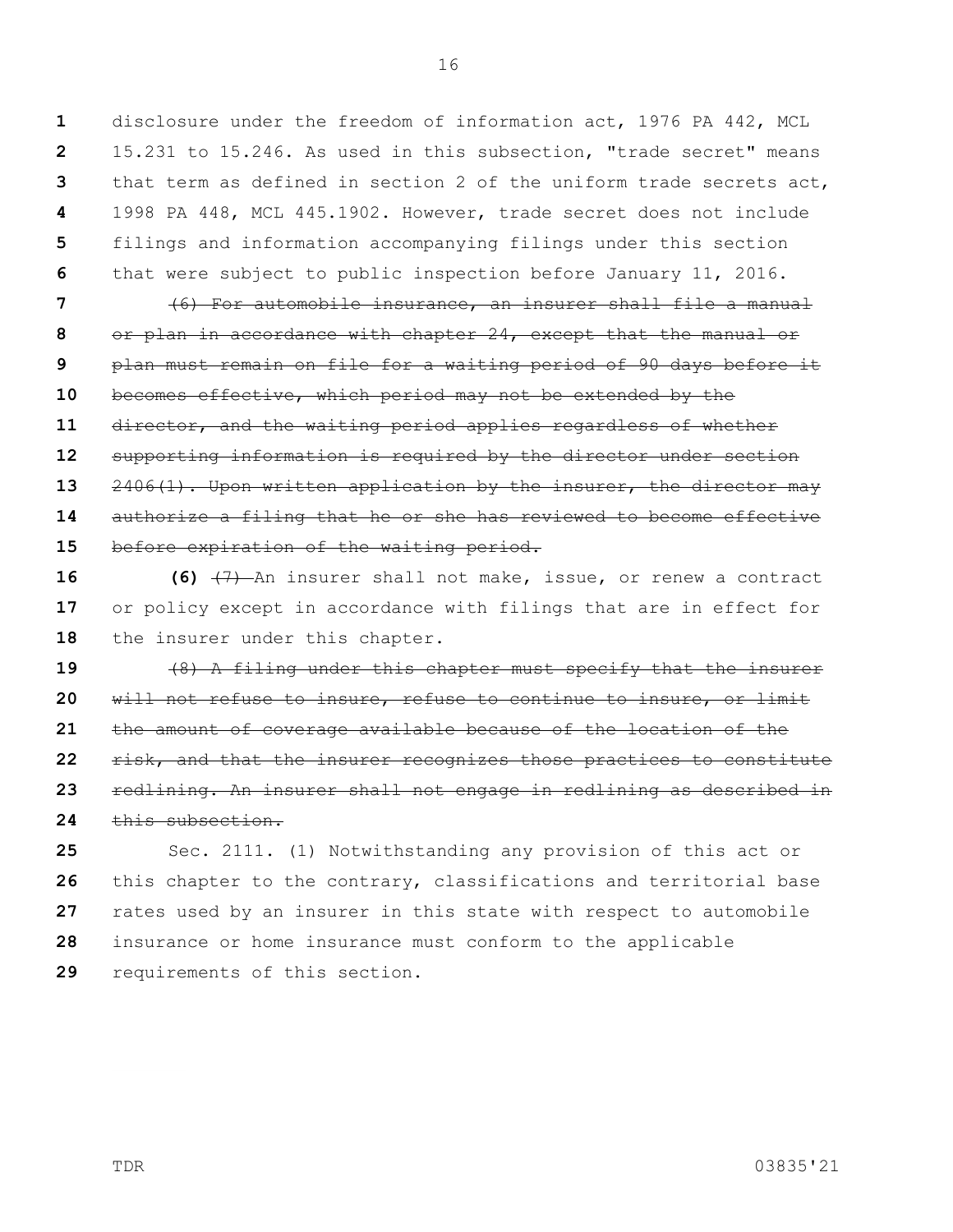**1 2 3 4** (2) Classifications established under this section for automobile insurance must be based only on 1 or more of the following factors, which must be applied by an insurer on a uniform basis throughout this state:

**5**

(a) With respect to all automobile insurance coverages:

**6 7 8** (*i*) Either the age of the driver; the length of driving experience; or the number of years licensed to operate a motor vehicle.

**9 10 11** (*ii*) Driver primacy, based on the proportionate use of each vehicle insured under the policy by individual drivers insured or to be insured under the policy.

**12**

(*iii*) Average miles driven weekly, annually, or both.

**13**

(*iv*) Type of use, such as business, farm, or pleasure use.

**14 15 16 17** (*v*) Vehicle characteristics, features, and options, such as engine displacement, ability of the vehicle and its equipment to protect passengers from injury, and other similar items, including vehicle make and model.

**18**

(*vi*) Daily or weekly commuting mileage.

**19 20 21 22** (*vii*) Number of cars insured by the insurer or number of licensed operators in the household. However, number of licensed operators must not be used as an indirect measure of marital status.

**23** (*viii*) Amount of insurance.

**24 25** (b) In addition to the factors prescribed in subdivision (a), with respect to personal protection insurance coverage:

**26** (*i*) Earned income.

**27 28** (*ii*) Number of dependents of income earners insured under the policy.

**29** (*iii*) Coordination of benefits.

TDR 03835'21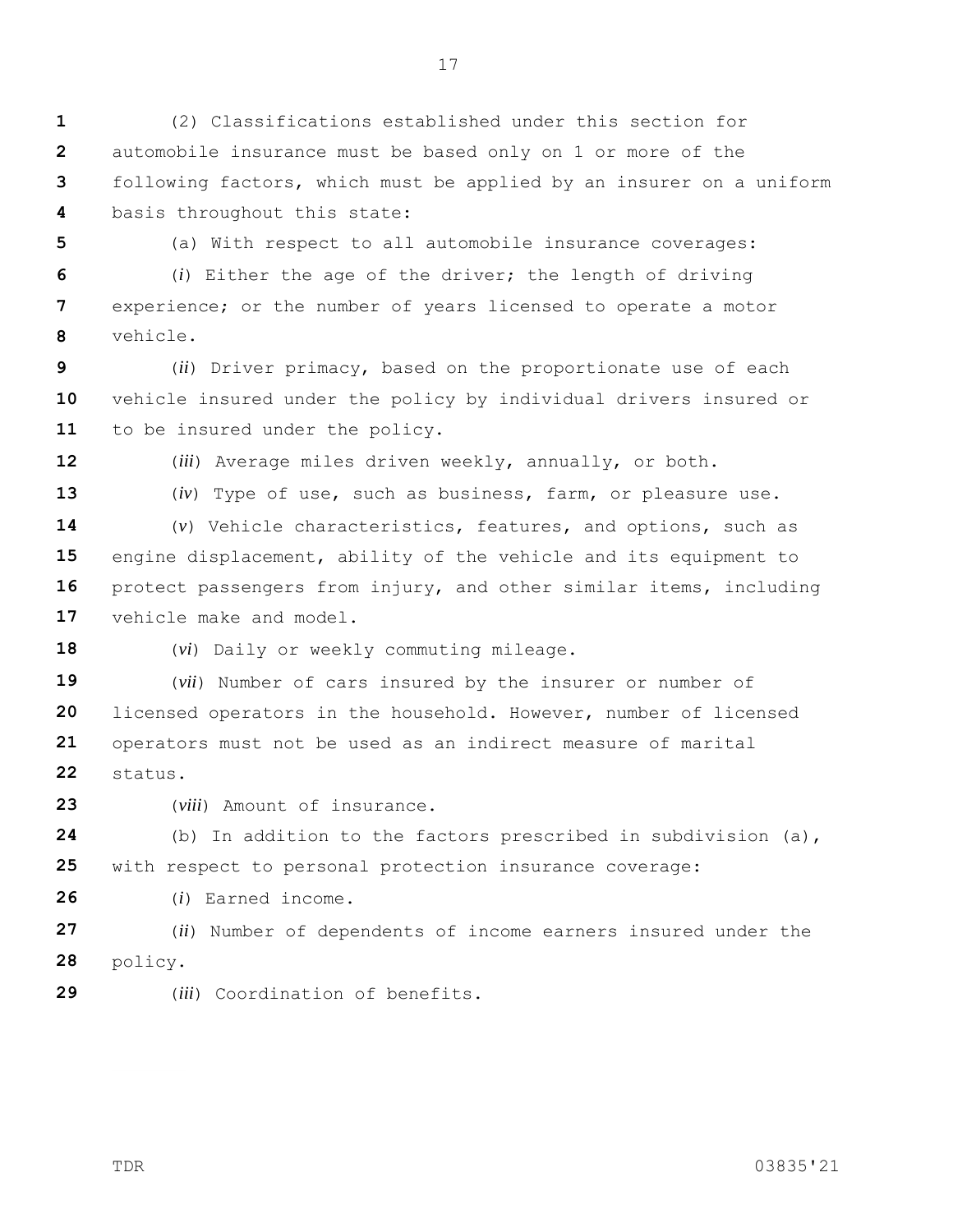**1**

(*iv*) Use of a safety belt.

**2 3** (c) In addition to the factors prescribed in subdivision (a), with respect to collision and comprehensive coverages:

18

**4 5 6 7** (*i*) The anticipated cost of vehicle repairs or replacement, which may be measured by age, price, cost new, or value of the insured automobile, and other factors directly relating to that anticipated cost.

**8**

(*ii*) Vehicle make and model.

**9 10** (*iii*) Vehicle design characteristics related to vehicle damageability.

**11 12** (*iv*) Vehicle characteristics relating to automobile theft prevention devices.

**13 14 15 16** (d) With respect to all automobile insurance coverage other than comprehensive, successful completion by the individual driver or drivers insured under the policy of an accident prevention education course that meets the following criteria:

**17 18** (*i*) The course must include a minimum of 8 hours of classroom instruction.

**19 20** (*ii*) The course must include, but not be limited to, a review of all of the following:

- **21** (A) The effects of aging on driving behavior.
- **22** (B) The shapes, colors, and types of road signs.
- **23** (C) The effects of alcohol and medication on driving.

**24** (D) The laws relating to the proper use of a motor vehicle.

- **25** (E) Accident prevention measures.
- **26** (F) The benefits of safety belts and child restraints.
- **27** (G) Major driving hazards.
- **28** (H) Interaction with other highway users, such as
- **29** motorcyclists, bicyclists, and pedestrians.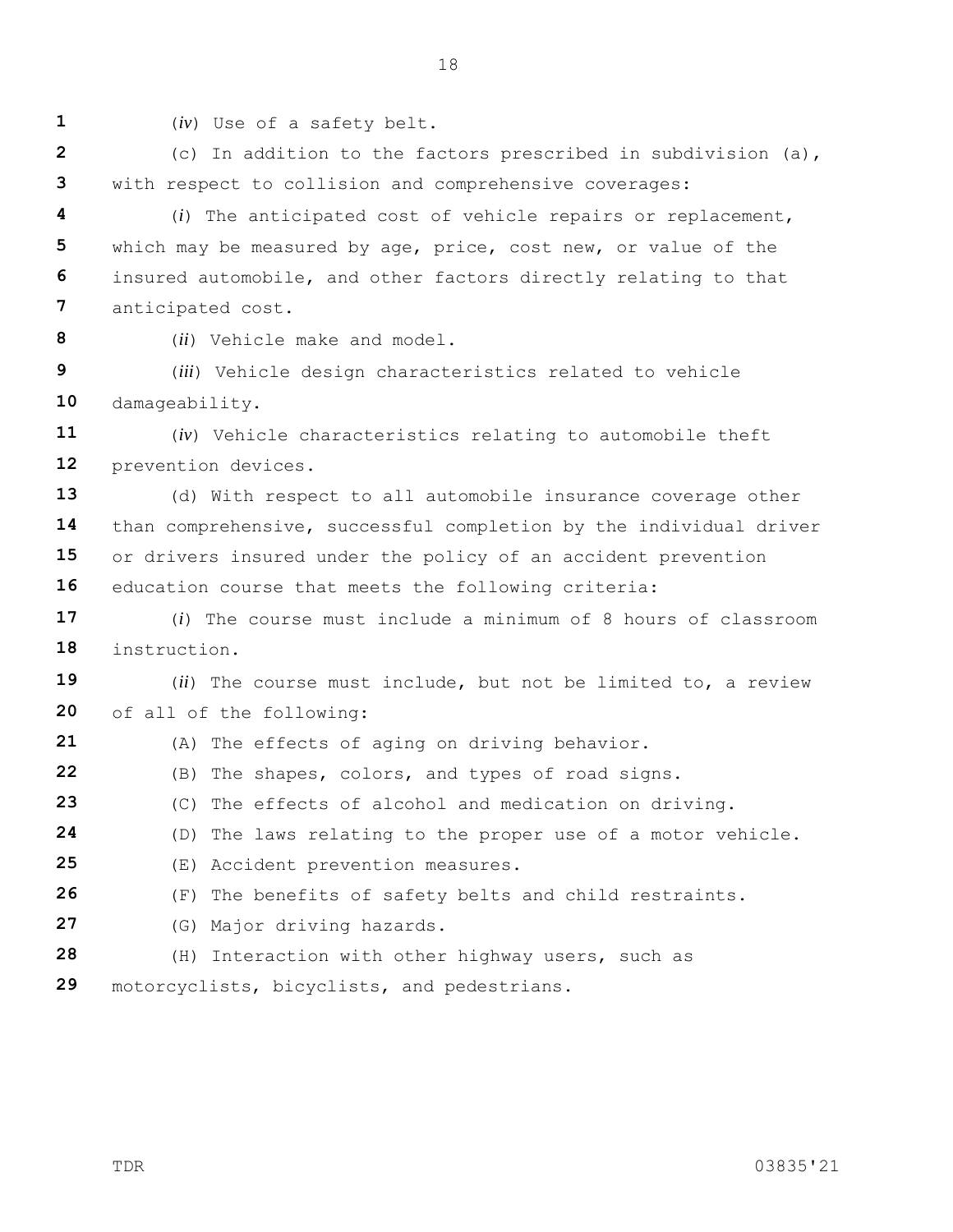**1 2 3 4 5 6** (3) Each insurer shall establish a secondary or merit rating plan for automobile insurance, other than comprehensive coverage. A secondary or merit rating plan required under this subsection must provide for premium surcharges for all coverages for automobile insurance, other than comprehensive coverage, based on any of the following, when that information becomes available to the insurer:

**7**

(a) Substantially at-fault accidents.

**8 9 10 11 12 13 14 15 16** (b) Convictions for, determinations of responsibility for civil infractions for, or findings of responsibility in probate court for civil infractions for violations under chapter VI of the Michigan vehicle code, 1949 PA 300, MCL 257.601 to 257.750. However, an insured must not be merit rated for a civil infraction under chapter VI of the Michigan vehicle code, 1949 PA 300, MCL 257.601 to 257.750, for a period of time longer than that which the secretary of state's office carries points for that infraction on the insured's motor vehicle record.

**17 18** (4) An insurer shall not establish or maintain rates or rating classifications for automobile insurance based on any of the

- **19** following:
- **20**  $(a)$  Sex.
- **21** (b) Marital **sex or marital** status.
- **22** (c) Home ownership.
- **23** (d) Educational level attained.
- **24** (e) Occupation.
- **25** (f) The postal zone in which the insured resides.
- **26** (g) Credit score as provided in section 2162.
- **27 28** (5) Notwithstanding other provisions of this chapter, automobile insurance risks may be grouped by territory.
- **29**

(6) This section does not limit insurers or rating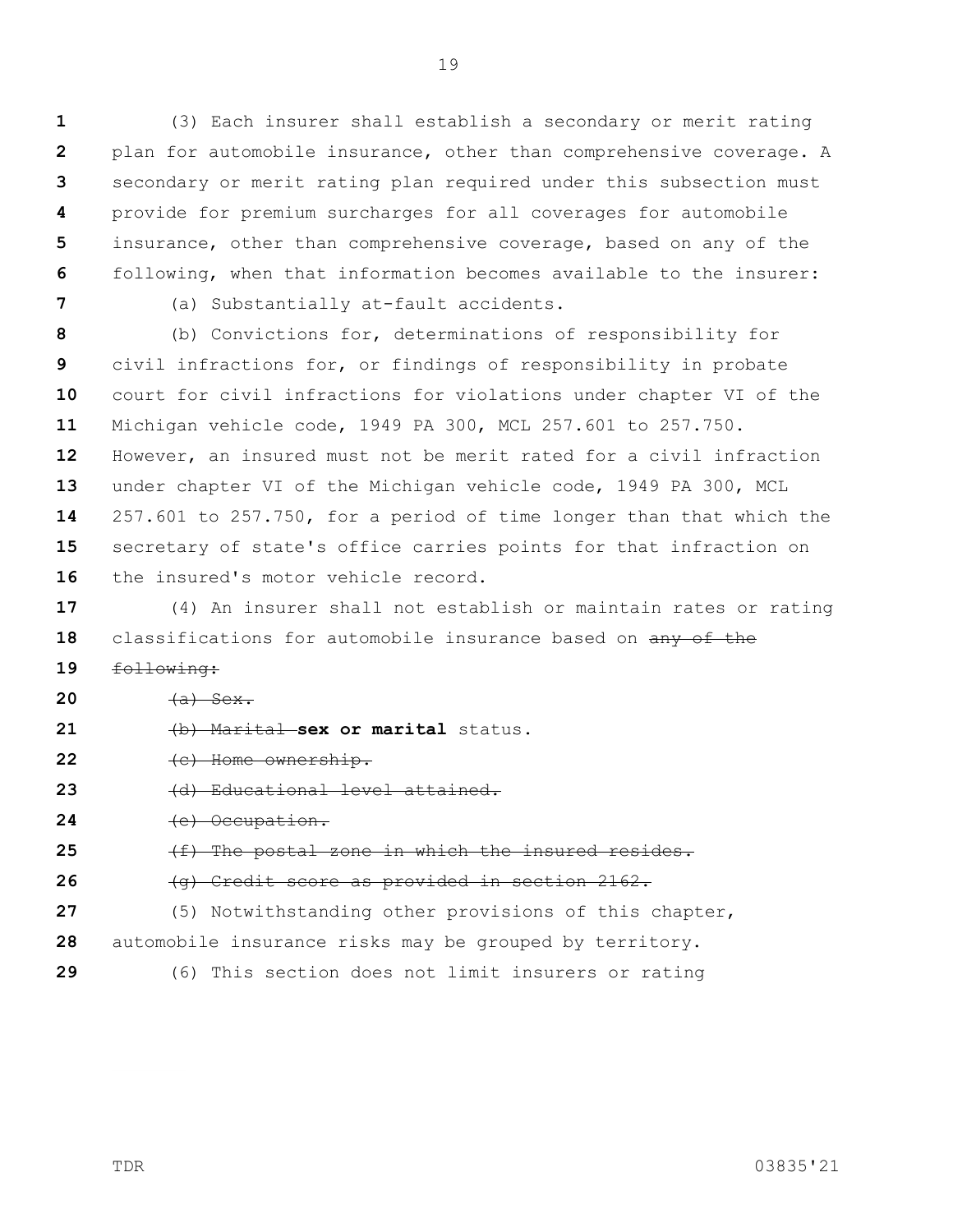**1 2 3 4 5 6 7 8 9 10** organizations from establishing and maintaining statistical reporting territories. This section does not prohibit an insurer from establishing or maintaining, for automobile insurance, a premium discount plan for senior citizens in this state who are 65 years of age or older, if the plan is uniformly applied by the insurer throughout this state. If an insurer has not established and maintained a premium discount plan for senior citizens, the insurer shall offer reduced premium rates to senior citizens in this state who are 65 years of age or older and who drive less than 3,000 miles per year, regardless of statistical data.

**11 12 13 14** (7) Classifications established under this section for home insurance other than inland marine insurance provided by policy floaters or endorsements must be based only on 1 or more of the following factors:

**15**

(a) Amount and types of coverage.

**16 17** (b) Security and safety devices, including locks, smoke detectors, and similar, related devices.

**18** (c) Repairable structural defects reasonably related to risk.

**19**

(d) Fire protection class.

**20 21** (e) Construction of structure, based on structure size, building material components, and number of units.

**22 23 24 25 26 27** (f) Loss experience of the insured, based on prior claims attributable to factors under the control of the insured that have been paid by an insurer. An insured's failure, after written notice from the insurer, to correct a physical condition that presents a risk of repeated loss is a factor under the control of the insured for purposes of this subdivision.

**28**

(g) Use of smoking materials within the structure.

**29**

(h) Distance of the structure from a fire hydrant.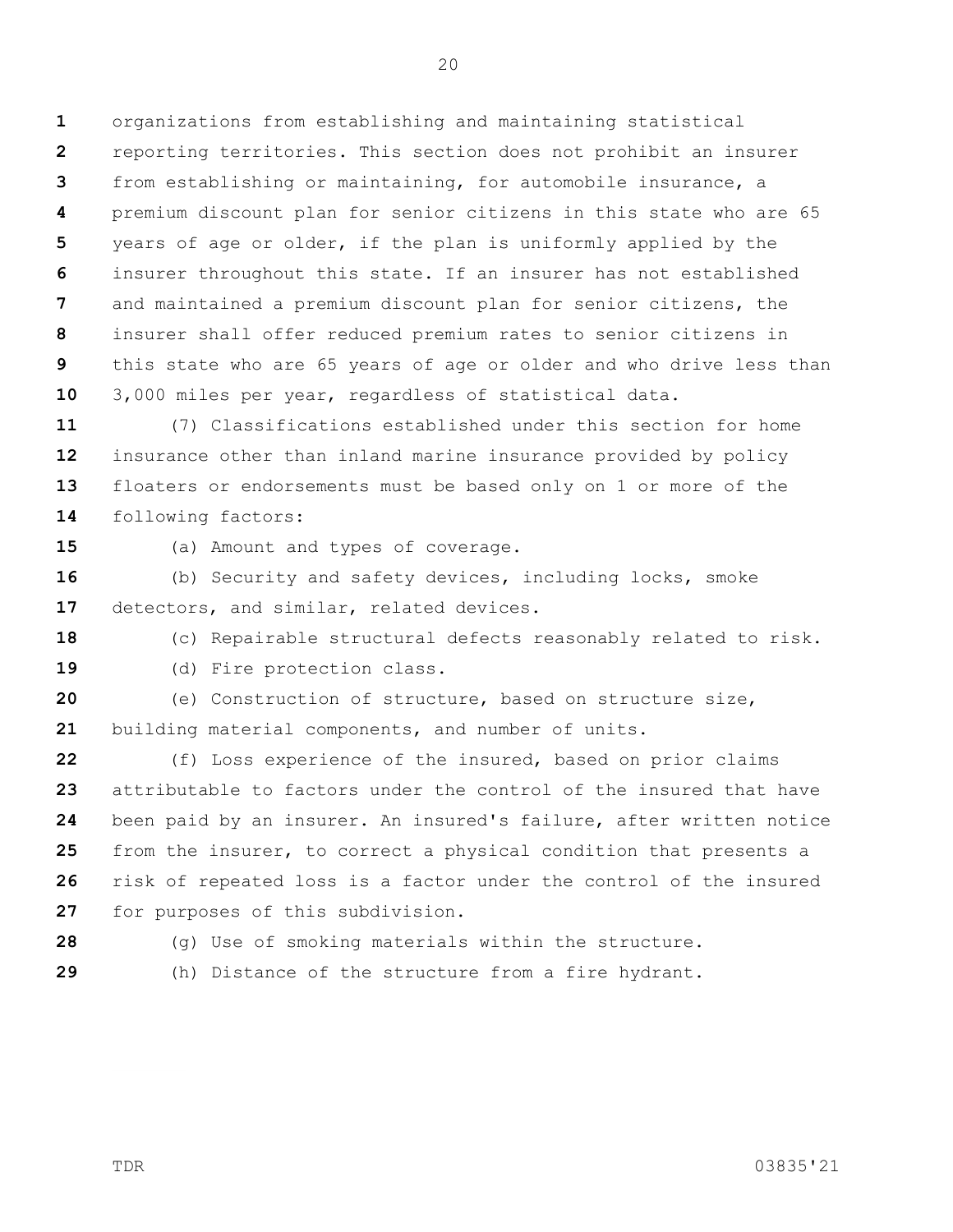**1 2** (i) Availability of law enforcement or crime prevention services.

**3 4** (8) Notwithstanding other provisions of this chapter, home insurance risks may be grouped by territory.

**5 6 7 8** (9) An insurer may use factors in addition to those permitted by this section for insurance if the plan is consistent with the purposes of this act and reflects reasonably anticipated reductions or increases in losses or expenses.

**9 10 11 12 13 14** Sec. 2118. (1) As a condition of maintaining its certificate of authority, an insurer shall not refuse to insure, refuse to continue to insure, or limit coverage available to an eligible person for automobile insurance, except in accordance with underwriting rules established as provided in this section and sections 2119 and 2120.

**15 16** (2) The underwriting rules that an insurer may establish for automobile insurance must be based only on the following:

**17 18** (a) Criteria identical to the standards set forth in section 2103(1).

**19 20 21 22 23 24 25 26 27** (b) The insurance eligibility point accumulation in excess of the amounts established by section 2103(1) of a member of the household of the eligible person insured or to be insured, if the member of the household usually accounts for 10% or more of the use of a vehicle insured or to be insured. For purposes of this subdivision, a person who is the principal driver for 1 automobile insurance policy is rebuttably presumed not to usually account for more than 10% of the use of other vehicles of the household not insured under the policy of that person.

**28 29** (c) With respect to a vehicle insured or to be insured, substantial modifications from the vehicle's original manufactured

TDR 03835'21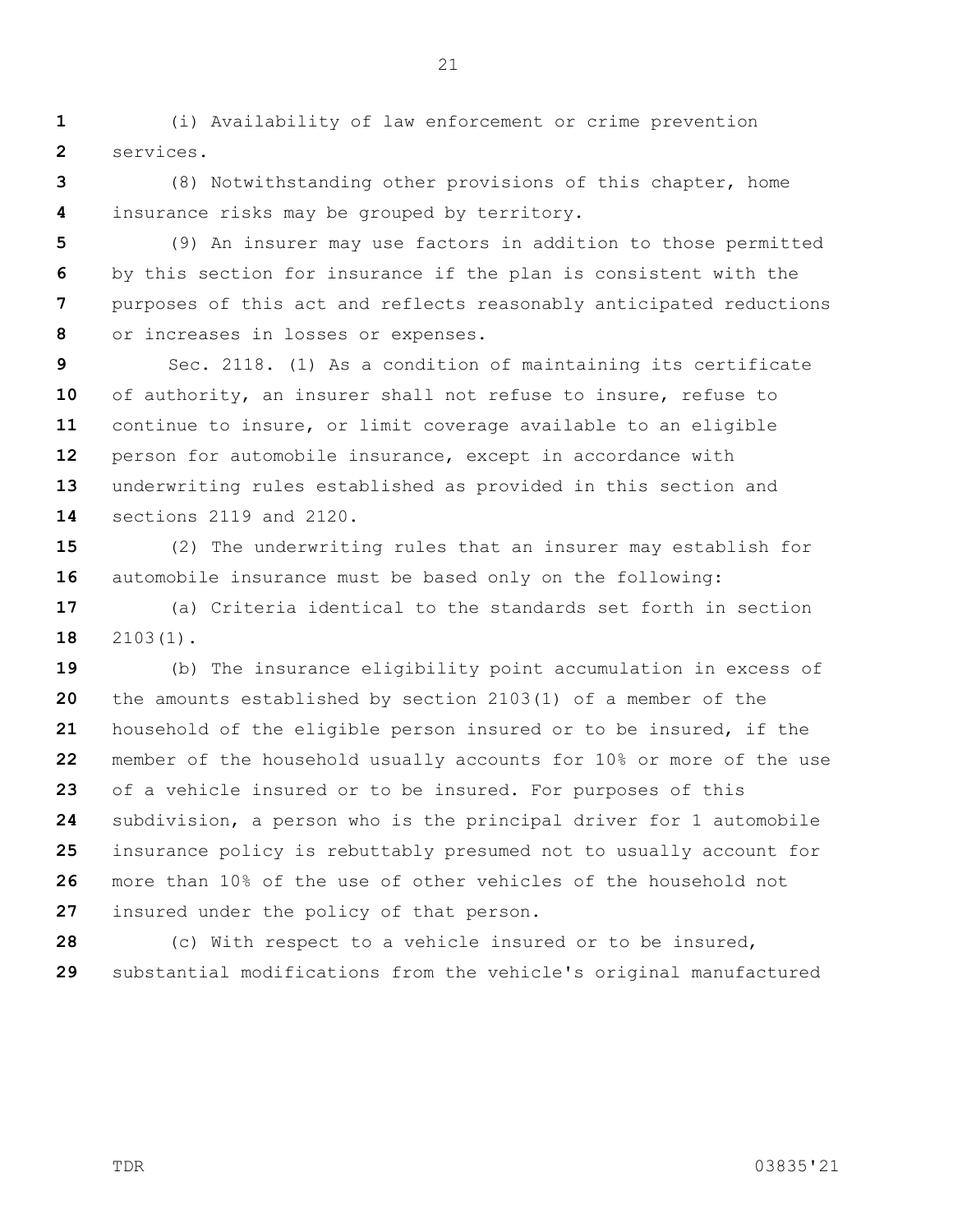**1 2** state for purposes of increasing the speed or acceleration capabilities of the vehicle.

**3 4 5 6 7 8 9 10 11 12** (d) Except as otherwise provided in section 2116a**,** or 2116b, failure by the person to provide proof that insurance required by section 3101 was maintained in force with respect to any vehicle that was both owned by the person and driven or moved by the person or by a member of the household of the person during the 6-month period immediately preceding application. The proof must take the form of a certification by the person on a form provided by the insurer that the vehicle was not driven or moved without maintaining the insurance required by section 3101 during the 6 month period immediately preceding application.

**13 14** (e) Type of vehicle insured or to be insured, based on 1 of the following, without regard to the age of the vehicle:

**15 16** (*i*) The vehicle is of limited production or of custom manufacture.

**17 18** (*ii*) The insurer does not have a rate lawfully in effect for the type of vehicle.

**19 20 21** (*iii*) The vehicle represents exposure to extraordinary expense for repair or replacement under comprehensive or collision coverage.

**22 23 24 25 26** (f) Use of a vehicle insured or to be insured for transportation of passengers for hire, for rental purposes, or for commercial purposes. Rules under this subdivision must not be based on the use of a vehicle for volunteer or charitable purposes or for which reimbursement for normal operating expenses is received.

**27 28 29** (g) Payment of a minimum deposit at the time of application or renewal, not to exceed the smallest deposit required under an extended payment or premium finance plan customarily used by the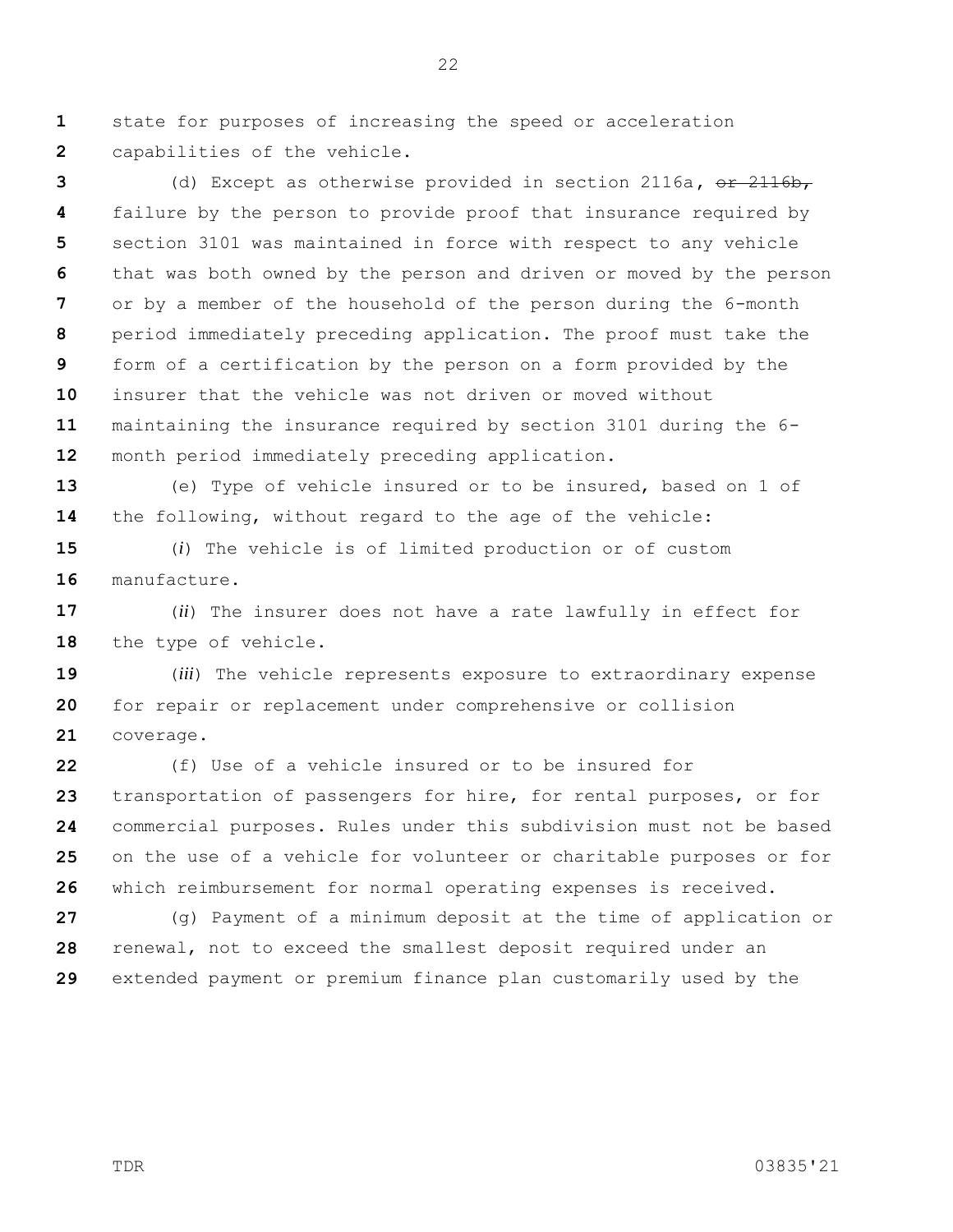**1** insurer.

**2 3 4 5** (h) For purposes of requiring comprehensive deductibles of not more than \$150.00, or of refusing to insure if the person refuses to accept a required deductible, the claim experience of the person with respect to comprehensive coverage.

**6 7 8 9 10 11 12 13 14** (i) Total abstinence from the consumption of alcoholic beverages except if such beverages are consumed as part of a religious ceremony. However, an insurer shall not use an underwriting rule based on this subdivision unless the insurer was authorized to transact automobile insurance in this state before January 1, 1981, and has consistently used such an underwriting rule as part of the insurer's automobile insurance underwriting since being authorized to transact automobile insurance in this state.

**15 16 17 18 19** (j) One or more incidents involving a threat, harassment, or physical assault by the insured or applicant for insurance on an insurer employee, agent, or agent employee while acting within the scope of his or her employment, if a report of the incident was filed with an appropriate law enforcement agency.

**20 21 22 23 24 25** Sec. 2120. (1) Affiliated insurers may establish underwriting rules so that each affiliate will provide automobile insurance only to certain eligible persons. This subsection applies only if an eligible person can obtain automobile insurance from 1 of the affiliates. The underwriting rules must be in compliance with this section and sections 2118 and 2119.

**26 27 28 29** (2) An insurer may establish separate rating plans so that certain eligible persons are provided automobile insurance under 1 rating plan and other eligible persons are provided automobile insurance under another rating plan. This subsection applies only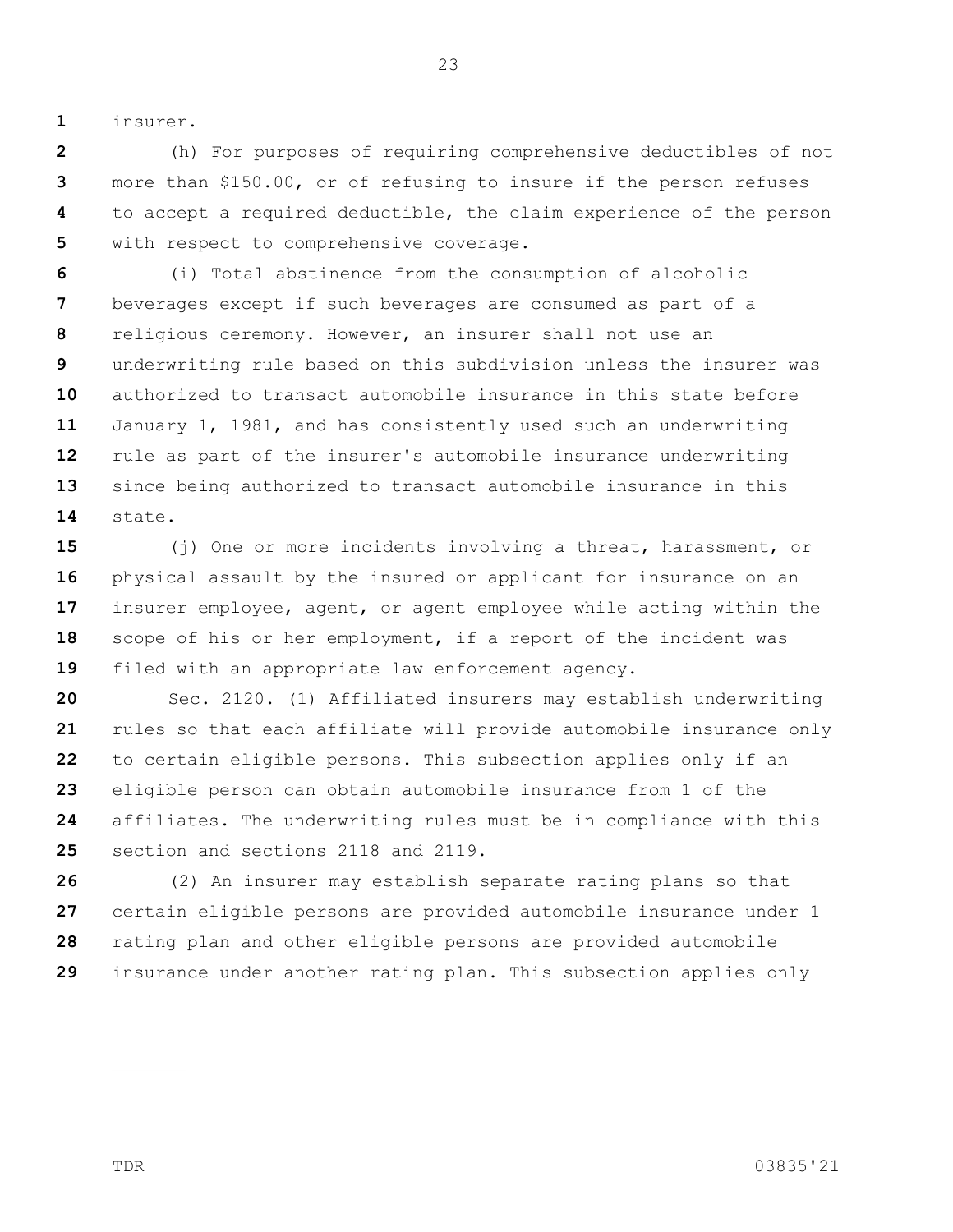**1 2 3 4** if all eligible persons can obtain automobile insurance under a rating plan of the insurer. Underwriting rules consistent with this section and sections 2118 and 2119 must be established to define the rating plan applicable to each eligible person.

**5 6** (3) Underwriting rules under this section must be based only on the following:

**7 8 9 10** (a) With respect to a vehicle insured or to be insured, substantial modifications from the vehicle's original manufactured state for purposes of increasing the speed or acceleration capabilities of the vehicle.

**11 12 13 14 15 16 17 18 19** (b) Except as otherwise provided in section 2116a**,** or 2116b, failure of the person to provide proof that insurance required by section 3101 was maintained in force with respect to any vehicle owned and operated by the person or by a member of the household of the person during the 6-month period immediately preceding application or renewal of the policy. The proof must take the form of a certification by the person that the required insurance was maintained in force for the 6-month period with respect to the vehicle.

**20 21 22** (c) For purposes of insuring persons who have refused a deductible lawfully required under section 2118(2)(h), the claim experience of the person with respect to comprehensive coverage.

**23 24** (d) Refusal of the person to pay a minimum deposit required under section 2118(2)(q).

**25 26 27 28 29** (e) A person's insurance eligibility point accumulation under section 2103(1)(h), or the total insurance eligibility point accumulation of all persons who account for 10% or more of the use of 1 or more vehicles insured or to be insured under the policy. (f) The type of vehicle insured or to be insured as provided

TDR 03835'21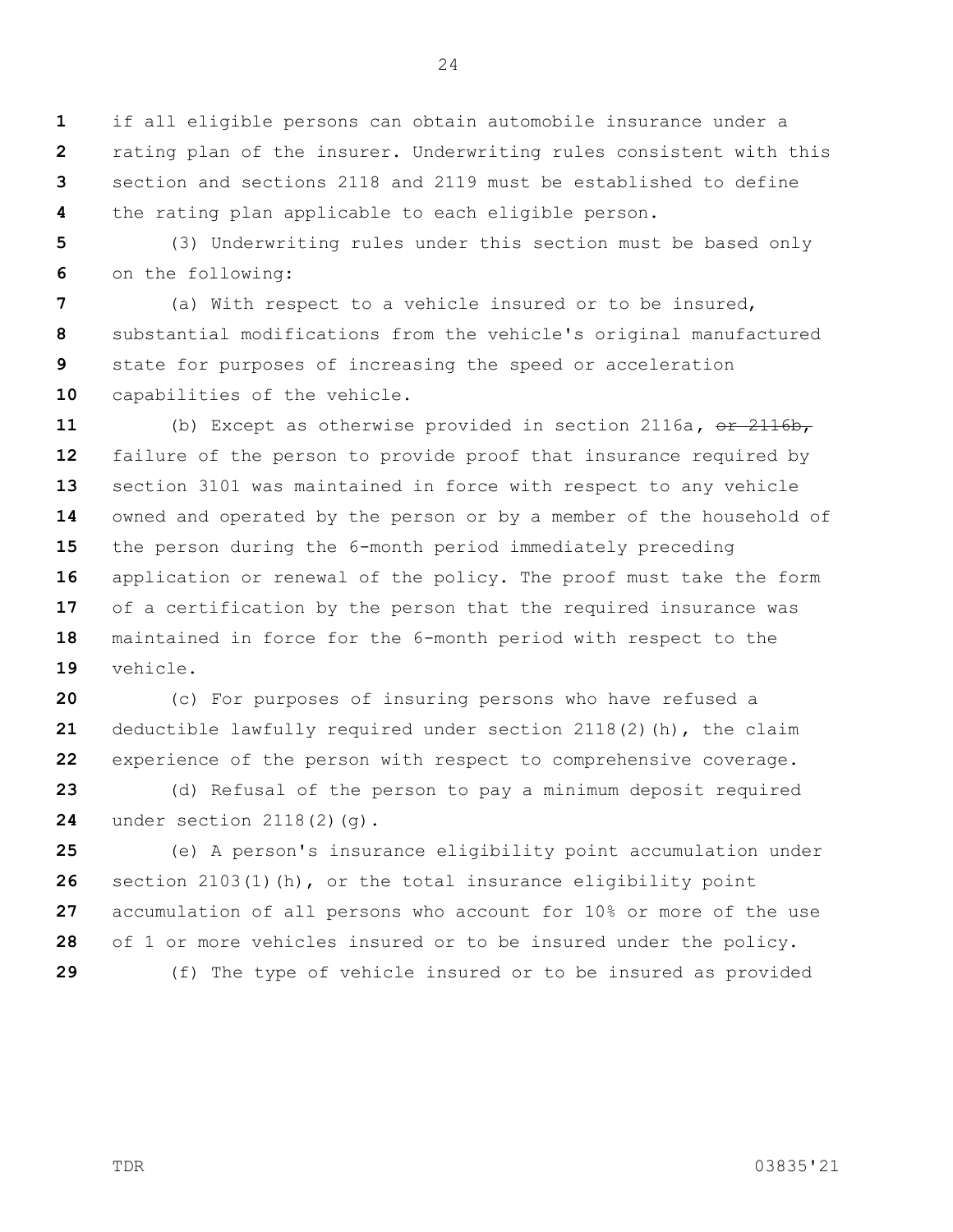**1** in section 2118(2)(e).

**2**

Sec. 2151. As used in this chapter:

**3 4 5 6** (a) "Adverse action" means an increase in any charge for, or a reduction or other adverse or unfavorable change in the terms of coverage or amount of, any personal insurance, existing or applied for.

25

**7 8 9 10 11 12** (b) "Consumer reporting agency" means any person that, for monetary fees or dues or on a cooperative nonprofit basis, regularly engages in whole or in part in the practice of assembling or evaluating consumer credit information or other information on consumers for the purpose of furnishing consumer reports to third parties.

**13 14 15 16 17 18** (c) "Credit information" means any credit-related information derived from a credit report, found on a credit report itself, or provided on an application for personal insurance. Information that is not credit-related must not be considered credit information, regardless of whether it is contained in a credit report or in an application, or is used to calculate an insurance score.

**19 20 21 22 23 24** (d) "Credit report" means any written, oral, or other communication of information by a consumer reporting agency bearing on a consumer's credit worthiness, credit standing, or credit capacity that is used or expected to be used or collected in whole or in part for the purpose of serving as a factor in the rating of personal insurance.

**25 26 27** (e) "Credit score" means the numerical score ranging from 300 to 850 assigned by a consumer reporting agency to measure credit risk and includes FICO credit score.

**28 29 (e)** (f) "Insurance score" means a number or rating that is derived from an algorithm, computer application, model, or other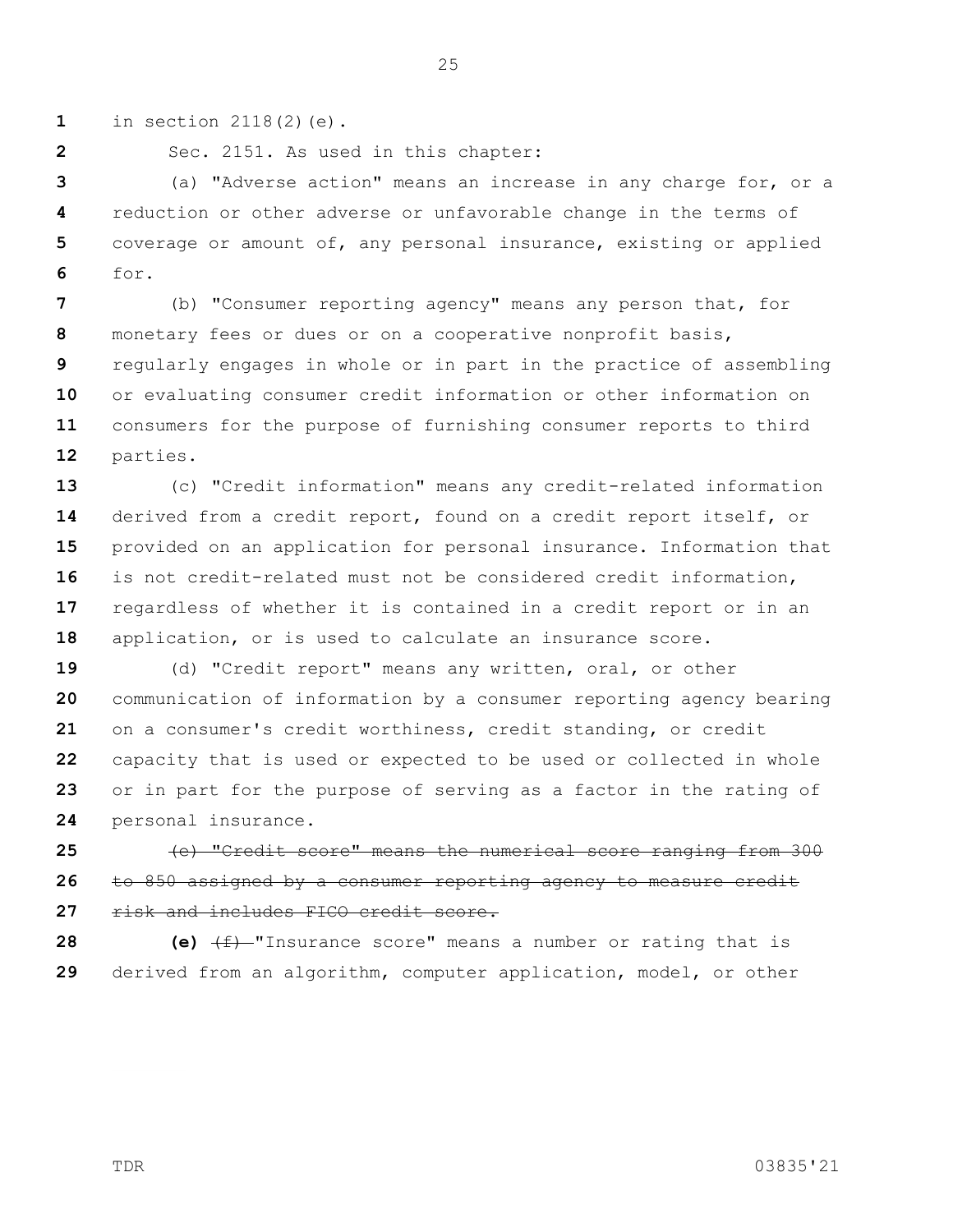**1 2 3** process that is based in whole or in part on credit information for the purposes of predicting the future insurance loss exposure of an individual applicant or insured.

**4 5 6 7 8 9 (f)** (g) "Personal insurance" means property/casualty insurance written for personal, family, or household use, including automobile, home, motorcycle, mobile home, noncommercial dwelling fire, boat, personal watercraft, snowmobile, and recreational vehicle, whether written on an individual, group, franchise, blanket policy, or similar basis.

**10 11 12 13 14 15 16 17 18** Sec. 3009. (1) Subject to subsections (5) to (8), an **An**  automobile liability or motor vehicle liability policy that insures against loss resulting from liability imposed by law for property damage, bodily injury, or death suffered by any person arising out of the ownership, maintenance, or use of a motor vehicle must not be delivered or issued for delivery in this state with respect to any motor vehicle registered or principally garaged in this state unless the liability coverage is subject to all of the following limits:

**19 20 21 22 23 24** (a) Before July 2, 2020, a **A** limit, exclusive of interest and costs, of not less than \$20,000.00 because of bodily injury to or death of 1 person in any 1 accident. <del>, and after July 1, 2020, a</del> limit, exclusive of interest and costs, of not less than \$250,000.00 because of bodily injury to or death of 1 person in any 1 accident.

**25 26 27 28 29** (b) Before July 2, 2020 and subject **Subject** to the limit for 1 person in subdivision (a), a limit of not less than \$40,000.00 because of bodily injury to or death of 2 or more persons in any 1 accident. **, and after July 1, 2020, and subject to the limit for 1** person in subdivision (a), a limit of not less than \$500,000.00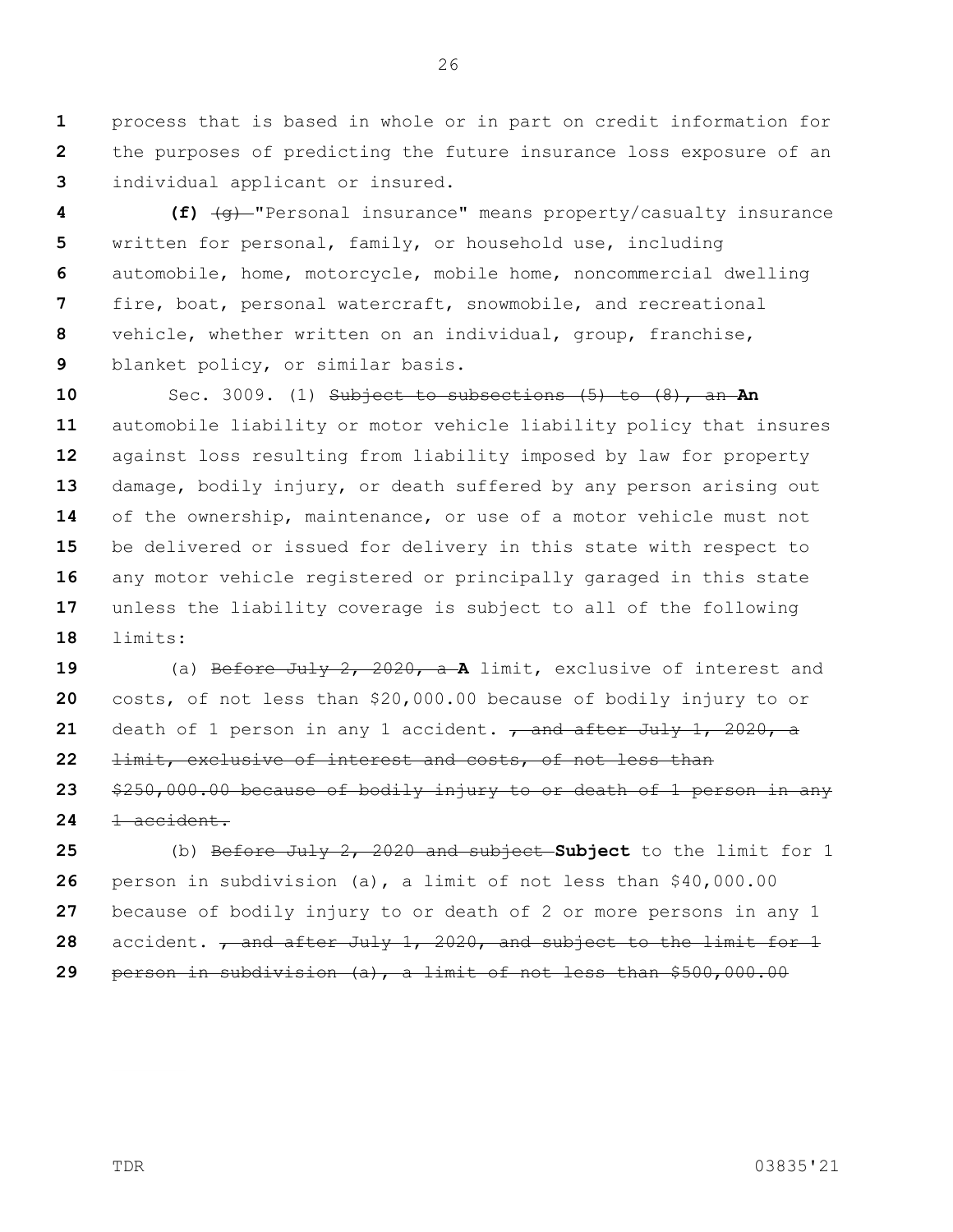**1 2** because of bodily injury to or death of 2 or more persons in any 1 accident.

**3 4** (c) A limit of not less than \$10,000.00 because of injury to or destruction of property of others in any accident.

**5 6 7 8 9 10** (2) If authorized by the insured, automobile liability or motor vehicle liability coverage may be excluded when a vehicle is operated by a named person. An exclusion under this subsection is not valid unless the following notice is on the face of the policy or the declaration page or certificate of the policy and on the certificate of insurance:

**11 12 13 14** Warning—when a named excluded person operates a vehicle all liability coverage is void—no one is insured. Owners of the vehicle and others legally responsible for the acts of the named excluded person remain fully personally liable.

**15 16** (3) A liability policy described in subsection (1) may exclude coverage for liability as provided in section 3017.

**17 18 19** (4) If an insurer deletes coverages from an automobile insurance policy under section 3101, the insurer shall send documentary evidence of the deletion to the insured.

**20 21 22 23 24 25 26 27 28** (5) After July 1, 2020, an applicant for or named insured in the automobile liability or motor vehicle liability policy described in subsection (1) may choose to purchase lower limits than required under subsection (1)(a) and (b), but not lower than \$50,000.00 under subsection (1)(a) and \$100,000.00 under subsection (1)(b). To exercise an option under this subsection, the person shall complete a form issued by the director and provided as required by section 3107e, that meets the requirements of subsection (7).

**29**

(6) After July 1, 2020, on application for the issuance of a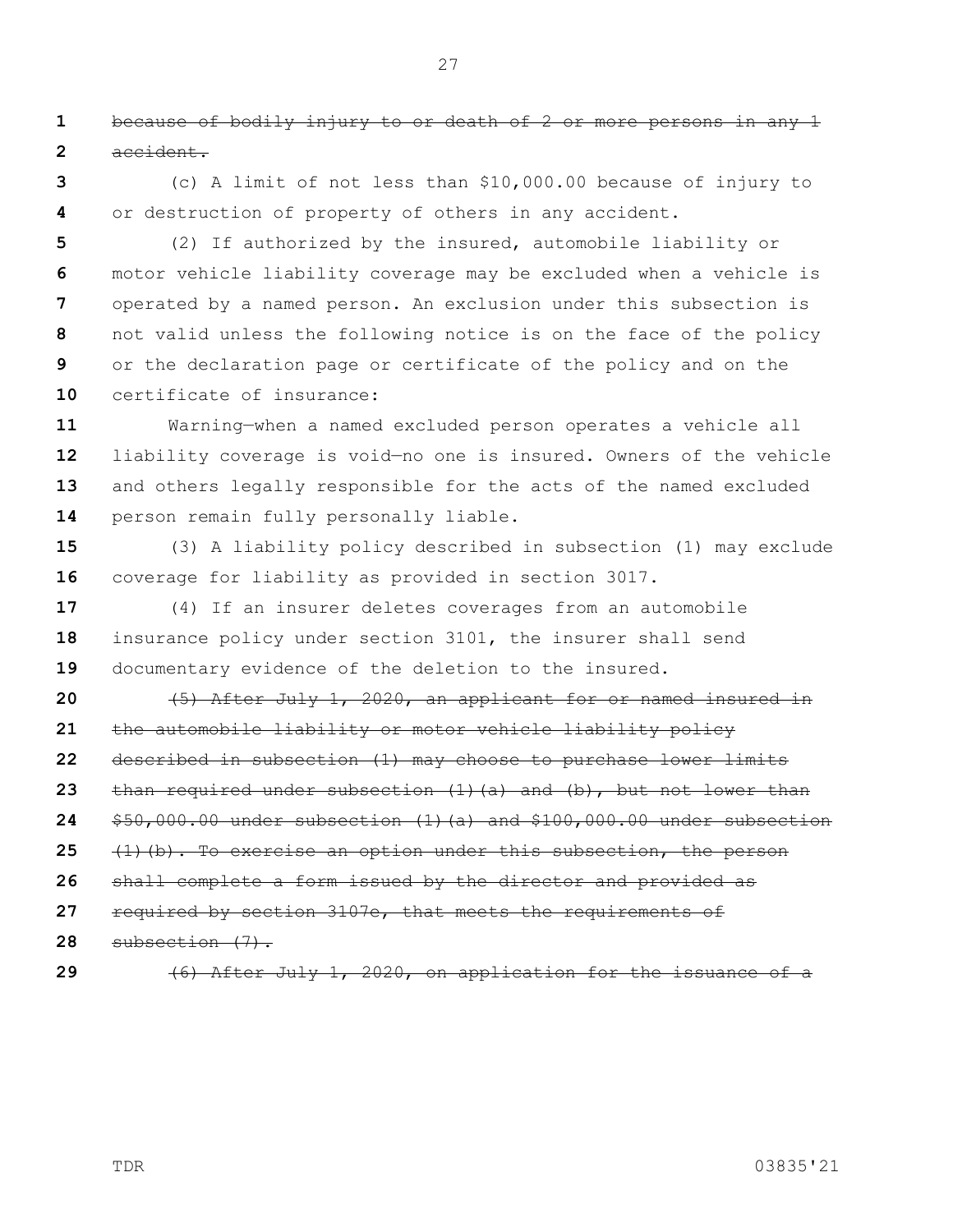**1 2 3 4 5 6 7 8 9 10 11 12 13 14 15 16 17 18 19 20 21 22 23 24 25 26 27 28 29** new policy or renewal of an existing policy, an insurer shall do all of the following: (a) Provide the applicant or named insured the liability options available under this section. (b) Provide the applicant or named insured a price for each option available under this section. (c) Offer the applicant or named insured the option and form under this subsection. (7) The form required under subsection (5) must do all of the following: (a) State, in a conspicuous manner, the risks of choosing liability limits lower than those required by subsection (1)(a) and  $(b)$ . (b) Provide a way for the person to mark the form to acknowledge that he or she has received a list of the liability options available under this section and the price for each option. (c) Provide a way for the person to mark the form to acknowledge that he or she has read the form and understands the risks of choosing the lower liability limits. (d) Allow the person to sign the form. (8) After July 1, 2020, if an insurance policy is issued or renewed as described in subsection (1) and the person named in the policy has not made an effective choice under subsection (5), the limits under subsection (1)(a) and (b) apply to the policy. Sec. 3101. (1) Except as provided in sections 3107d and 3109a, the **The** owner or registrant of a motor vehicle required to be registered in this state shall maintain security for payment of benefits under personal protection insurance and property protection insurance as required under this chapter, and residual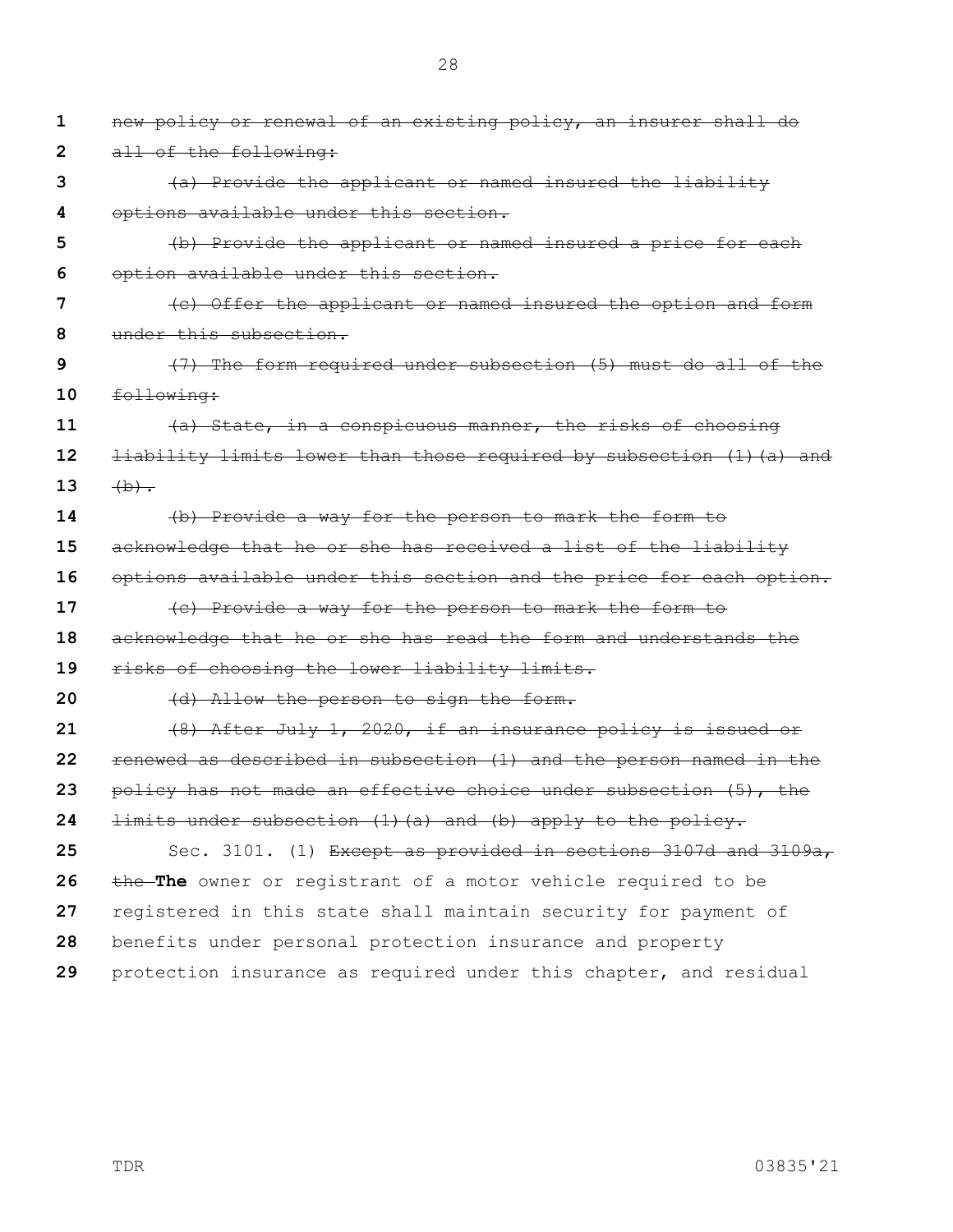**1 2 3** liability insurance. Security is only required to be in effect during the period the motor vehicle is driven or moved on a highway.

**4 5 6 7 8 9 10 11 12 13 14** (2) Except as provided in section 3107d, all automobile insurance policies offered in this state must include benefits under personal protection insurance, and property protection insurance as provided in this chapter, and residual liability insurance. Notwithstanding any other provision in this act, an insurer that has issued an automobile insurance policy **that is not driven or moved on a highway** may only **allow the insured owner or registrant of the motor vehicle to** delete portions **a portion** of the coverages under the policy and maintain the comprehensive coverage portion on a motor vehicle that is not driven or moved on a highway in accordance with section 3009(4)**of the policy in effect**.

**15**

**(2)** (3) As used in this chapter:

**16 17** (a) "Automobile insurance" means that term as defined in section 2102.

**18 19** (b) "Commercial quadricycle" means a vehicle to which all of the following apply:

**20 21** (*i*) The vehicle has fully operative pedals for propulsion entirely by human power.

**22 23** (*ii*) The vehicle has at least 4 wheels and is operated in a manner similar to a bicycle.

(*iii*) The vehicle has at least 6 seats for passengers.

**25 26 27 28** (*iv*) The vehicle is designed to be occupied by a driver and powered either by passengers providing pedal power to the drive train of the vehicle or by a motor capable of propelling the vehicle in the absence of human power.

**29**

**24**

(*v*) The vehicle is used for commercial purposes.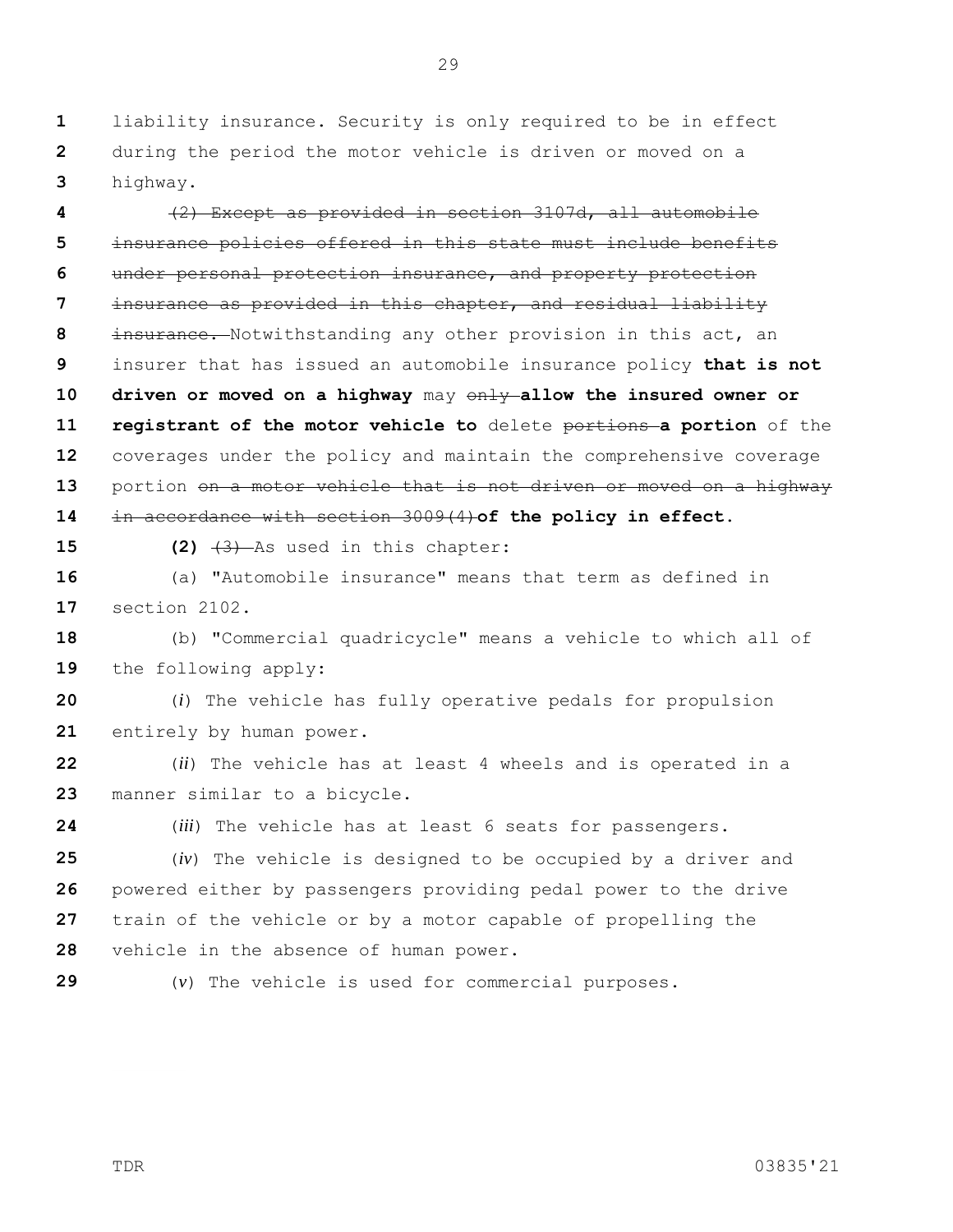**1 2** (*vi*) The vehicle is operated by the owner of the vehicle or an employee of the owner of the vehicle.

**3 4** (c) "Electric bicycle" means that term as defined in section 13e of the Michigan vehicle code, 1949 PA 300, MCL 257.13e.

**5 6** (d) "Golf cart" means a vehicle designed for transportation while playing the game of golf.

**7 8 9** (e) "Highway" means highway or street as that term is defined in section 20 of the Michigan vehicle code, 1949 PA 300, MCL 257.20.

**10 11** (f) "Moped" means that term as defined in section 32b of the Michigan vehicle code, 1949 PA 300, MCL 257.32b.

**12 13 14 15 16 17 18** (g) "Motorcycle" means a vehicle that has a saddle or seat for the use of the rider, is designed to travel on not more than 3 wheels in contact with the ground, and is equipped with a motor that exceeds 50 cubic centimeters piston displacement. For purposes of this subdivision, the wheels on any attachment to the vehicle are not considered as wheels in contact with the ground. Motorcycle does not include a moped or an ORV.

**19 20 21 22** (h) "Motorcycle accident" means a loss that involves the ownership, operation, maintenance, or use of a motorcycle as a motorcycle, but does not involve the ownership, operation, maintenance, or use of a motor vehicle as a motor vehicle.

**23 24 25 26** (i) "Motor vehicle" means a vehicle, including a trailer, that is operated or designed for operation on a public highway by power other than muscular power and has more than 2 wheels. Motor vehicle does not include any of the following:

**27** (*i*) A motorcycle.

**28** (*ii*) A moped.

**29**

(*iii*) A farm tractor or other implement of husbandry that is not

TDR 03835'21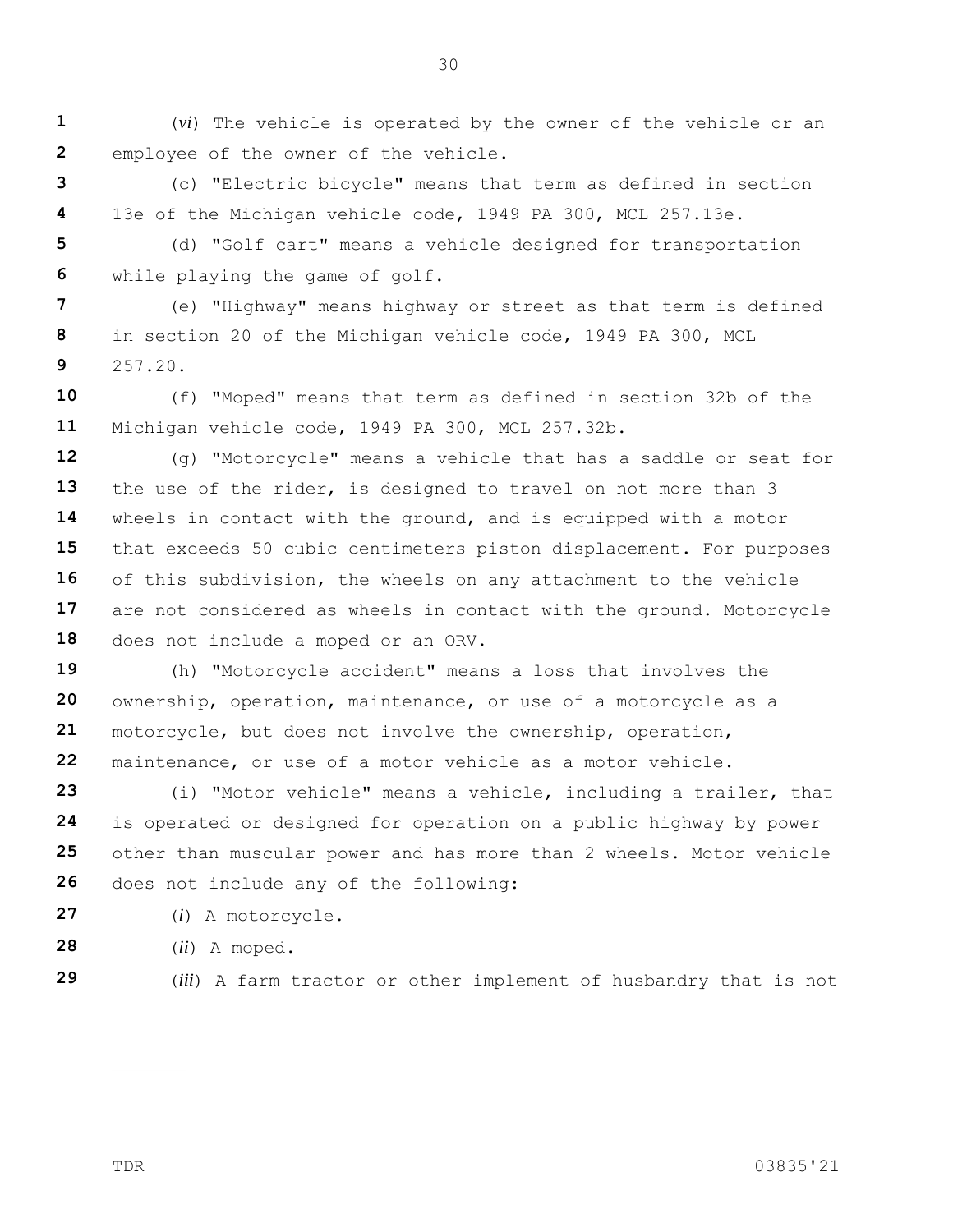**1 2 3** subject to the registration requirements of the Michigan vehicle code under section 216 of the Michigan vehicle code, 1949 PA 300, MCL 257.216.

**4** (*iv*) An ORV.

**5** (*v*) A golf cart.

**6** (*vi*) A power-driven mobility device.

**7** (*vii*) A commercial quadricycle.

**8** (*viii*) An electric bicycle.

**9 10 11 12 13** (j) "Motor vehicle accident" means a loss that involves the ownership, operation, maintenance, or use of a motor vehicle as a motor vehicle regardless of whether the accident also involves the ownership, operation, maintenance, or use of a motorcycle as a motorcycle.

**14 15 16 17 18 19 20 21 22 23 24 25 26** (k) "ORV" means a motor-driven recreation vehicle designed for off-road use and capable of cross-country travel without benefit of road or trail, on or immediately over land, snow, ice, marsh, swampland, or other natural terrain. ORV includes, but is not limited to, a multitrack or multiwheel drive vehicle, a motorcycle or related 2-wheel, 3-wheel, or 4-wheel vehicle, an amphibious machine, a ground effect air cushion vehicle, an ATV as defined in section 81101 of the natural resources and environmental protection act, 1994 PA 451, MCL 324.81101, or other means of transportation deriving motive power from a source other than muscle or wind. ORV does not include a vehicle described in this subdivision that is registered for use on a public highway and has the security required under subsection (1) or section 3103 in effect.

**27**

(*l*) "Owner" means any of the following:

**28 29** (*i*) A person renting a motor vehicle or having the use of a motor vehicle, under a lease or otherwise, for a period that is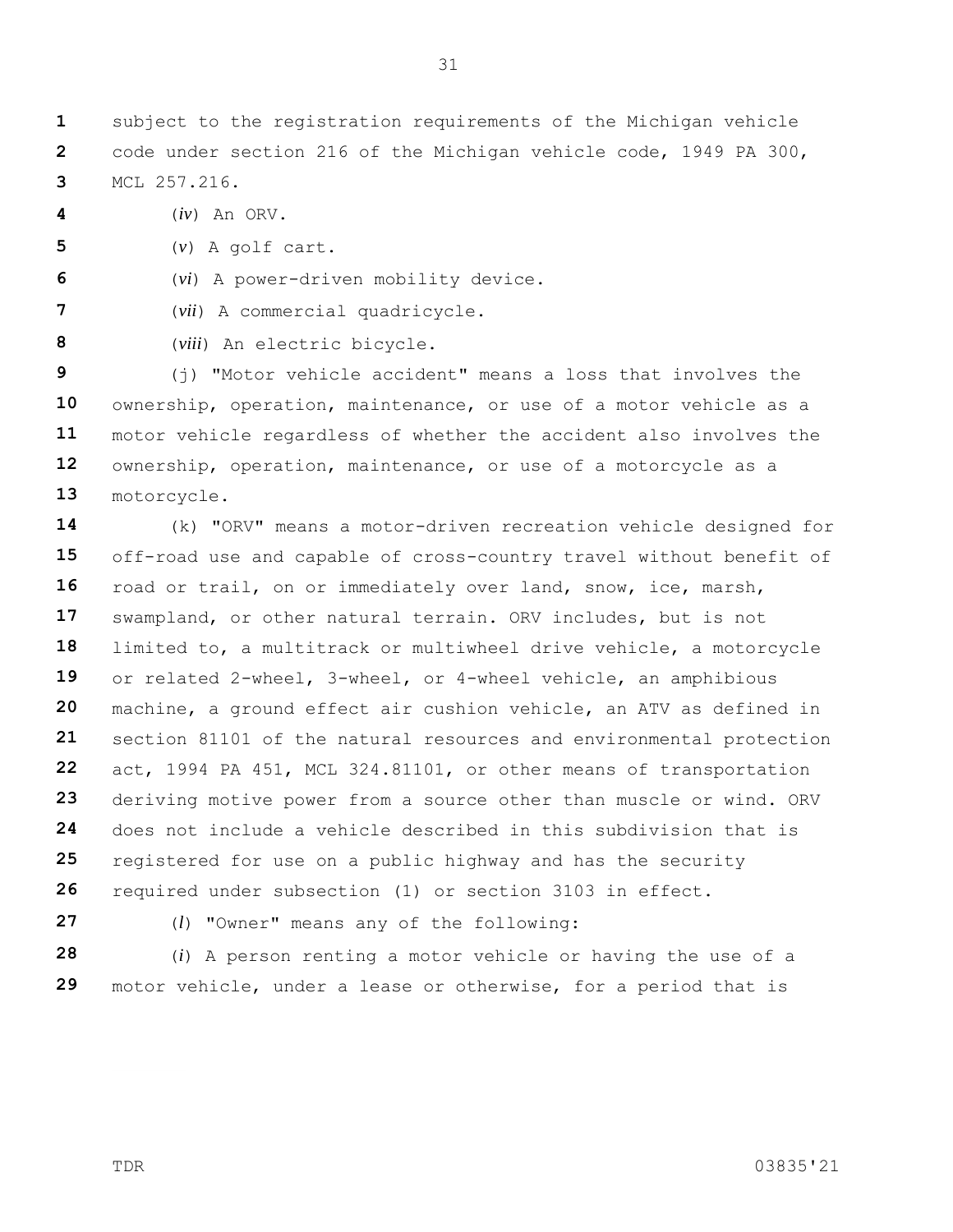**1** greater than 30 days.

**2 3 4 5 6 7** (*ii*) A person renting a motorcycle or having the use of a motorcycle under a lease for a period that is greater than 30 days, or otherwise for a period that is greater than 30 consecutive days. A person who borrows a motorcycle for a period that is less than 30 consecutive days with the consent of the owner is not an owner under this subparagraph.

**8 9 10 11 12 13** (*iii*) A person that holds the legal title to a motor vehicle or motorcycle, other than a person engaged in the business of leasing motor vehicles or motorcycles that is the lessor of a motor vehicle or motorcycle under a lease that provides for the use of the motor vehicle or motorcycle by the lessee for a period that is greater than 30 days.

**14 15** (*iv*) A person that has the immediate right of possession of a motor vehicle or motorcycle under an installment sale contract.

**16 17 18 19** (m) "Power-driven mobility device" means a wheelchair or other mobility device powered by a battery, fuel, or other engine and designed to be used by an individual with a mobility disability for the purpose of locomotion.

**20 21 22 23 24** (n) "Registrant" does not include a person engaged in the business of leasing motor vehicles or motorcycles that is the lessor of a motor vehicle or motorcycle under a lease that provides for the use of the motor vehicle or motorcycle by the lessee for a period that is longer than 30 days.

**25 26 27 28 29 (3)** (4) Security required by subsection (1) may be provided under a policy issued by an authorized insurer that affords insurance for the payment of benefits described in subsection (1). A policy of insurance represented or sold as providing security is considered to provide insurance for the payment of the benefits.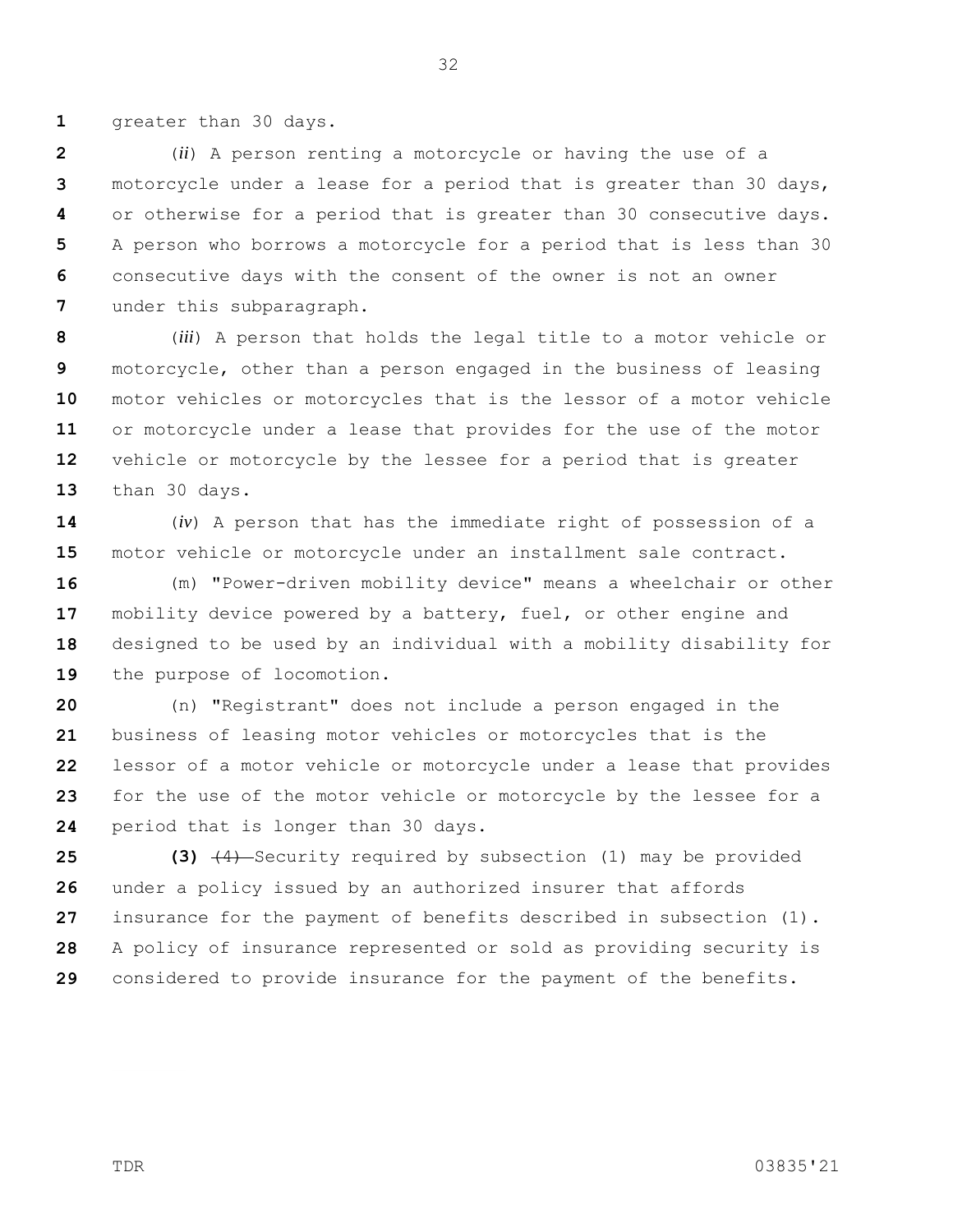**1 2 3 4 5 6 7 8 9 10 (4)** (5) Security required by subsection (1) may be provided by any other method approved by the secretary of state as affording security equivalent to that afforded by a policy of insurance, if proof of the security is filed and continuously maintained with the secretary of state throughout the period the motor vehicle is driven or moved on a highway. The person filing the security has all the obligations and rights of an insurer under this chapter. When the context permits, "insurer" as used in this chapter, includes a person that files the security as provided in this section.

**11 12 13 (5)** (6) An insurer that issues a policy that provides the security required under subsection (1) may exclude coverage under the policy as provided in section 3017.

**14 15 16 17 18 19 20 21 22 23 24 25** Sec. 3101a. (1) An insurer, in conjunction with the issuance of an automobile insurance policy, shall provide to the insured 1 certificate of insurance for each insured vehicle and for private passenger nonfleet automobiles listed on the policy shall supply to the secretary of state the automobile insurer's name, the name of the named insured, the named insured's address, the vehicle identification number for each vehicle listed on the policy, and the policy number. The insurer shall transmit the information required under this subsection in a format as required by the secretary of state. The secretary of state shall not require the information to be transmitted more frequently than every 14 days. (2) The secretary of state shall provide policy information

**26 27 28 29** received under subsection (1) to the Michigan automobile insurance placement facility as required for the Michigan automobile insurance placement facility to comply with this act. Information received by the Michigan automobile insurance placement facility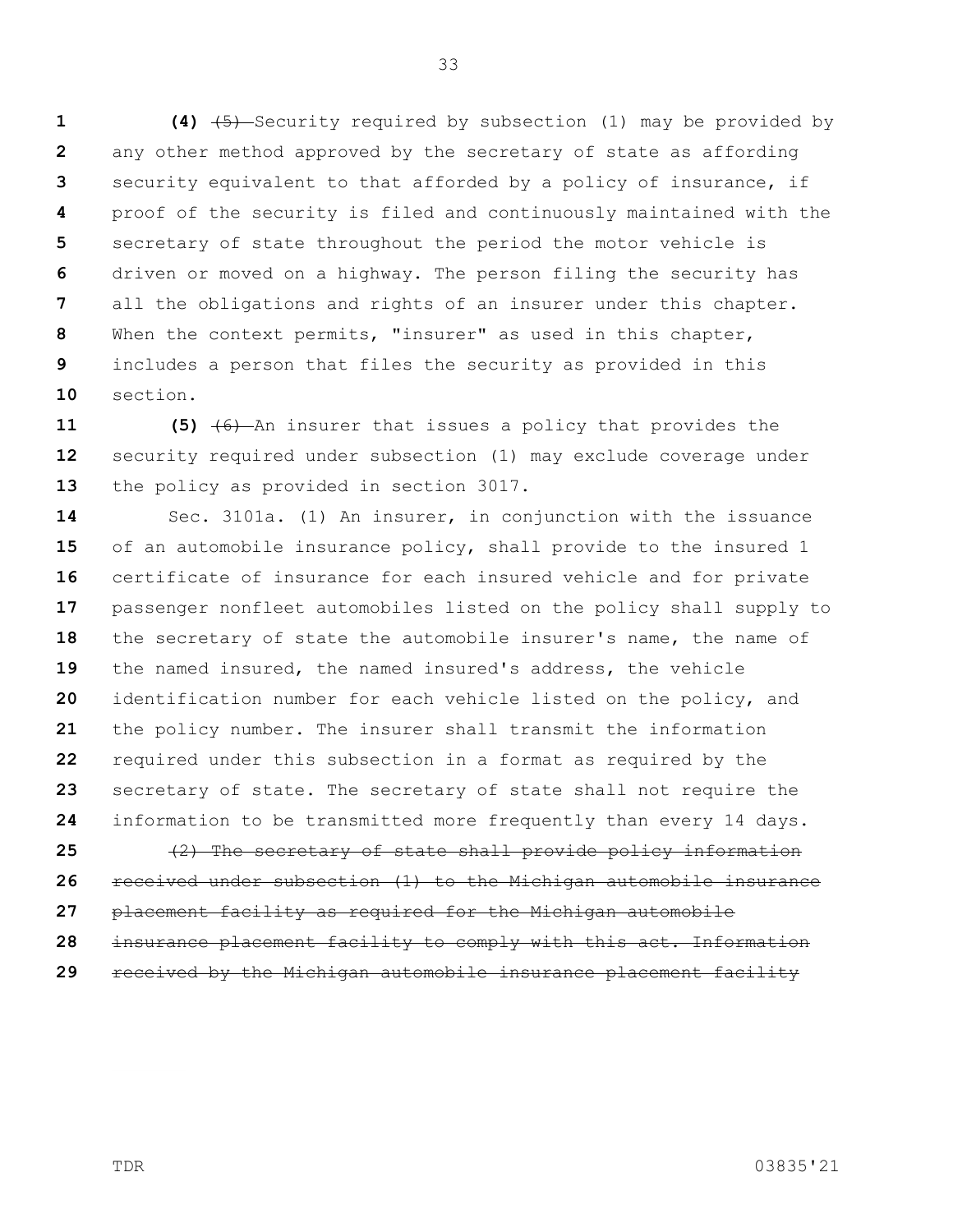**1 2 3 4 5 6 7 8** under this subsection is confidential and is not subject to the freedom of information act, 1976 PA 442, MCL 15.231 to 15.246. The Michigan automobile insurance placement facility shall only use the information for purposes of administering the assigned claims plan under this chapter and shall not disclose the information to any person unless it is for the purpose of administering the assigned claims plan or in compliance with an order by a court of competent jurisdiction in connection with a fraud investigation or

**9** prosecution.

**10 11 12 13 14 (2)** (3) The secretary of state shall provide policy information received under subsection (1) to the department of health and human services as required for the department of health and human services to comply with 2006 PA 593, MCL 550.281 to 550.289.

**15 16 17 18 19 20 21 22 23 24 25 26 27 28 (3)** (4) The secretary of state shall accept as proof of vehicle insurance a transmission of the insured vehicle's vehicle identification number. Policy information submitted by an insurer and received by the secretary of state under this section is confidential, is not subject to the freedom of information act, 1976 PA 442, MCL 15.231 to 15.246, and must not be disclosed to any person except the department of health and human services for purposes of 2006 PA 593, MCL 550.281 to 550.289, or pursuant to an order by a court of competent jurisdiction in connection with a claim or fraud investigation or prosecution. The transmission to the secretary of state of a vehicle identification number is proof of insurance to the secretary of state for motor vehicle registration purposes only and is not evidence that a policy of insurance actually exists between an insurer and an individual.

**29**

**(4)** (5) A person who supplies false information to the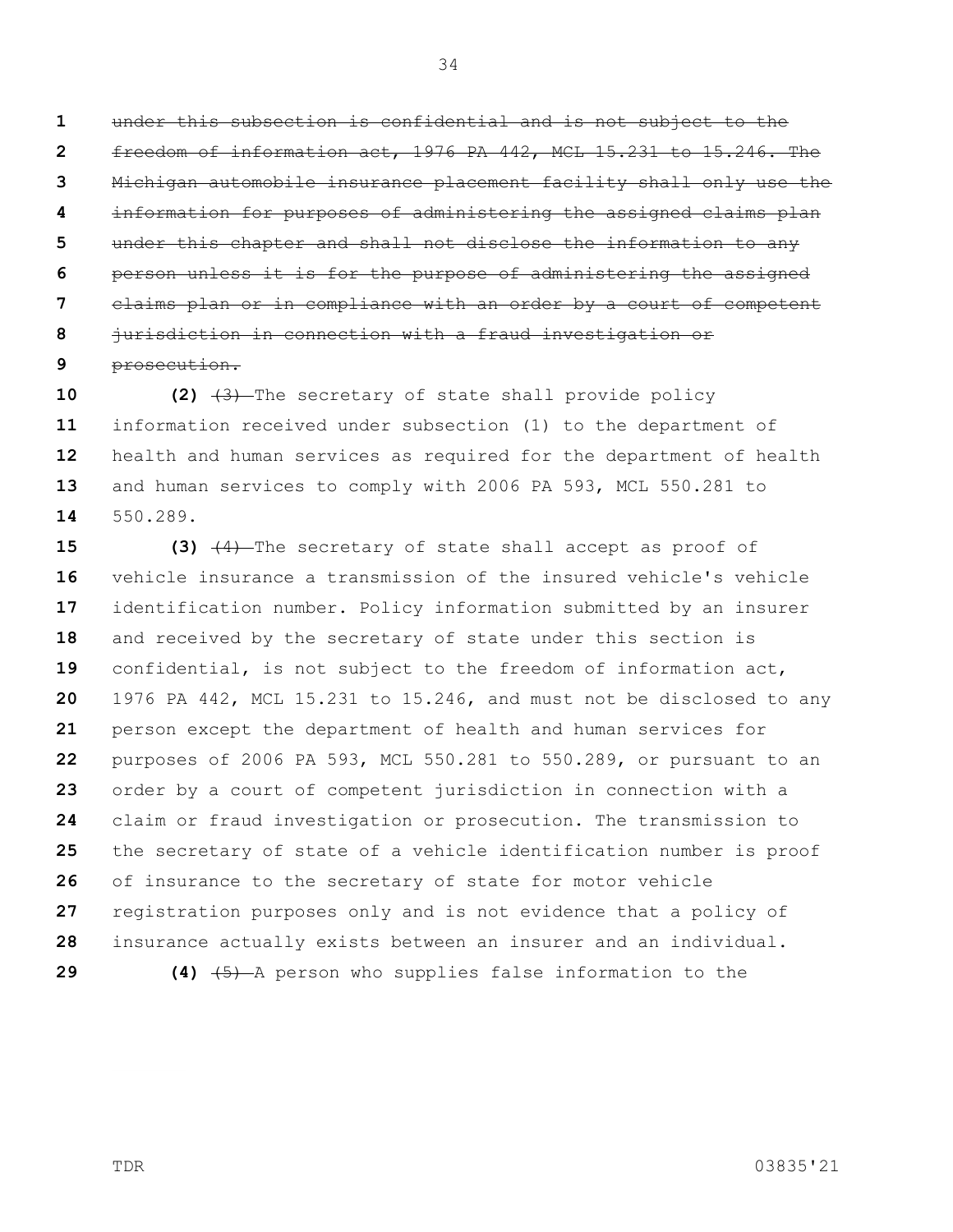**1 2 3 4** secretary of state under this section or who issues or uses an altered, fraudulent, or counterfeit certificate of insurance is guilty of a misdemeanor punishable by imprisonment for not more than 1 year or a fine of not more than \$1,000.00, or both.

**5 6 7 8 9 10 11 12 13 (5)** (6) The department of health and human services shall report to the senate and house of representatives appropriations committees and standing committees concerning insurance issues on the number of claims and total dollar amount recovered from automobile insurers under 2006 PA 593, MCL 550.281 to 550.289. The reports required by this subsection must be given to the appropriations committees and standing committees concerning insurance issues by December 30 of each year and must cover the preceding 12-month period.

**14**

**(6)** (7) As used in this section:

**15 16** (a) "Automobile insurance" means that term as defined in section 3303.

**17 18** (b) "Private passenger nonfleet automobile" means that term as defined in section 3303.

**19 20 21 22 23 24 25 26 27 28 29** Sec. 3104. (1) The catastrophic claims association is created as an unincorporated, nonprofit association. Each insurer engaged in writing insurance coverages that provide the security required by section 3101(1) in this state, as a condition of its authority to transact insurance in this state, shall be a member of the association and is bound by the plan of operation of the association. An insurer engaged in writing insurance coverages that provide the security required by section 3103(1) in this state, as a condition of its authority to transact insurance in this state, is considered to be a member of the association, but only for purposes of premiums under subsection (7)(d). Except as expressly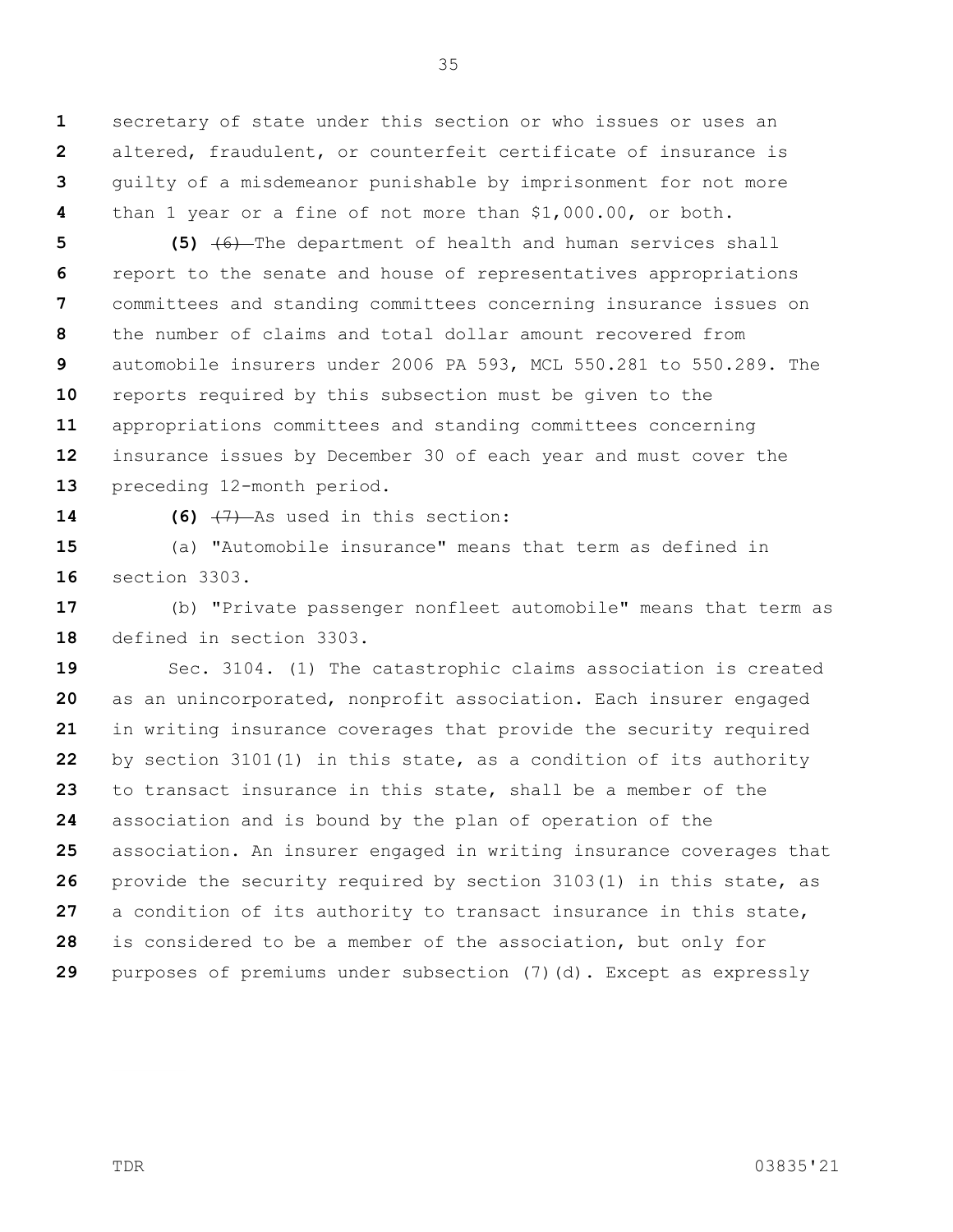**1 2 3 4 5** provided in this section, the association is not subject to any laws of this state with respect to insurers, but in all other respects the association is subject to the laws of this state to the extent that the association would be if it were an insurer organized and subsisting under chapter 50.

36

**6 7 8 9 10 11 12** (2) For all motor vehicle accident policies issued or renewed before July 2, 2020 and for a motor vehicle accident policy issued or renewed after July 1, 2020 to which section 3107c(1)(d) applies, the **The** association shall provide and each member shall accept indemnification for 100% of the amount of ultimate loss sustained under personal protection insurance coverages in excess of the following amounts in each loss occurrence:

**13 14** (a) For a motor vehicle accident policy issued or renewed before July 1, 2002, \$250,000.00.

**15 16** (b) For a motor vehicle accident policy issued or renewed during the period July 1, 2002 to June 30, 2003, \$300,000.00.

**17 18** (c) For a motor vehicle accident policy issued or renewed during the period July 1, 2003 to June 30, 2004, \$325,000.00.

**19 20** (d) For a motor vehicle accident policy issued or renewed during the period July 1, 2004 to June 30, 2005, \$350,000.00.

**21 22** (e) For a motor vehicle accident policy issued or renewed during the period July 1, 2005 to June 30, 2006, \$375,000.00.

**23 24** (f) For a motor vehicle accident policy issued or renewed during the period July 1, 2006 to June 30, 2007, \$400,000.00.

**25 26** (g) For a motor vehicle accident policy issued or renewed during the period July 1, 2007 to June 30, 2008, \$420,000.00.

**27 28 29** (h) For a motor vehicle accident policy issued or renewed during the period July 1, 2008 to June 30, 2009, \$440,000.00. (i) For a motor vehicle accident policy issued or renewed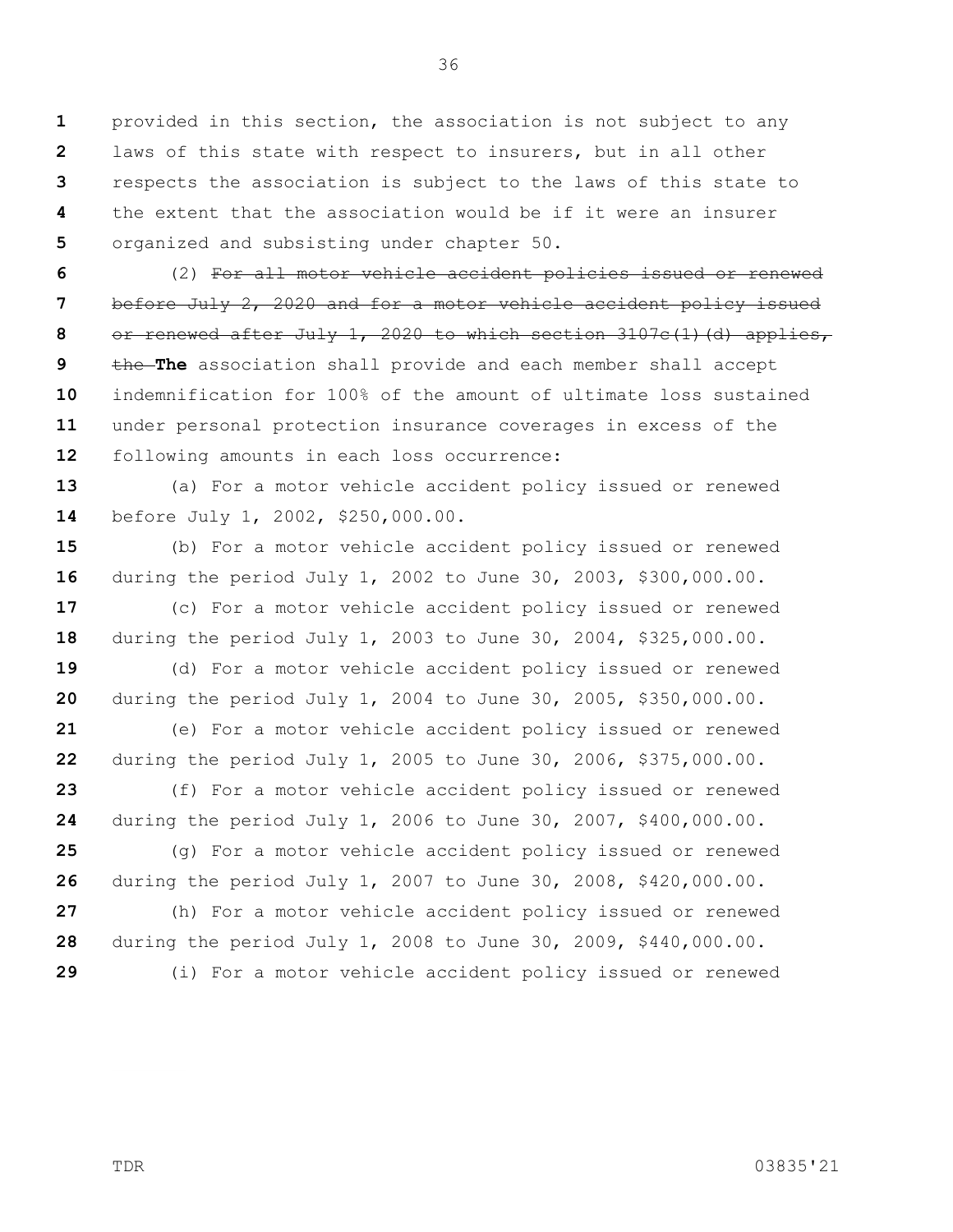37

during the period July 1, 2009 to June 30, 2010, \$460,000.00.

**2 3 4 5 6 7 8 9 10 11 12 13 14 15 16 17 18 19 20 21 22 23 24** (i) For a motor vehicle accident policy issued or renewed during the period July 1, 2010 to June 30, 2011, \$480,000.00. (k) For a motor vehicle accident policy issued or renewed during the period July 1, 2011 to June 30, 2013, \$500,000.00. (*l*) For a motor vehicle accident policy issued or renewed during the period July 1, 2013 to June 30, 2015, \$530,000.00. (m) For a motor vehicle accident policy issued or renewed during the period July 1, 2015 to June 30, 2017, \$545,000.00. (n) For a motor vehicle accident policy issued or renewed during the period July 1, 2017 to June 30, 2019, \$555,000.00. (o) For a motor vehicle accident policy issued or renewed during the period July 1, 2019 to June 30, 2021, \$580,000.00. Beginning July 1, 2021, this \$580,000.00 amount must be increased biennially on July 1 of each odd-numbered year, for policies issued or renewed before July 1 of the following odd-numbered year, by the lesser of 6% or the Consumer Price Index, and rounded to the nearest \$5,000.00. The association shall calculate this biennial adjustment by January 1 of the year of its July 1 effective date. (3) An insurer may withdraw from the association only on ceasing to write insurance that provides the security required by section 3101(1) in this state. (4) An insurer whose membership in the association has been terminated by withdrawal continues to be bound by the plan of

**25 26 27** operation, and on withdrawal, all unpaid premiums that have been charged to the withdrawing member are payable as of the effective date of the withdrawal.

**28 29** (5) An unsatisfied net liability to the association of an insolvent member must be assumed by and apportioned among the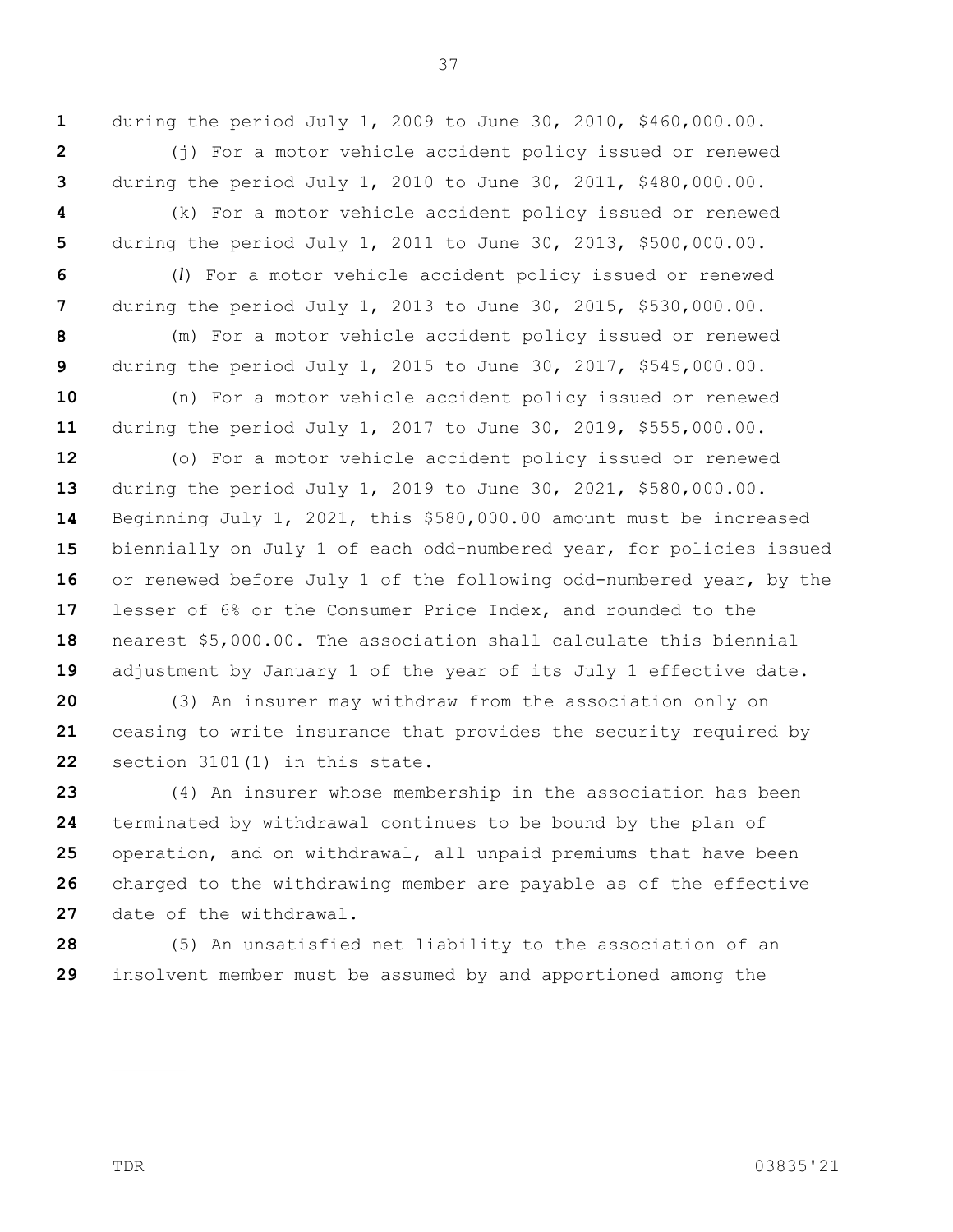**1 2 3 4** remaining members of the association as provided in the plan of operation. The association has all rights allowed by law on behalf of the remaining members against the estate or funds of the insolvent member for money due the association.

**5 6 7 8 9** (6) If a member has been merged or consolidated into another insurer or another insurer has reinsured a member's entire business that provides the security required by section 3101(1) in this state, the member and successors in interest of the member remain liable for the member's obligations.

**10 11** (7) The association shall do all of the following on behalf of the members of the association:

**12 13** (a) Assume 100% of all liability as provided in subsection  $(2)$ .

**14 15 16 17 18 19 20 21 22** (b) Establish procedures by which members must promptly report to the association each claim that, on the basis of the injuries or damages sustained, may reasonably be anticipated to involve the association if the member is ultimately held legally liable for the injuries or damages. Solely for the purpose of reporting claims, the member shall in all instances consider itself legally liable for the injuries or damages. The member shall also advise the association of subsequent developments likely to materially affect the interest of the association in the claim.

**23 24 25 26 27** (c) Maintain relevant loss and expense data relating to all liabilities of the association and require each member to furnish statistics, in connection with liabilities of the association, at the times and in the form and detail as required by the plan of operation.

**28 29** (d) In a manner provided for in the plan of operation, calculate and charge to members of the association a total premium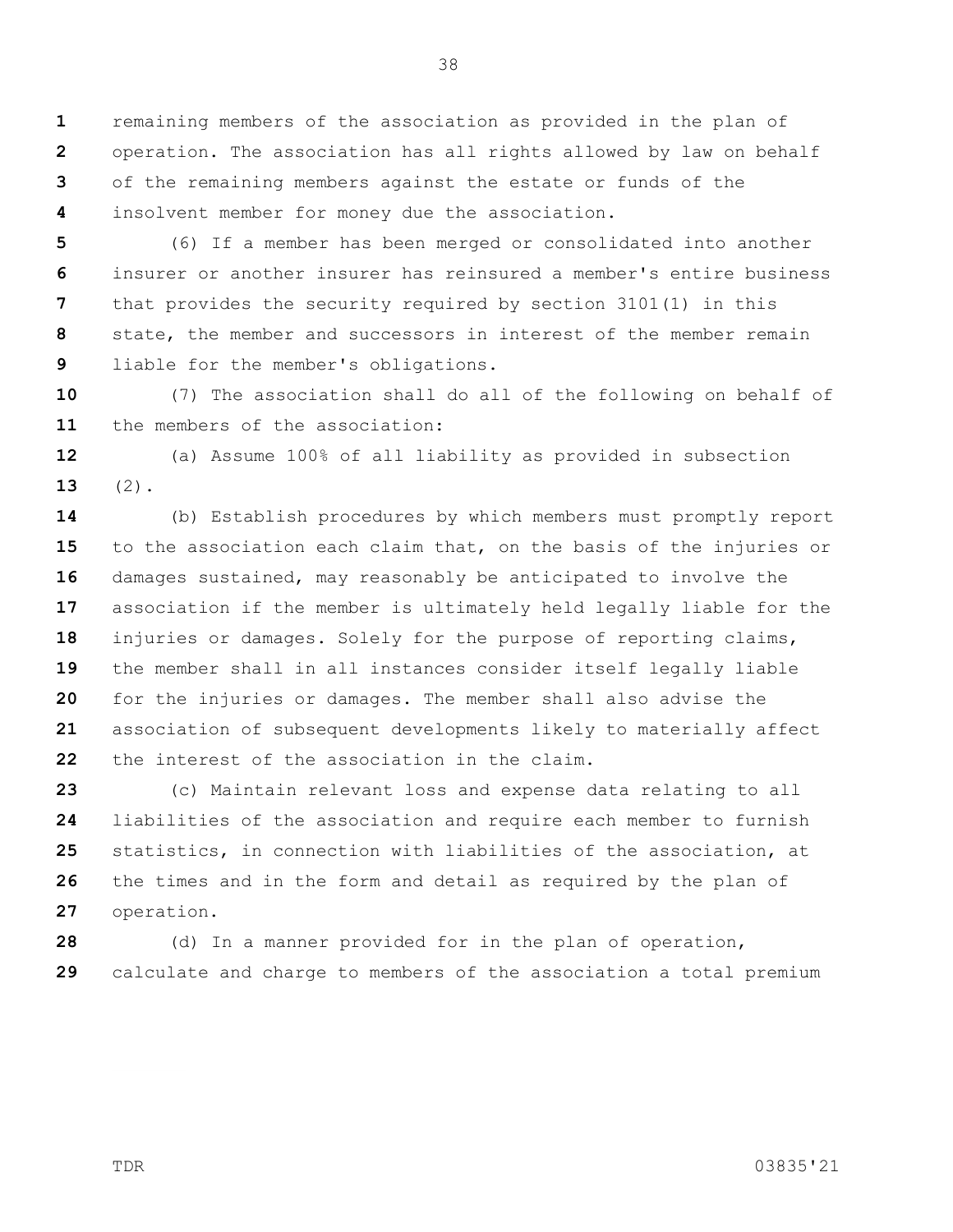**1 2 3 4 5 6 7 8 9 10 11 12 13 14 15 16 17 18 19 20 21 22 23 24 25 26 27 28** sufficient to cover the expected losses and expenses of the association that the association will likely incur during the period for which the premium is applicable. The total premium must include an amount to cover incurred but not reported losses for the period and must **may** be adjusted for any excess or deficient premiums from previous periods. Excesses or deficiencies from previous periods must either **may** be fully adjusted in a single period or **may** be adjusted over several periods in a manner provided for in the plan of operation. Each member must be charged an amount equal to that member's total written car years of insurance providing the security required by section 3101(1) or 3103(1), or both, written in this state during the period to which the premium applies, with the total written car years of insurance multiplied by the applicable average premium per car. The average premium per car is the total premium, as adjusted for any excesses or deficiencies, divided by the total written car years of insurance providing the security required by section 3101(1) or 3103(1), or both, written in this state of all members during the period to which the premium applies. <del>, excluding cars insured under a policy</del> with a coverage limit under section  $3107c(1)(a)$ , (b), or (c), cars as to which an election to not maintain personal protection insurance benefits has been made under section 3107d, or as to which an exclusion under section 3109a(2) applies, except for any portion of total premium that is an adjustment for a deficiency in a previous period. A member may not be charged a premium for a car insured under a policy with a coverage limit under section  $3107c(1)(a)$ , (b), or (c), as to which an election to not maintain personal protection insurance benefits has been made under section

**29** 3107d, or as to which an exclusion under section 3109a(2) applies,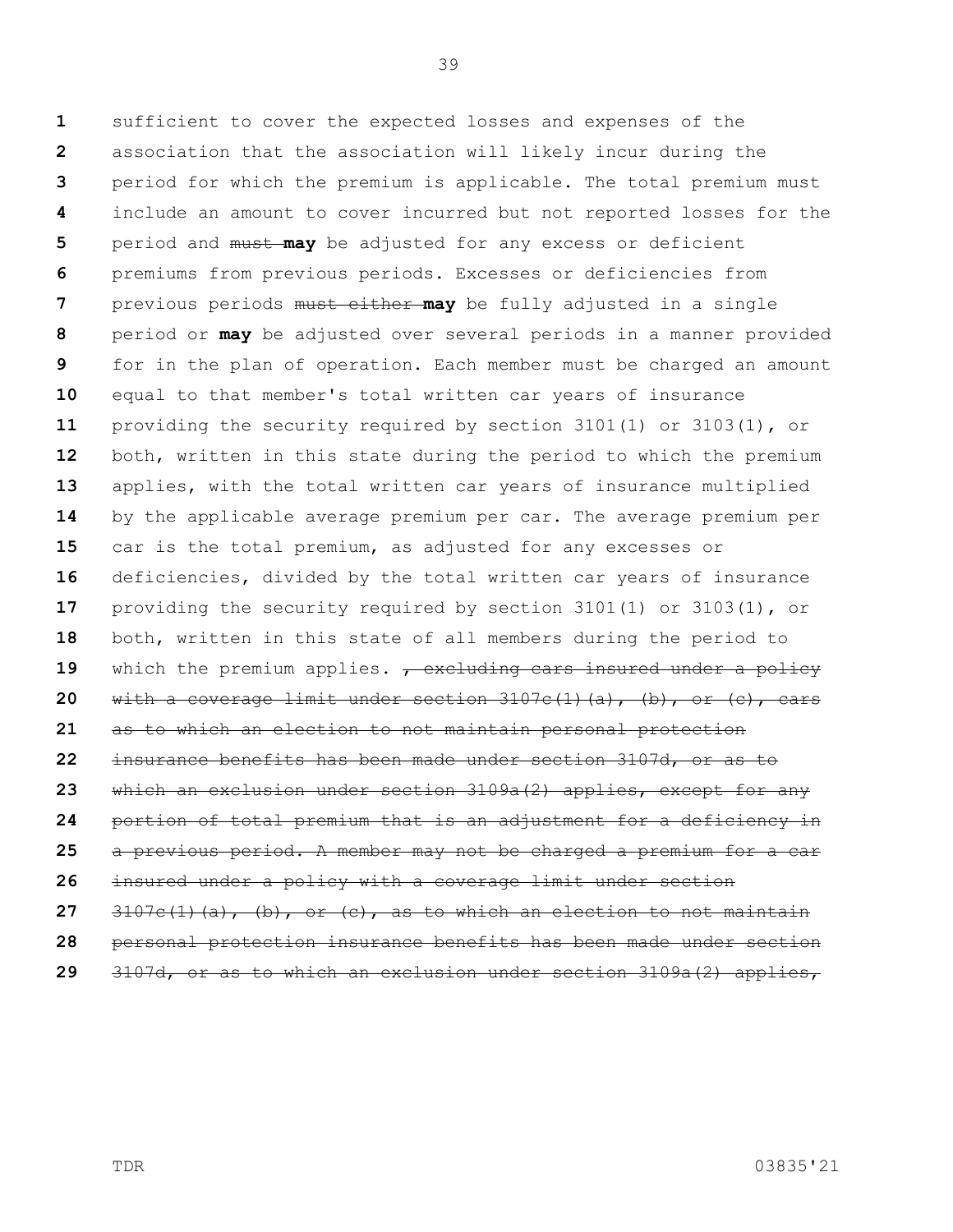**1 2 3 4 5** other than for the portion of the total premium attributable to an adjustment for a deficiency in a previous period. A member must be charged a premium for a historic vehicle that is insured with the member of 20% of the premium charged for a car insured with the member.

**6 7 8** (e) Require and accept the payment of premiums from members of the association as provided for in the plan of operation. The association shall do either of the following:

**9 10** (*i*) Require payment of the premium in full within 45 days after the premium charge.

**11 12** (*ii*) Require payment of the premiums to be made periodically to cover the actual cash obligations of the association.

**13 14** (f) Receive and distribute all money required by the operation of the association.

**15 16 17 18 19 20 21 22 23** (g) Establish procedures for reviewing claims procedures and practices of members of the association. If the claims procedures or practices of a member are considered inadequate to properly service the liabilities of the association, the association may undertake or may contract with another person, including another member, to adjust or assist in the adjustment of claims for the member on claims that create a potential liability to the association and may charge the cost of the adjustment to the member.

**24 25** (h) Provide any records necessary or requested by the director for the actuarial examination under subsection (21).

**26 27** (i) Subject to subsection (23), obey an order of the director for a refund under subsection (22).

**28 29** (8) In addition to other powers granted to it by this section, the association may do all of the following: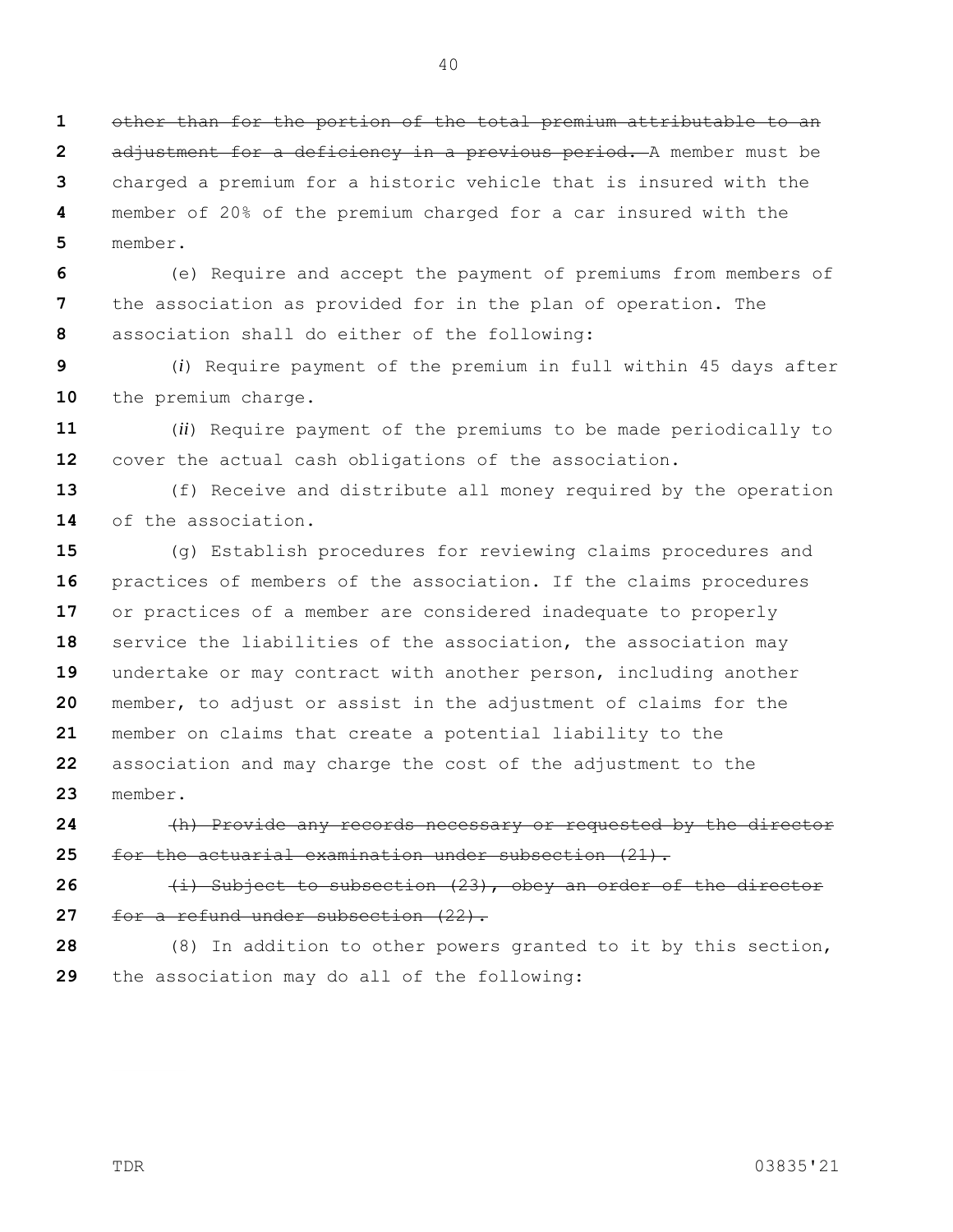**1 2 3 4 5 6** (a) Sue and be sued in the name of the association. A judgment against the association does not create any direct liability against the individual members of the association. The association may provide for the indemnification of its members, members of the board of directors of the association, and officers, employees, and other persons lawfully acting on behalf of the association.

**7 8 9** (b) Reinsure all or any portion of its potential liability with reinsurers licensed to transact insurance in this state or approved by the director.

**10 11** (c) Provide for appropriate housing, equipment, and personnel as necessary to assure the efficient operation of the association.

**12 13 14 15 16** (d) Pursuant to the plan of operation, adopt reasonable rules for the administration of the association, enforce those rules, and delegate authority, as the board considers necessary to assure the proper administration and operation of the association consistent with the plan of operation.

**17 18 19 20** (e) Contract for goods and services, including independent claims management, actuarial, investment, and legal services, from others in or outside of this state to assure the efficient operation of the association.

**21 22** (f) Hear and determine complaints of a company or other interested party concerning the operation of the association.

**23 24 25 26** (g) Perform other acts not specifically enumerated in this section that are necessary or proper to accomplish the purposes of the association and that are not inconsistent with this section or the plan of operation.

**27 28 29** (9) A board of directors is created and shall operate the association consistent with the plan of operation and this section. (10) The plan of operation must provide for all of the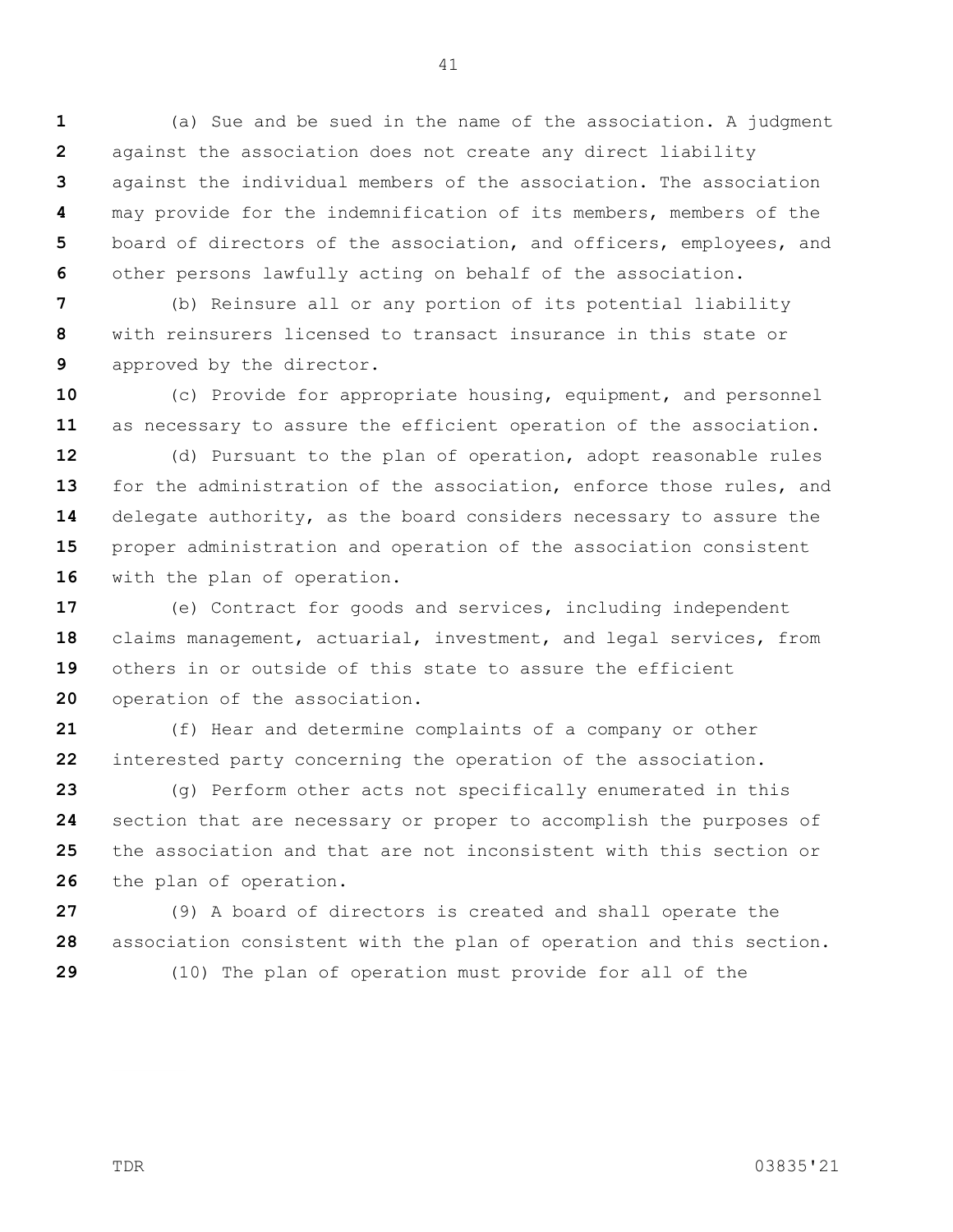**1** following:

**2 3** (a) The establishment of necessary facilities.

(b) The management and operation of the association.

**4 5 6 7** (c) Procedures to be utilized in charging premiums, including adjustments from excess or deficient premiums from prior periods. The plan must require that any deficiency from a prior period be amortized over not fewer than 15 years.

**8 9 10 11 12 13** (d) Procedures for a refund to members of the association, for distribution to insureds as provided in subsection (24), as ordered by the director under subsection (22). The procedures must provide for a distribution of a refund attributable to a historic vehicle equal to 20% of the refund for a car that is not a historic vehicle.

**14 15 (d)** (e) Procedures governing the actual payment of premiums to the association.

**16 17 18 (e)** (f) Reimbursement of each member of the board by the association for actual and necessary expenses incurred on association business.

**19**

**(f)** (g) The investment policy of the association.

**20 21 (g)** (h) Any other matters required by or necessary to effectively implement this section.

**22 23 24 25** (11) The board must include members that would contribute a total of not less than 40% of the total premium calculated under subsection (7)(d). Each board member is entitled to 1 vote. The initial term of office of a board member is 2 years.

**26 27 28 29** (12) As part of the plan of operation, the board shall adopt rules providing for the composition of the board and the terms of board members, consistent with the membership composition requirements in subsections (11) and (13). Terms of the board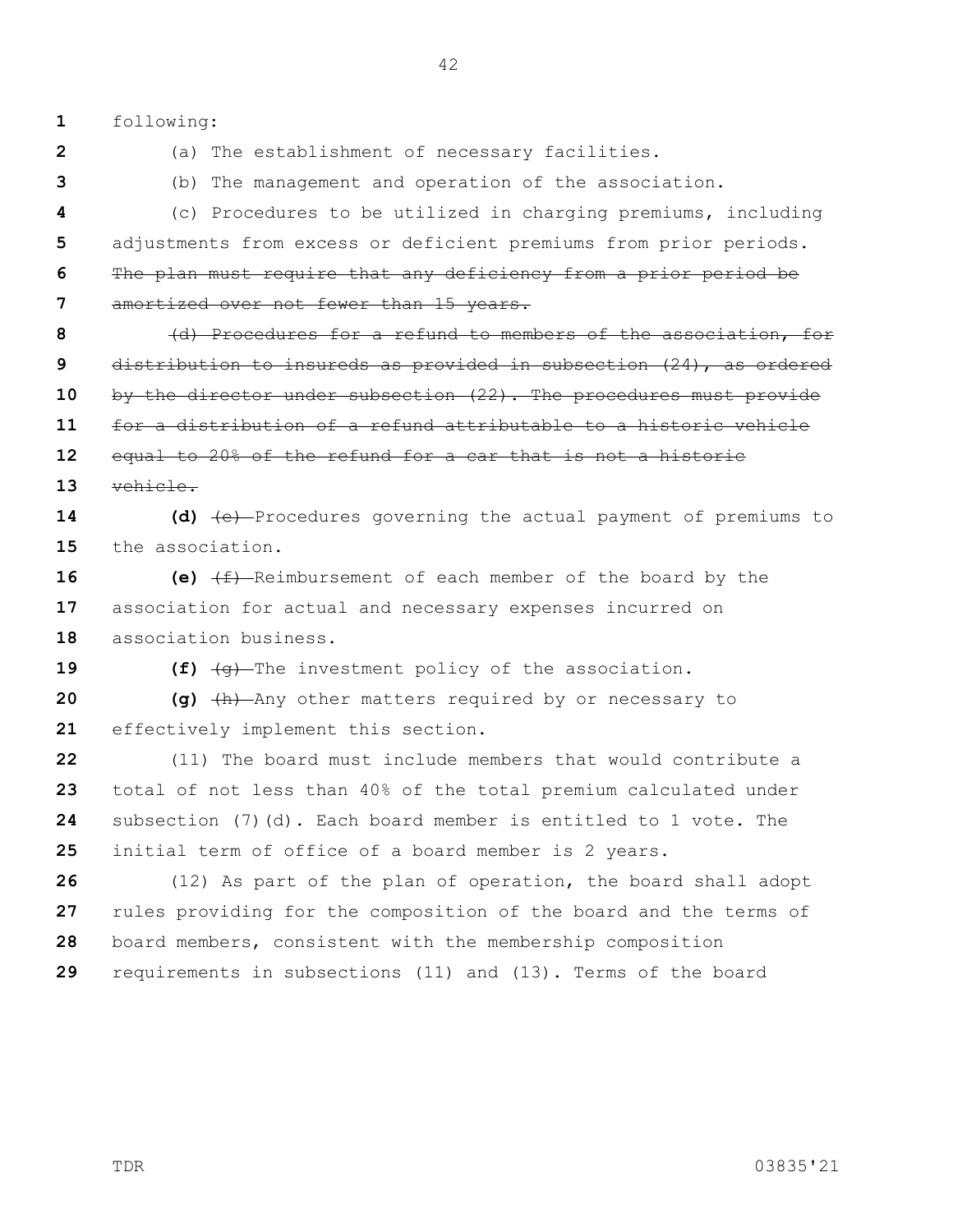**1 2 3** members must be staggered so that the terms of all the board members do not expire at the same time and so that a board member does not serve a term of more than 4 years.

**4 5 6** (13) The board must consist of 5 board members and the director, who shall serve as an ex officio member of the board without vote.

**7 8 9 10 11** (14) The director shall appoint the board members. A board member shall serve until his or her successor is selected and qualified. The board shall elect the chairperson of the board. The director shall fill any vacancy on the board as provided in the plan of operation.

**12 13 14 15** (15) The board shall meet as often as the chairperson, the director, or the plan of operation requires, or at the request of any 3 board members. The chairperson may vote on all issues. Four board members constitute a quorum.

**16 17 18** (16) The board shall furnish to each member of the association an annual report of the operations of the association in a form and detail as determined by the board.

**19 20 21 22 23** (17) Any amendments to the plan of operation are subject to majority approval by the board, ratification by a majority of the membership of the association having a vote, with voting rights being apportioned according to the premiums charged in subsection (7)(d), and approval by the director.

**24 25 26 27 28** (18) An insurer authorized to write insurance providing the security required by section 3101(1) in this state, as provided in this section, is bound by and shall formally subscribe to and participate in the plan of operation as a condition of maintaining its authority to transact insurance in this state.

**29**

(19) The association is subject to all the reporting, loss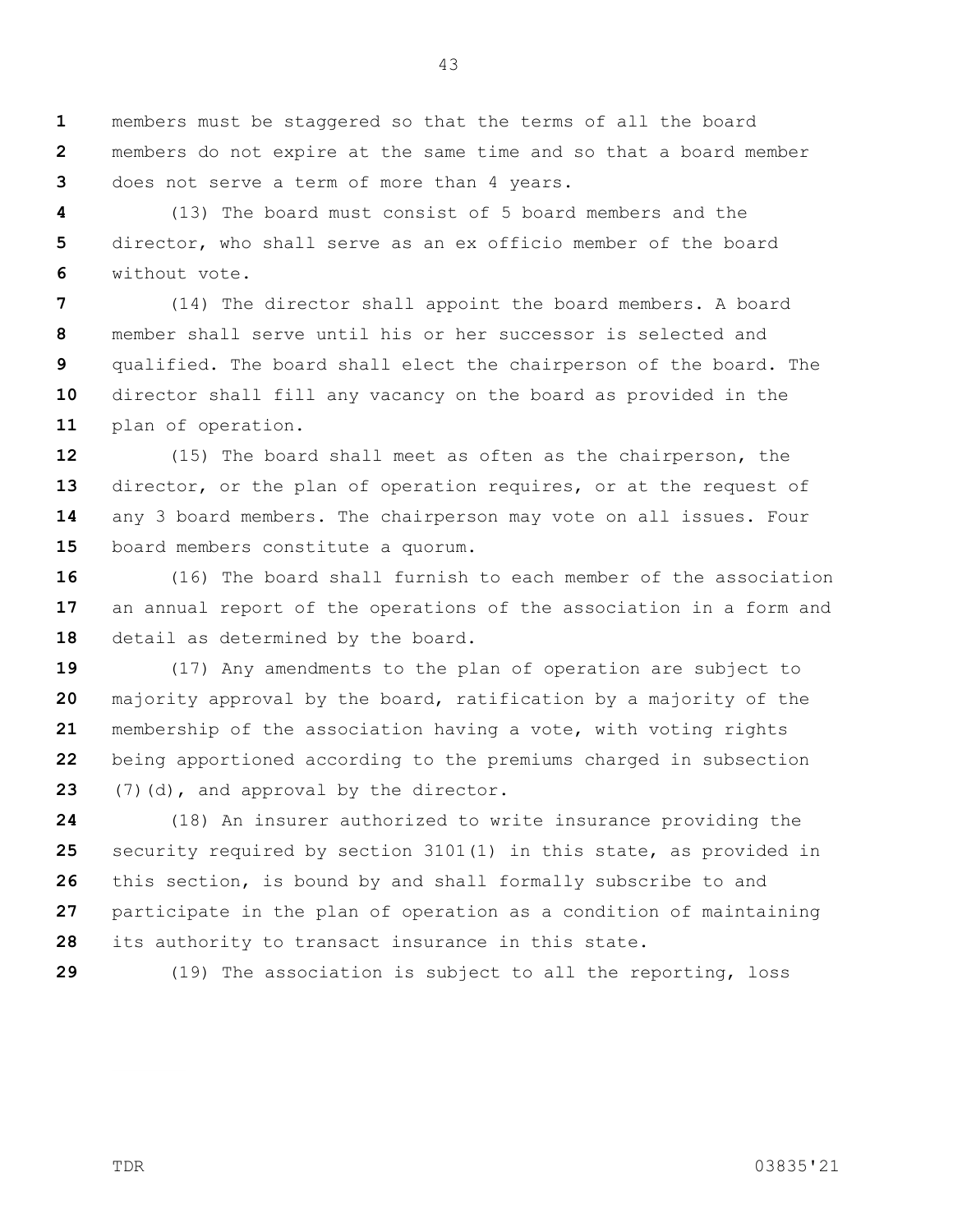**1 2** reserve, and investment requirements of the director to the same extent as is a member of the association.

**3 4 5 6 7 8 9 10 11** (20) Premiums charged members by the association must be recognized in the rate-making procedures for insurance rates in the same manner that expenses and premium taxes are recognized.  $\pm \text{f}$  a member of the association passes on any portion of the premium payable under this section to an insured, the amount passed on must equal the portion of the premium payable by the member under this section attributable to the car or historic vehicle insured, including any adjustments for excesses or deficiencies from a previous period.

**12 13 14 15 16 17 18 19 20 21 22 23 24 25 26** (21) The director or an authorized representative of the director may visit the association at any time and examine any and all of the association's affairs. Beginning July 1, 2022, and every third year after 2022, the director shall engage 1 or more independent actuaries to examine the affairs and records of the association for the previous 3 years. The actuarial examination must be conducted using sound actuarial principles consistent with the applicable statements of principles and the code of professional conduct adopted by the Casualty Actuarial Society. By September 1, 2022 and by September 1 of every third year after 2022, the director shall provide a report to the legislature on the results of the audit conducted under this subsection. (22) If the actuarial examination under subsection (21) shows that the assets of the association exceed 120% of its liabilities, including incurred but not reported liabilities, and if the refund

**27** will not threaten the association's ongoing ability to provide

**28** reimbursements for personal protection insurance benefits based on

**29** sound actuarial principles consistent with the applicable

TDR 03835'21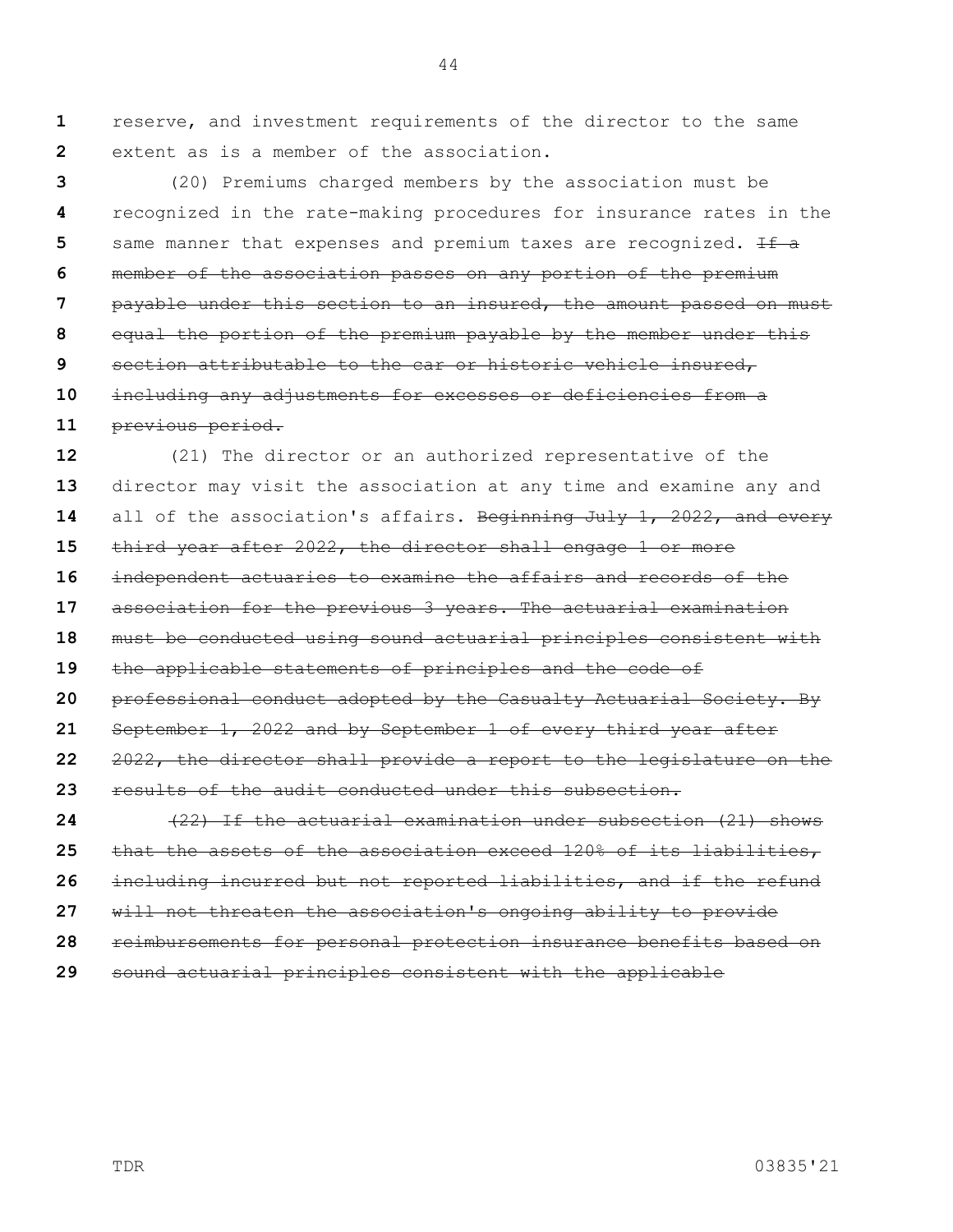statements of principles and the code of professional conduct adopted by the Casualty Actuarial Society, the director shall order the association to refund an amount equal to the difference between the total excess and 120% of the liabilities of the association, including incurred but not reported liabilities, under subsection

**6 7** (10)(d) and order the members of the association to distribute the refunds under subsection (24).

**8 9 10 11 12 13** (23) Within 30 days after receiving an order from the director under subsection (22), the association may request a hearing to review the order by filing a written request with the director. The department shall conduct the review as a contested case under the administrative procedures act of 1969, 1969 PA 306, MCL 24.201 to 24.328.

**14 15 16 17 18 19 20 21 22 23 24 25 26 27 28** (24) A member of the association shall distribute any refund it receives under subsection (10)(d) to the persons that it insures under policies that provide the security required under section 3101(1) or 3103(1), or both, and that are subject to a premium under this section on a uniform basis per car and historic vehicle in a manner and on the date or dates provided by the director in accordance with an order issued by the director. A refund attributable to a historic vehicle must be equal to 20% of the refund for a car that is not a historic vehicle. (25) By September 1 of each year, the association shall prepare, submit to the committees of the senate and house of representatives with jurisdiction over insurance matters, and post on the association website an annual consumer statement, written in a manner intended for the general public. The statement must include all of the following:

**29**

(a) The number of claims opened during the preceding 12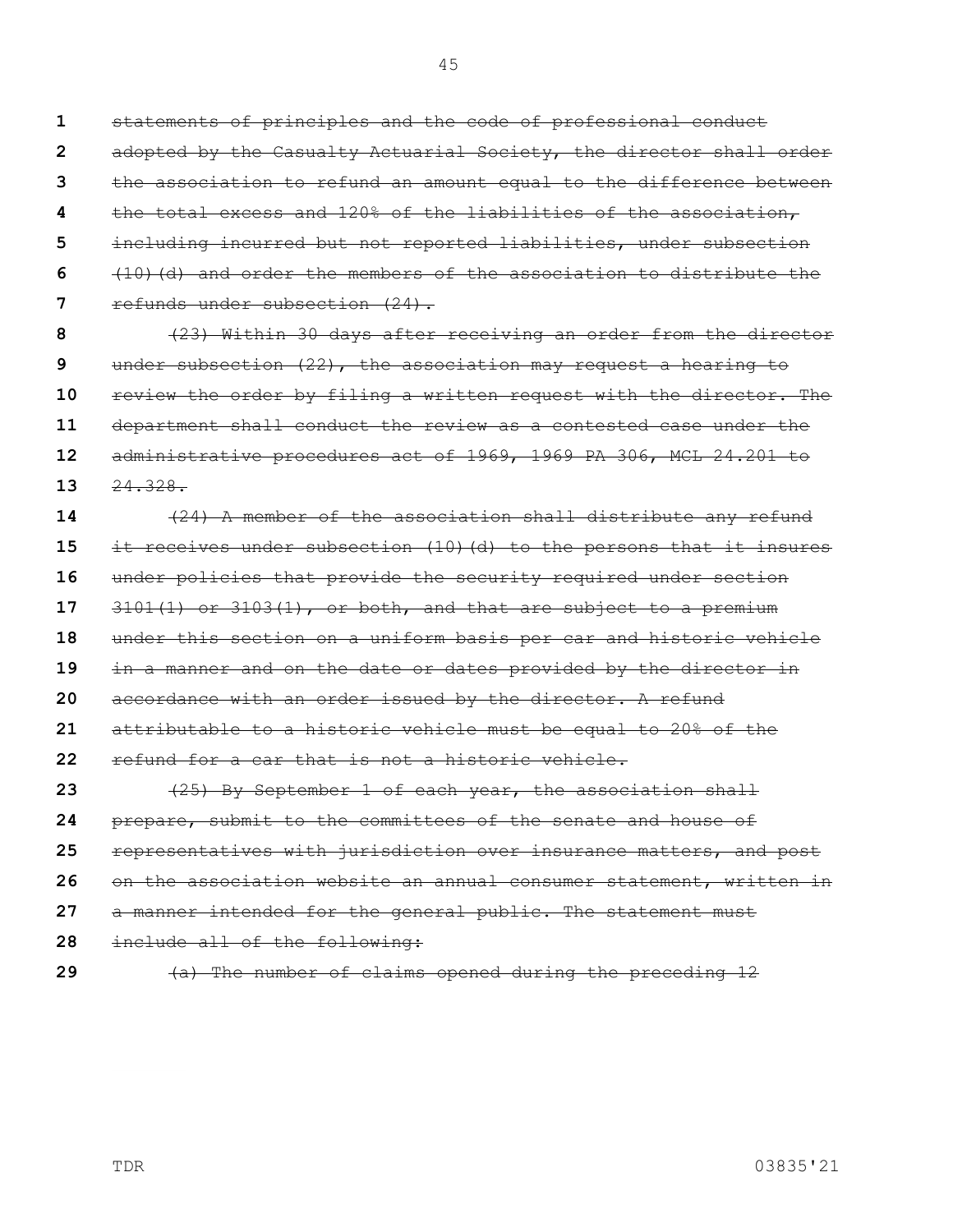**1 2 3 4 5 6 7 8 9 10 11 12 13 14 15 16 17 18 19 20 21 22 23 24 25 26 27 28 29** months, the amount expended on the claims, and the future anticipated costs of the claims. (b) For each of the preceding 10 years, the total number of open claims, the amount expended on the claims, and the anticipated future costs of the claims. (c) For each of the preceding 10 years, the total number of claims closed and the amount expended on the claims. (d) For each of the preceding 10 years, the ratio of claims opened to claims closed. (e) For each of the preceding 10 years, the average length of open claims. (f) A statement of the current financial condition of the association and the reasons for any deficit or surplus in collected assessments compared to losses. (g) A statement of the assumptions, methodology, and data used to make revenue projections. As used in this subdivision, "revenue" means return on investments. (h) A statement of the assumptions, methodology, and data used to make cost projections. (i) A list of the association's assets, sorted by category or type of asset, such as stocks, bonds, or mutual funds, and the expected return on each asset. (j) The total amount of the association's discounted and undiscounted liabilities and a description and explanation of the liabilities, including an explanation of the association's definition of the terms discounted and undiscounted. (k) Measures taken by the association to contain costs. (*l*) A statement explaining what portion of the assessment to insureds as recognized in rates under subsection (20) is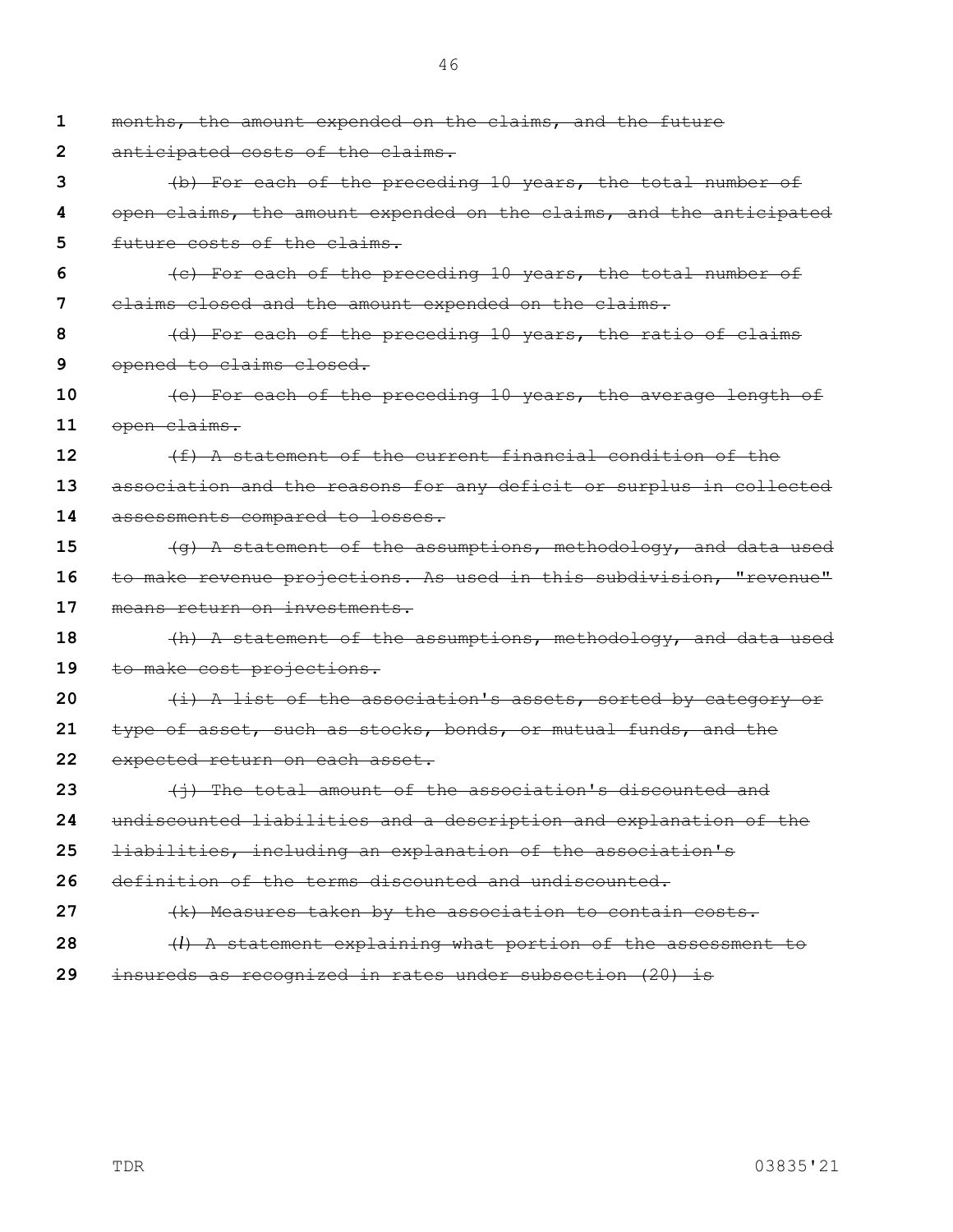**1 2 3 4 5 6 7 8 9 10 11 12 13 14 15 16 17 18 19 20 21 22 23 24 25 26 27 28 29** attributable to claims occurring in the previous 12 months, administrative costs, and the amount, if any, to adjust for past deficits. (m) A statement explaining any qualifications identified by the independent auditors in the most recent audit report prepared under subsection (21). (n) A loss payment summary for each of the preceding years by category. (o) For each of the preceding 10 years, an injury type summary, categorizing the injuries suffered by claimants the payment of whose claims are being reimbursed by the association, by brain injuries, injuries resulting in quadriplegia, injuries resulting in paraplegia, burn injuries, and other injuries. (p) A summary of investment returns over the preceding 10 years showing the investment balance, the investment gain, and the percentage return on the investment balance. (q) A summary of the mortality assumptions used in making cost projections. (r) A summary of any financial practices that differ from those found in the National Association of Insurance Commissioners Accounting Practices and Procedures Manual. (26) By September 1 of each year, the association shall prepare and provide to the committees of the senate and house of representatives with jurisdiction over insurance matters an annual report of the association. The report must contain all of the following: (a) An executive summary. (b) A discussion of the mortality assumptions used by the association in making cost projections.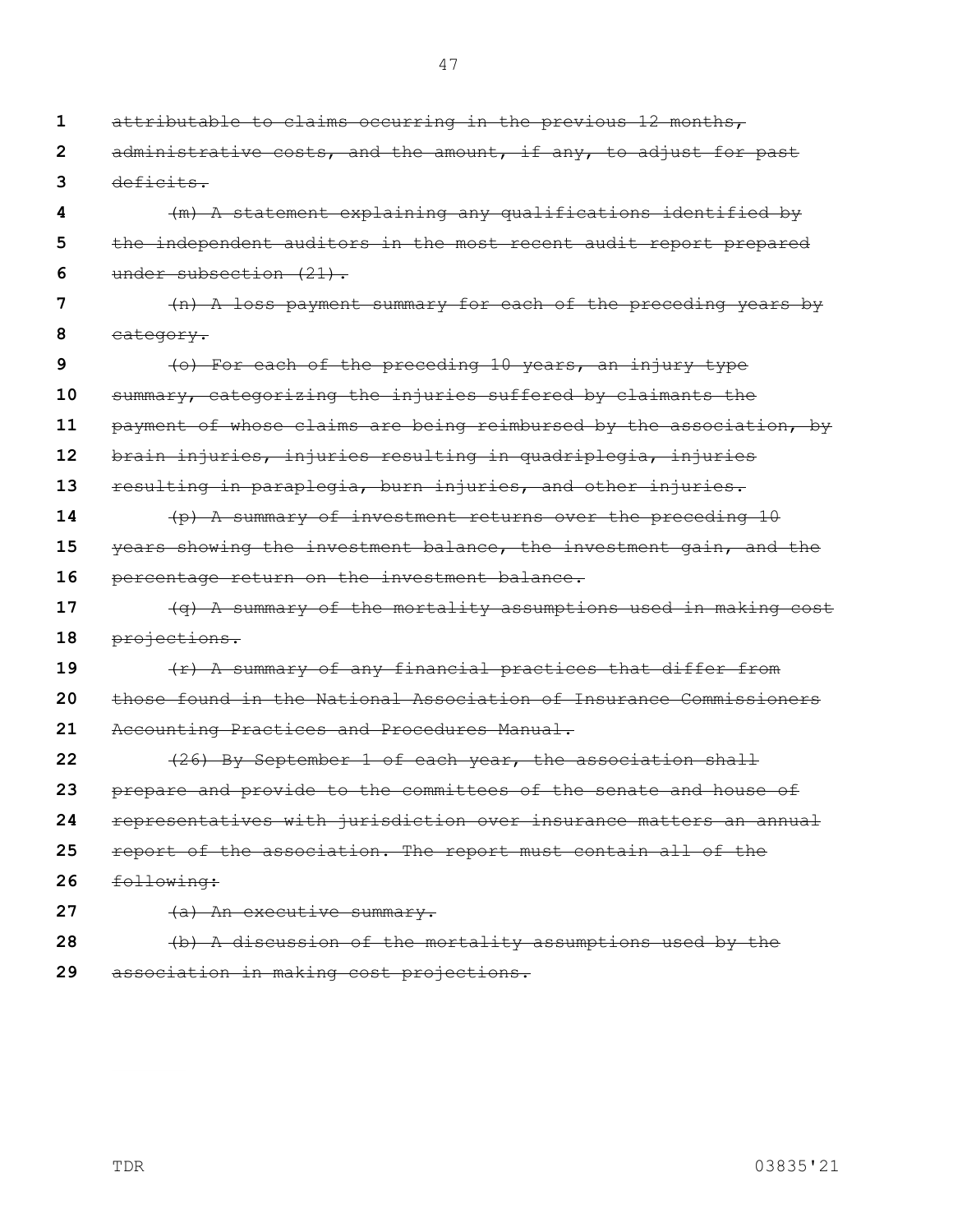**1 2 3 4 5 6 7 8 9 10 11 12 13 14 15 16 17 18 19 20 21 22 23 24 25 26 27 28 29** (c) An evaluation of the accuracy of the association's actuarial assumptions over the preceding 5 years. (d) The annual consumer statement prepared under subsection  $(25)$ . (e) Anything else the association determines is necessary to advise the legislature about the operations of the association. **(22)** (27) The association does not have liability for losses occurring before July 1, 1978. After July 1, 2020, the association does not have liability for an ultimate loss under personal protection insurance coverage for a motor vehicle accident policy to which a limit under section  $3107c(1)(a)$ , (b), or (c) is applicable. **(23)** (28) As used in this section: (a) "Association" means the catastrophic claims association created in subsection (1). (b) "Board" means the board of directors of the association created in subsection (9). (c) "Car" includes a motorcycle but does not include a historic vehicle. (d) "Consumer Price Index" means the percentage of change in the Consumer Price Index for all urban consumers in the United States city average for all items for the 24 months before October 1 of the year before the July 1 effective date of the biennial adjustment under subsection (2)(o) as reported by the United States Department of Labor, Bureau of Labor Statistics, and as certified by the director. (e) "Historic vehicle" means a vehicle that is a registered historic vehicle under section 803a or 803p of the Michigan vehicle code, 1949 PA 300, MCL 257.803a and 257.803p.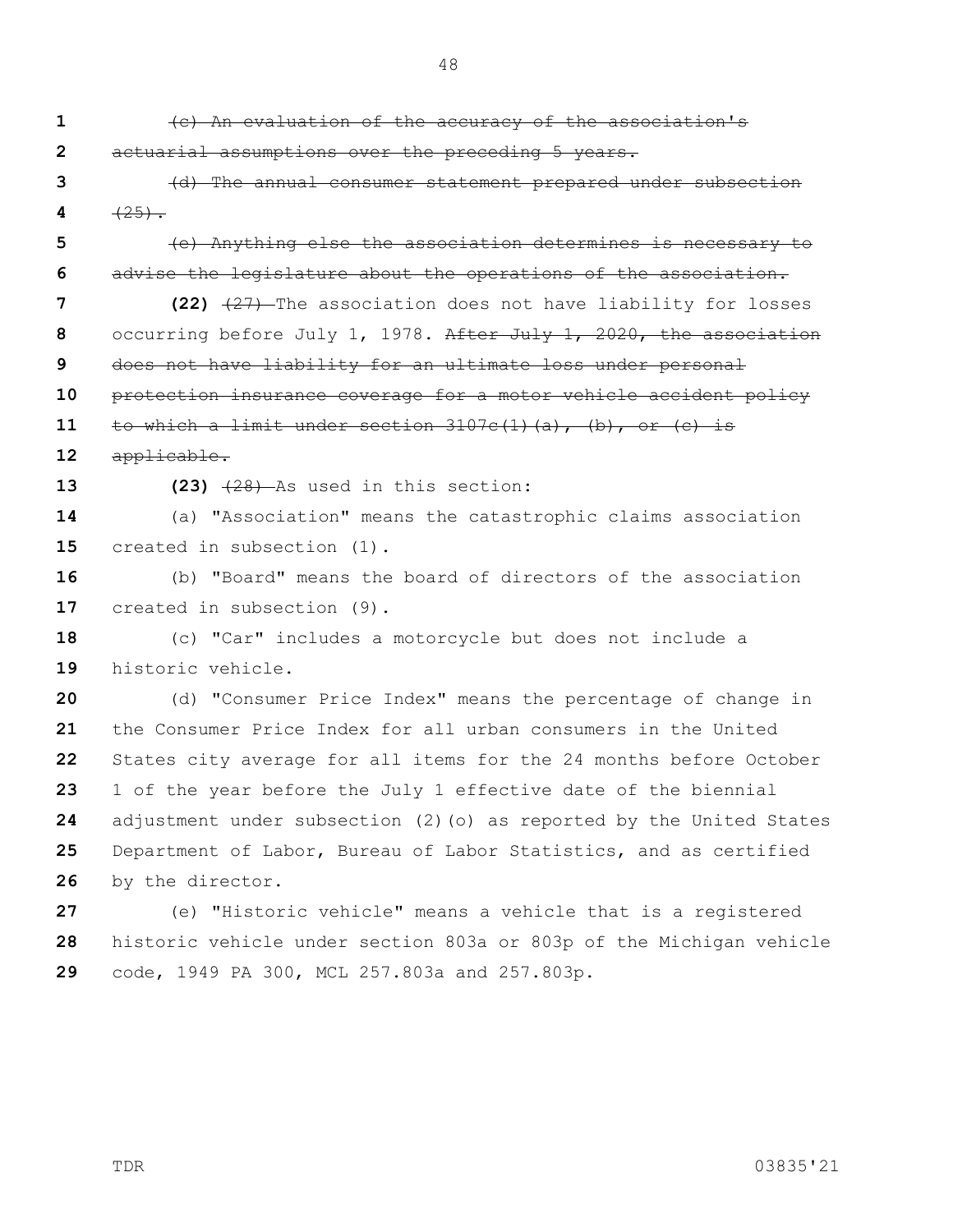**1 2** (f) "Motor vehicle accident policy" means a policy providing the coverages required under section 3101(1).

**3 4 5 6** (g) "Ultimate loss" means the actual loss amounts that a member is obligated to pay and that are paid or payable by the member, and do not include claim expenses. An ultimate loss is incurred by the association on the date that the loss occurs.

**7 8 9 10** Sec. 3107. (1) Subject to the exceptions and limitations in this chapter, and subject to chapter 31A, **Except as provided in subsection (2),** personal protection insurance benefits are payable for the following:

**11 12 13 14 15** (a) Allowable expenses consisting of reasonable charges incurred for reasonably necessary products, services and accommodations for an injured person's care, recovery, or rehabilitation. Allowable expenses do not include either of the following:

**16 17 18** (*i*) Charges for a hospital room in excess of a reasonable and customary charge for semiprivate accommodations, unless the injured person requires special or intensive care.

**19 20 21** (*ii*) Funeral and burial expenses in excess of the amount set forth in the policy, which must not be less than \$1,750.00 or more than \$5,000.00.

**22 23 24 25 26 27 28 29** (b) Work loss consisting of loss of income from work an injured person would have performed during the first 3 years after the date of the accident if he or she had not been injured. Work loss does not include any loss after the date on which the injured person dies. Because the benefits received from personal protection insurance for loss of income are not taxable income, the benefits payable for the loss of income must be reduced 15% unless the claimant presents to the insurer in support of his or her claim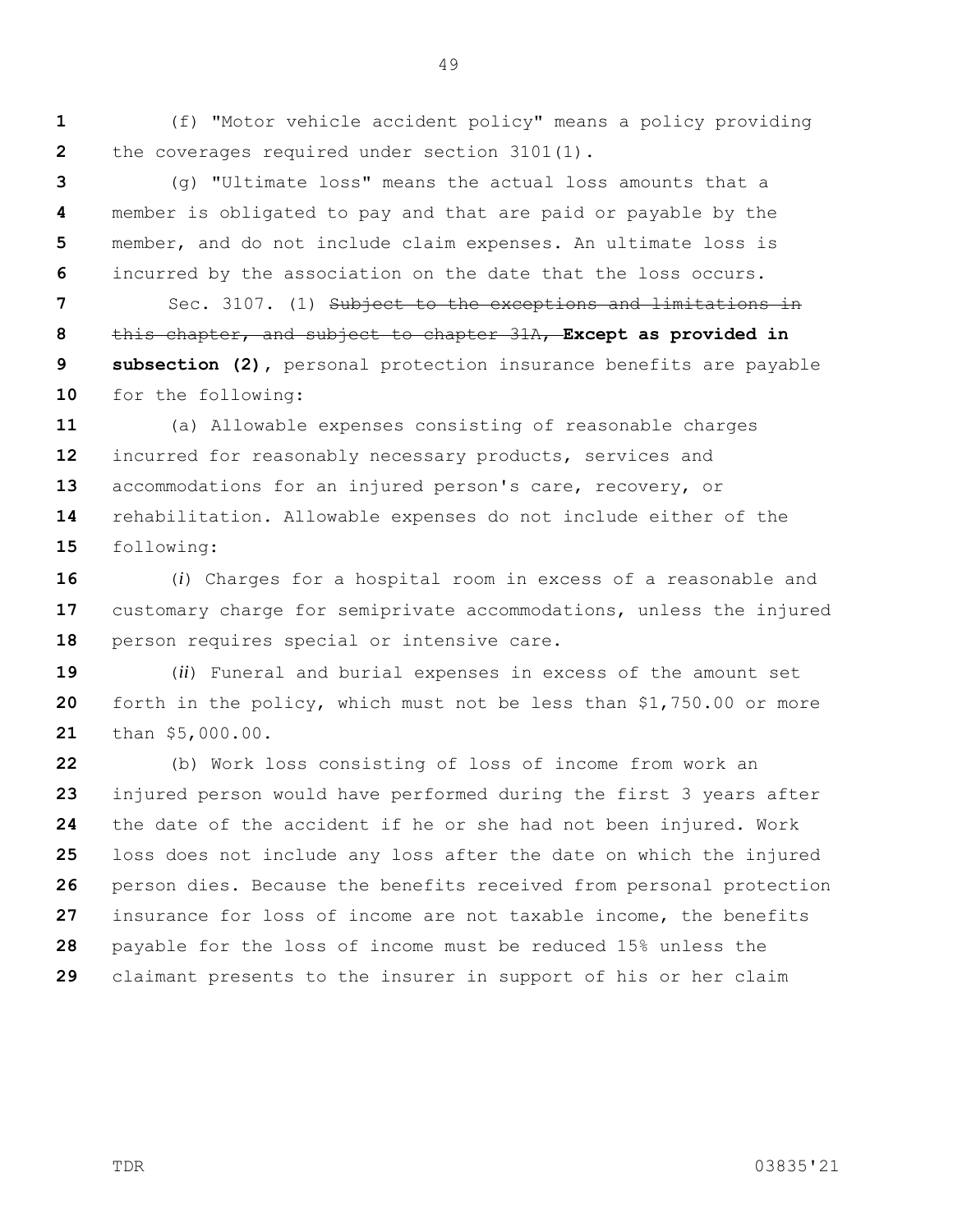**1 2 3 4 5 6 7 8 9 10 11 12** reasonable proof of a lower value of the income tax advantage in his or her case, in which case the lower value must be applied. For the period beginning October 1, 2012 through September 30, 2013, the benefits payable for work loss sustained in a single 30-day period and the income earned by an injured person for work during the same period together must not exceed \$5,189.00, which maximum must be applied pro rata to any lesser period of work loss. Beginning October 1, 2013, the maximum must be adjusted annually to reflect changes in the cost of living under rules prescribed by the director, but any change in the maximum must be applied only to benefits arising out of accidents occurring after the date of change in the maximum.

**13 14 15 16 17 18** (c) Expenses not exceeding \$20.00 per day, reasonably incurred in obtaining ordinary and necessary services in lieu of those that, if he or she had not been injured, an injured person would have performed during the first 3 years after the date of the accident, not for income but for the benefit of himself or herself or of his or her dependent.

**19 20** (2) Both of the following apply to personal protection insurance benefits payable under subsection (1):

**21 22 23 24 25 26 27 28 29** (a) A person who is 60 years of age or older and in the event of an accidental bodily injury would not be eligible to receive work loss benefits under subsection (1)(b) may waive coverage for work loss benefits by signing a waiver on a form provided by the insurer. An insurer shall offer a reduced premium rate to a person who waives coverage under this subdivision for work loss benefits. Waiver of coverage for work loss benefits applies only to work loss benefits payable to the person or persons who have signed the waiver form.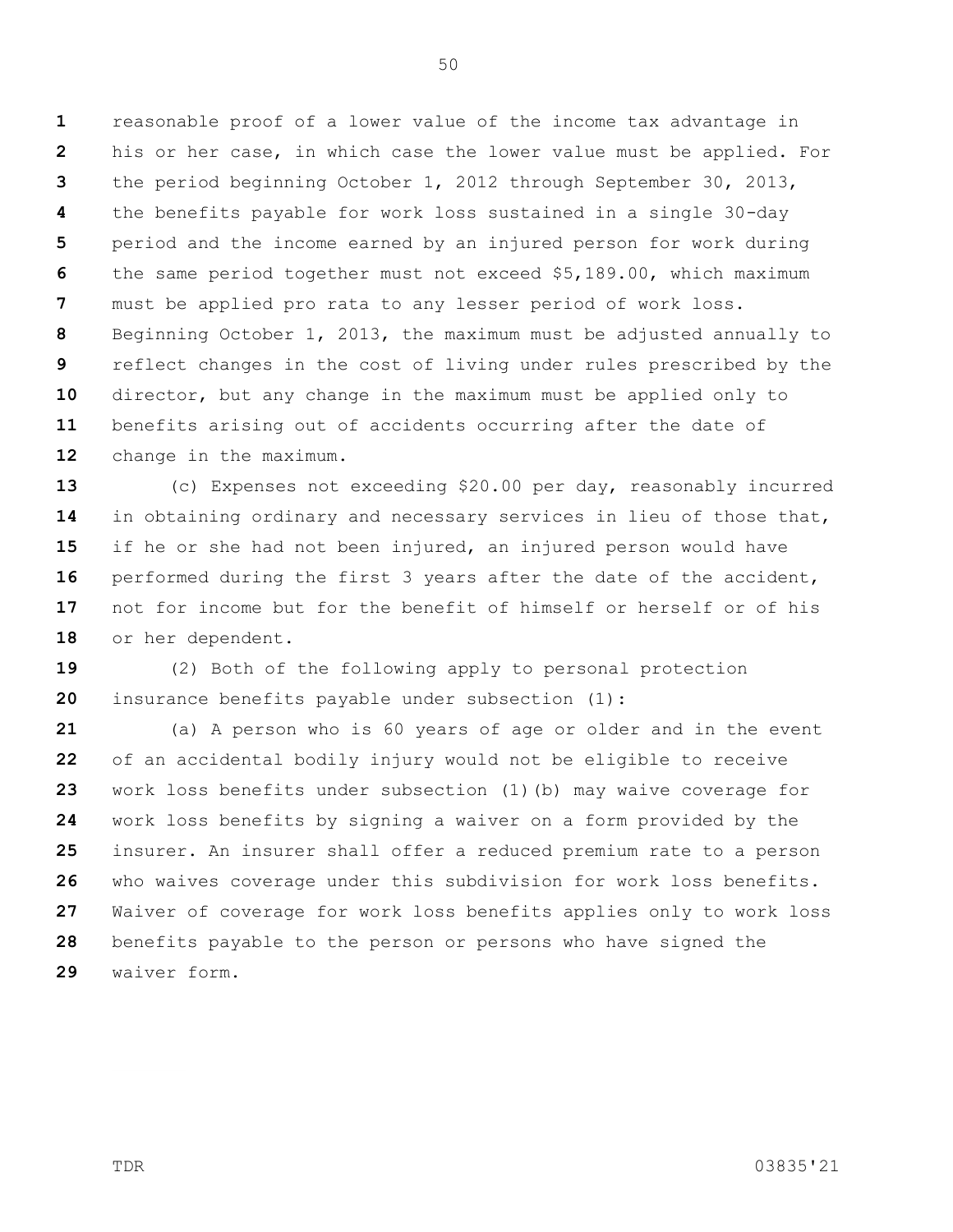**1 2 3** (b) An insurer is not required to provide coverage for the medical use of marihuana or for expenses related to the medical use of marihuana.

**4 5 6 7 8 9 10 11 12 13** Sec. 3109a.  $(1)$  An insurer that provides personal protection insurance benefits under this chapter may offer**, at appropriately reduced premium rates,** deductibles and exclusions reasonably related to other health and accident coverage on the insured. Any deductibles and exclusions offered under this section must be offered at a reduced premium that reflects reasonably anticipated reductions in losses, expenses, or both, are subject to prior approval by the director  $\tau$  and must apply only to benefits payable to the person named in the policy, the spouse of the insured, and any relative of either domiciled in the same household.

**14 15 16 17** (2) For an insurance policy issued or renewed after July 1, 2020, the insurer shall offer to an applicant or named insured that selects a personal protection benefit limit under section 3107c(1)(b) an exclusion related to qualified health coverage. All

**18** of the following apply to that exclusion:

**19 20 21 22 23 24 25 26 27** (a) If the named insured has qualified health coverage as defined in section 3107d(7)(b)(*i*) that will cover injuries that occur as the result of a motor vehicle accident and if the named insured's spouse and any relatives of either the named insured or the spouse domiciled in the same household have qualified health coverage that will cover injuries that occur as the result of a motor vehicle accident, the premium for the personal protection insurance benefits payable under section  $3107(1)$  (a) under the policy must be reduced by 100%.

**28 29** (b) If a member, but not all members, of the household covered by the insurance policy has qualified health coverage that will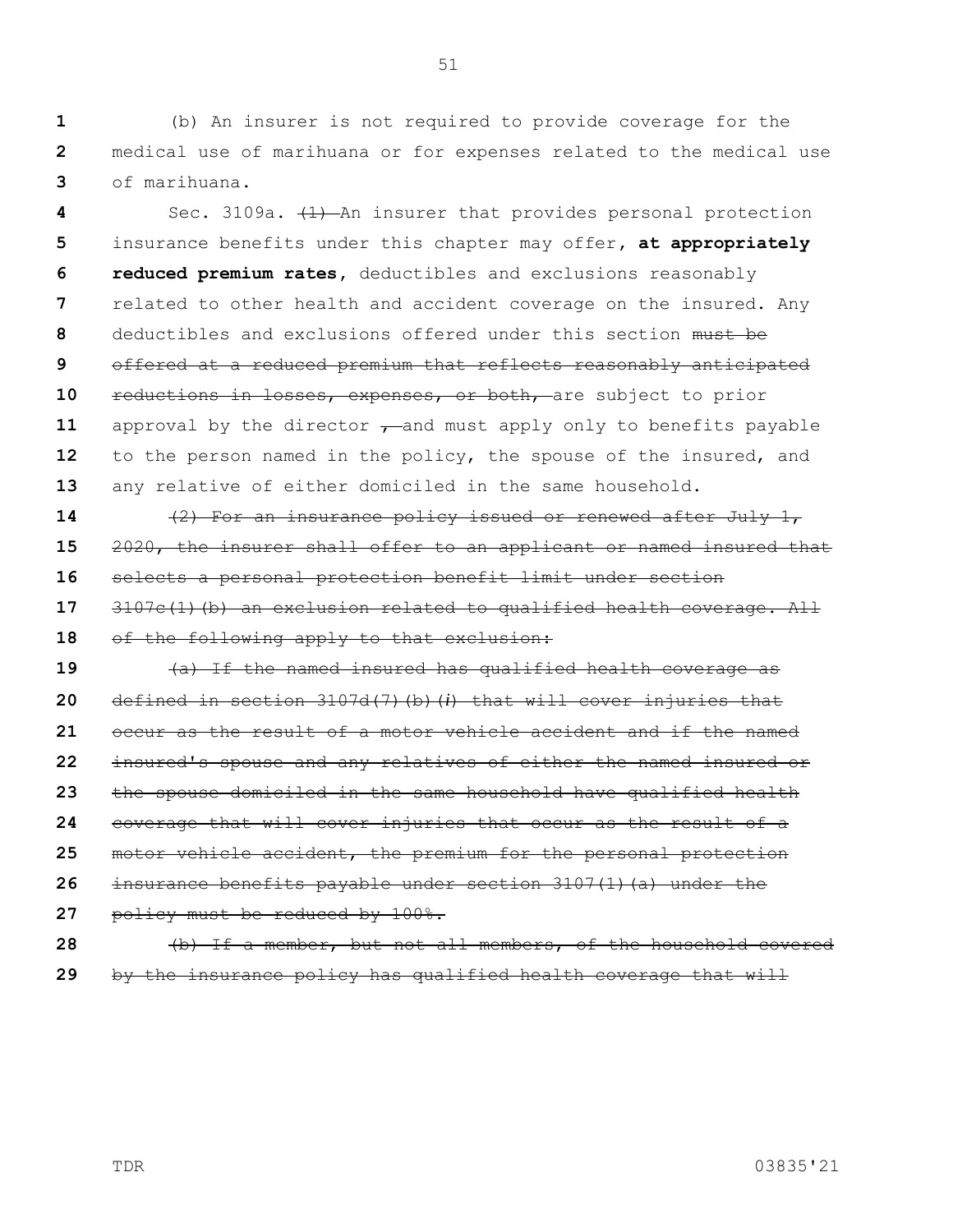| 1  | cover injuries that occur as the result of a motor vehicle          |
|----|---------------------------------------------------------------------|
| 2  | accident, the insurer shall offer a reduced premium that reflects   |
| 3  | reasonably anticipated reductions in losses, expenses, or both. The |
| 4  | reduction must be in addition to the rate rollback required by      |
| 5  | section 2111f and the share of the premium reduction for the policy |
| 6  | attributable to any person with qualified health coverage must be   |
| 7  | $100%$ .                                                            |
| 8  | (c) Subject to subdivision (d), a person subject to an              |
| 9  | exclusion under this subsection is not eligible for personal        |
| 10 | protection benefits under the insurance policy.                     |
| 11 | (d) If a person subject to an exclusion under this subsection       |
| 12 | is no longer covered by the qualified health coverage, the named    |
| 13 | insured shall notify the insurer that the named insured or resident |
| 14 | relative is no longer eligible for an exclusion. All of the         |
| 15 | following apply under this subdivision:                             |
| 16 | (i) The named insured shall, within 30 days after the effective     |
| 17 | date of the termination of the qualified health coverage, obtain    |
| 18 | insurance that provides the security required under section 3101(1) |
| 19 | that includes coverage that was excluded under this subsection.     |
| 20 | $(ii)$ During the period described in subparagraph $(i)$ , if any   |
| 21 | person excluded suffers accidental bodily injury arising from a     |
| 22 | motor vehicle accident, the person is entitled to claim benefits    |
| 23 | under the assigned claims plan.                                     |
| 24 | (e) If the named insured does not obtain insurance that             |
| 25 | provides the security required under section 3101(1) that includes  |
| 26 | the coverage excluded under this subsection during the period       |
| 27 | described in subdivision (d)(i) and the named insured or any person |
| 28 | excluded under the policy suffers accidental bodily injury arising  |
|    |                                                                     |

**29** from a motor vehicle accident, unless the injured person is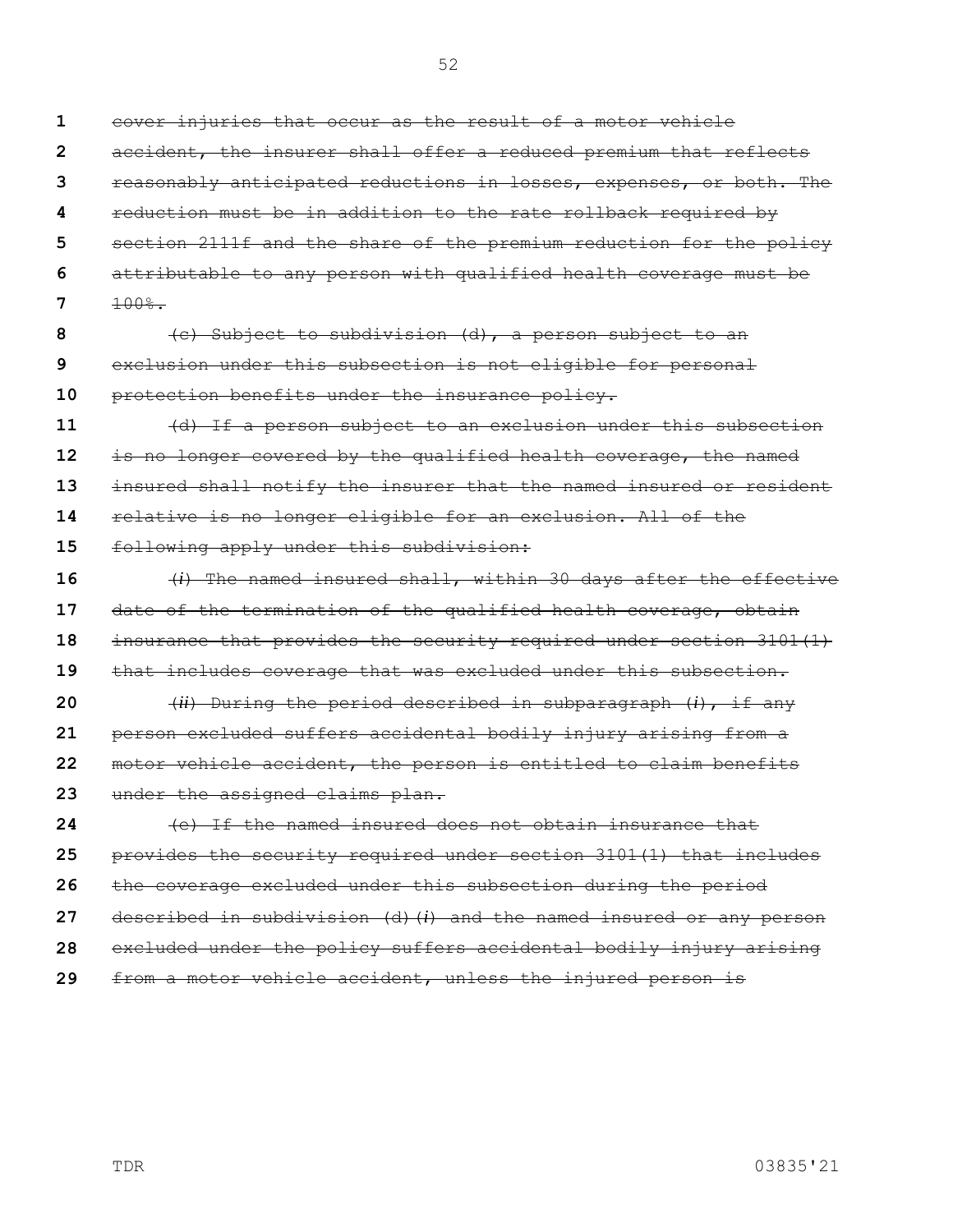53

**1 2 3** entitled to coverage under some other policy, the injured person is not entitled to be paid personal protection insurance benefits under section  $3107(1)$  (a) for the injury that occurred during the

**4** period in which coverage under this section was excluded.

**5 6 7 8 9 10** (3) An automobile insurer shall not refuse to prospectively insure, limit coverage available to, charge a reinstatement fee for, or increase the premiums for automobile insurance for an eligible person, as that term is defined in section 2103, solely because the person previously failed to obtain insurance that provides the security required under section 3101(1) in the time

**11 12** period provided under subsection (2)(d)(*i*). (4) The amount of a premium reduction under subsection (1)

**13 14** must appear in a conspicuous manner in the declarations for the policy, and be expressed as a dollar amount or a percentage.

**15 16** (5) As used in this section, "qualified health coverage" means that term as defined in section 3107d.

**17 18 19 20 21 22 23 24 25 26 27 28** Sec. 3111. Personal protection insurance benefits are payable for accidental bodily injury suffered in an accident occurring out of this state, if the accident occurs within the United States, its territories and possessions, or Canada, and the person whose injury is the basis of the claim was at the time of the accident a named insured under a personal protection insurance policy, the spouse of a named insured, a relative of either domiciled in the same household, or an occupant of a vehicle involved in the accident,  $\pm$ the occupant was a resident of this state or if the owner or registrant of the vehicle was insured under a personal protection insurance policy or provided security approved by the secretary of state under section 3101(5).

**29**

Sec. 3112. Personal protection insurance benefits are payable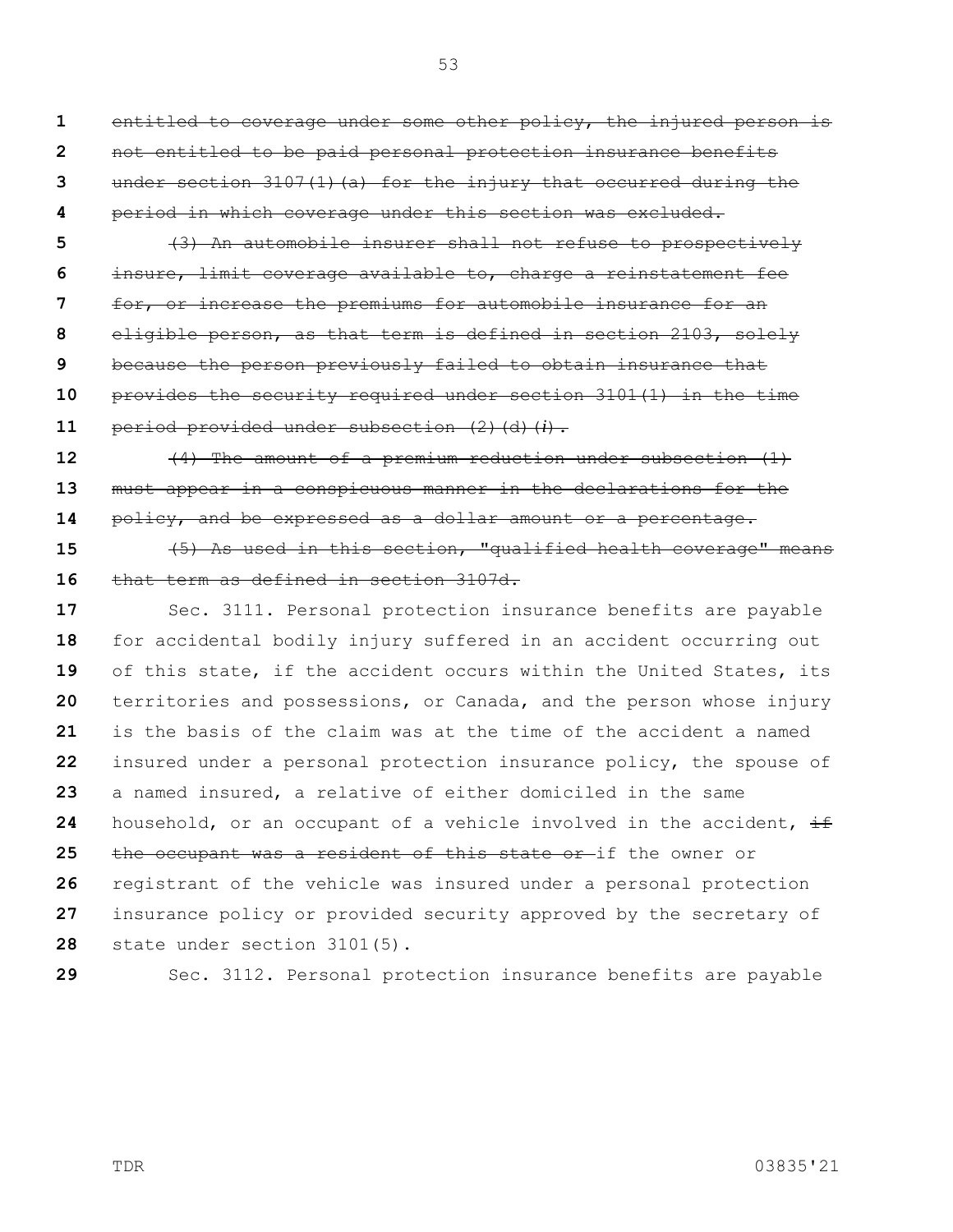**1 2 3 4 5 6 7 8 9 10 11 12 13 14 15 16 17 18 19 20** to or for the benefit of an injured person or, in case of his or her death, to or for the benefit of his or her dependents. A health care provider listed in section 3157 may make a claim and assert a direct cause of action against an insurer, or under the assigned claims plan under sections 3171 to 3175, to recover overdue benefits payable for charges for products, services, or accommodations provided to an injured person. Payment by an insurer in good faith of personal protection insurance benefits, to or for the benefit of a person who it believes is entitled to the benefits, discharges the insurer's liability to the extent of the payments unless the insurer has been notified in writing of the claim of some other person. If there is doubt about the proper person to receive the benefits or the proper apportionment among the persons entitled to the benefits, the insurer, the claimant, or any other interested person may apply to the circuit court for an appropriate order. The court may designate the payees and make an equitable apportionment, taking into account the relationship of the payees to the injured person and other factors as the court considers appropriate. In the absence of a court order directing otherwise the insurer may pay:

**21 22 23** (a) To the dependents of the injured person, the personal protection insurance benefits accrued before his or her death without appointment of an administrator or executor.

**24 25** (b) To the surviving spouse, the personal protection insurance benefits due any dependent children living with the spouse.

**26 27 28 29** Sec. 3113. A person is not entitled to be paid personal protection insurance benefits for accidental bodily injury if at the time of the accident any of the following circumstances existed: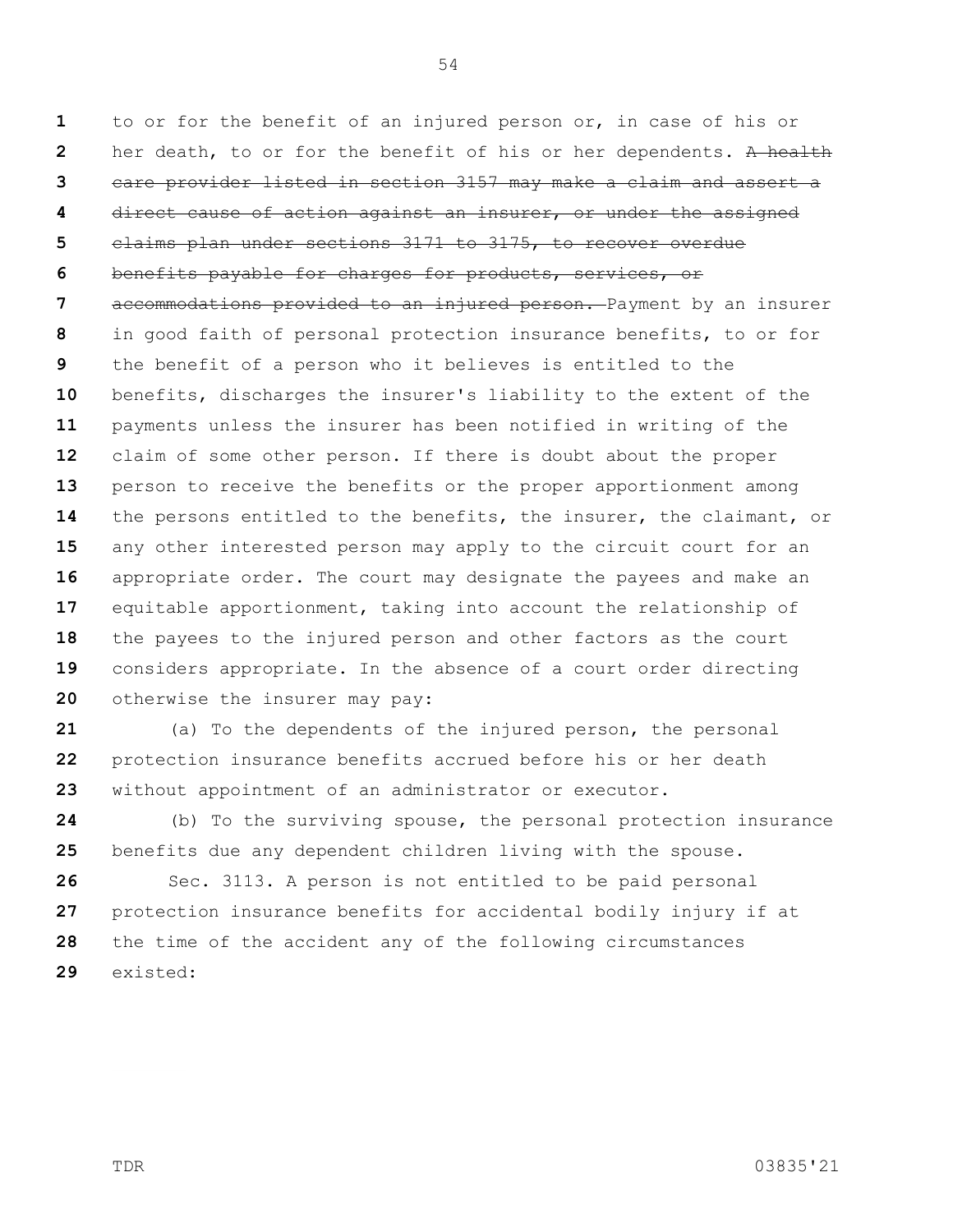**5 6 7** (b) The person was the owner or registrant of a motor vehicle or motorcycle involved in the accident with respect to which the security required by section 3101 or 3103 was not in effect.

55

**8 9 10 11 12 13** (c) The person was not a resident of this state, unless the person owned a motor vehicle that was registered and insured in this state.**the person was an occupant of a motor vehicle or motorcycle not registered in this state, and the motor vehicle or motorcycle was not insured by an insurer that has filed a certification in compliance with section 3163.**

**14 15 16** (d) The person was operating a motor vehicle or motorcycle as to which he or she was named as an excluded operator as allowed under section 3009(2).

**17 18 19** (e) The person was the owner or operator of a motor vehicle for which coverage was excluded under a policy exclusion authorized under section 3017.

**20 21 22 23 24 25 26 27 28 29** Sec. 3114. (1) Except as provided in subsections (2), (3), and (5), a personal protection insurance policy described in section 3101(1) applies to accidental bodily injury to the person named in the policy, the person's spouse, and a relative of either domiciled in the same household, if the injury arises from a motor vehicle accident. A personal injury insurance policy described in section 3103(2) applies to accidental bodily injury to the person named in the policy, the person's spouse, and a relative of either domiciled in the same household, if the injury arises from a motorcycle accident. If personal protection insurance benefits or personal

**1 2 3 4** (a) The person was willingly operating or willingly using a motor vehicle or motorcycle that was taken unlawfully, and the person knew or should have known that the motor vehicle or motorcycle was taken unlawfully.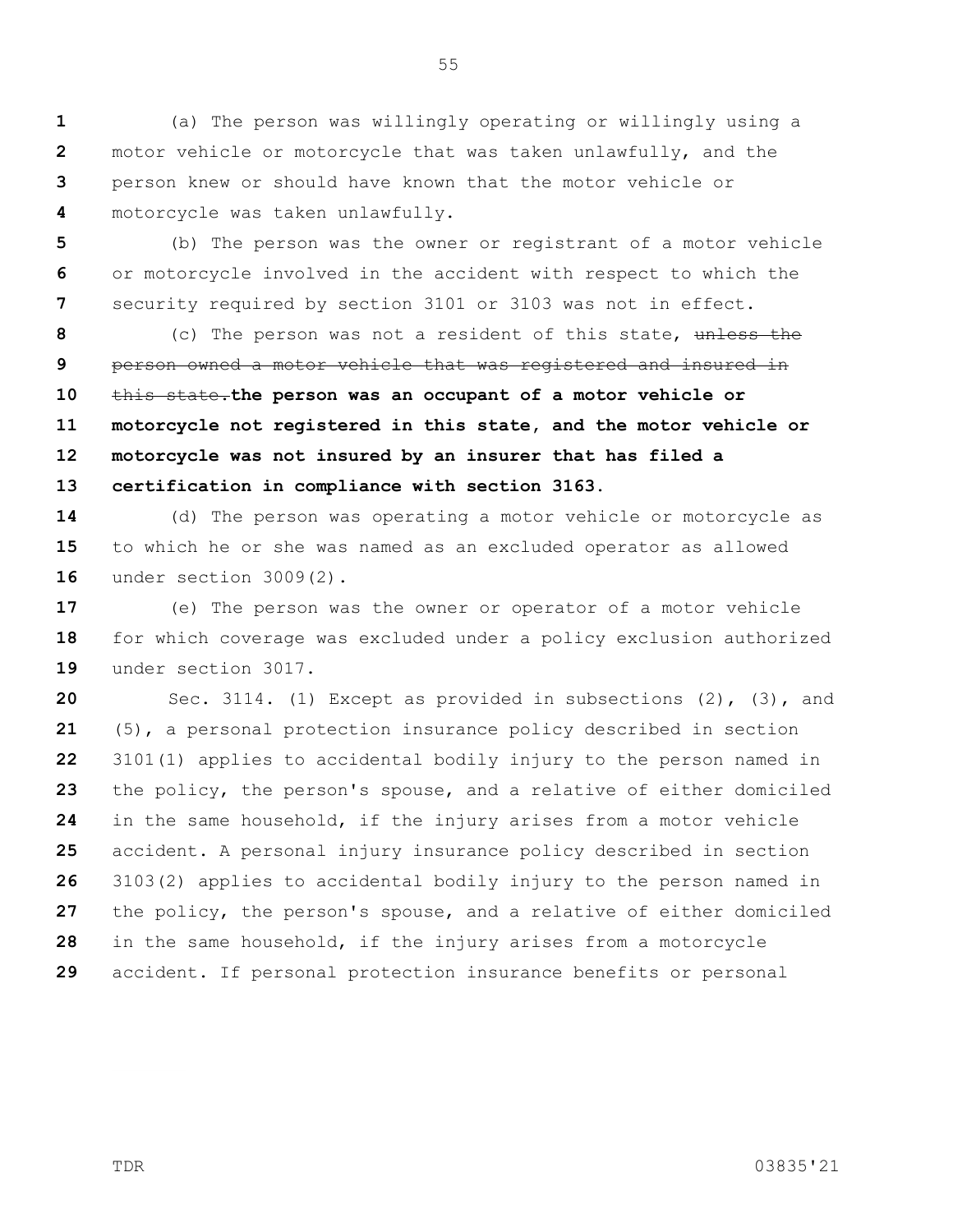**1 2 3 4 5 6 7** injury benefits described in section 3103(2) are payable to or for the benefit of an injured person under his or her own policy and would also be payable under the policy of his or her spouse, relative, or relative's spouse, the injured person's insurer shall pay all of the benefits up to the coverage level applicable under section 3107c to the injured person's policy, and is not entitled to recoupment from the other insurer.

**8 9 10 11 12 13 14** (2) A person who suffers accidental bodily injury while an operator or a passenger of a motor vehicle operated in the business of transporting passengers shall receive the personal protection insurance benefits to which the person is entitled from the insurer of the motor vehicle. This subsection does not apply to a passenger in any of the following, unless the passenger is not entitled to personal protection insurance benefits under any other policy:

**15 16** (a) A school bus, as defined by the department of education, providing transportation not prohibited by law.

**17 18** (b) A bus operated by a common carrier of passengers certified by the department of transportation.

**19 20** (c) A bus operating under a government sponsored transportation program.

**21 22** (d) A bus operated by or providing service to a nonprofit organization.

**23**

(e) A taxicab insured as prescribed in section 3101 or 3102.

**24 25 26** (f) A bus operated by a canoe or other watercraft, bicycle, or horse livery used only to transport passengers to or from a destination point.

**27**

(g) A transportation network company vehicle.

**28 29** (h) A motor vehicle insured under a policy for which the person named in the policy has elected to not maintain coverage for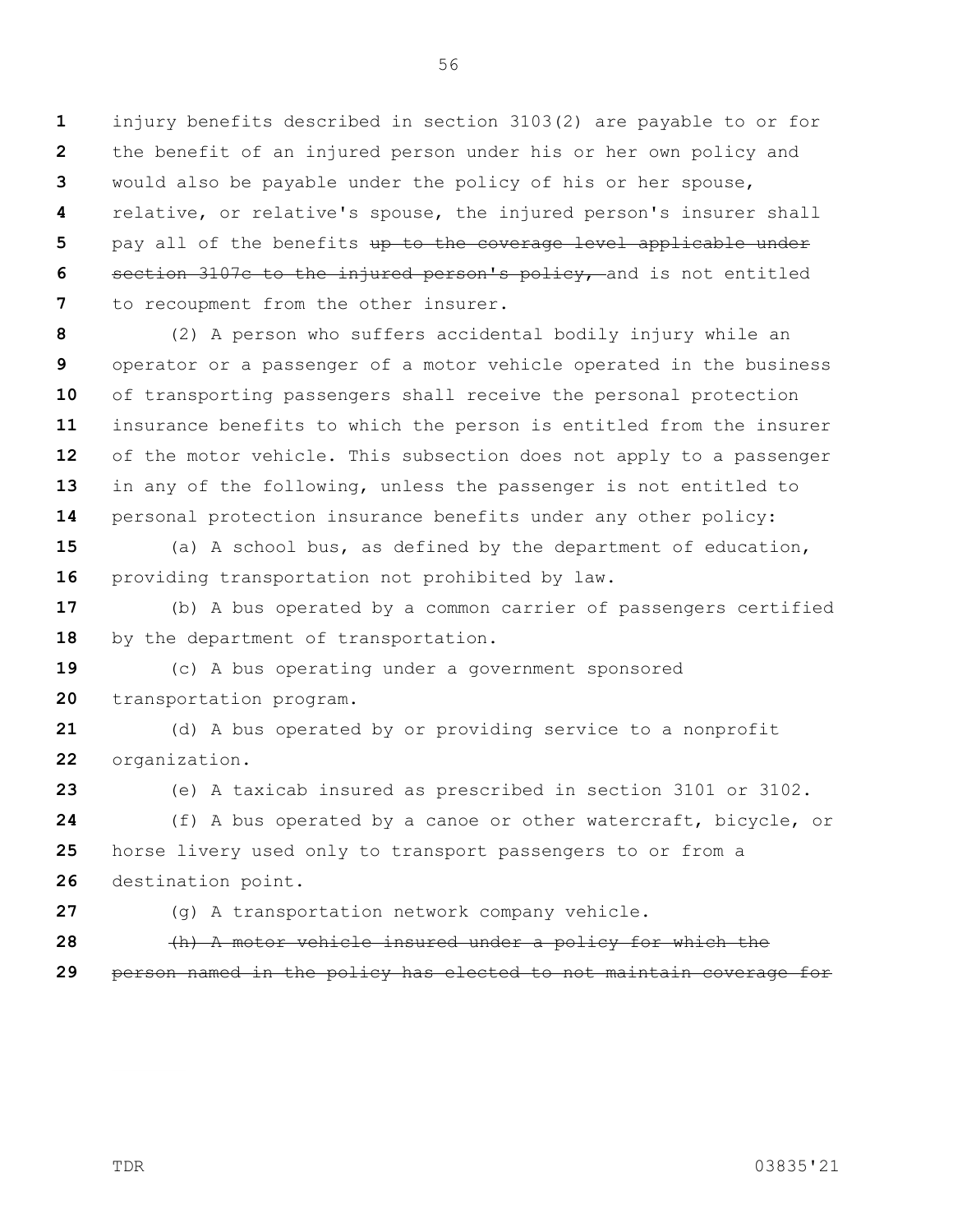**1 2** personal protection insurance benefits under section 3107d or as to which an exclusion under section 3109a(2) applies.

57

**3 4 5 6 7 8** (3) An employee, his or her spouse, or a relative of either domiciled in the same household, who suffers accidental bodily injury while an occupant of a motor vehicle owned or registered by the employer, shall receive personal protection insurance benefits to which the employee is entitled from the insurer of the furnished vehicle.

**9 10 11 12 13 14 15 16 17 18 19 20 21** (4) Except as provided in subsections  $(2)$  and (1) to (3), a person who suffers accidental bodily injury arising from a motor vehicle accident while an occupant of a motor vehicle who is not covered under a personal protection insurance policy as provided in subsection (1) shall claim personal protection insurance benefits under the assigned claims plan under sections 3171 to 3175. This subsection does not apply to a person insured under a policy for which the person named in the policy has elected to not maintain coverage for personal protection insurance benefits under section 3107d or as to which an exclusion under section 3109(2) applies, or who is not entitled to be paid personal protection benefits under section 3107d(6)(c) or 3109a(2)(d)(*ii*).**from insurers in the following order of priority:**

**22 23 (a) The insurer of the owner or registrant of the vehicle occupied.**

**24**

**(b) The insurer of the operator of the vehicle occupied.**

**25 26 27 28 29** (5) Subject to subsections (6) and (7), a **A** person who suffers accidental bodily injury arising from a motor vehicle accident that shows evidence of the involvement of a motor vehicle while an operator or passenger of a motorcycle shall claim personal protection insurance benefits from insurers in the following order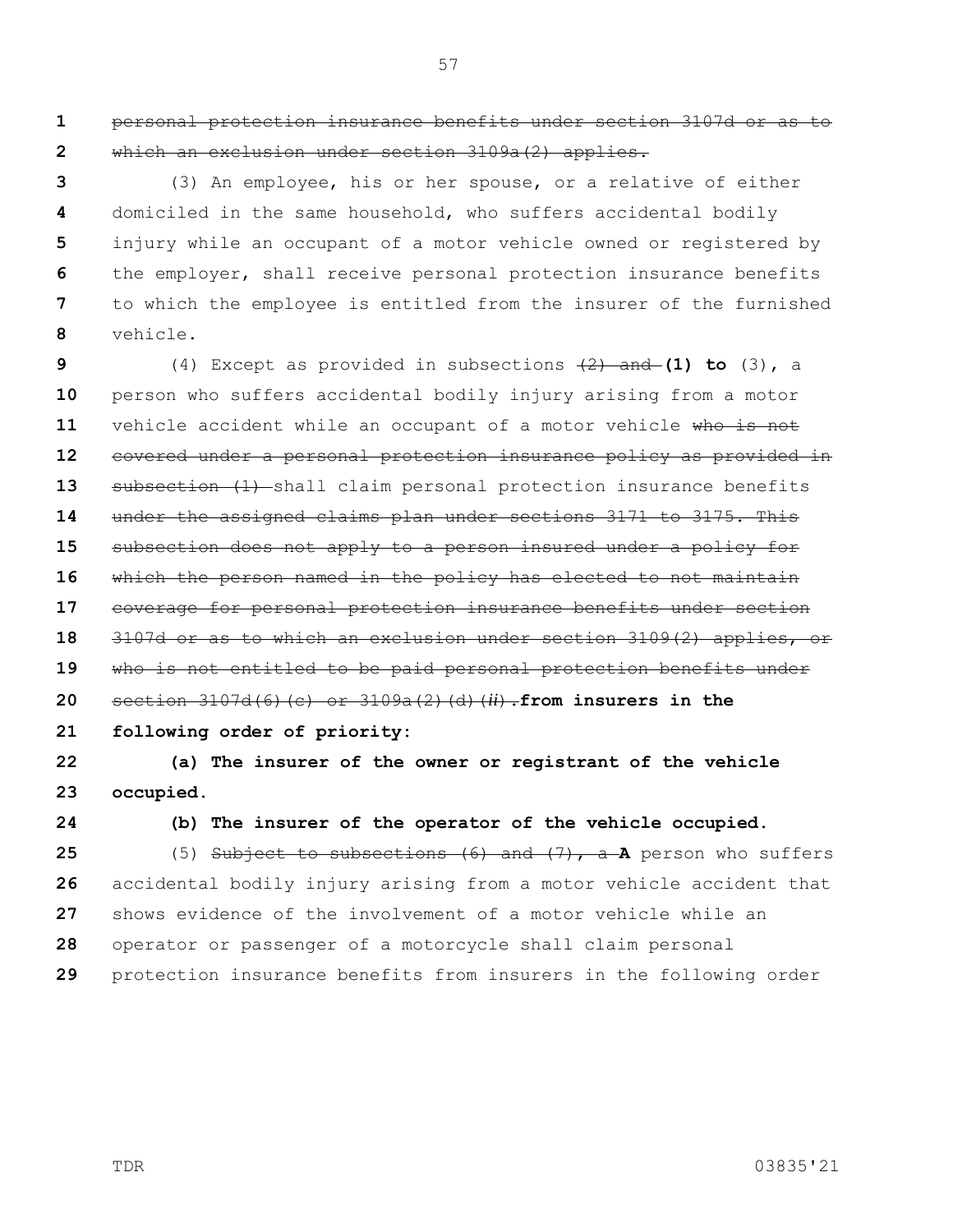**1** of priority:

**2 3** (a) The insurer of the owner or registrant of the motor vehicle involved in the accident.

**4 5** (b) The insurer of the operator of the motor vehicle involved in the accident.

**6 7** (c) The motor vehicle insurer of the operator of the motorcycle involved in the accident.

**8 9** (d) The motor vehicle insurer of the owner or registrant of the motorcycle involved in the accident.

**10 11 12 13 14 15 16 17 18 19 20 21 22 23** (6) If an applicable insurance policy in an order of priority under subsection (5) is a policy for which the person named in the policy has elected to not maintain coverage for personal protection insurance benefits under section 3107d, or as to which an exclusion under section 3109(2) applies, the injured person shall claim benefits only under other policies, subject to subsection (7), in the same order of priority for which no such election has been made. If there are no other policies for which no such election has been made, the injured person shall claim benefits under the next order of priority or, if there is not a next order of priority, under the assigned claims plan under sections 3171 to 3175. (7) If personal protection insurance benefits are payable under subsection (5) under 2 or more insurance policies in the same order of priority, the benefits are only payable up to an aggregate

**24** coverage limit that equals the highest available coverage limit

**25** under any 1 of the policies.

**26 27 28 29 (6)**  $(8)$  Subject to subsections  $(6)$  and  $(7)$ , if If 2 or more insurers are in the same order of priority to provide personal protection insurance benefits under subsection (5), an insurer that pays benefits due is entitled to partial recoupment from the other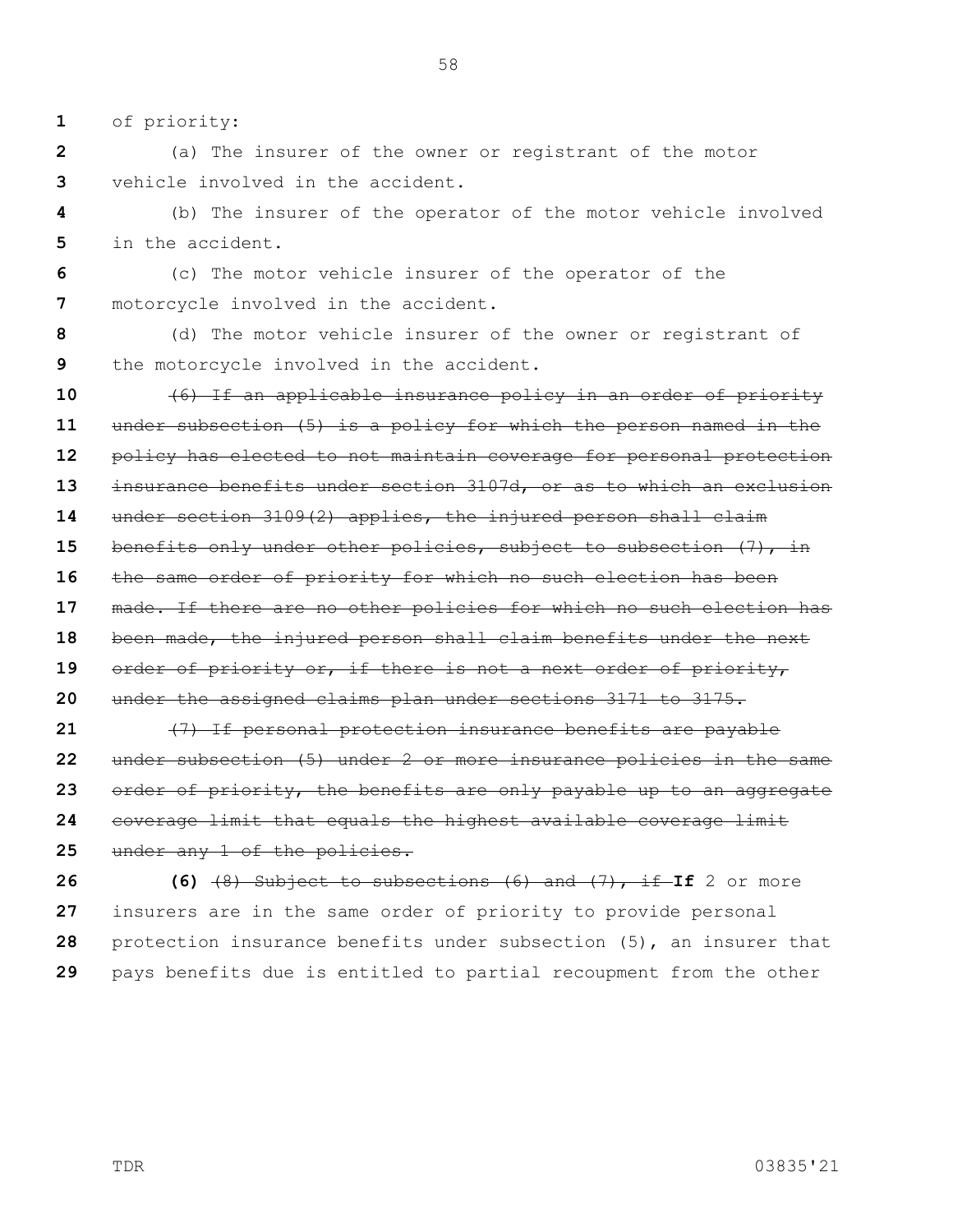**1 2 3 4** insurers in the same order of priority, and a reasonable amount of partial recoupment of the expense of processing the claim, in order to accomplish equitable distribution of the loss among all of the insurers.

**5**

**(7)** (9) As used in this section:

**6 7 8 9 10** (a) "Personal vehicle", "transportation network company digital network", and "transportation network company prearranged ride" mean those terms as defined in section 2 of the limousine, taxicab, and transportation network company act, 2016 PA 345, MCL 257.2102.

**11 12 13 14** (b) "Transportation network company vehicle" means a personal vehicle while the driver is logged on to the transportation network company digital network or while the driver is engaged in a transportation network company prearranged ride.

**15 16 17 18 19** Sec. 3115. **(1)** Except as provided in section 3114(1), a person who suffers accidental bodily injury while not an occupant of a motor vehicle shall claim personal protection insurance benefits under the assigned claims plan under sections 3171 to 3175.**from insurers in the following order of priority:**

**20 21 (a) Insurers of owners or registrants of motor vehicles involved in the accident.**

**22 23 (b) Insurers of operators of motor vehicles involved in the accident.**

**24 25 26 27 28 29 (2) If 2 or more insurers are in the same order of priority to provide personal protection insurance benefits, an insurer that pays benefits that are due is entitled to partial recoupment from the other insurers in the same order of priority, and to a reasonable amount of partial recoupment of the expense of processing the claim, in order to accomplish equitable distribution**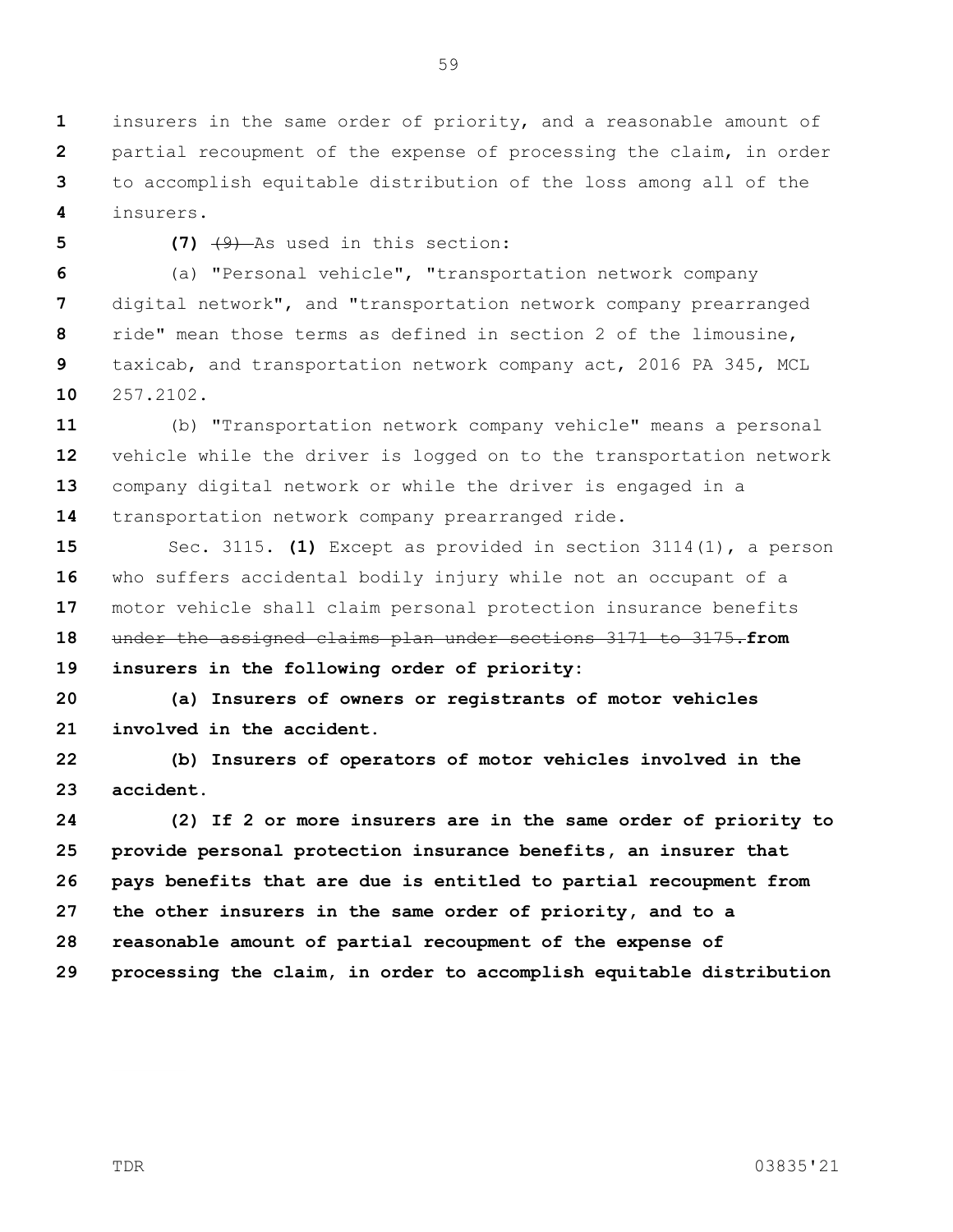**1 of the loss among the insurers.**

**2 3 4 5 (3) A limit on the amount of personal protection insurance benefits available because of accidental bodily injury to 1 person arising from 1 motor vehicle accident must be determined without regard to the number of policies applicable to the accident.**

**6 7 8 9 10** Sec. 3135. (1) A person remains subject to tort liability for noneconomic loss caused by his or her ownership, maintenance, or use of a motor vehicle only if the injured person has suffered death, serious impairment of body function, or permanent serious disfigurement.

**11 12** (2) For a cause of action for damages under subsection (1)**,** or  $(3)$   $(d)$ , all of the following apply:

**13 14 15 16** (a) The issues of whether the injured person has suffered serious impairment of body function or permanent serious disfigurement are questions of law for the court if the court finds either of the following:

**17 18** (*i*) There is no factual dispute concerning the nature and extent of the person's injuries.

**19 20 21 22 23 24 25 26** (*ii*) There is a factual dispute concerning the nature and extent of the person's injuries, but the dispute is not material to the determination whether the person has suffered a serious impairment of body function or permanent serious disfigurement. However, for a closed-head injury, a question of fact for the jury is created if a licensed allopathic or osteopathic physician who regularly diagnoses or treats closed-head injuries testifies under oath that there may be a serious neurological injury.

**27 28 29** (b) Damages must be assessed on the basis of comparative fault, except that damages must not be assessed in favor of a party who is more than 50% at fault.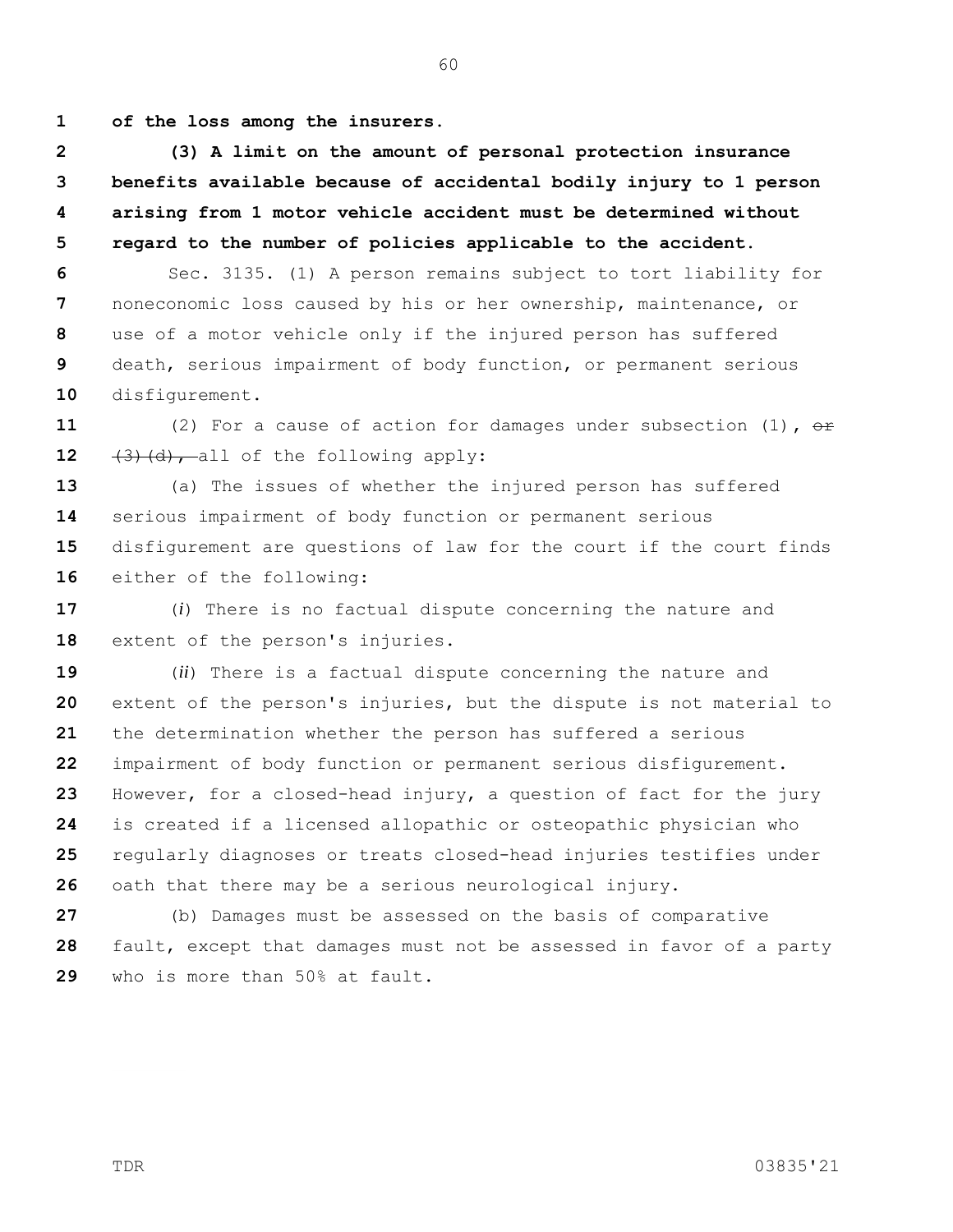**1 2 3 4** (c) Damages must not be assessed in favor of a party who was operating his or her own vehicle at the time the injury occurred and did not have in effect for that motor vehicle the security required by section 3101(1) at the time the injury occurred.

**5 6 7 8** (3) Notwithstanding any other provision of law, tort liability arising from the ownership, maintenance, or use within this state of a motor vehicle with respect to which the security required by section 3101(1) was in effect is abolished except as to:

**9 10 11 12 13 14 15** (a) Intentionally caused harm to persons or property. Even though a person knows that harm to persons or property is substantially certain to be caused by his or her act or omission, the person does not cause or suffer that harm intentionally if he or she acts or refrains from acting for the purpose of averting injury to any person, including himself or herself, or for the purpose of averting damage to tangible property.

**16 17** (b) Damages for noneconomic loss as provided and limited in subsections (1) and (2).

**18 19 20 21 22 23 24 25 26 27 28** (c) Damages for allowable expenses, work loss, and survivor's loss as defined in sections 3107 to 3110  $\tau$  including all future allowable expenses and work loss, in excess of any applicable limit under section 3107c or the daily, monthly, and 3-year limitations contained in those sections. **, or without limit for allowable** expenses if an election to not maintain that coverage was made under section 3107d or if an exclusion under section 3109a(2) applies. The party liable for damages is entitled to an exemption reducing his or her liability by the amount of taxes that would have been payable on account of income the injured person would have received if he or she had not been injured.

**29**

(d) Damages for economic loss by a nonresident . However, to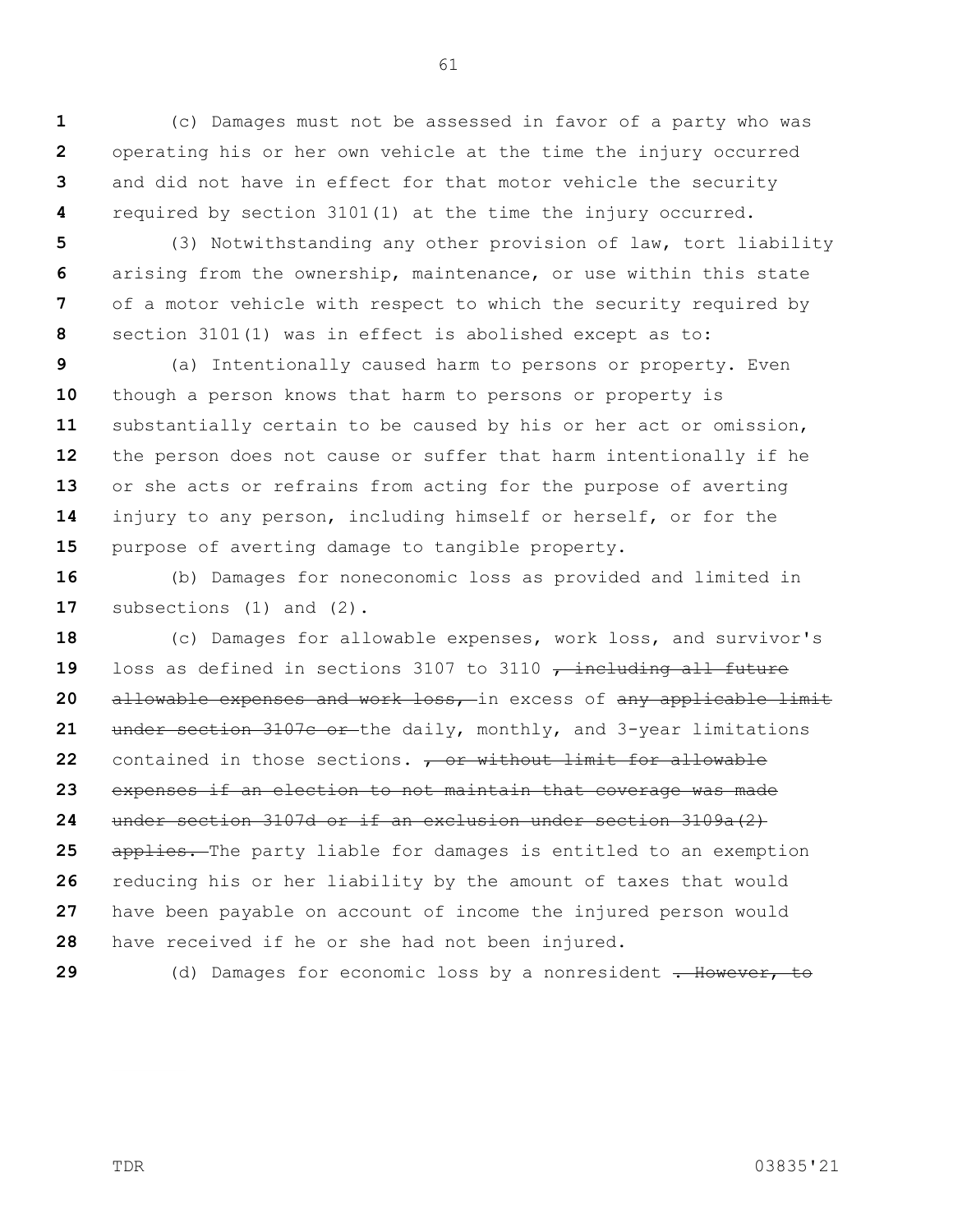**1 2 3 4 5 6 7 8** recover under this subdivision, the nonresident must have suffered death, serious impairment of body function, or permanent serious disfigurement.**in excess of the personal protection insurance benefits provided under section 3163(4). Damages under this subdivision are not recoverable to the extent that benefits covering the same loss are available from other sources, regardless of the nature or number of benefit sources available and regardless of the nature or form of the benefits.**

**9 10 11 12 13** (e) Damages up to \$1,000.00 to a motor vehicle,  $\frac{1}{100}$  or vehicle accidents that occur after July 1, 2020, up to \$3,000.00 to a motor vehicle, to the extent that the damages are not covered by insurance. An action for damages under this subdivision must be conducted as provided in subsection (4).

**14 15** (4) All of the following apply to an action for damages under subsection (3)(e):

**16 17 18** (a) Damages must be assessed on the basis of comparative fault, except that damages must not be assessed in favor of a party who is more than 50% at fault.

**19 20 21** (b) Liability is not a component of residual liability, as prescribed in section 3131, for which maintenance of security is required by this act.

**22 23 24 25** (c) The action must be commenced, whenever legally possible, in the small claims division of the district court or the municipal court. If the defendant or plaintiff removes the action to a higher court and does not prevail, the judge may assess costs.

**26 27 28** (d) A decision of the court is not res judicata in any proceeding to determine any other liability arising from the same circumstances that gave rise to the action.

**29**

(e) Damages must not be assessed if the damaged motor vehicle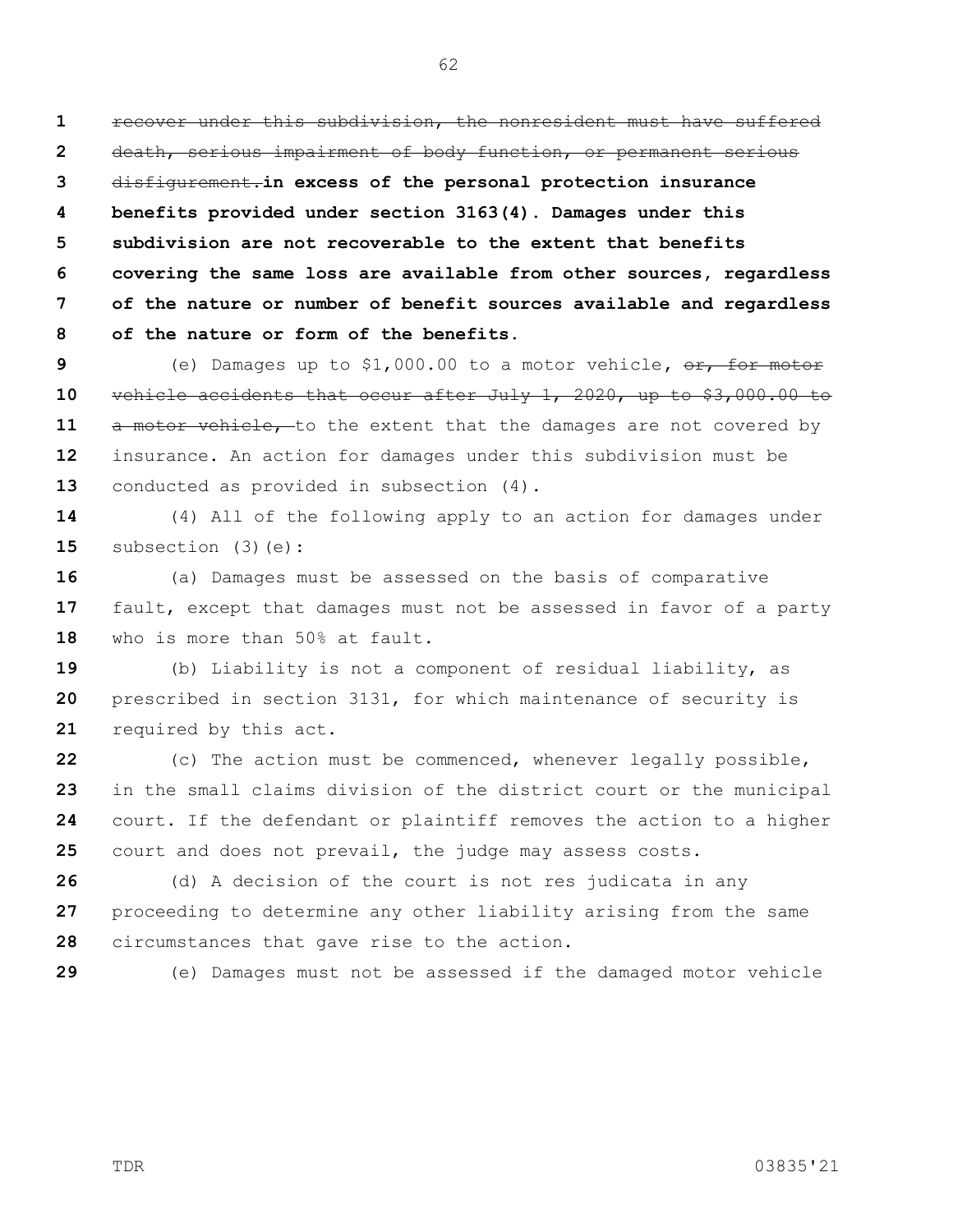**1 2** was being operated at the time of the damage without the security required by section 3101(1).

**3 4 5** (5) As used in this section, "serious impairment of body function" means an impairment that satisfies all of the following requirements:

**6 7 8** (a) It is objectively manifested , meaning it is observable or perceivable from actual symptoms or conditions by someone other than the injured person.

**9 10 11**  $(b)$  It is an impairment of an important body function  $,$  which is a body function of great value, significance, or consequence to the injured person.

**12 13 14 15 16 17 18 19 20** (c) It **that** affects the injured person's general ability to lead his or her normal life.  $\tau$  meaning it has had an influence on some of the person's capacity to live in his or her normal manner of living. Although temporal considerations may be relevant, there is no temporal requirement for how long an impairment must last. This examination is inherently fact and circumstance specific to each injured person, must be conducted on a case-by-case basis, and requires comparison of the injured person's life before and after the incident.

**21 22** Sec. 3142. (1) Personal protection insurance benefits are payable as loss accrues.

**23 24 25 26 27 28 29** (2) Subject to subsection (3), personal **Personal** protection insurance benefits are overdue if not paid within 30 days after an insurer receives reasonable proof of the fact and of the amount of loss sustained. Subject to subsection (3), if **If** reasonable proof is not supplied as to the entire claim, the amount supported by reasonable proof is overdue if not paid within 30 days after the proof is received by the insurer. Subject to subsection (3), any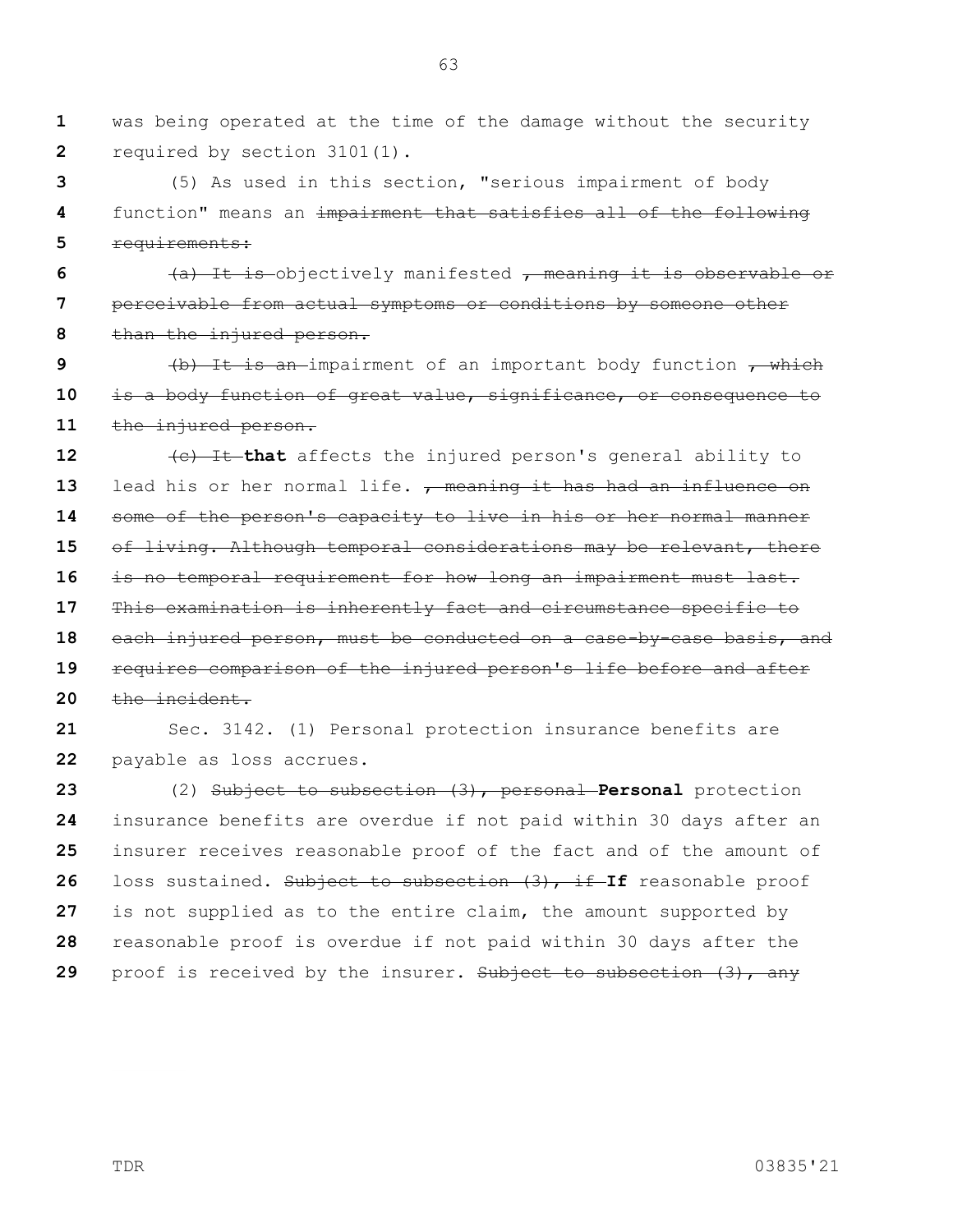**1 2 3 4 5 6 7 Any** part of the remainder of the claim that is later supported by reasonable proof is overdue if not paid within 30 days after the proof is received by the insurer. For the purpose of calculating the extent to which benefits are overdue, payment must be treated as made on the date a draft or other valid instrument was placed in the United States mail in a properly addressed, postpaid envelope, or, if not so posted, on the date of delivery.

64

**8 9 10 11 12 13** (3) For personal protection insurance benefits under section  $3107(1)(a)$ , if a bill for the product, service, accommodations, or training is not provided to the insurer within 90 days after the product, service, accommodations, or training is provided, the insurer has 60 days in addition to 30 days provided under subsection (2) to pay before the benefits are overdue.

**14 15 (3)** (4) An overdue payment bears simple interest at the rate of 12% per annum.

**16 17 18 19 20 21 22 23** Sec. 3145. (1) An action for recovery of personal protection insurance benefits payable under this chapter for an accidental bodily injury may not be commenced later than 1 year after the date of the accident that caused the injury unless written notice of injury as provided in subsection (4) **(3)** has been given to the insurer within 1 year after the accident or unless the insurer has previously made a payment of personal protection insurance benefits for the injury.

**24 25 26 27 28 29** (2) Subject to subsection (3), if **If** the notice **under subsection (1)** has been given or a payment has been made, the action may be commenced at any time within 1 year after the most recent allowable expense, work loss, or survivor's loss has been incurred. However, the claimant may not recover benefits for any portion of the loss incurred more than 1 year before the date on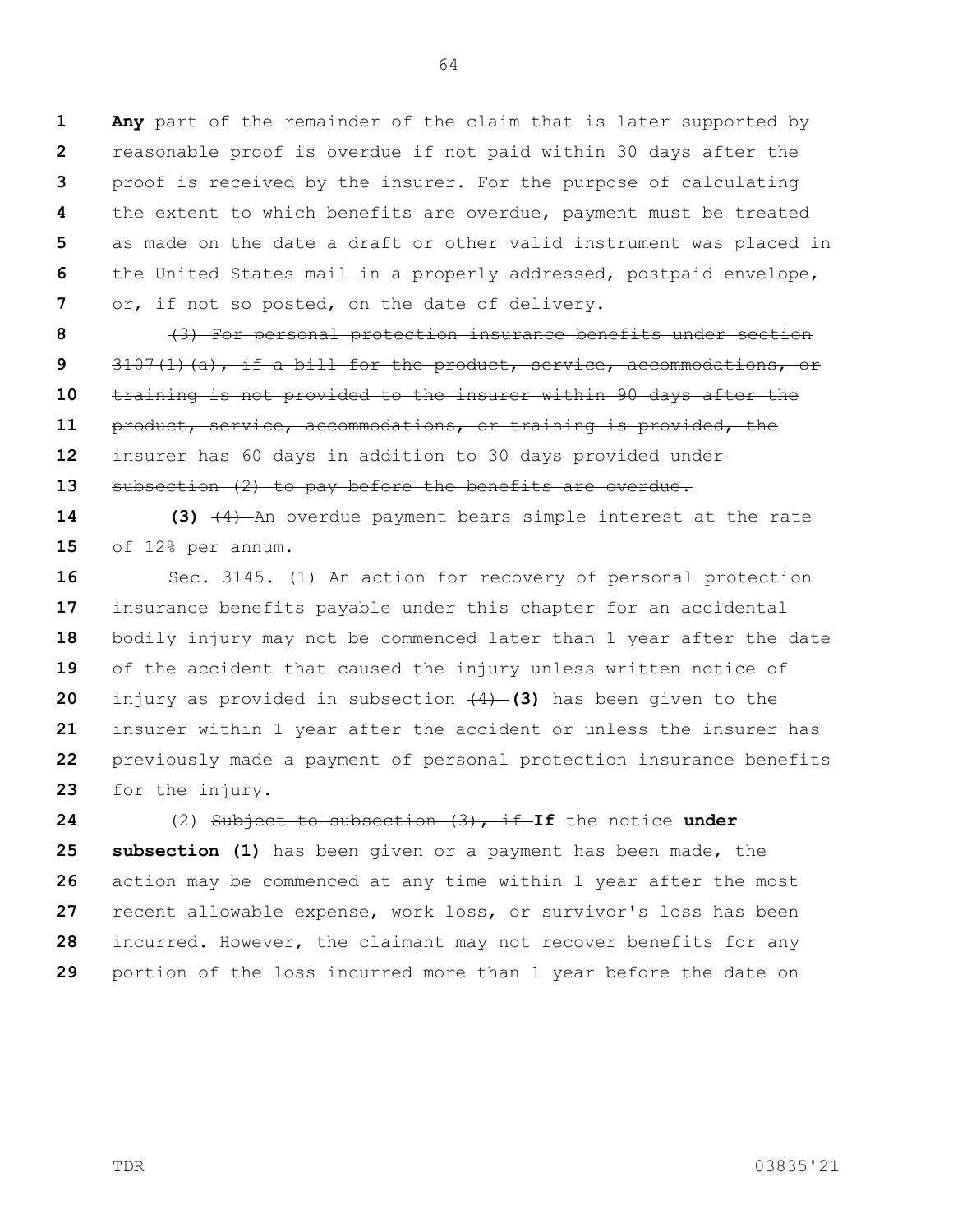**1** which the action was commenced.

**2 3 4 5 6 7** (3) A period of limitations applicable under subsection (2) to the commencement of an action and the recovery of benefits is tolled from the date of a specific claim for payment of the benefits until the date the insurer formally denies the claim. This subsection does not apply if the person claiming the benefits fails to pursue the claim with reasonable diligence.

**8 9 10 11 12 13 14 (3)** (4) The notice of injury required by subsection (1) may be given to the insurer or any of its authorized agents by a person claiming to be entitled to benefits for the injury, or by someone in the person's behalf. The notice must give the name and address of the claimant and indicate in ordinary language the name of the person injured and the time, place, and nature of the person's injury.

**15 16 17 (4)** (5) An action for recovery of property protection insurance benefits may not be commenced later than 1 year after the accident.

**18 19 20 21 22 23 24 25 26 27 28** Sec. 3148. (1) Subject to subsections (4) and (5), an **An**  attorney is entitled to a reasonable fee for advising and representing a claimant in an action for personal or property protection insurance benefits that are overdue. The attorney's fee is a charge against the insurer in addition to the benefits recovered, if the court finds that the insurer unreasonably refused to pay the claim or unreasonably delayed in making proper payment. An attorney advising or representing an injured person concerning a claim for payment of personal protection insurance benefits from an insurer shall not claim, file, or serve a lien for payment of a fee or fees until both of the following apply:

**29**

(a) A payment for the claim is authorized under this chapter.

TDR 03835'21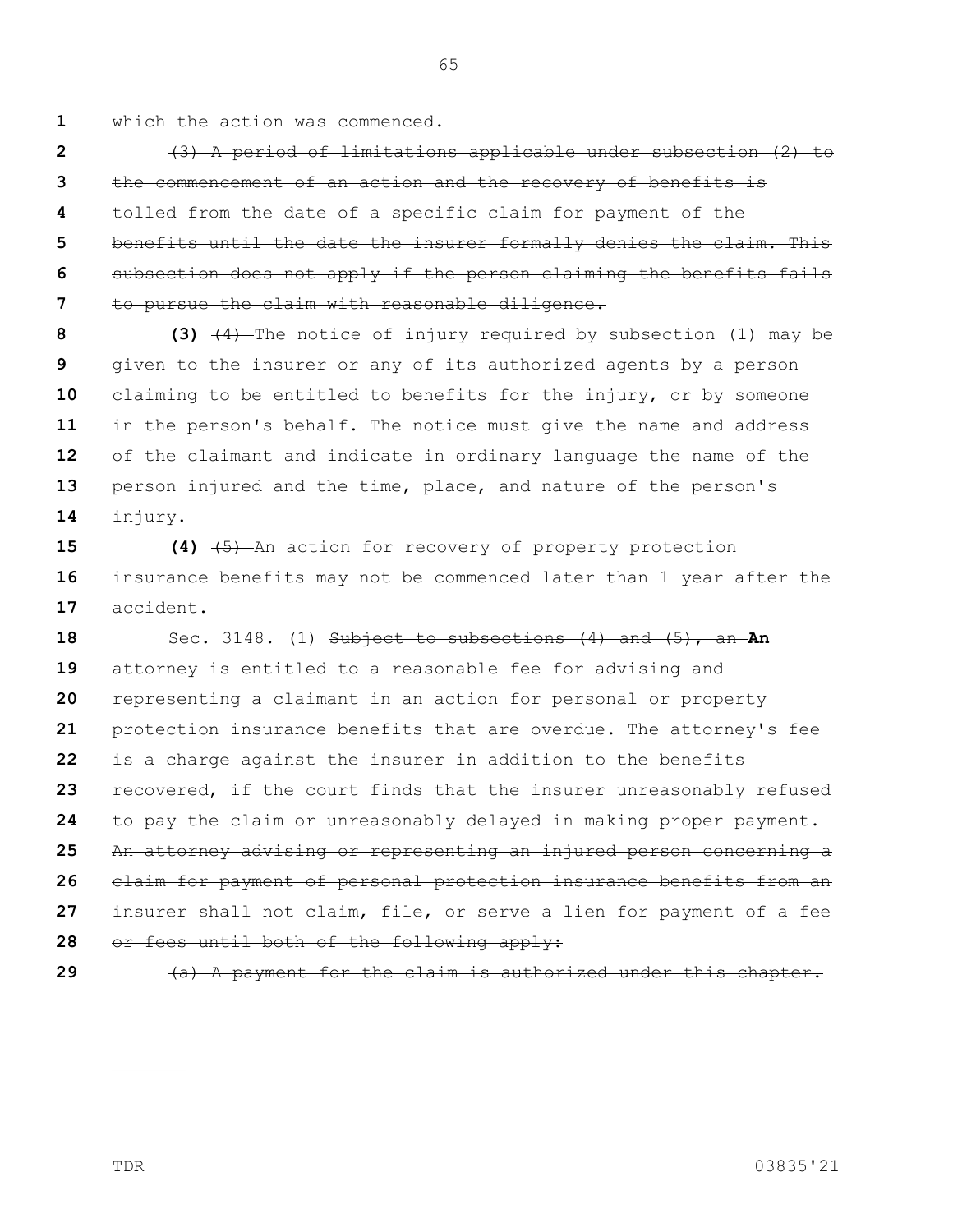66

**1**

## (b) A payment for the claim is overdue under this chapter.

**2 3 4 5 6 7 8 9** (2) A court may award an insurer a reasonable amount against a claimant as an attorney fee for the insurer's attorney in defending against a claim that was in some respect fraudulent or so excessive as to have no reasonable foundation. A court may award an insurer a reasonable amount against a claimant's attorney as an attorney fee for defending against a claim for which the client was solicited by the attorney in violation of the laws of this state or the Michigan rules of professional conduct.

**10 11 12 13 14 15 16** (3) To the extent that personal or property protection insurance benefits are then due or thereafter come due to the claimant because of loss resulting from the injury on which the claim is based, an attorney fee awarded in favor of the insurer may be taken as an offset against the benefits. Judgment may also be entered against the claimant for any amount of an attorney fee awarded that is not offset against benefits or otherwise paid.

**17 18 19 20 21 22 23 24** (4) For a dispute over payment for allowable expenses under section 3107(1)(a) for attendant care or nursing services, attorney fees must not be awarded in relation to future payments ordered more than 3 years after the trial court judgment or order is entered. If attendant care or nursing services are subsequently suspended or terminated, attorney fees on future payments may be again awarded for not more than 3 years after a new trial court judgment or order is entered.

**25 26 27 28 29** (5) A court shall not award a fee to an attorney for advising or representing an injured person in an action for personal or property protection insurance benefits for a treatment, product, service, rehabilitative occupational training, or accommodation provided to the injured person if the attorney or a related person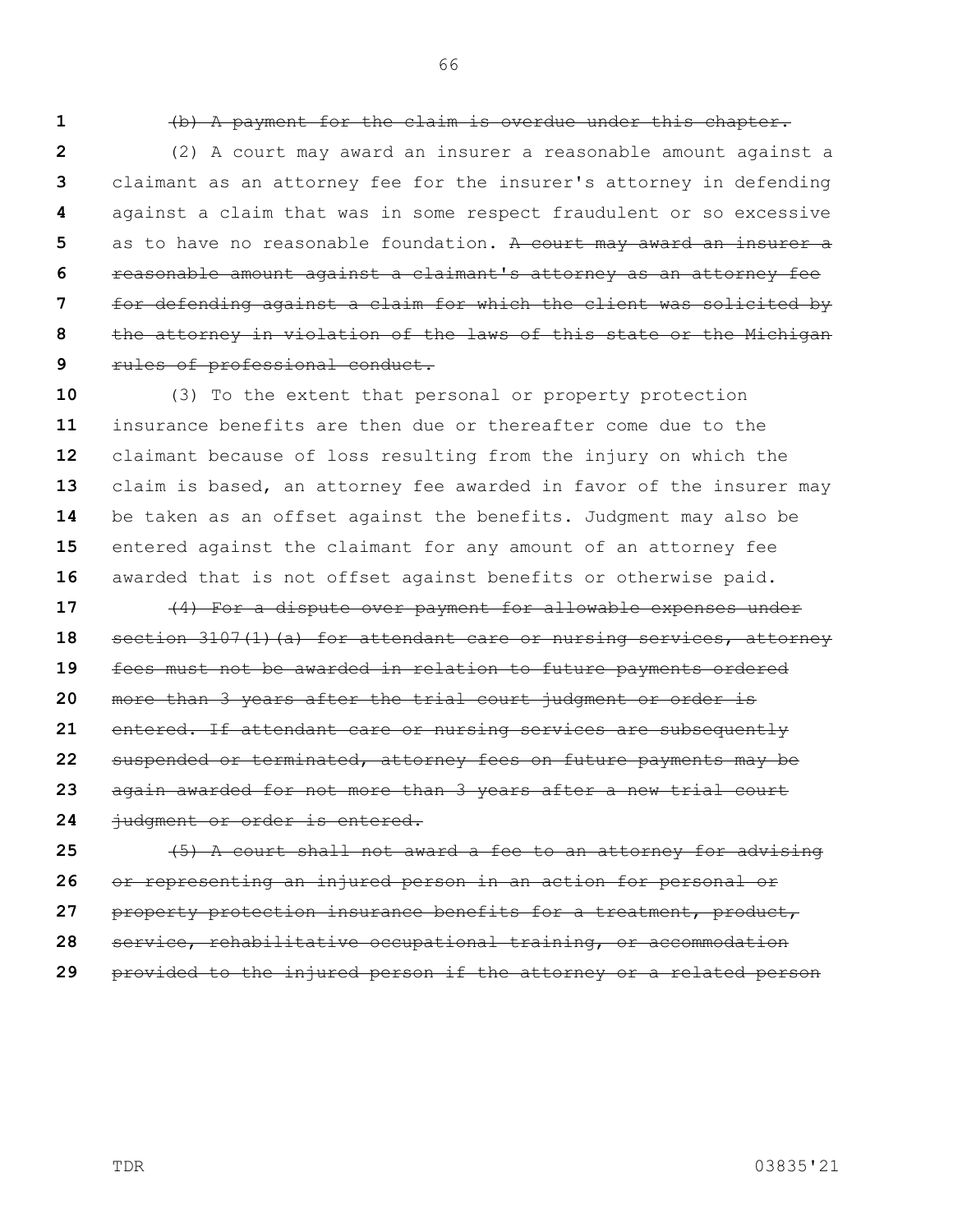**1 2 3 4 5 6 7 8 9 10 11 12 13 14 15 16** of the attorney has, or had at the time the treatment, product, service, rehabilitative occupational training, or accommodation was provided, a direct or indirect financial interest in the person that provided the treatment, product, service, rehabilitative occupational training, or accommodation. For purposes of this subsection, circumstances in which an attorney has a direct or indirect financial interest include, but are not limited to, the person that provided the treatment, product, service, rehabilitative occupational training, or accommodation making a direct or indirect payment or granting a financial incentive to the attorney or a related person of the attorney relating to the treatment, product, service, rehabilitative occupational training, or accommodation within 24 months before or after the treatment, product, service, rehabilitative occupational training, or accommodation is provided. Sec. 3151.  $(1)$ -If the mental or physical condition of a person

**17 18 19 20 21 22 23** is material to a claim that has been or may be made for past or future personal protection insurance benefits, at the request of an insurer the person shall submit to mental or physical examination by physicians. A personal protection insurer may include reasonable provisions that are in accord with this section in a personal protection insurance policy for mental and physical examination of persons claiming personal protection insurance benefits.

**24 25 26** (2) A physician who conducts a mental or physical examination under this section must be licensed as a physician in this state or another state and meet the following criteria, as applicable:

**27 28 29** (a) If care is being provided to the person to be examined by a specialist, the examining physician must specialize in the same specialty as the physician providing the care, and if the physician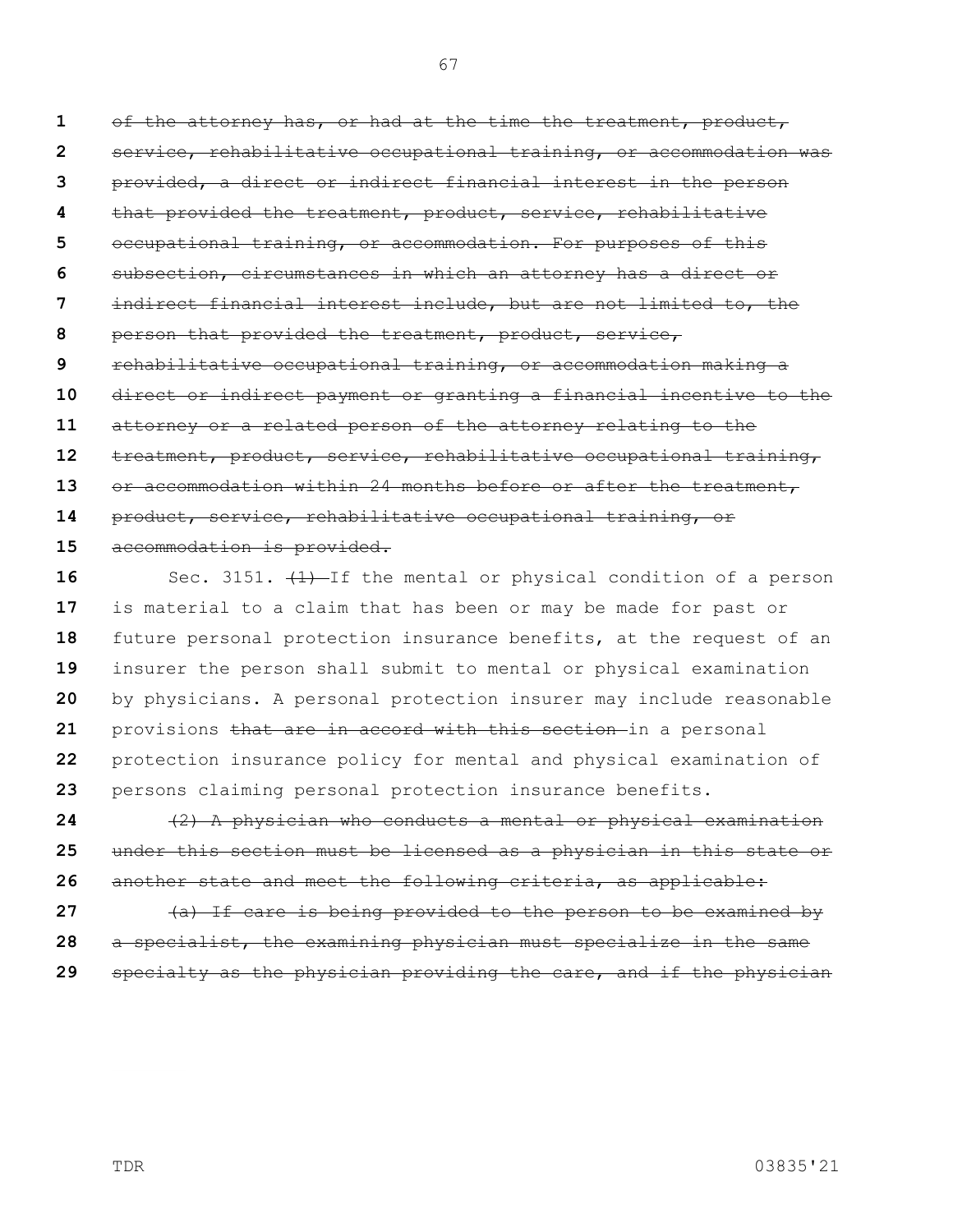providing the care is board certified in the specialty, the examining physician must be board certified in that specialty. (b) During the year immediately preceding the examination, the examining physician must have devoted a majority of his or her

**5** professional time to either or both of the following:

**6 7 8** (*i*) The active clinical practice of medicine and, if subdivision (a) applies, the active clinical practice relevant to the specialty.

**9 10 11 12** (*ii*) The instruction of students in an accredited medical school or in an accredited residency or clinical research program for physicians and, if subdivision (a) applies, the instruction of students is in the specialty.

**13 14 15 16 17 18 19 20 21** Sec. 3157. (1) Subject to subsections (2) to (14), a **A**  physician, hospital, clinic, or other person that lawfully renders treatment to an injured person for an accidental bodily injury covered by personal protection insurance, or a person that provides rehabilitative occupational training following the injury, may charge a reasonable amount for the treatment or training. The charge must not exceed the amount the person customarily charges for like treatment or training in cases that do not involve insurance.

**22 23 24 25 26 27 28** (2) Subject to subsections (3) to (14), a physician, hospital, clinic, or other person that renders treatment or rehabilitative occupational training to an injured person for an accidental bodily injury covered by personal protection insurance is not eligible for payment or reimbursement under this chapter for more than the following: (a) For treatment or training rendered after July 1, 2021 and

**29** before July 2, 2022, 200% of the amount payable to the person for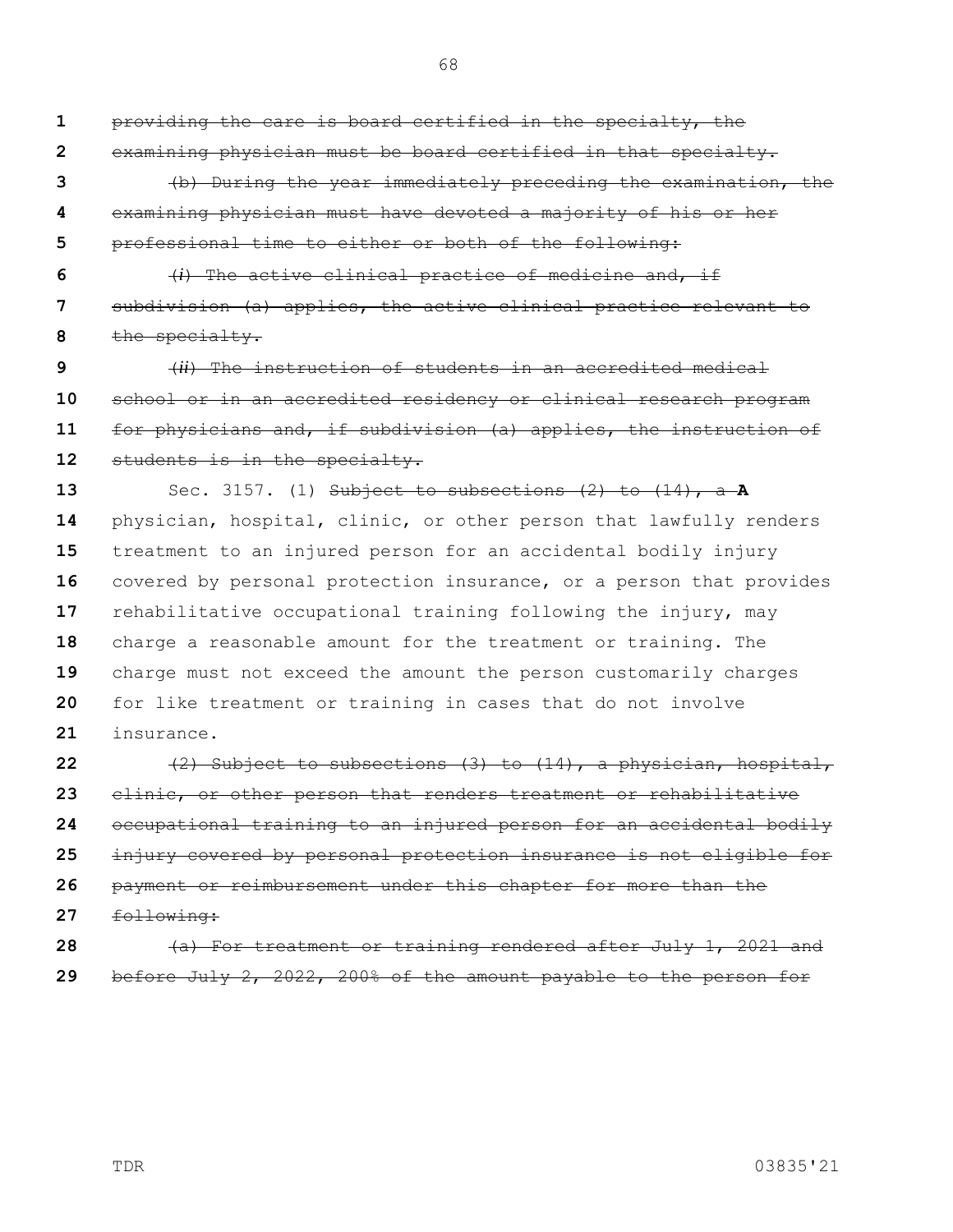**1 2 3 4 5 6 7 8 9 10 11 12 13 14 15 16 17 18 19 20 21 22 23 24 25 26 27 28** the treatment or training under Medicare. (b) For treatment or training rendered after July 1, 2022 and before July 2, 2023, 195% of the amount payable to the person for the treatment or training under Medicare. (c) For treatment or training rendered after July 1, 2023, 190% of the amount payable to the person for the treatment or training under Medicare. (3) Subject to subsections (5) to (14), a physician, hospital, clinic, or other person identified in subsection (4) that renders treatment or rehabilitative occupational training to an injured person for an accidental bodily injury covered by personal protection insurance is eligible for payment or reimbursement under this chapter of not more than the following: (a) For treatment or training rendered after July 1, 2021 and before July 2, 2022, 230% of the amount payable to the person for the treatment or training under Medicare. (b) For treatment or training rendered after July 1, 2022 and before July 2, 2023, 225% of the amount payable to the person for the treatment or training under Medicare. (c) For treatment or training rendered after July 1, 2023, 220% of the amount payable to the person for the treatment or training under Medicare. (4) Subject to subsection (5), subsection (3) only applies to a physician, hospital, clinic, or other person if either of the following applies to the person rendering the treatment or training: (a) On July 1 of the year in which the person renders the treatment or training, the person has 20% or more, but less than

**29** 30%, indigent volume determined pursuant to the methodology used by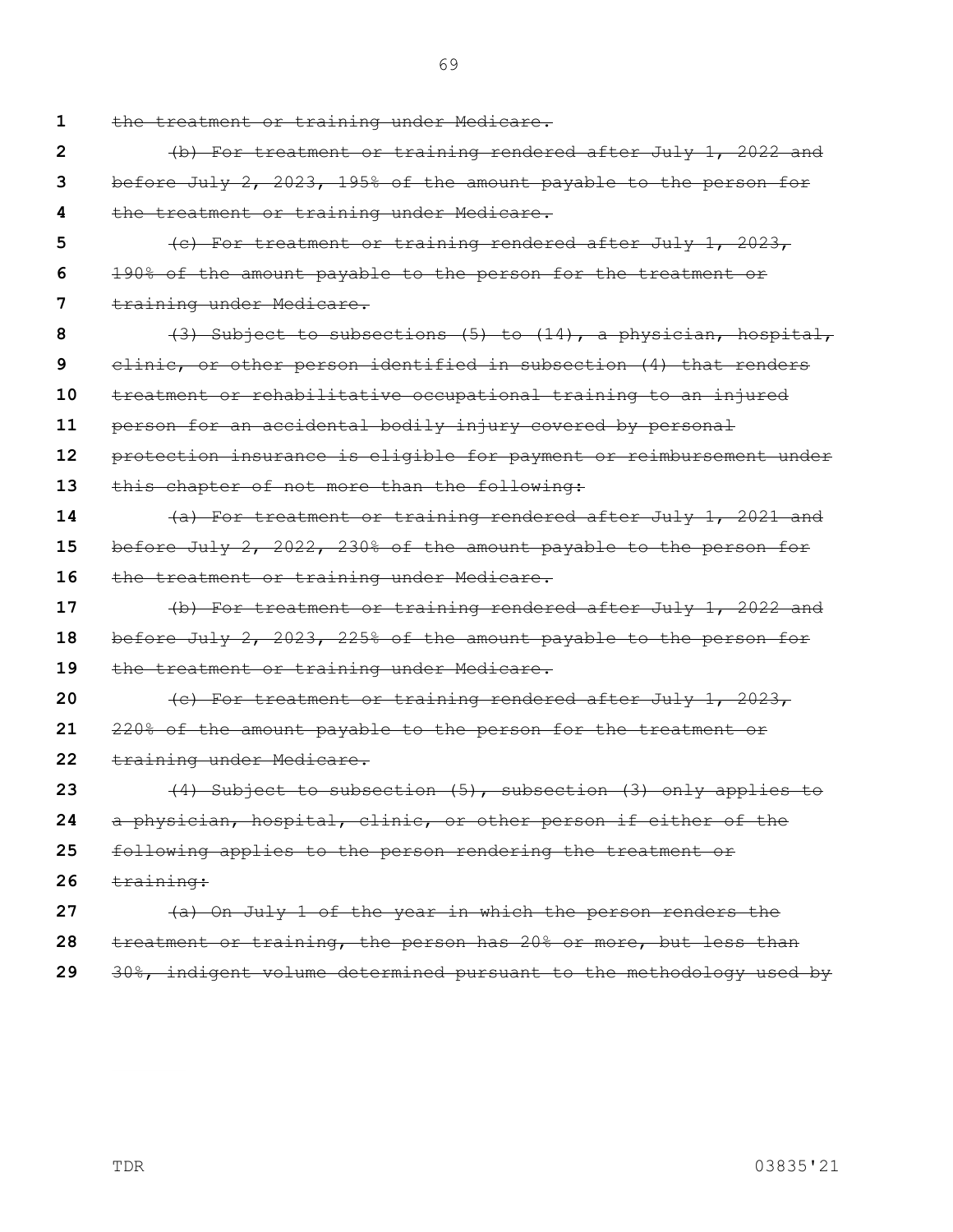**1 2 3 4 5 6 7 8 9 10 11 12 13 14 15 16 17 18 19 20 21 22 23 24 25 26 27 28 29** the department of health and human services in determining inpatient medical/surgical factors used in measuring eligibility for Medicaid disproportionate share payments. (b) The person is a freestanding rehabilitation facility. Each year the director shall designate not more than 2 freestanding rehabilitation facilities to qualify for payments under subsection (3) for that year. As used in this subdivision, "freestanding rehabilitation facility" means an acute care hospital to which all of the following apply: (*i*) The hospital has staff with specialized and demonstrated rehabilitation medicine expertise. (*ii*) The hospital possesses sophisticated technology and specialized facilities. (*iii*) The hospital participates in rehabilitation research and clinical education. (*iv*) The hospital assists patients to achieve excellent rehabilitation outcomes. (*v*) The hospital coordinates necessary post-discharge services. (*vi*) The hospital is accredited by 1 or more third-party, independent organizations focused on quality. (*vii*) The hospital serves the rehabilitation needs of catastrophically injured patients in this state. (*viii*) The hospital was in existence on May 1, 2019. (5) To qualify for a payment under subsection (4)(a), a physician, hospital, clinic, or other person shall provide the director with all documents and information requested by the director that the director determines are necessary to allow the director to determine whether the person qualifies. The director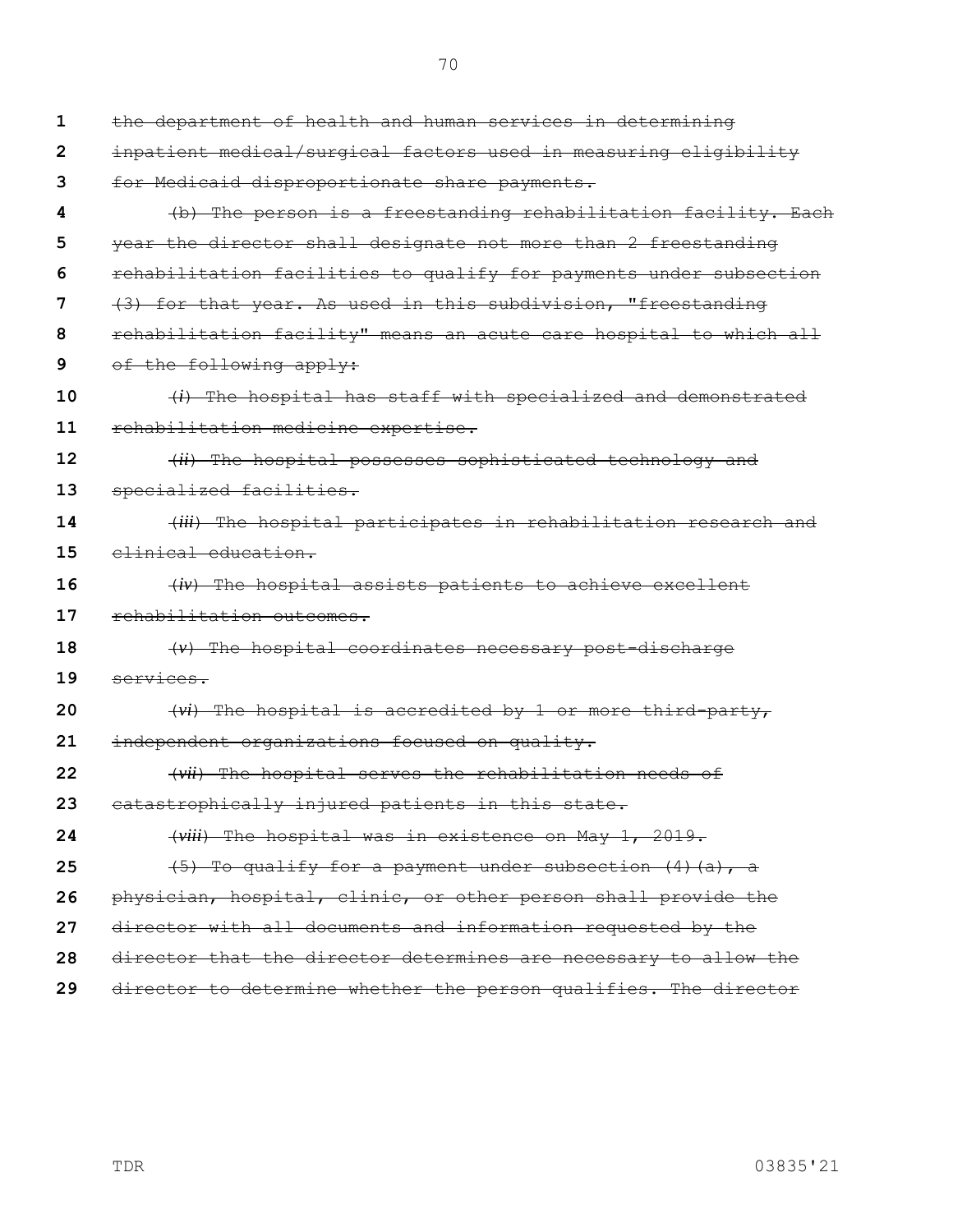**1 2 3 4 5 6 7 8 9 10 11 12 13 14 15 16 17 18 19 20 21 22 23 24 25 26 27 28 29** shall annually review documents and information provided under this subsection and, if the person qualifies under subsection  $(4)$   $(a)$ , shall certify the person as qualifying and provide a list of qualifying persons to insurers and other persons that provide the security required under section 3101(1). A physician, hospital, clinic, or other person that provides 30% or more of its total treatment or training as described under subsection (4)(a) is entitled to receive, instead of an applicable percentage under subsection (3), 250% of the amount payable to the person for the treatment or training under Medicare. (6) Subject to subsections (7) to (14), a hospital that is a level I or level II trauma center that renders treatment to an injured person for an accidental bodily injury covered by personal protection insurance, if the treatment is for an emergency medical condition and rendered before the patient is stabilized and transferred, is not eligible for payment or reimbursement under this chapter of more than the following: (a) For treatment rendered after July 1, 2021 and before July 2, 2022, 240% of the amount payable to the hospital for the treatment under Medicare. (b) For treatment rendered after July 1, 2022 and before July 2, 2023, 235% of the amount payable to the hospital for the treatment under Medicare. (c) For treatment rendered after July 1, 2023, 230% of the amount payable to the hospital for the treatment under Medicare. (7) If Medicare does not provide an amount payable for a treatment or rehabilitative occupational training under subsection  $(2)$ ,  $(3)$ ,  $(5)$ , or  $(6)$ , the physician, hospital, clinic, or other person that renders the treatment or training is not eligible for

TDR 03835'21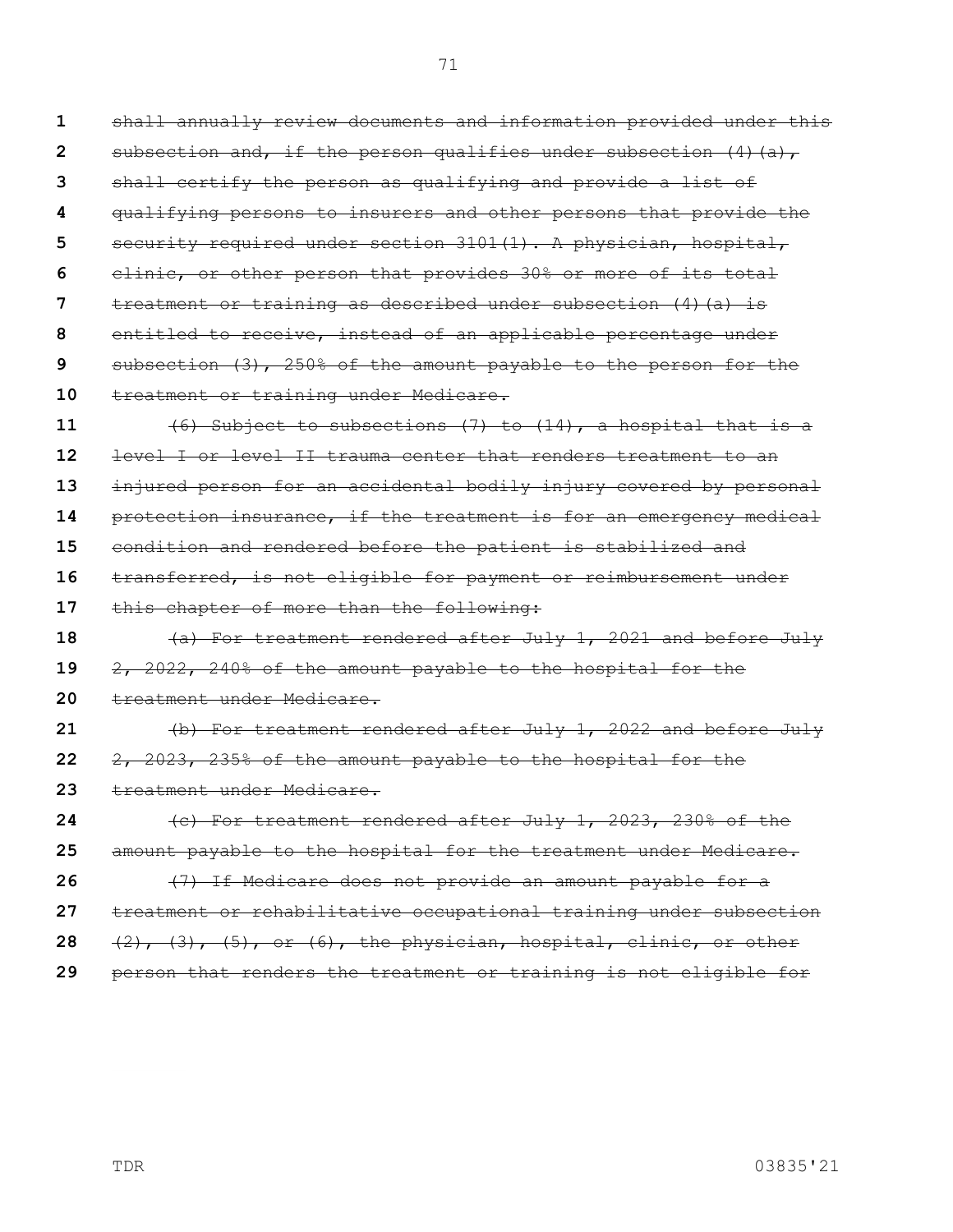**1 2 3 4 5 6 7 8 9 10 11 12 13 14 15 16 17 18 19 20 21 22 23 24 25 26 27 28 29** payment or reimbursement under this chapter of more than the following, as applicable: (a) For a person to which subsection (2) applies, the applicable following percentage of the amount payable for the treatment or training under the person's charge description master in effect on January 1, 2019 or, if the person did not have a charge description master on that date, the applicable following percentage of the average amount the person charged for the treatment on January 1, 2019: (*i*) For treatment or training rendered after July 1, 2021 and before July 2, 2022, 55%. (*ii*) For treatment or training rendered after July 1, 2022 and before July 2, 2023, 54%. (*iii*) For treatment or training rendered after July 1, 2023, 52.5%. (b) For a person to which subsection (3) applies, the applicable following percentage of the amount payable for the treatment or training under the person's charge description master in effect on January 1, 2019 or, if the person did not have a charge description master on that date, the applicable following percentage of the average amount the person charged for the treatment or training on January 1, 2019: (*i*) For treatment or training rendered after July 1, 2021 and before July 2, 2022, 70%. (*ii*) For treatment or training rendered after July 1, 2022 and before July 2, 2023, 68%. (*iii*) For treatment or training rendered after July 1, 2023, 66.5%. (c) For a person to which subsection (5) applies, 78% of the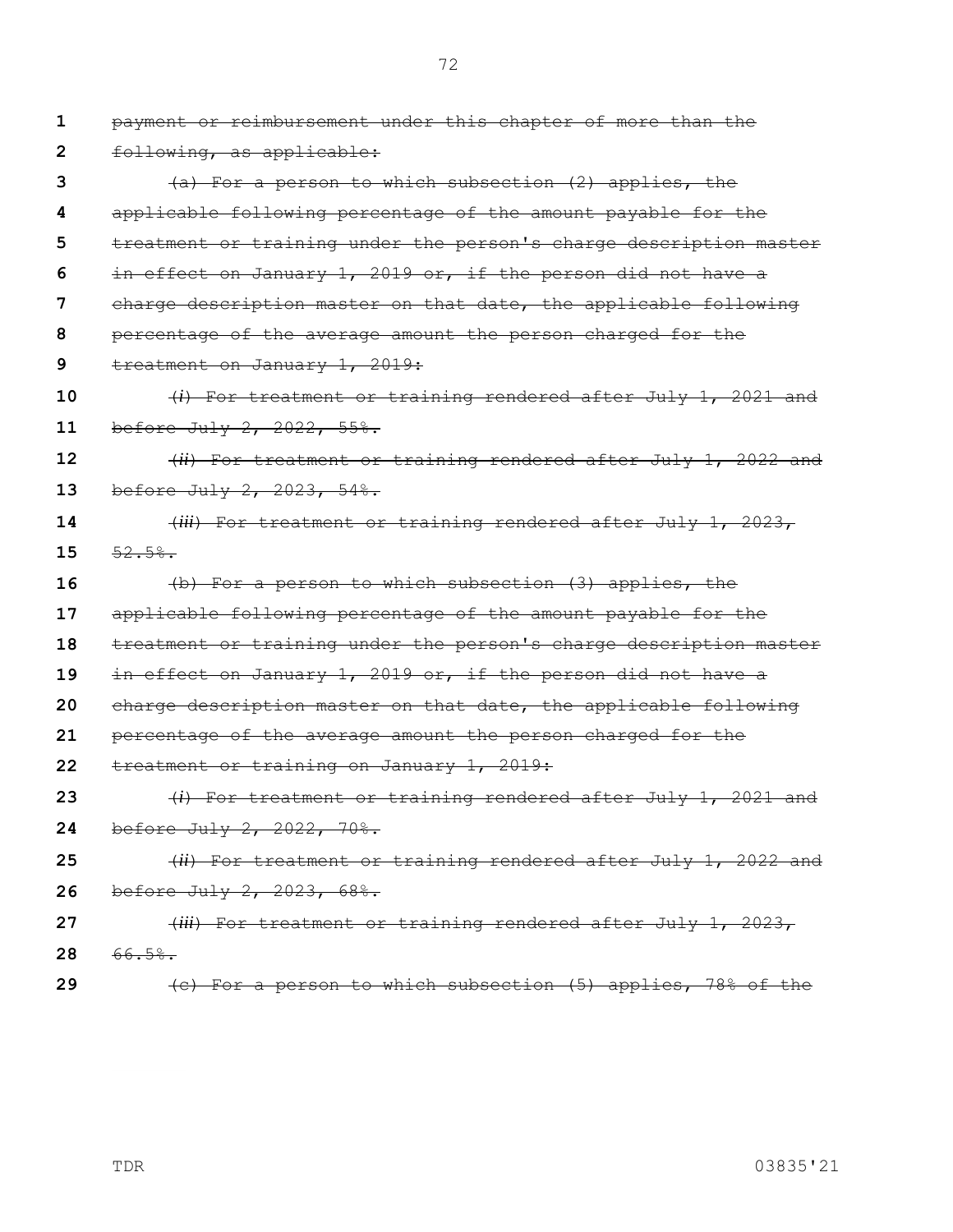**1 2 3 4 5 6 7 8 9 10 11 12 13 14 15 16 17 18 19 20 21 22 23 24 25 26 27 28** amount payable for the treatment or training under the person's charge description master in effect on January 1, 2019 or, if the person did not have a charge description master on that date, 78% of the average amount the person charged for the treatment on January 1, 2019. (d) For a person to which subsection (6) applies, the applicable following percentage of the amount payable for the treatment under the person's charge description master in effect on January 1, 2019 or, if the person did not have a charge description master on that date, the applicable following percentage of the average amount the person charged for the treatment on January 1, 2019: (*i*) For treatment or training rendered after July 1, 2021 and before July 2, 2022, 75%. (*ii*) For treatment or training rendered after July 1, 2022 and before July 2, 2023, 73%. (*iii*) For treatment or training rendered after July 1, 2023, 71%. (8) For any change to an amount payable under Medicare as provided in subsection  $(2)$ ,  $(3)$ ,  $(5)$ , or  $(6)$  that occurs after the effective date of the amendatory act that added this subsection, the change must be applied to the amount allowed for payment or reimbursement under that subsection. However, an amount allowed for payment or reimbursement under subsection  $(2)$ ,  $(3)$ ,  $(5)$ , or  $(6)$ must not exceed the average amount charged by the physician, hospital, clinic, or other person for the treatment or training on January 1, 2019. (9) An amount that is to be applied under subsection (7) or

**29** (8), that was in effect on January 1, 2019, including any prior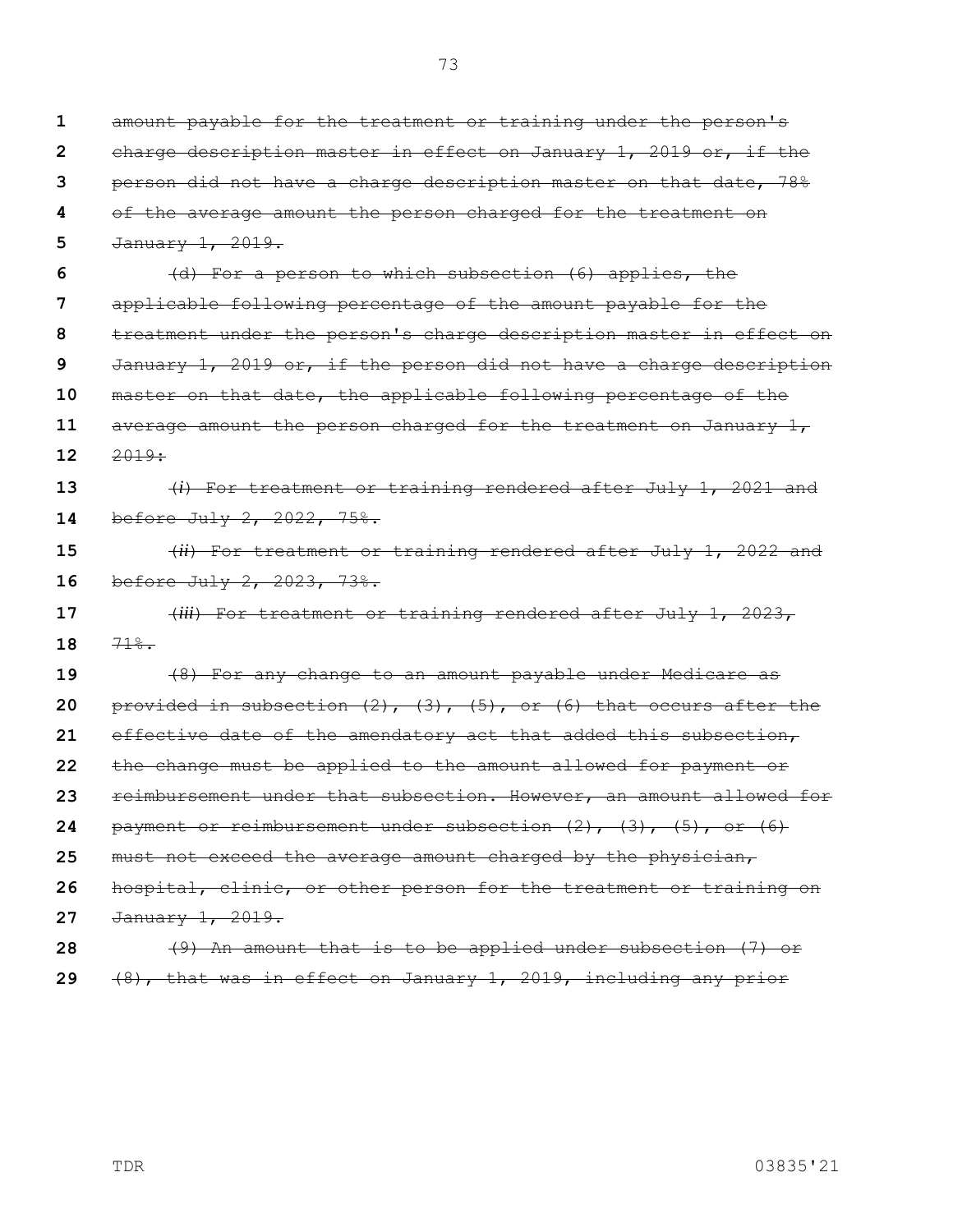**4 5 6 7 8 9 10 11 12 13 14 15 16 17 18 19 20 21 22 23 24 25 26 27 28 29** adjustment. (10) For attendant care rendered in the injured person's home, an insurer is only required to pay benefits for attendant care up to the hourly limitation in section 315 of the worker's disability compensation act of 1969, 1969 PA 317, MCL 418.315. This subsection only applies if the attendant care is provided directly, or indirectly through another person, by any of the following: (a) An individual who is related to the injured person. (b) An individual who is domiciled in the household of the injured person. (c) An individual with whom the injured person had a business or social relationship before the injury. (11) An insurer may contract to pay benefits for attendant care for more than the hourly limitation under subsection (10). (12) A neurological rehabilitation clinic is not entitled to payment or reimbursement for a treatment, training, product, service, or accommodation unless the neurological rehabilitation clinic is accredited by the Commission on Accreditation of Rehabilitation Facilities or a similar organization recognized by the director for purposes of accreditation under this subsection. This subsection does not apply to a neurological rehabilitation clinic that is in the process of becoming accredited as required under this subsection on July 1, 2021, unless 3 years have passed since the beginning of that process and the neurological rehabilitation clinic is still not accredited. (13) Subsections (2) to (12) do not apply to emergency medical

adjustments to the amount made under this subsection, must be

adjusted annually by the percentage change in the medical care

component of the Consumer Price Index for the year preceding the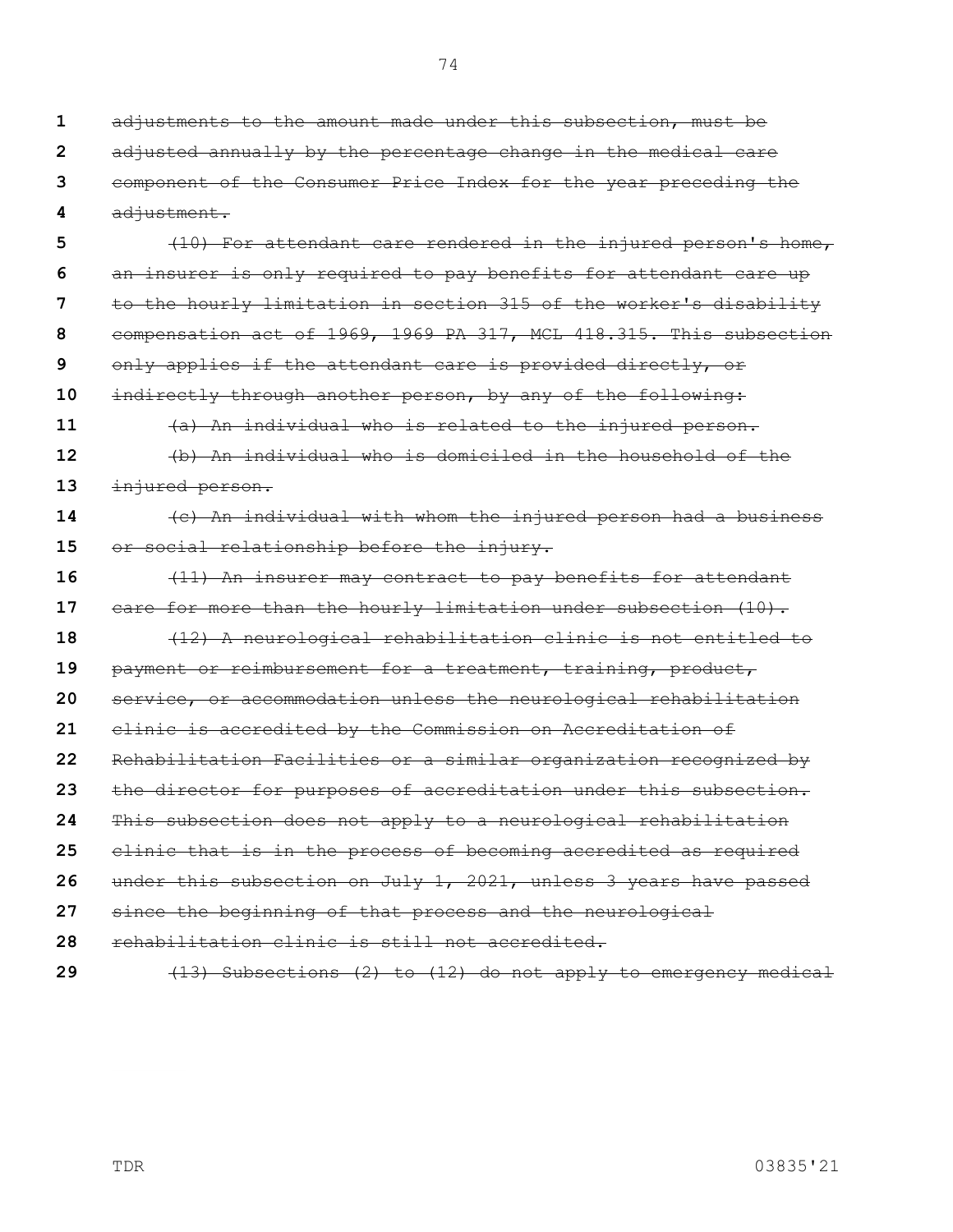| 1  | services rendered by an ambulance operation. As used in this        |
|----|---------------------------------------------------------------------|
| 2  | subsection:                                                         |
| 3  | (a) "Ambulance operation" means that term as defined in             |
| 4  | section 20902 of the public health code, 1978 PA 368, MCL           |
| 5  | 333.20902.                                                          |
| 6  | (b) "Emergency medical services" means that term as defined in      |
| 7  | section 20904 of the public health code, 1978 PA 368, MCL           |
| 8  | 333.20904.                                                          |
| 9  | (14) Subsections (2) to (13) apply to treatment or                  |
| 10 | rehabilitative occupational training rendered after July 1, 2021.   |
| 11 | $(2)$ $(15)$ As used in this section:                               |
| 12 | (a) "Charge description master" means a uniform schedule of         |
| 13 | charges represented by the person as its gross billed charge for a  |
| 14 | given service or item, regardless of payer type.                    |
| 15 | (b) "Consumer Price Index" means the most comprehensive index       |
| 16 | of consumer prices available for this state from the United States  |
| 17 | Department of Labor, Bureau of Labor Statistics.                    |
| 18 | (c) "Emergency medical condition" means that term as defined        |
| 19 | in section 1395dd of the social security act, 42 USC 1395dd.        |
| 20 | (d) "Level I or level II trauma center" means a hospital that       |
| 21 | is verified as a level I or level II trauma center by the American  |
| 22 | College of Surgeons Committee on Trauma.                            |
| 23 | (e) "Medicaid" means a program for medical assistance               |
| 24 | established under subchapter XIX of the social security act, 42 USC |
| 25 | 1396 to 1396w-5.                                                    |
| 26 | (f) "Medicare" means fee for service payments under part A, B,      |
| 27 | or D of the federal Medicare program established under subchapter   |
| 28 | XVIII of the social security act, 42 USC 1395 to 1395III, without   |
|    |                                                                     |

**29** regard to the limitations unrelated to the rates in the fee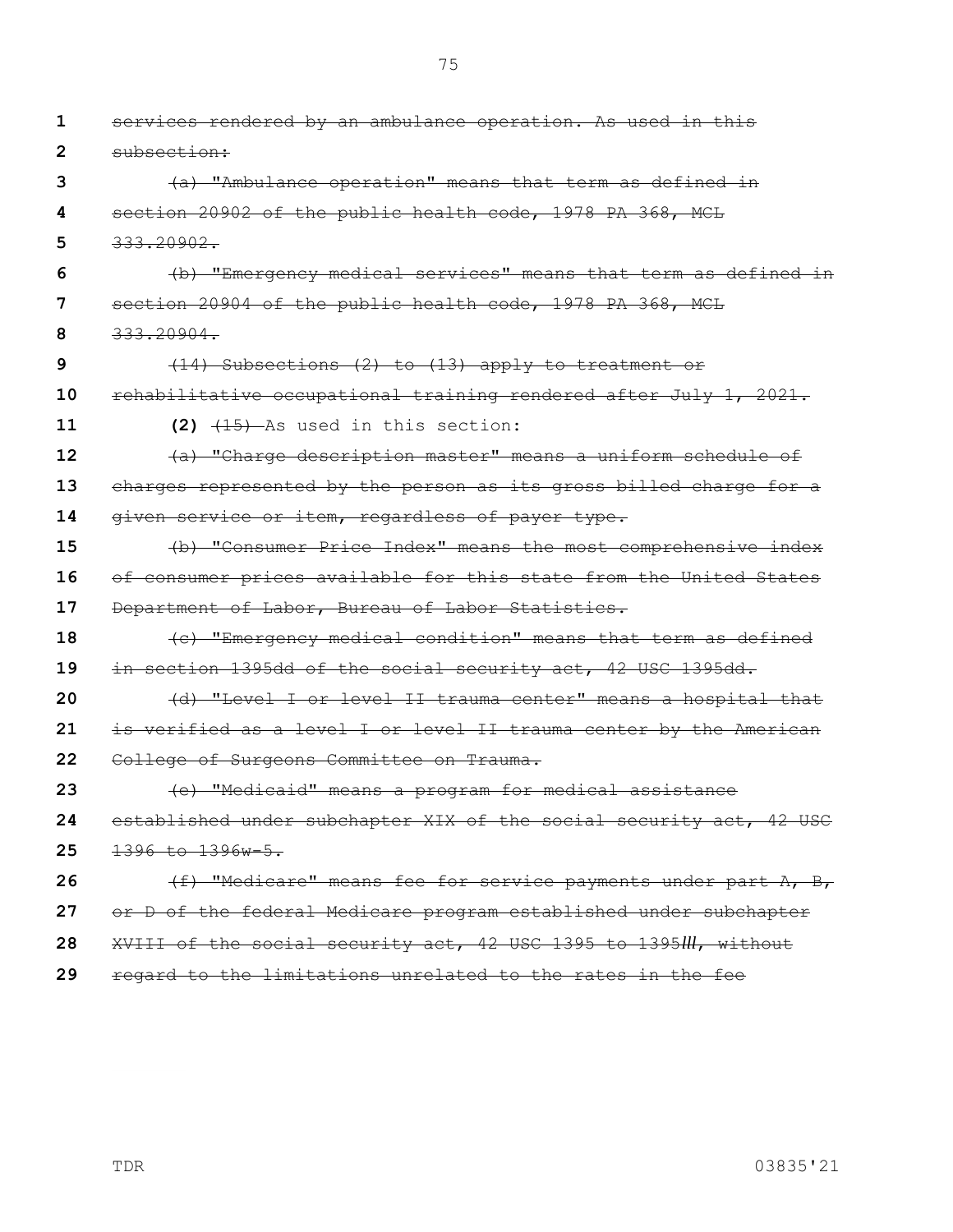76

schedule such as limitation or supplemental payments related to

**9 10 11 12 13 14 15 16 17 18 19 20 21 22 23 24** utilization, readmissions, recaptures, bad debt adjustments, or sequestration. (g) "Neurological rehabilitation clinic" means a person that provides post-acute brain and spinal rehabilitation care. **(a)** (h) "Person", as provided in section 114, includes, but is not limited to, an institution. (i) "Stabilized" means that term as defined in section 1395dd of the social security act, 42 USC 1395dd. (j) "Transfer" means that term as defined in section 1395dd of the social security act, 42 USC 1395dd. **(b)** (k) "Treatment" includes, but is not limited to, products, services, and accommodations. Sec. 3163. **(1)** An insurer authorized to transact automobile liability insurance and personal and property protection insurance in this state is not required to provide personal protection insurance or property protection insurance benefits under this chapter for **shall file and maintain a written certification that any** accidental bodily injury or property damage occurring in this state arising from the ownership, operation, maintenance, or use of a motor vehicle as a motor vehicle by an out-of-state resident who is insured under the insurer's automobile liability insurance policies , unless the out-of-state resident is the owner of a motor vehicle that is registered and insured in this state.**is subject to** 

**25 26 the personal and property protection insurance system under this chapter.**

**27 28 (2) A nonadmitted insurer may voluntarily file a certification described in subsection (1).**

**29**

**(3) Except as otherwise provided in subsection (4), if a**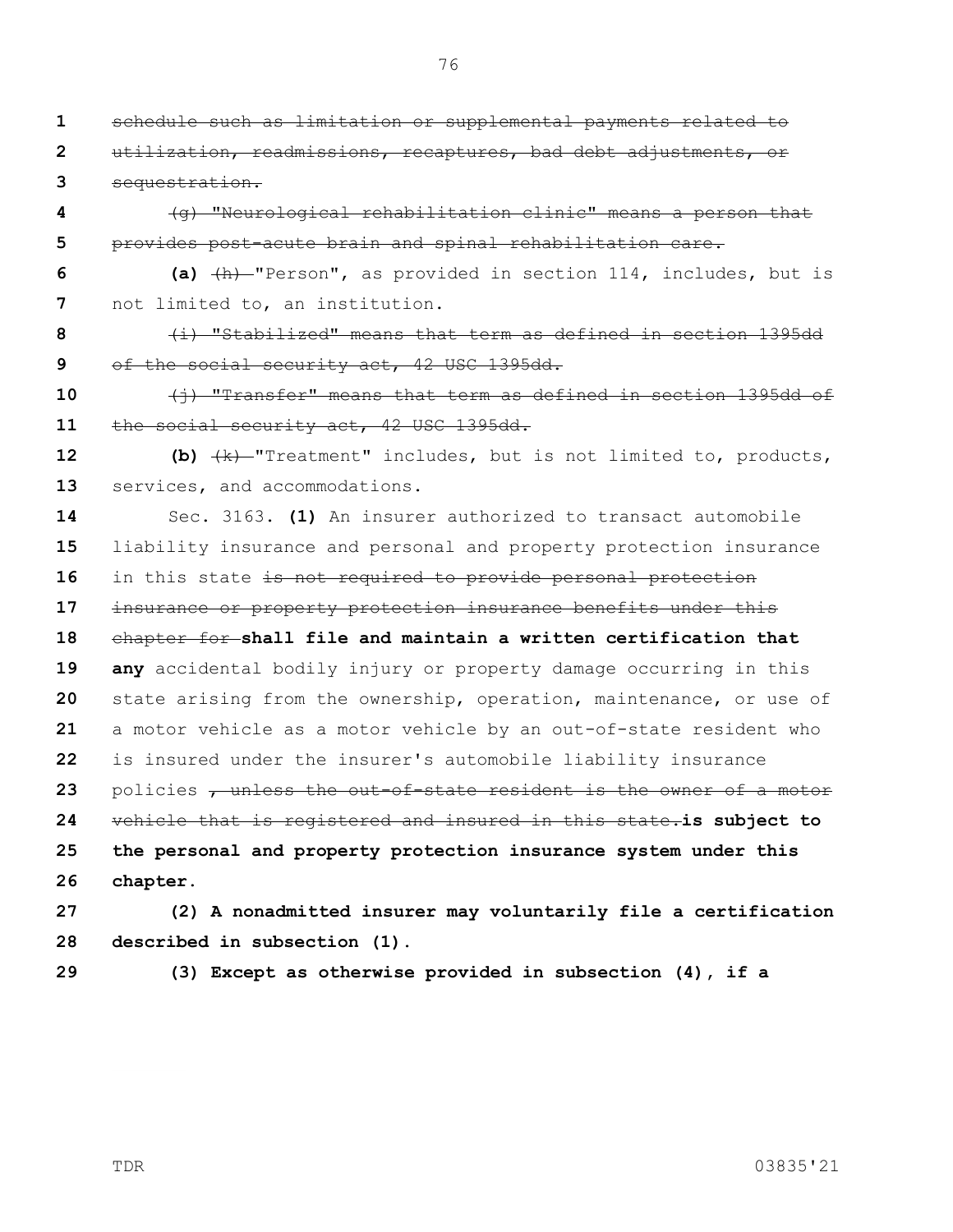**1 2 3 4 5 6 7 8 9 certification filed under subsection (1) or (2) applies to accidental bodily injury or property damage, the insurer and its insureds with respect to that injury or damage have the rights and immunities under this act for personal and property protection insureds, and claimants have the rights and benefits of personal and property protection insurance claimants, including the right to receive benefits from the electing insurer as if it were an insurer of personal and property protection insurance applicable to the accidental bodily injury or property damage.**

**10 11 12 13 14 15 16 17 18 19 (4) If an insurer of an out-of-state resident is required to provide benefits under subsections (1) to (3) to that out-of-state resident for accidental bodily injury for an accident in which the out-of-state resident was not an occupant of a motor vehicle registered in this state, the insurer is liable only for the amount of ultimate loss sustained up to \$500,000.00. Benefits under this subsection are not recoverable to the extent that benefits covering the same loss are available from other sources, regardless of the nature or number of benefit sources available and regardless of the nature or form of the benefits.**

**20 21 22 23 24** Sec. 3172. (1) A person entitled to claim because of accidental bodily injury arising out of the ownership, operation, maintenance, or use of a motor vehicle as a motor vehicle in this state may claim personal protection insurance benefits through the assigned claims plan if any of the following apply:

**25 26** (a) No personal protection insurance is applicable to the injury.

**27 28** (b) No personal protection insurance applicable to the injury can be identified.

**29**

(c) No personal protection insurance applicable to the injury

TDR 03835'21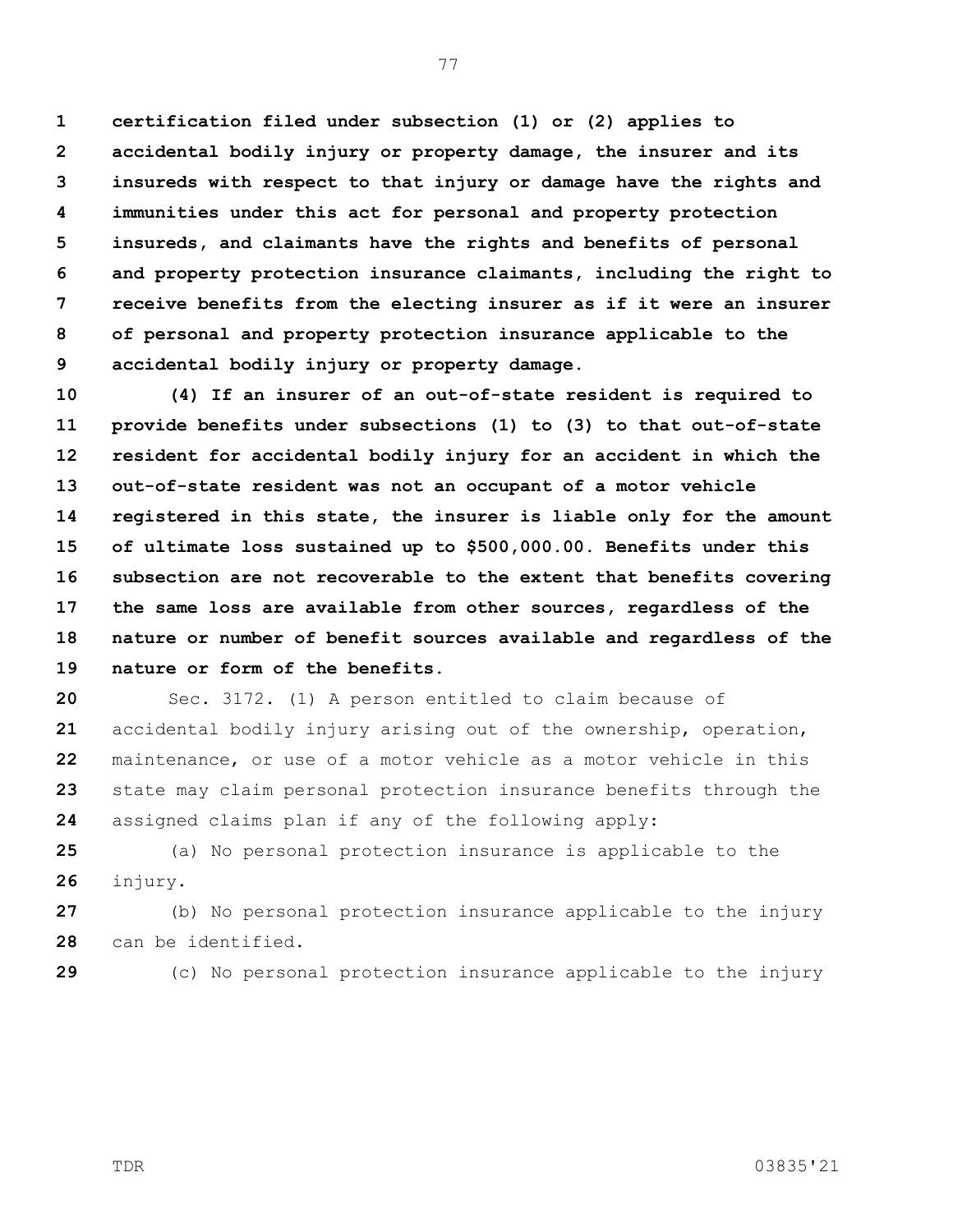**1 2 3** can be ascertained because of a dispute between 2 or more automobile insurers concerning their obligation to provide coverage or the equitable distribution of the loss.

**4 5 6 7** (d) The only identifiable personal protection insurance applicable to the injury is, because of financial inability of 1 or more insurers to fulfill their obligations, inadequate to provide benefits up to the maximum prescribed.

**8 9 10 11 12** (2) Unpaid benefits due or coming due as described in subsection (1) may be collected under the assigned claims plan, and the insurer to which the claim is assigned is entitled to reimbursement from the defaulting insurers to the extent of their financial responsibility.

**13 14 15 16 17 18 19 20 21 22 23 24 25** (3) A person entitled to claim personal protection insurance benefits through the assigned claims plan under subsection (1) shall file a completed application on a claim form provided by the Michigan automobile insurance placement facility and provide reasonable proof of loss to the Michigan automobile insurance placement facility. The Michigan automobile insurance placement facility or an insurer assigned to administer a claim on behalf of the Michigan automobile insurance placement facility under the assigned claims plan shall specify in writing the materials that constitute a reasonable proof of loss within 60 days after receipt by the Michigan automobile insurance placement facility of an application that complies with this subsection. (4) The Michigan automobile insurance placement facility or an

**26 27 28 29** insurer assigned to administer a claim on behalf of the Michigan automobile insurance placement facility under the assigned claims plan is not required to pay interest in connection with a claim for any period of time during which the claim is reasonably in dispute.

TDR 03835'21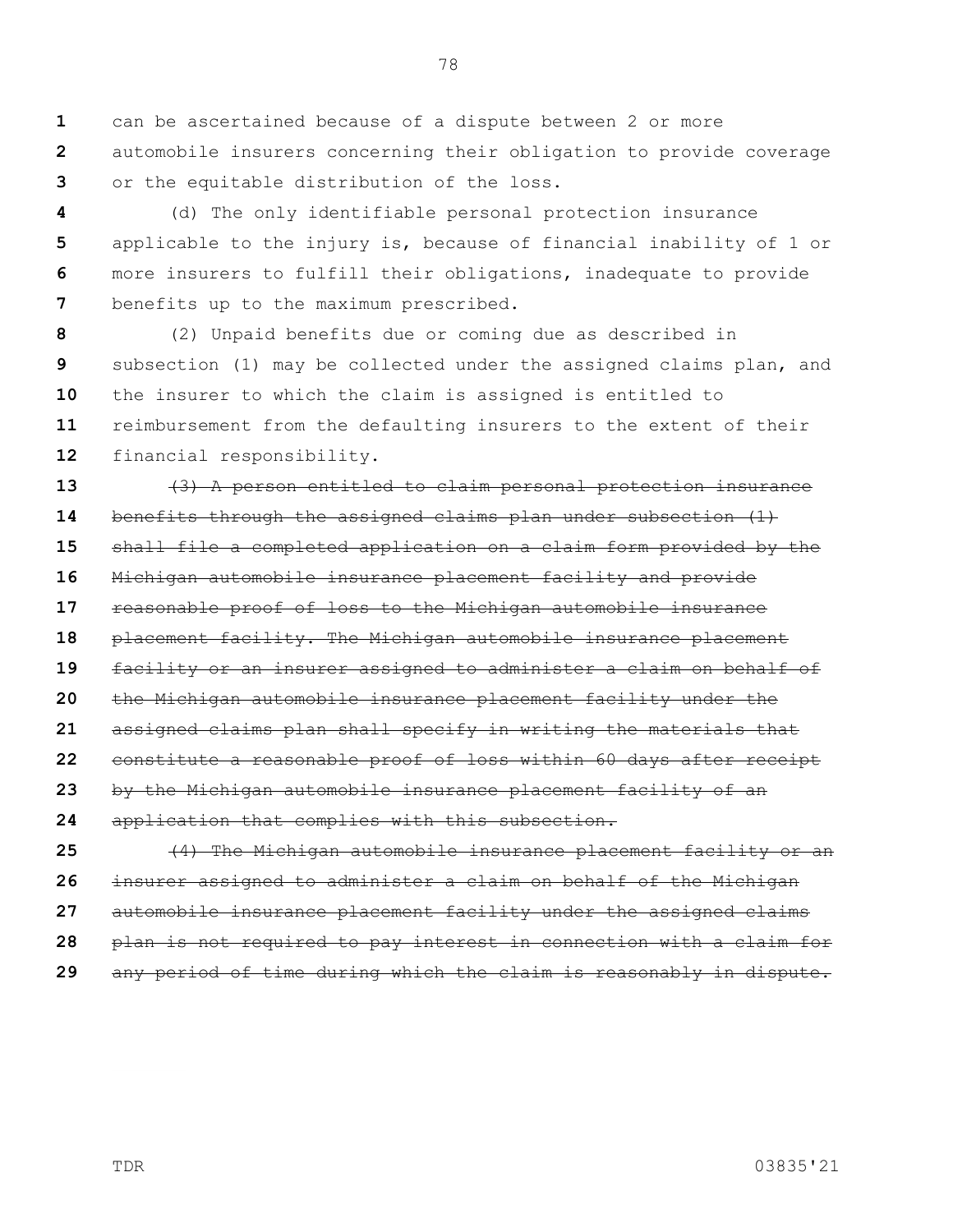**1 2 3 4 5 6 7 8 9 10 11 12 13 14 15 16 (3)** (5) Except as otherwise provided in this subsection, personal protection insurance benefits, including benefits arising from accidents occurring before March 29, 1985, payable through the assigned claims plan must be reduced to the extent that benefits covering the same loss are available from other sources, regardless of the nature or number of benefit sources available and regardless of the nature or form of the benefits, to a person claiming personal protection insurance benefits through the assigned claims plan. This subsection only applies if the personal protection insurance benefits are payable through the assigned claims plan under subsection (1)(a), (b), or (d). As used in this subsection, "sources" and "benefit sources" do not include the program for medical assistance for the medically indigent under the social welfare act, 1939 PA 280, MCL 400.1 to 400.119b, or health insurance for the aged and disabled under subchapter XVIII of the social security act, 42 USC 1395 to 1395*lll*.

**17 18 19 20 21 22 23 (4)** (6) If the obligation to provide personal protection insurance benefits cannot be ascertained because of a dispute between 2 or more automobile insurers concerning their obligation to provide coverage or the equitable distribution of the loss, and if a method of voluntary payment of benefits cannot be agreed upon among or between the disputing insurers, all of the following apply:

**24 25 26 27** (a) The insurers who are parties to the dispute shall, or the claimant may, immediately notify the Michigan automobile insurance placement facility of their inability to determine their statutory obligations.

**28 29** (b) The Michigan automobile insurance placement facility shall assign the claim to an insurer and the insurer shall immediately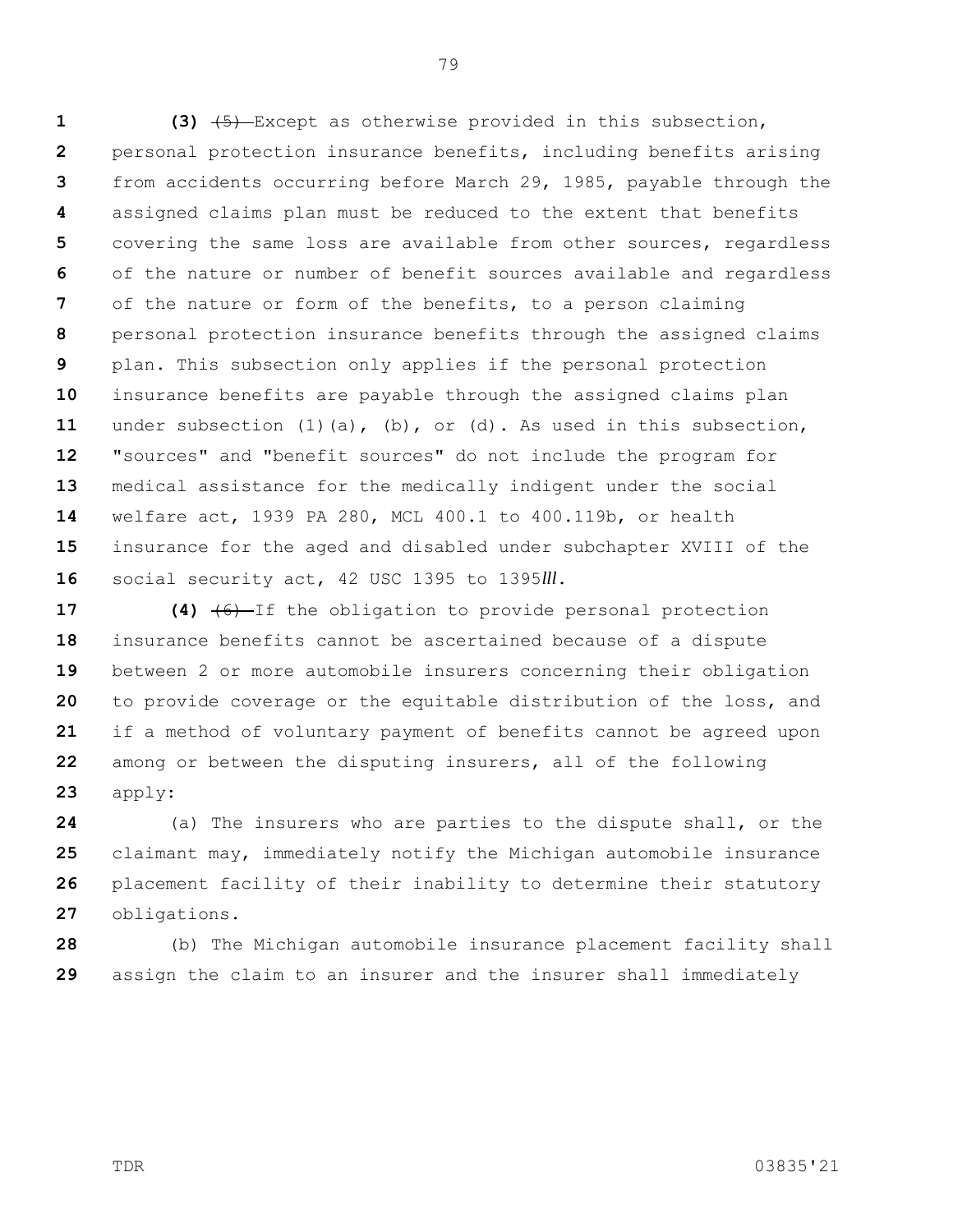**1 2** provide personal protection insurance benefits to the claimant or claimants entitled to benefits.

**3 4 5 6 7** (c) The insurer assigned the claim by the Michigan automobile insurance placement facility shall immediately commence an action on behalf of the Michigan automobile insurance placement facility in circuit court to declare the rights and duties of any interested party.

**8 9 10 11 12** (d) The insurer to whom the claim is assigned shall join as parties defendant to the action commenced under subdivision (c) each insurer disputing either the obligation to provide personal protection insurance benefits or the equitable distribution of the loss among the insurers.

**13 14 15** (e) The circuit court shall declare the rights and duties of any interested party whether or not other relief is sought or could be granted.

**16 17 18 19 20 21 22 23 24 25 26 27 28 29** (f) After hearing the action, the circuit court shall determine the insurer or insurers, if any, obligated to provide the applicable personal protection insurance benefits and the equitable distribution, if any, among the insurers obligated, and shall order reimbursement to the Michigan automobile insurance placement facility from the insurer or insurers to the extent of the responsibility as determined by the court. The reimbursement ordered under this subdivision must include all benefits and costs paid or incurred by the Michigan automobile insurance placement facility and all benefits and costs paid or incurred by insurers determined not to be obligated to provide applicable personal protection insurance benefits, including incurred attorney fees and interest at the rate prescribed in section 3175 applicable on December 31 of the year preceding the determination of the circuit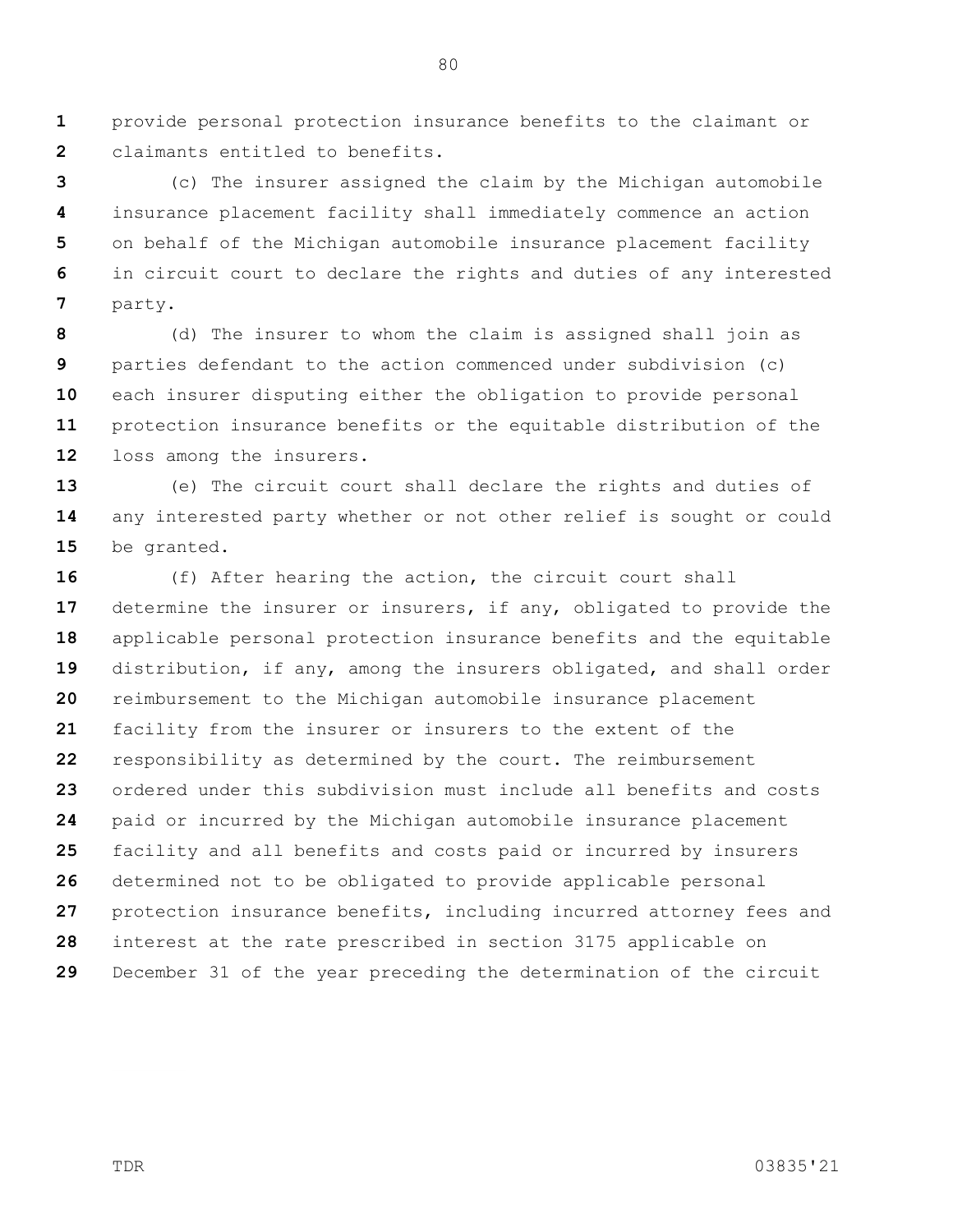**1** court.

**2 3 4 5 6 7 8 9 10 11 12 13 14 15 16 17 18 19 20 21 22 23 24 25 26 27 28 29** (7) The Michigan automobile insurance placement facility and the insurer to whom a claim is assigned by the Michigan automobile insurance placement facility are only required to provide personal protection insurance benefits under section 3107(1)(a) up to whichever of the following is applicable: (a) Unless subdivision (b) applies, the limit provided in section  $3107c(1)(b)$ . (b) If the person is entitled to claim benefits under the assigned claims plan under section 3107d(6)(c) or 3109a(2)(d)(*ii*),  $$2,000,000.00.$ Sec. 3173a. (1) The Michigan automobile insurance placement facility shall review a claim for personal protection insurance benefits under the assigned claims plan, shall make an initial determination of the **a claimant's** eligibility for benefits under this chapter and the assigned claims plan  $\tau$  and shall deny a-an **obviously ineligible** claim**.** that the Michigan automobile insurance placement facility determines is ineligible under this chapter or the assigned claims plan. If a claimant or person making a claim through or on behalf of a claimant fails to cooperate with the Michigan automobile insurance placement facility as required by subsection (2), the Michigan automobile insurance placement facility shall suspend benefits to the claimant under the assigned claims plan. A suspension under this subsection is not an irrevocable denial of benefits, and must continue only until the Michigan automobile insurance placement facility determines that the claimant or person making a claim through or on behalf of a claimant cooperates or resumes cooperation with the Michigan automobile insurance placement facility. The Michigan automobile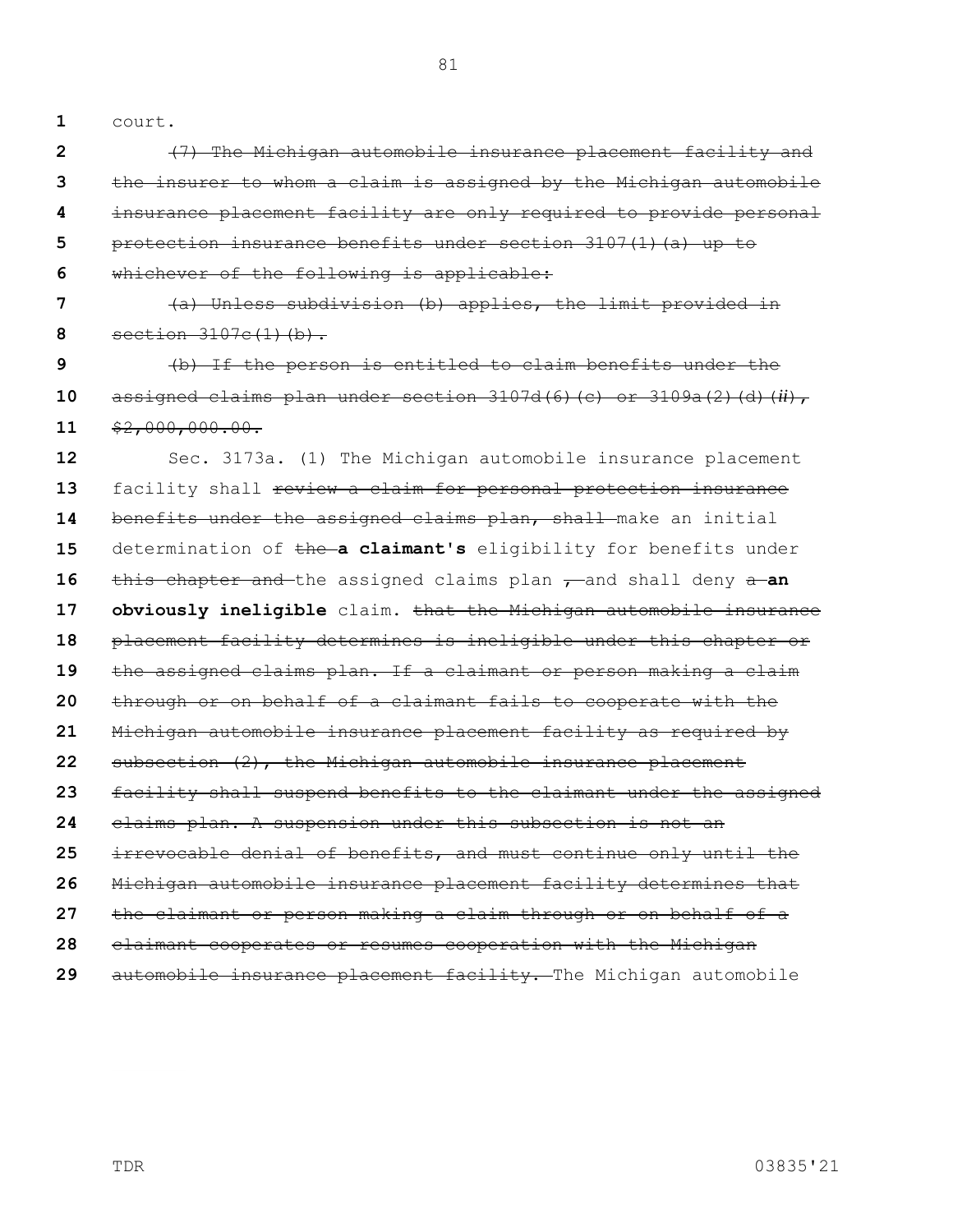**1 2 3 4 5** insurance placement facility shall promptly notify in writing the claimant and any person that submitted a claim through or on behalf of a claimant of a denial and the reasons for the denial. (2) A claimant or a person making a claim through or on behalf of a claimant shall cooperate with the Michigan automobile

82

**6 7 8 9 10 11** insurance placement facility in its determination of eligibility and the settlement or defense of any claim or suit, including, but not limited to, submitting to an examination under oath and compliance with sections 3151 to 3153. There is a rebuttable presumption that a person has satisfied the duty to cooperate under this section if all of the following apply:

**12 13 14 15 16 17 18 19 20** (a) The person submitted a claim for personal protection insurance benefits under the assigned claims plan by submitting to the Michigan automobile insurance placement facility a complete application on a form provided by the Michigan automobile insurance placement facility in accordance with the assigned claims plan. (b) The person provided reasonable proof of loss under the assigned claims plan as described in section 3172. (c) If required under this subsection to submit to an examination under oath, the person submitted to the examination,

**21** subject to all of the following:

**22 23** (*i*) The person was provided at least 21 days' notice of the examination.

**24 25** (*ii*) The examination was conducted in a location reasonably convenient for the person.

**26 27** (*iii*) Any reasonable request by the person to reschedule the date, time, or location of the examination was accommodated.

**28 29** (3) The Michigan automobile insurance placement facility may perform its functions and responsibilities under this section and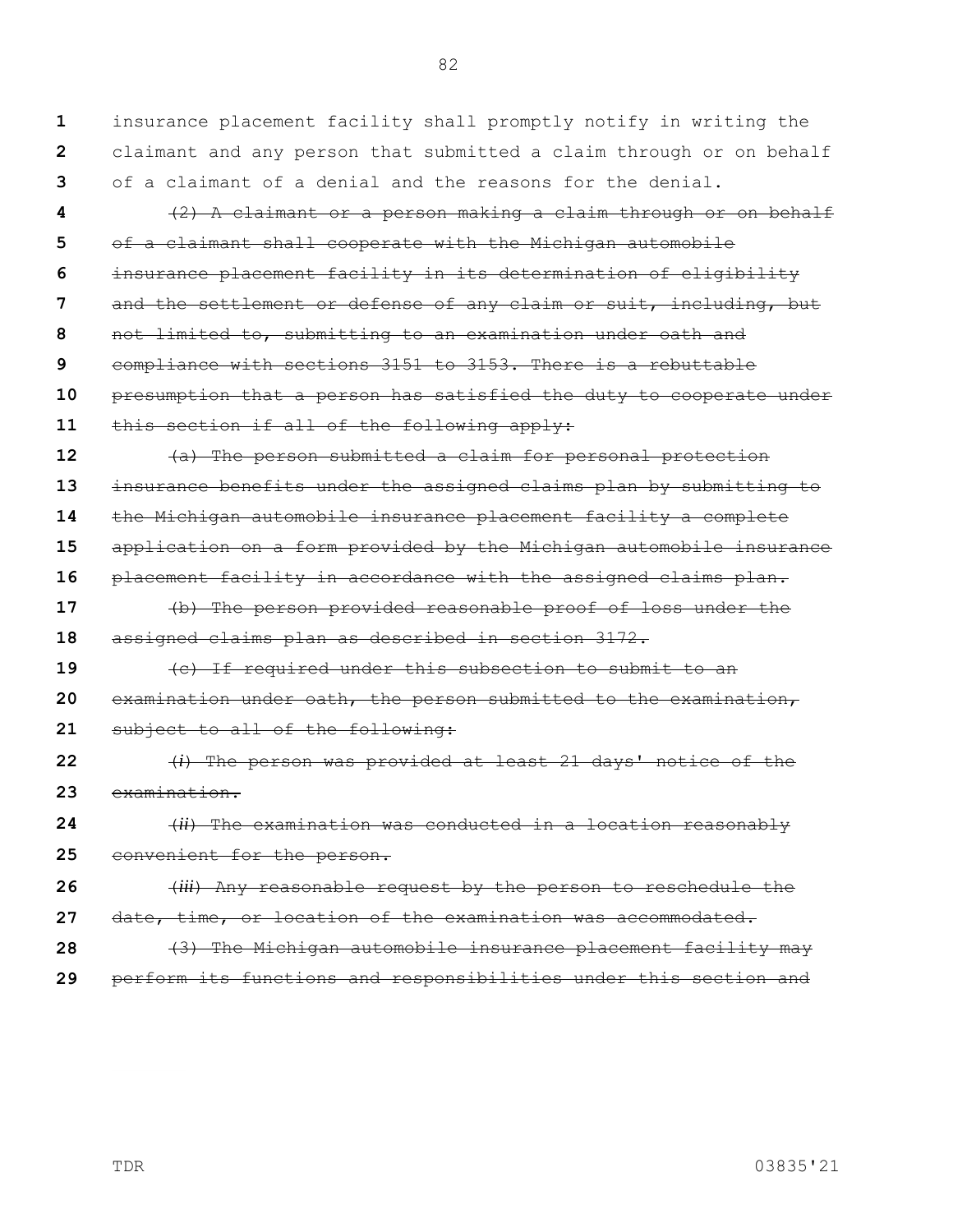**1 2 3 4 5 6 7 8 9** the assigned claims plan directly or through an insurer assigned by the Michigan automobile insurance placement facility to administer the claim on behalf of the Michigan automobile insurance placement facility. The assignment of a claim by the Michigan automobile insurance placement facility to an insurer is not a determination of eligibility under this chapter or the assigned claims plan, and a claim assigned to an insurer by the Michigan automobile insurance placement facility may later be denied if the claim is not eligible under this chapter or the assigned claims plan.

**10 11 12 13 14 15 16 17 18 19 20 21 (2)** (4) A person who presents or causes to be presented an oral or written statement, including computer-generated information, as part of or in support of a claim to the Michigan automobile insurance placement facility  $\tau$  or to an insurer to which the claim is assigned under the assigned claims plan, for payment or another benefit knowing that the statement contains false information concerning a fact or thing material to the claim commits a fraudulent insurance act under section 4503 that is subject to the penalties imposed under section 4511. A claim that contains or is supported by a fraudulent insurance act as described in this subsection is ineligible for payment of personal protection insurance **or** benefits under the assigned claims plan.

**22 23 24 25** (5) The Michigan automobile insurance placement facility may contract with other persons for all or a portion of the goods and services necessary for operating and maintaining the assigned claims plan.

**26 27 28 29** Sec. 3174. A person claiming through the assigned claims plan shall notify the Michigan automobile insurance placement facility of his or her claim within 1 year after the date of the accident. On an initial determination of a claimant's eligibility for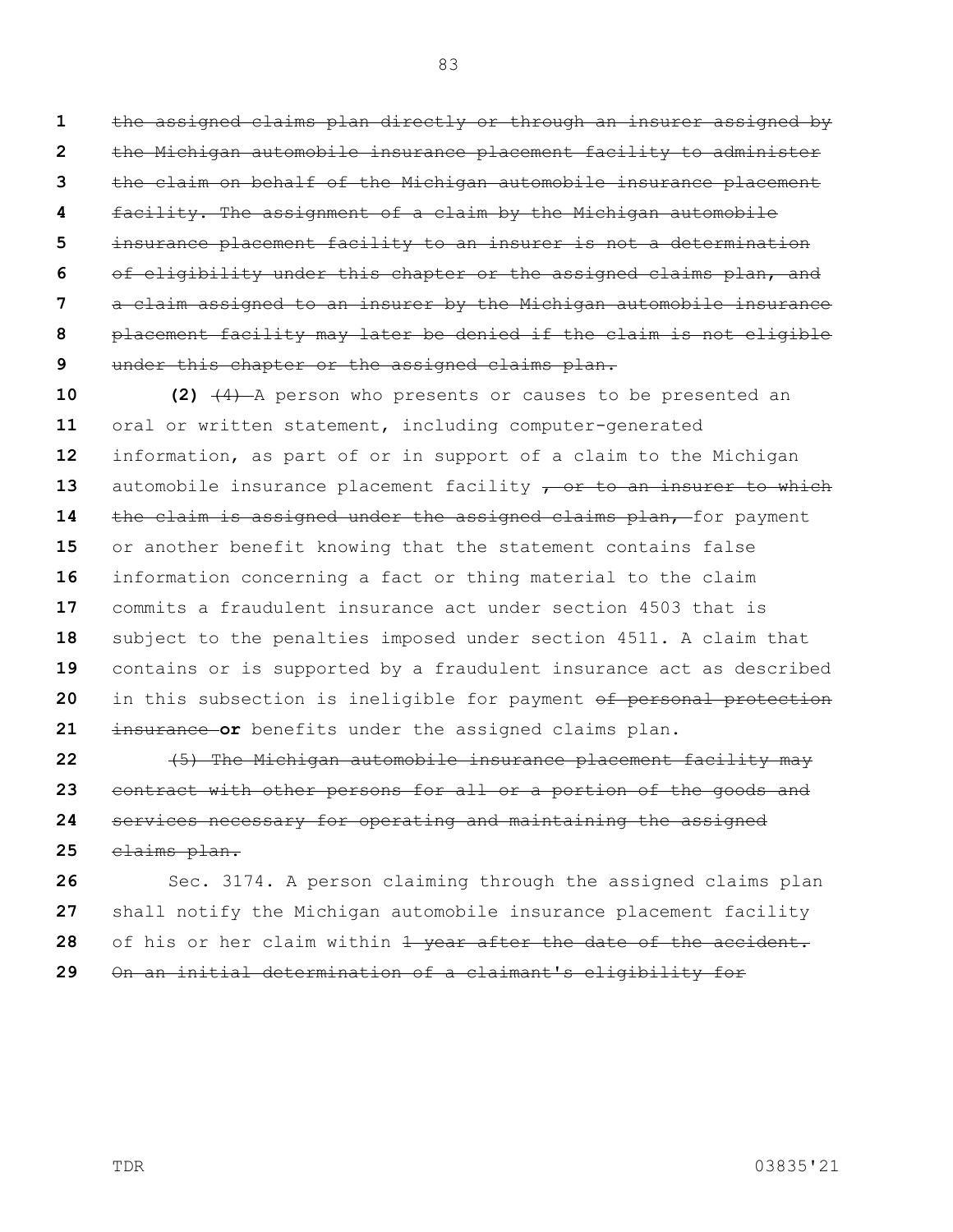**1 2 3 4 5 6 7 8 9 10** benefits through the assigned claims plan, the **time that would have been allowed for filing an action for personal protection insurance benefits if identifiable coverage applicable to the claim had been in effect. The** Michigan automobile insurance placement facility shall promptly assign the claim in accordance with the plan and notify the claimant of the identity and address of the insurer to which the claim is assigned. An action by a **A** claimant must be commenced as provided in section 3145.**shall not commence an action more than 30 days after whichever of the following is later:**

84

**(a) Receipt of notice of the assignment.**

**11 12 13 (b) The last date on which the action could have been commenced against an insurer of identifiable coverage applicable to the claim.**

**14 15 16 17 18 19 20 21 22 23 24 25 26 27 28** Sec. 3175. (1) The assignment of claims under the assigned claims plan must be made according to procedures established in the assigned claims plan that assure fair allocation of the burden of assigned claims among insurers doing business in this state on a basis reasonably related to the volume of automobile liability and personal protection insurance they write on motor vehicles or the number of self-insured motor vehicles. An insurer to whom claims have been assigned shall make prompt payment of loss in accordance with this act. An insurer is entitled to reimbursement by the Michigan automobile insurance placement facility for the payments, the established loss adjustment cost, and an amount determined by use of the average annual 90-day United States treasury bill yield rate, as reported by the Council of Economic Advisers as of December 31 of the year for which reimbursement is sought, as follows:

**29**

(a) For the calendar year in which claims are paid by the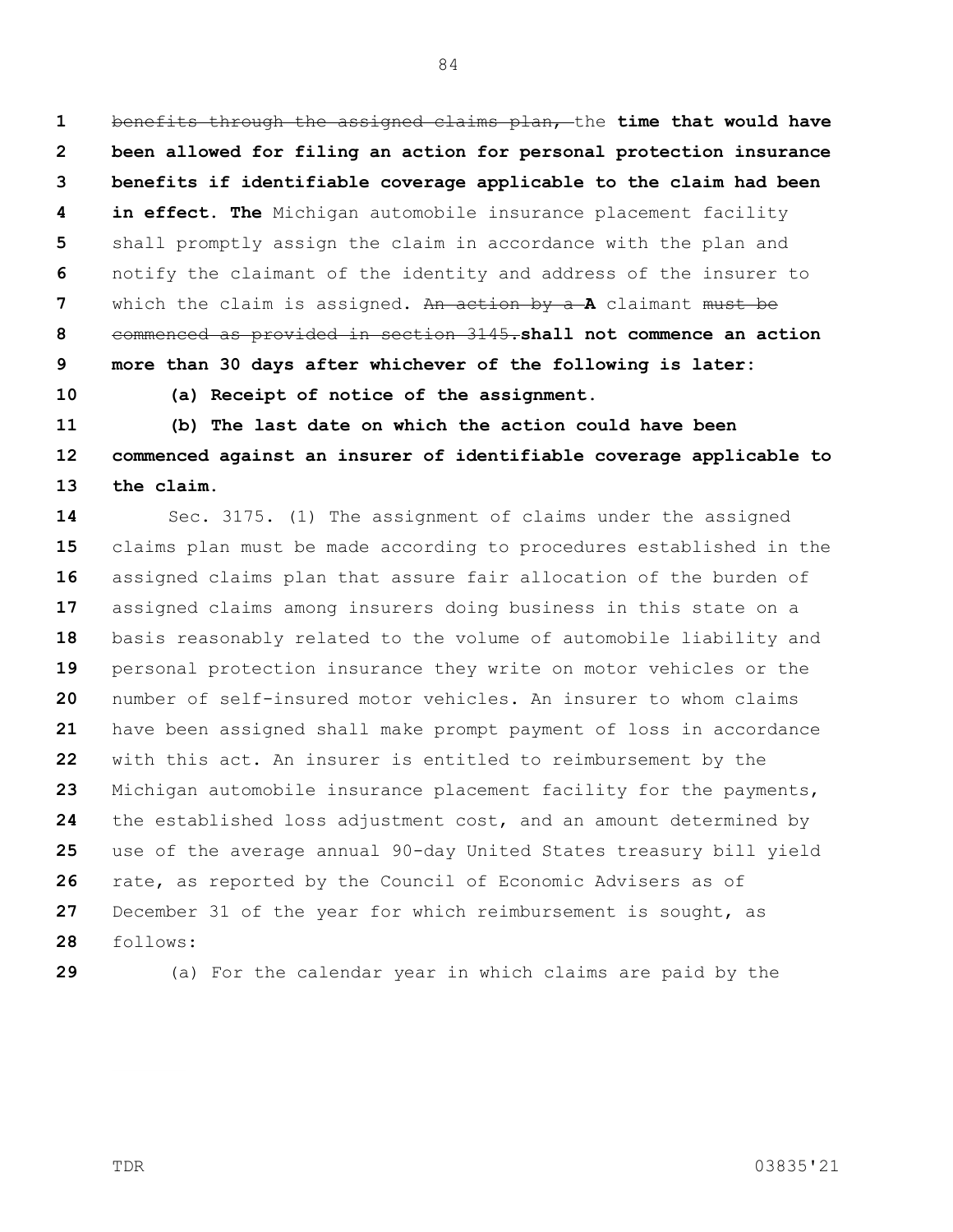**1 2 3** insurer, the amount must be determined by applying the specified annual yield rate specified in this subsection to 1/2 of the total claims payments and loss adjustment costs.

**4 5 6 7 8 9 10 11 12** (b) For the period from the end of the calendar year in which claims are paid by the insurer to the date payments for the operation of the assigned claims plan are due, the amount must be determined by applying the annual yield rate specified in this subsection to the total claims payments and loss adjustment costs multiplied by a fraction, the denominator of which is 365 and the numerator of which is equal to the number of days that have elapsed between the end of the calendar year and the date payments for the operation of the assigned claims plan are due.

**13 14 15 16 17 18 19 20 21 22 23 24 25 26 27 28 29** (2) An insurer assigned a claim by the Michigan automobile insurance placement facility under the assigned claims plan or a person authorized to act on behalf of the plan may bring an action for reimbursement and indemnification of the claim on behalf of the Michigan automobile insurance placement facility. The insurer to which the claim has been assigned shall preserve and enforce rights to indemnity or reimbursement against third parties and account to the Michigan automobile insurance placement facility for the rights and shall assign the rights to the Michigan automobile insurance placement facility on reimbursement by the Michigan automobile insurance placement facility. This section does not preclude an insurer from entering into reasonable compromises and settlements with third parties against whom rights to indemnity or reimbursement exist. The insurer shall account to the Michigan automobile insurance placement facility for any compromises and settlements. The procedures established under the assigned claims plan of operation must establish reasonable standards for enforcing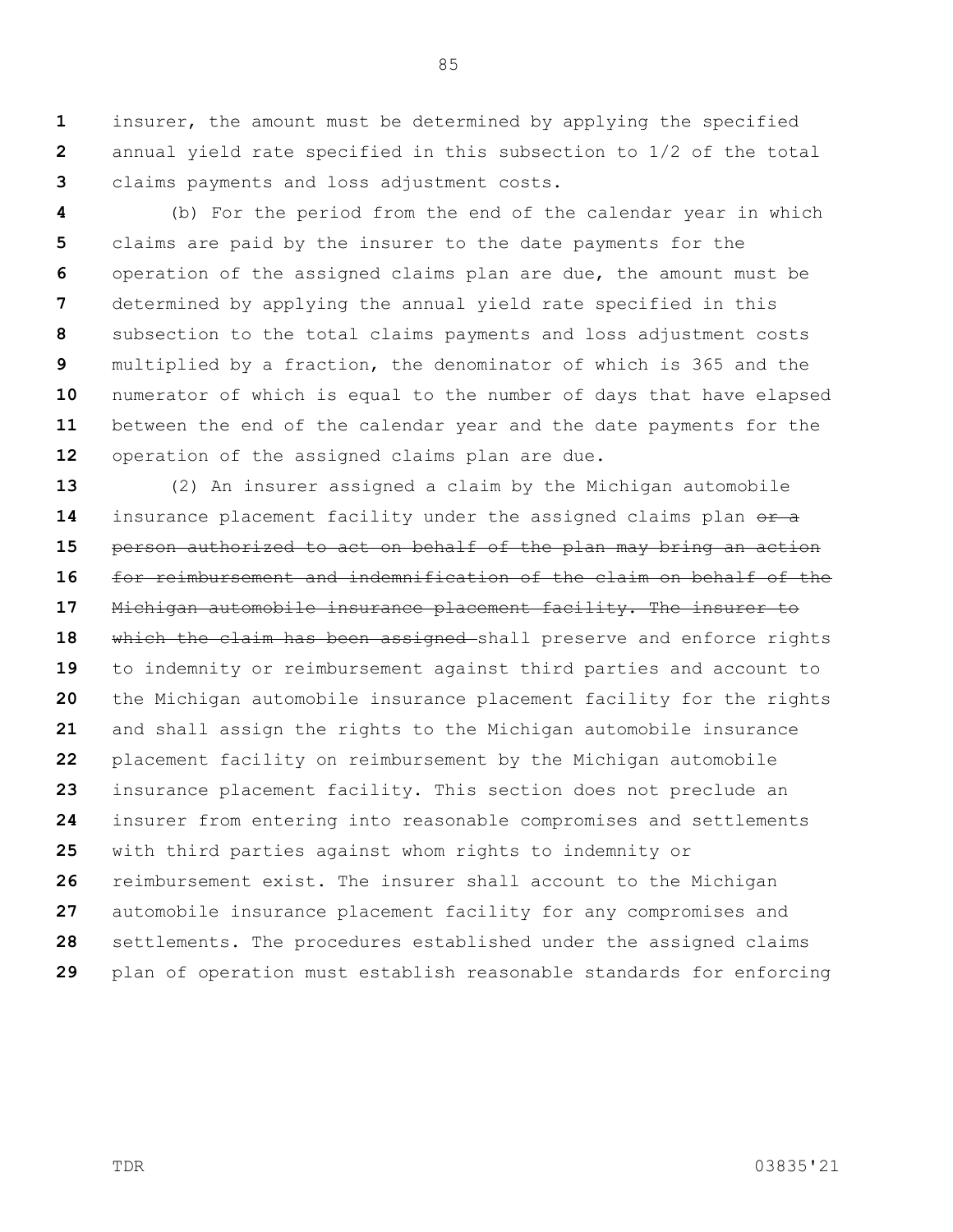86

**1** rights to indemnity or reimbursement against third parties,

**2 3** including a standard establishing an amount below which actions to preserve and enforce the rights need not be pursued.

**4 5 6** (3) An action to enforce rights to indemnity or reimbursement against a third party must not be commenced after the later of the following:

**7 8** (a) Two years after the assignment of the claim to the insurer.

**9 10** (b) One year after the date of the last payment to the claimant.

## **11 12** (c) One year after the date the responsible third party is identified.

**13 14** (4) Payments for the operation of the assigned claims plan not paid by the due date bear interest at the rate of 20% per annum.

**15 16 17 18 19 20 21 22 23** (5) The Michigan automobile insurance placement facility may enter into a written agreement with the debtor permitting the payment of the judgment or acknowledgment of debt in installments payable to the Michigan automobile insurance placement facility. A default in payment of installments under a judgment as agreed subjects the debtor to suspension or revocation of his or her motor vehicle license or registration in the same manner as for the failure by an uninsured motorist to pay a judgment by installments under section 3177. <del>, including responsibility for expenses as</del>

**24** provided in section 3177(4).

**25 26 27 28 29** Sec. 3177. (1) The insurer obligated to pay personal protection insurance benefits for accidental bodily injury to a person arising out of the ownership, maintenance, or use of an uninsured motor vehicle as a motor vehicle may recover all **the**  benefits paid **, and appropriate** incurred loss adjustment costs and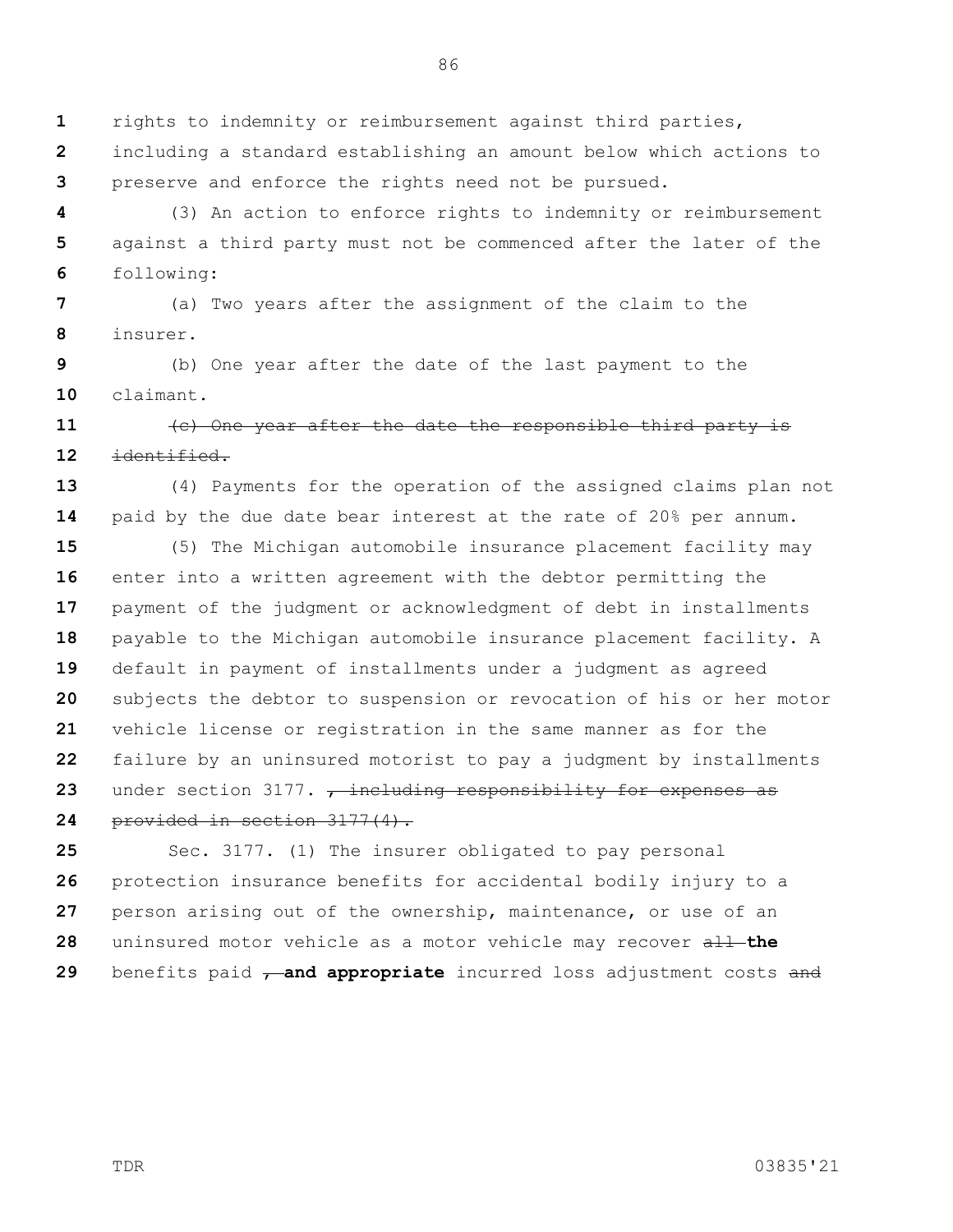**1 2 3 4 5 6 7 8 9 10** expenses, and incurred attorney fees from the owner or registrant of the uninsured motor vehicle or from his or her estate. Failure of the owner or registrant to make payment within 30 days after a judgment is entered in an action for recovery under this subsection is a ground for suspension or revocation of his or her motor vehicle registration and license as defined in section 25 of the Michigan vehicle code, 1949 PA 300, MCL 257.25. For purposes of this section, an uninsured motor vehicle is a motor vehicle with respect to which security as required by sections 3101(1) and 3102 is not in effect at the time of the accident.

**11 12 13 14 15 16 17 18 19 20** (2) The Michigan automobile insurance placement facility may make a written agreement with the owner or registrant of an uninsured vehicle or his or her estate permitting the payment of a judgment described in subsection (1) in installments payable to the Michigan automobile insurance placement facility. The motor vehicle registration and license of an owner or registrant who makes a written agreement under this subsection must not be suspended or revoked and, if already suspended or revoked under subsection (1), must be restored if the payment of any installments is not in default.

**21 22 23 24 25 26 27 28 29** (3) The secretary of state, on receipt of a certified abstract of court record of a judgment described in subsection (1) or notice from an insurer or the Michigan automobile insurance placement facility or its designee of an acknowledgment of a debt described in subsection (1), shall notify the owner or registrant of the provisions of subsection (1) at the owner or registrant's last address recorded with the secretary of state and inform the owner or registrant of the right to enter into a written agreement under this section with the Michigan automobile insurance placement

TDR 03835'21